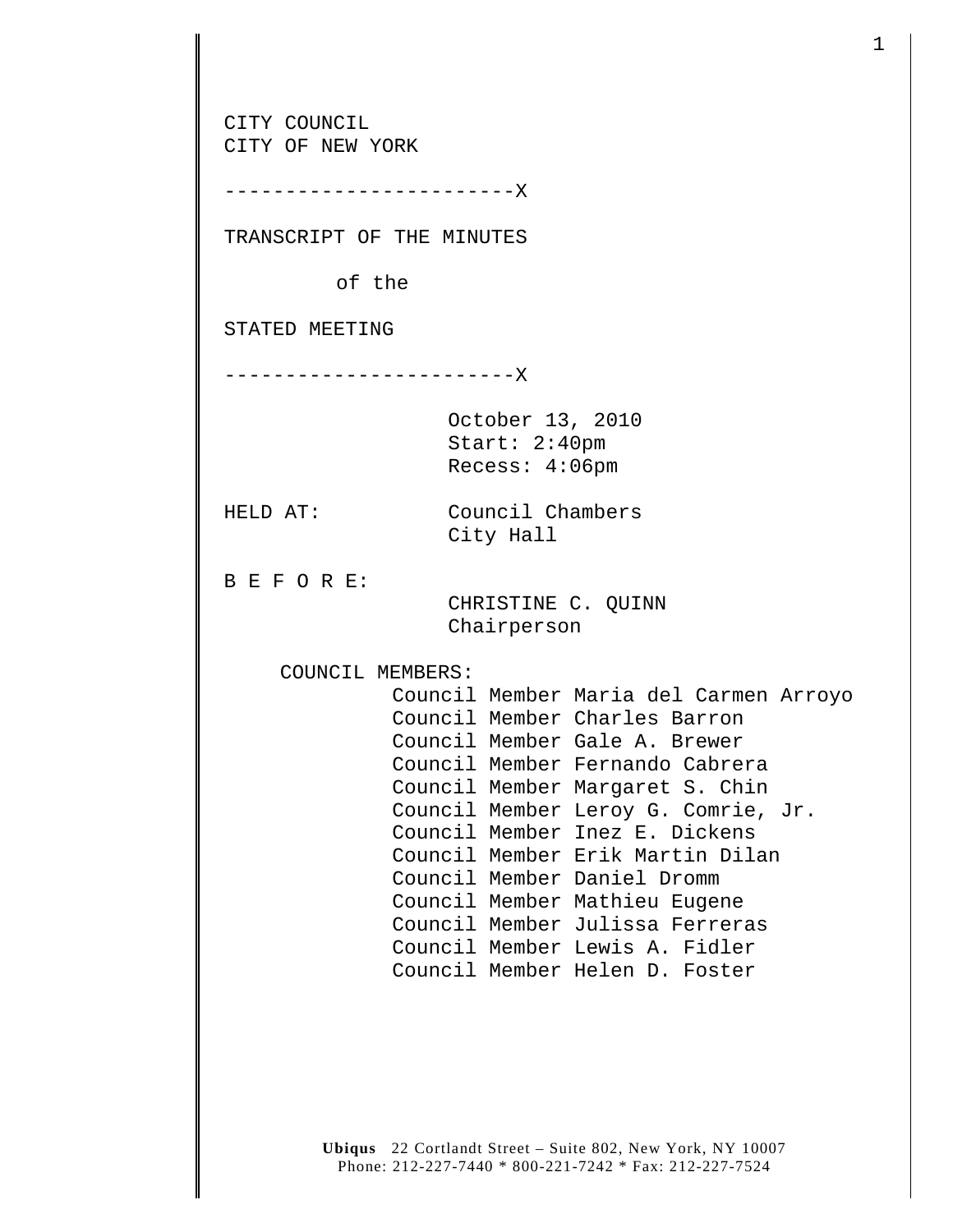## A P P E A R A N C E S

 COUNCIL MEMBERS: Council Member Daniel R. Garodnick Council Member James F. Gennaro Council Member Vincent J. Gentile Council Member Sara M. Gonzalez Council Member David G. Greenfield Council Member Daniel J. Halloran III Council Member Vincent M. Ignizio Council Member Robert Jackson Council Member Letitia James Council Member Peter A. Koo Council Member G. Oliver Koppell Council Member Karen Koslowitz Council Member Brad S. Lander Council Member Jessica S. Lappin Council Member Melissa Mark-Viverito Council Member Darlene Mealy Council Member Rosie Mendez Council Member Michael C. Nelson Council Member James S. Oddo Council Member Annabel Palma Council Member Domenic M. Recchia, Jr. Council Member Diana Reyna Council Member Joel Rivera Council Member Ydanis A. Rodriguez Council Member Deborah L. Rose Council Member James Sanders, Jr. Council Member Larry B. Seabrook Council Member Eric A. Ulrich Council Member James Vacca Council Member Peter F. Vallone, Jr. Council Member James G. Van Bramer Council Member Albert Vann Council Member Mark S. Weprin Council Member Jumaane D. Williams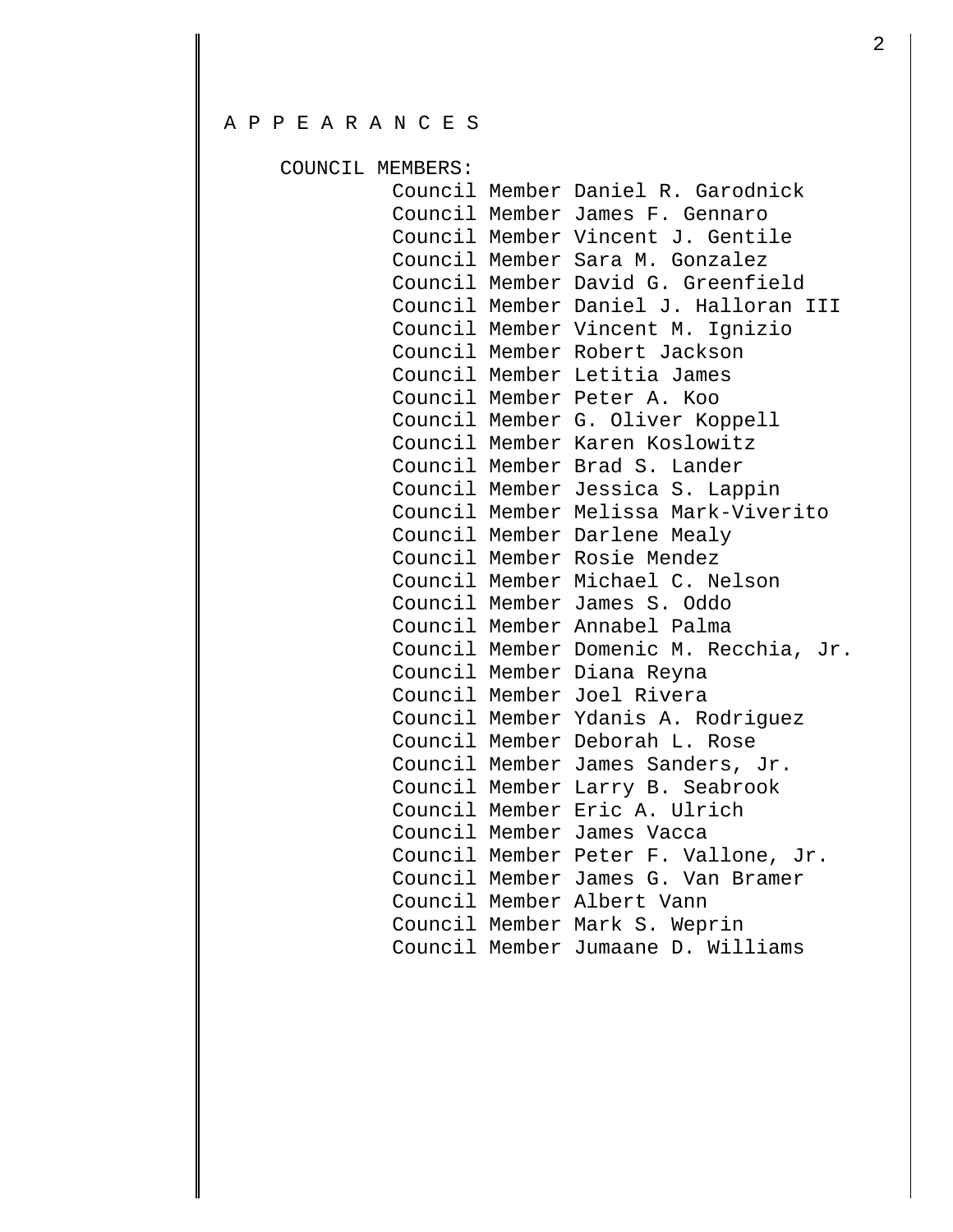## A P P E A R A N C E S (CONTINUED)

Jeff Meltzer Coach, Lady Knights James Madison High School

Joeletha Ferguson Principal PSIS 262, El Hajj Malik El Shabazz School

Laverne Nimmons Principal PS 335, Granville T. Woods School

Unknown Male Speaker Representative First Chinese Presbyterian Church of New York City

Laura Jervis Reverend First Chinese Presbyterian Church of New York City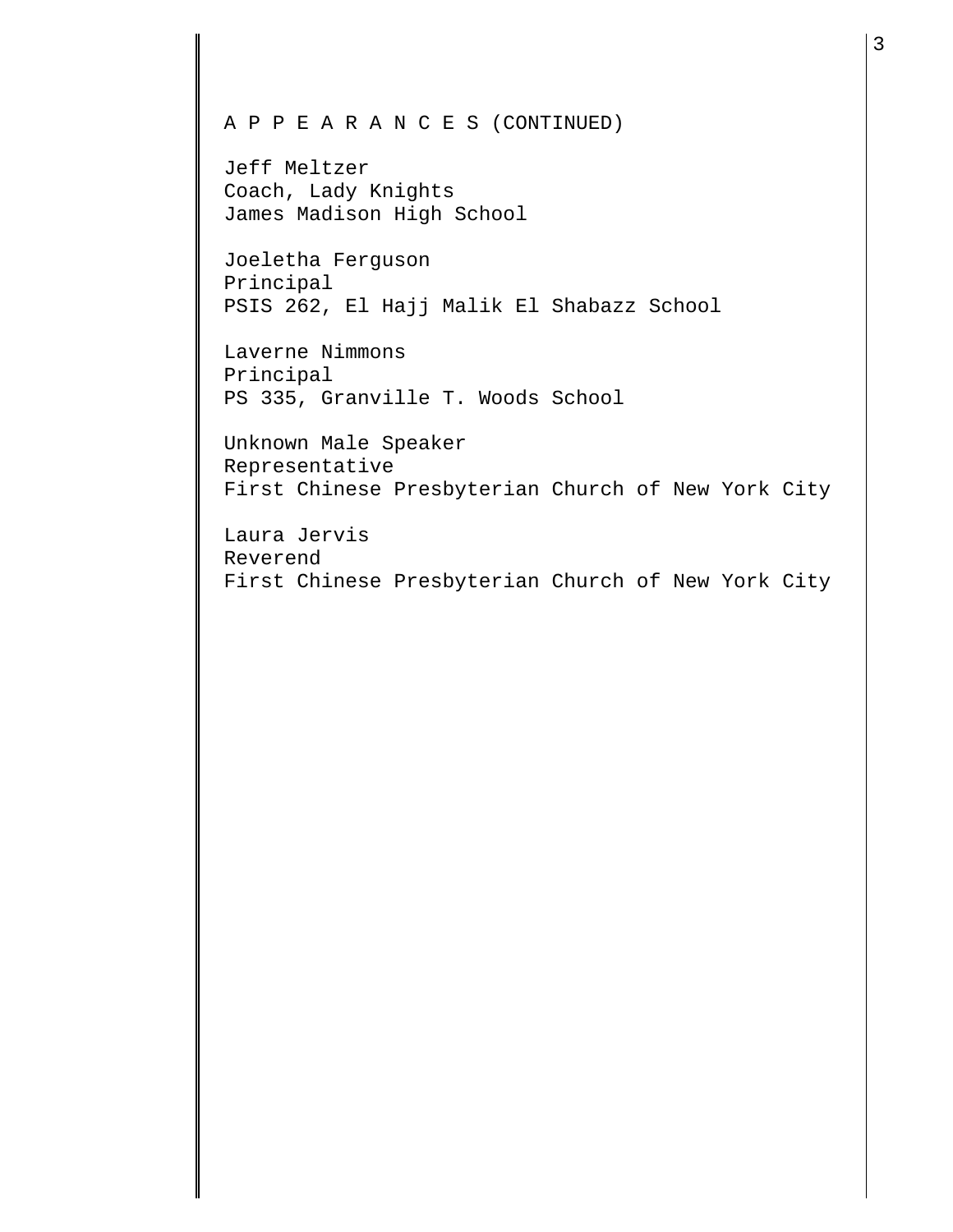| $\mathbf 1$ | $\overline{4}$<br>STATED MEETING                   |
|-------------|----------------------------------------------------|
| 2           | SPEAKER QUINN: All right, we're                    |
| 3           | going to get the ceremonial started, and the first |
| 4           | one is going to be led by our Assistant Majority   |
| 5           | Leader, Lew Fidler, and that is the Madison High   |
| 6           | School Girls Softball PSAL Champions. Yay, come    |
| 7           | on up, Lew. [applause] [off mic] Dan and Chuck,    |
| 8           | just move out of the way, please.                  |
| $\mathsf 9$ | COUNCIL MEMBER FIDLER: Where,                      |
| 10          | where is Oddo? Where are Oddo and--Okay. James?    |
| 11          | Where's Ignizio? Let's go, we had a deal here.     |
| 12          | We had a deal here. Come on up Lady Knights.       |
| 13          | [pause, background noise] And I know that we're    |
| 14          | also going to be joined by our Staten Island       |
| 15          | Council Delegation, we had a little wager here.    |
| 16          | [pause, background noise] Get up here, let's go.   |
| 17          | All right, get up here! Come on, be a real person  |
| 18          | here. All right. So, I don't hold, I don't bring   |
| 19          | many groups here for a ceremonial, but I have to   |
| $20 \,$     | tell you I watched every inning of this            |
| 21          | championship game on TV, and as a Mets fan it was  |
| 22          | the best sports event I've seen in a long time.    |
| 23          | It was a great game, they beat Tottenville High    |
| 24          | School from Staten Island, the great borough of    |
| 25          | Staten Island. [applause] Had won 88 straight      |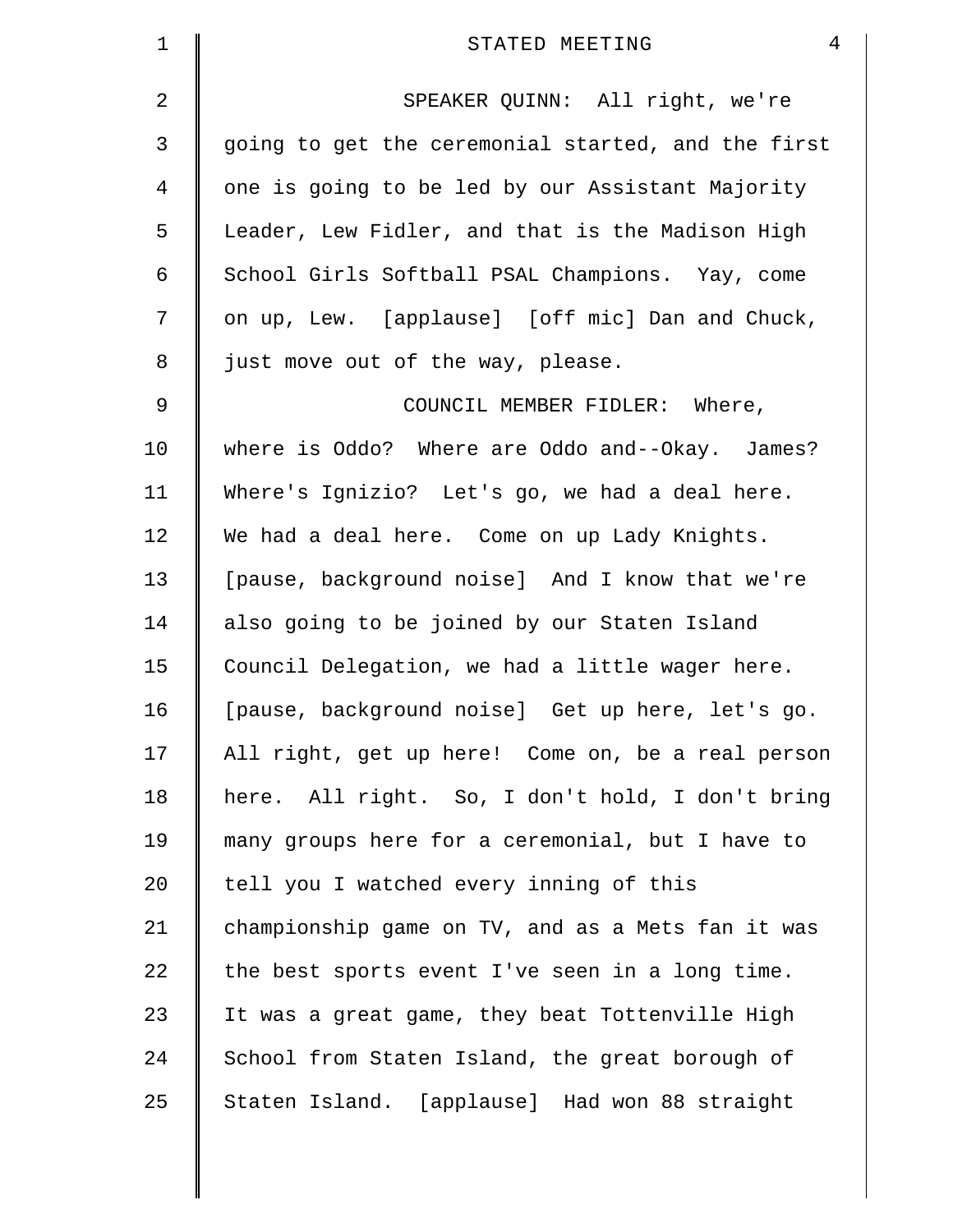| $\mathbf 1$ | 5<br>STATED MEETING                                |
|-------------|----------------------------------------------------|
| 2           | games in six PSAL championships, and they came     |
| 3           | back with a rally at the end of the game to do it. |
| 4           | It was a great game, it was a great event, I can't |
| 5           | tell you how proud we all are of these young       |
| 6           | ladies, Principal Gogliormella, Athletic Director  |
| 7           | Ross, Coach Meltzer, and all of these young ladies |
| 8           | that are here with me, they are the City champions |
| 9           | for women's softball. [cheers, applause] So.       |
| 10          | Now, in order to get Council Members Oddo and      |
| 11          | Ignizio from Staten Island to stand up here with   |
| 12          | us, and to be the good sports that they're being,  |
| 13          | to congratulate the champions, these young ladies  |
| 14          | have agreed to take on the City Council's softball |
| 15          | team in a grudge match, and we will find an        |
| 16          | appropriate and legitimate and legal wager to make |
| 17          | the game even more important. But young ladies,    |
| 18          | my pride is on the line here, so I am counting on  |
| 19          | you to be as good in that game as you were when    |
| 20          | you played Tottenville, and I know that you are    |
| 21          | going to win that game. So, maybe you could say,   |
| 22          | Coach Meltzer maybe say a couple of words, or--    |
| 23          | [background comment] Oh, first we're going to      |
| 24          | have the Clerk read the proclamation.              |
| 25          | CLERK: Council, City of New York                   |
|             |                                                    |

║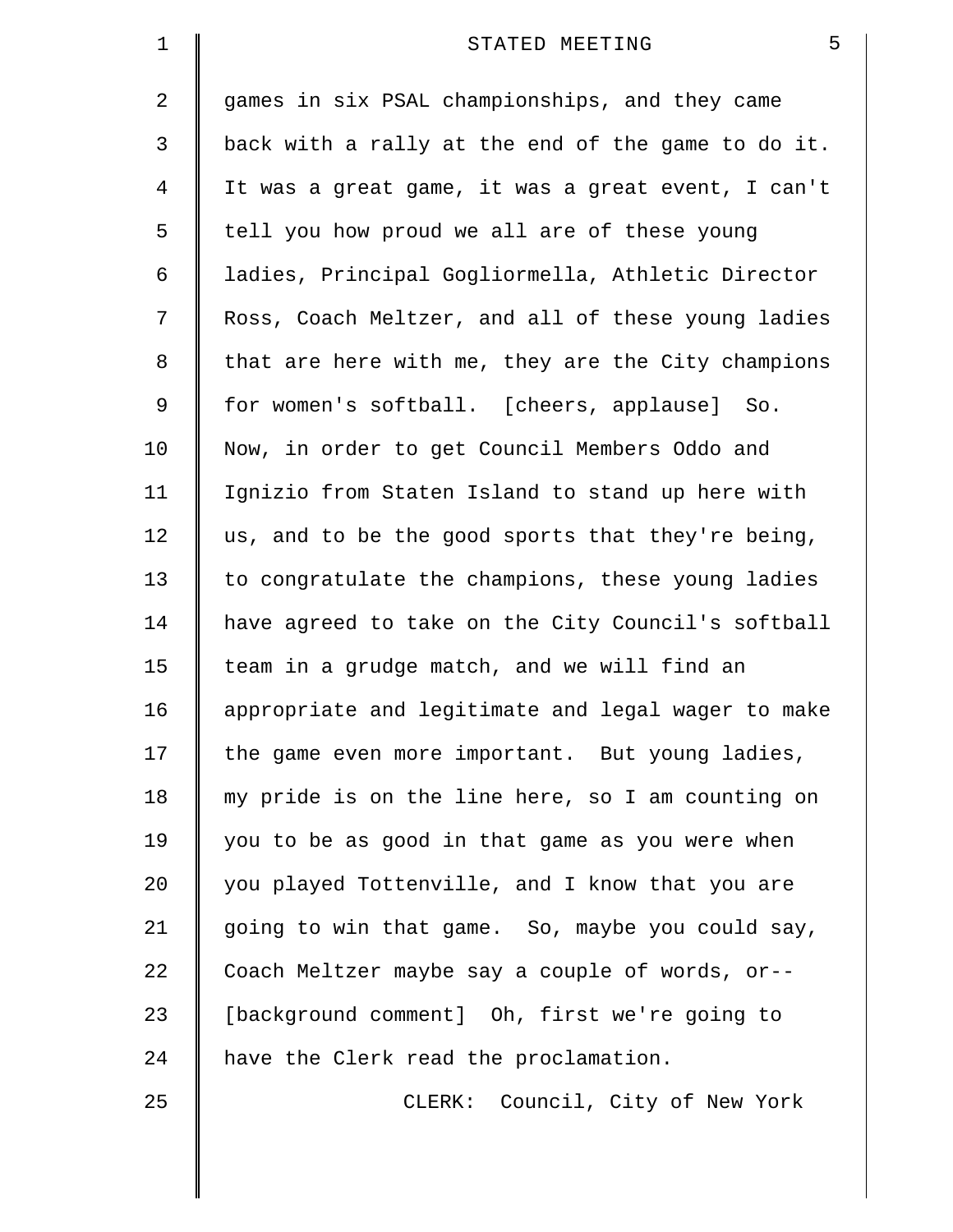| 1  | 6<br>STATED MEETING                                |
|----|----------------------------------------------------|
| 2  | Proclamation. Whereas, the Council of the City of  |
| 3  | New York is proud to honor the Lady Knights, the   |
| 4  | 2009/2010 Girls Varsity Softball Team at James     |
| 5  | Madison High School for their outstanding teamwork |
| 6  | and victory in the 2010 New York City PSAL         |
| 7  | Championship. And whereas, the members of the      |
| 8  | 2009/2010 Girls Varsity Softball Team at James     |
| 9  | Madison High School include: Breanna DePasquale,   |
| 10 | Becky Ganley, Caitlin Ganley, Gina Girone, Kayla   |
| 11 | Hill, Jenny Hosty, Shilanda Jacobs, Maria          |
| 12 | Mentagis, Lashanda Miller, Patrice Mistreta,       |
| 13 | Brittany O'Brian, Marie Onetto, Nicki Panero, and  |
| 14 | Samantha Rodriguez [phonetic], collectively they   |
| 15 | are known as the Lady Knights. And whereas on      |
| 16 | June 6, 2010, the Lady Knights played against the  |
| 17 | formidable Tottenville Pirates in the PSAL         |
| 18 | Championship at St. John's University in Queens.   |
| 19 | Both teams gave it their all and the crowd was in  |
| 20 | complete suspense before Lady Knights staged       |
| 21 | seventh and eighth inning rallies to secure a 5 to |
| 22 | 2 victory and their first ever crown.<br>And       |
| 23 | whereas, with the unwavering support of Principal  |
| 24 | Joseph Gogliormella, Athletic Director Steven Ross |
| 25 | and Coach Jeff Meltzer, the Lady Knights have      |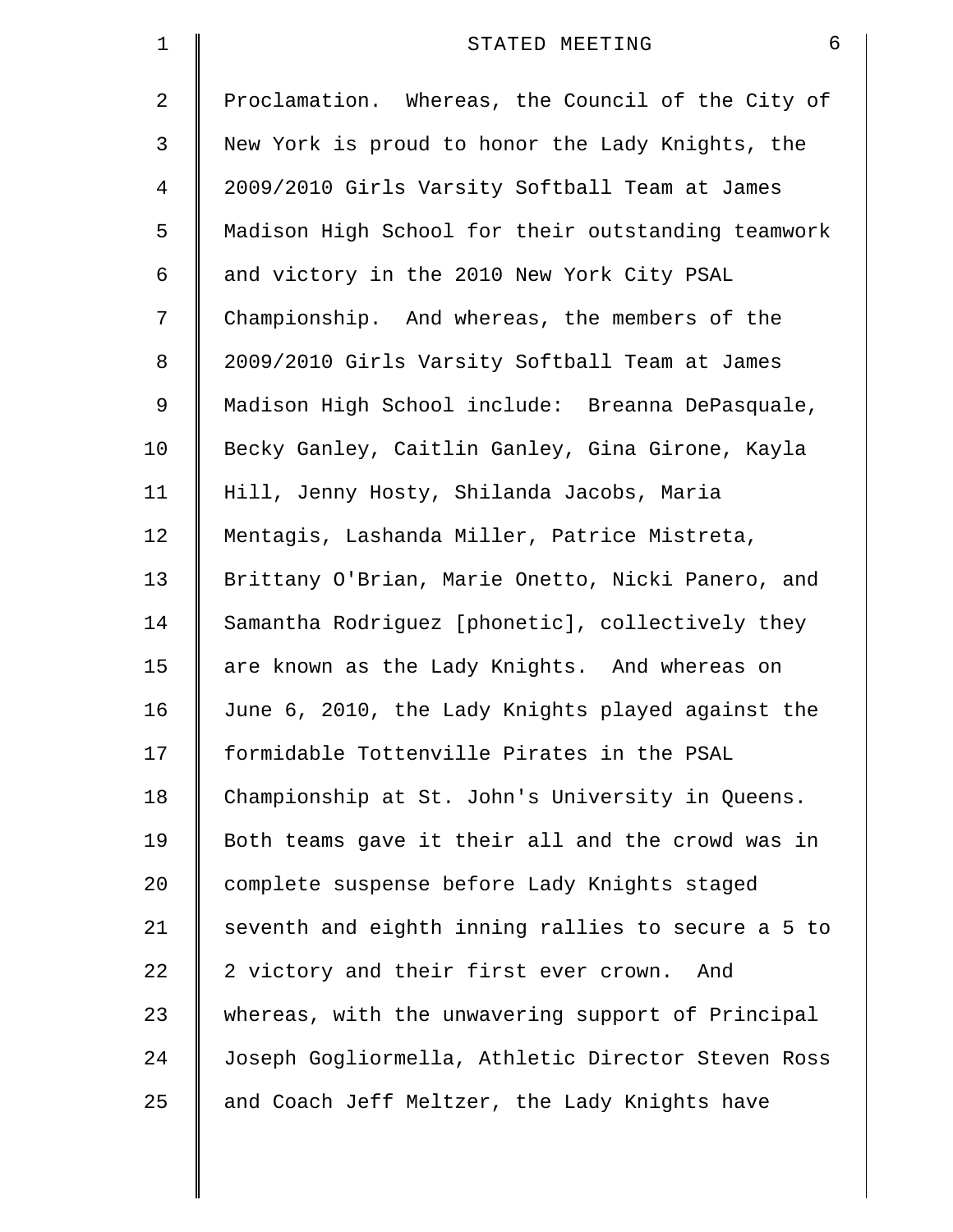| $\mathbf 1$    | 7<br>STATED MEETING                                          |
|----------------|--------------------------------------------------------------|
| $\overline{a}$ | exemplified the two elements needed to become a              |
| 3              | championship team: talent and teamwork. Now                  |
| 4              | therefore be it known that the Council of the City           |
| 5              | of New York honors the Lady Knights, James Madison           |
| 6              | High School 2009/2010 Girls Varsity Softball Team            |
| 7              | for their outstanding teamwork and victory in the            |
| 8              | 2010 New York City PSAL Championships. Christine             |
| 9              | C. Quinn, Speaker for the Entire Council; Lewis A.           |
| 10             | Fidler, Council Member, 46 <sup>th</sup> District, Brooklyn. |
| 11             | [applause]                                                   |
| 12             | COUNCIL MEMBER FIDLER: And we have                           |
| 13             | citations for each one of these girls, I just want           |
| 14             | to warn Councilman Oddo, don't let Nicki come up             |
| 15             | in the late innings, because she hit the most                |
| 16             | clutch home run I have ever seen. So, yeah                   |
| 17             | [laughter] no guts, no glory. Coach, you want to             |
| 18             | say a few words for the team? [background noise]             |
| 19             | JEFF MELTZER: I just want to thank                           |
| 20             | everyone here, Councilman Fidler. It was a great,            |
| 21             | great time, these are a terrific bunch of girls,             |
| 22             | they're well deserved. Principal, Mr. Ross, Mr.              |
| 23             | Gogliormella, I'm just going to cut it short                 |
| 24             | 'cause everyone's been waiting, but thank you very           |
| 25             | much for this great honor, and hopefully we could            |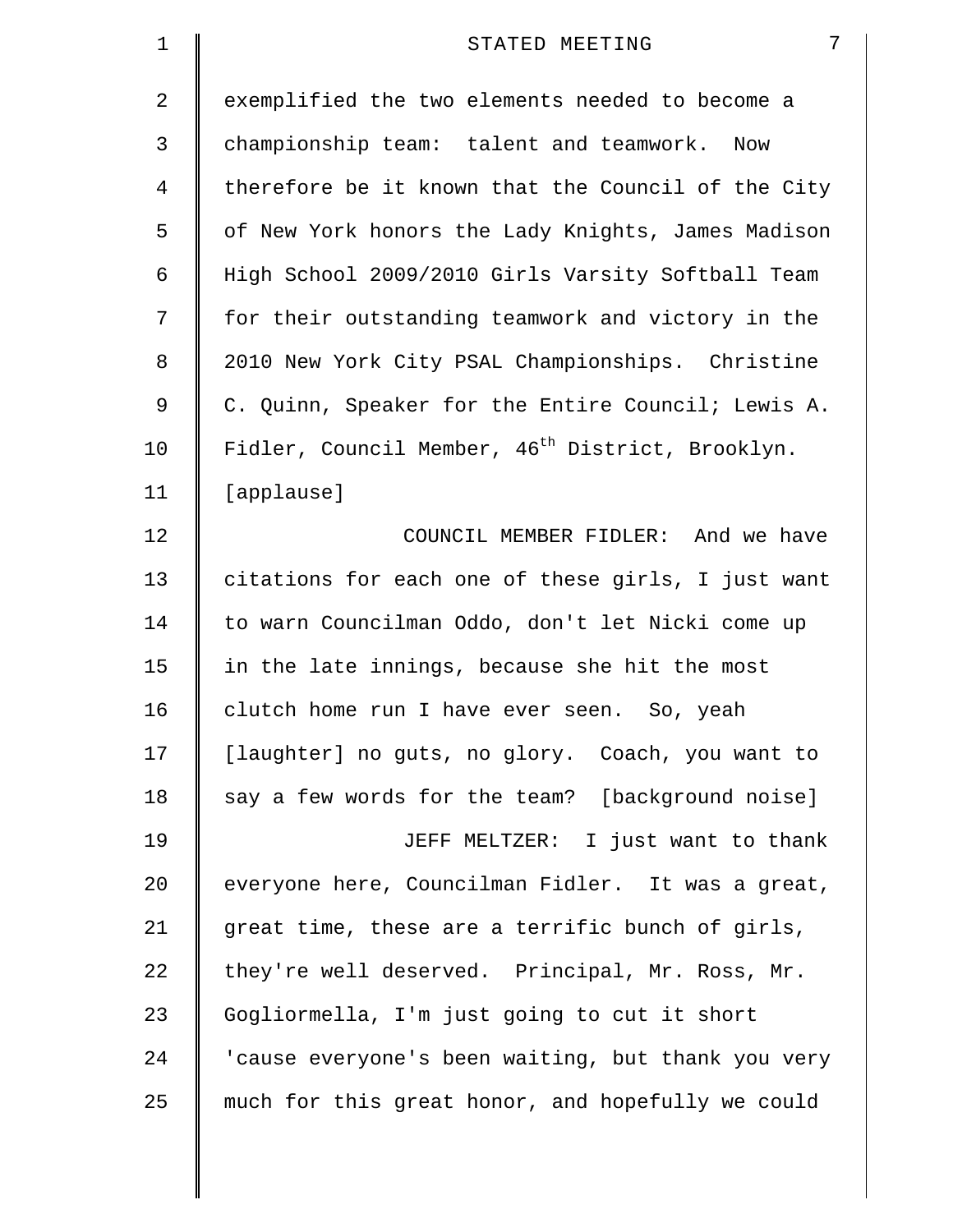| 1  | 8<br>STATED MEETING                                |
|----|----------------------------------------------------|
| 2  | be back here next June or afterwards, and take     |
| 3  | another award. Thank you. [applause]               |
| 4  | SPEAKER QUINN: Does the captain                    |
| 5  | want to speak? The team captain?                   |
| 6  | MALE VOICE: [off mic] The team                     |
| 7  | captain or the principal?                          |
| 8  | SPEAKER QUINN: Does the team                       |
| 9  | captain want to speak, or--[background voices]     |
| 10 | Oh, well thank you then. [laughter]                |
| 11 | Congratulation, Lady Knights, take care.           |
| 12 | [applause] All right, and our next--thank you      |
| 13 | very much, thought I don't know why we have this-- |
| 14 | our next ceremonial is going to be led by our      |
| 15 | Majority Whip, Al Vann, the PS 262 High School     |
| 16 | Math and Reading Test Scores and PS 335 on being   |
| 17 | named a Blue Ribbon School, if Majority Leader, oh |
| 18 | he's right here.                                   |
| 19 | COUNCIL MEMBER VANN: Thank you.                    |
| 20 | Thank you, Madam Speaker. We'll wait till the      |
| 21 | Knights make their way. Congratulation, Knights.   |
| 22 | Ladies and gentlemen, Speaker, if we could have PS |
| 23 | 262, El Hajj Malik El Shabazz School, Principal    |
| 24 | Ferguson and her supporters, if you would come up. |
| 25 | I know there were supporters from the Browns--Bed- |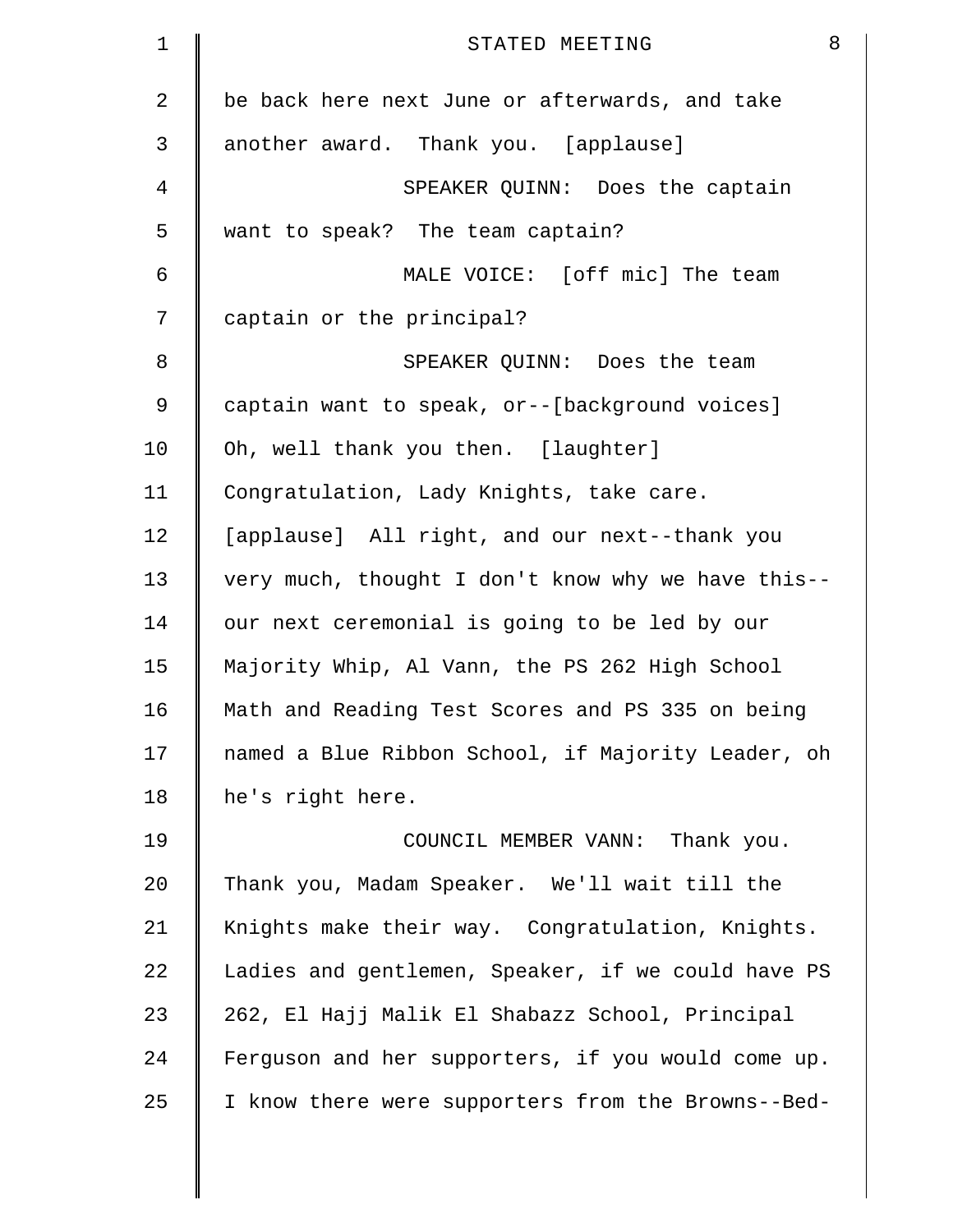| $\mathbf 1$ | 9<br>STATED MEETING                                |
|-------------|----------------------------------------------------|
| 2           | Stuy Brownstoners, to join. While they're coming   |
| 3           | up, you know, there've been a lot of controversy   |
| 4           | around the new standards that the State put in     |
| 5           | place, and the impact that it made throughout the  |
| 6           | State and New York City in particular, where many, |
| 7           | many, most schools dropped double digit. And       |
| 8           | it's--it's been of great concern citywide. And I   |
| 9           | can understand that. The new proficiency rates at  |
| 10          | most schools throughout the City and State went    |
| 11          | down by double digits under this new standard.     |
| 12          | However, everyone in Brooklyn should be very, very |
| 13          | proud because under the new State's proficiency    |
| 14          | standards, at PS 262 their English language arts   |
| 15          | proficiency rate went up, to 83 percent, and their |
| 16          | math proficiency rate went down only one percent.  |
| 17          | But it went down to 90 percent. [applause] PS      |
| 18          | 262, El Hajj Malik Shabazz. I am really thrilled   |
| 19          | beyond words, I'm elated, we all recognize how     |
| 20          | important we all are as we advocate for the public |
| 21          | school system in our City, all the support         |
| 22          | resources that we can provide for them, and all we |
| 23          | want is for our children to do well, for our       |
| 24          | children to achieve. And this is extraordinary     |
| 25          | because several years ago, PS 262 was an           |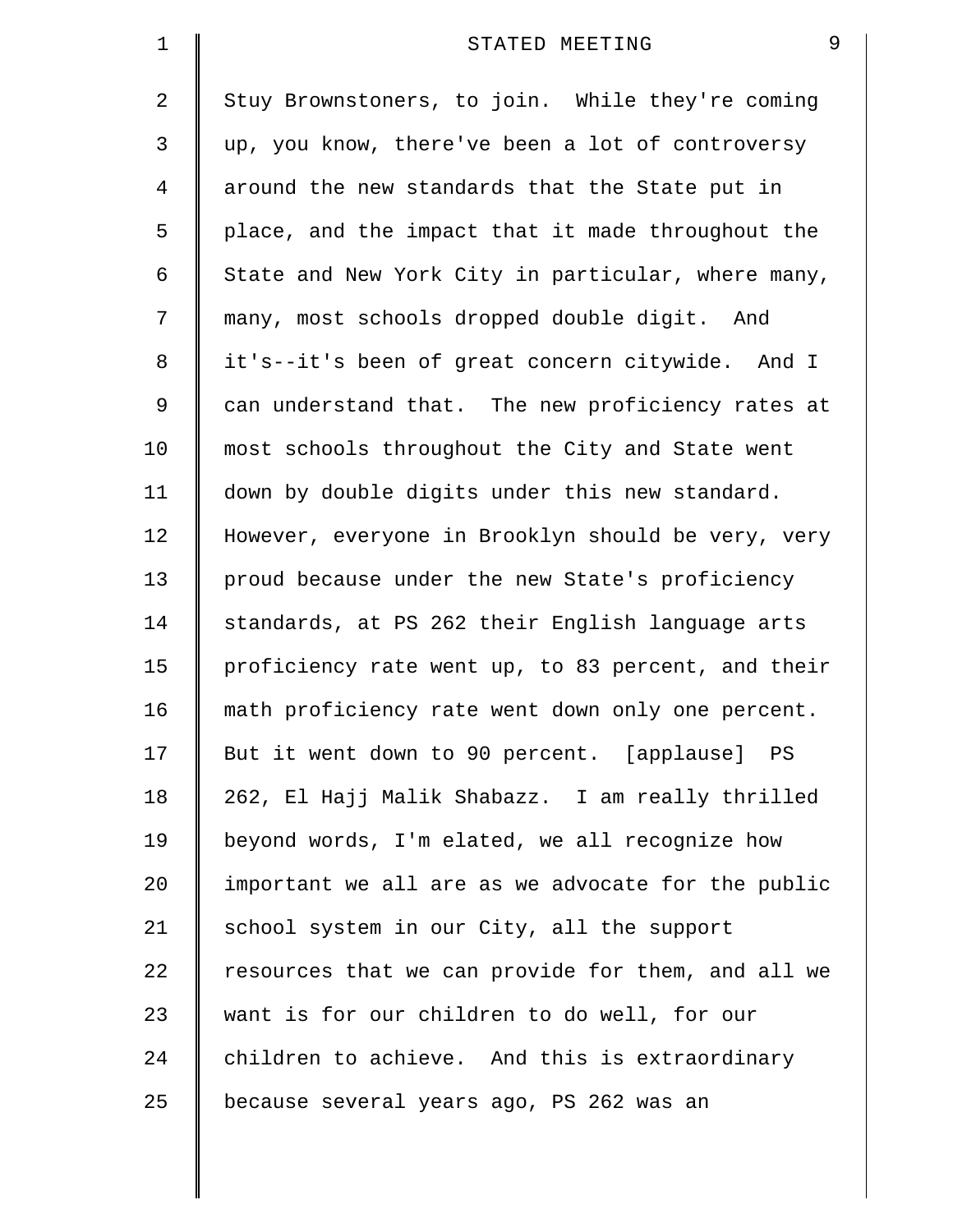| 1  | 10<br>STATED MEETING                               |
|----|----------------------------------------------------|
| 2  | underachieving school. But then Principal          |
| 3  | Ferguson, Joeletha Ferguson, came on board. She's  |
| 4  | been working hard with our leadership, commitment, |
| 5  | love and skill and support of our community        |
| 6  | partners, and now they are, they have excelled.    |
| 7  | So very honored to thank Principal Ferguson, and   |
| 8  | all associated with PS 262. Thank you. [cheers,    |
| 9  | applause] You want to read the proc?               |
| 10 | CLERK: Council, City of New York                   |
| 11 | Proclamation. Whereas, the Council of the City of  |
| 12 | New York is very proud to honor PS 335, Granville  |
| 13 | T. Wood School for its outstanding--               |
| 14 | MULTIPLE: Wong school, wrong one.                  |
| 15 | COUNCIL MEMBER VANN: 262, my man.                  |
| 16 | CLERK: Oh, I'm sorry. Sorry about                  |
| 17 | that. I beg your pardon.                           |
| 18 | COUNCIL MEMBER VANN: They're,                      |
| 19 | they're next, they also excelled. [background      |
| 20 | comment] They're slightly different. It's just,    |
| 21 | we'll do the other two together, though.           |
| 22 | CLERK: Okay.                                       |
| 23 | COUNCIL MEMBER VANN: We'll do the                  |
| 24 | other two together.                                |
| 25 | CLERK: The Council of the City of                  |
|    |                                                    |
|    |                                                    |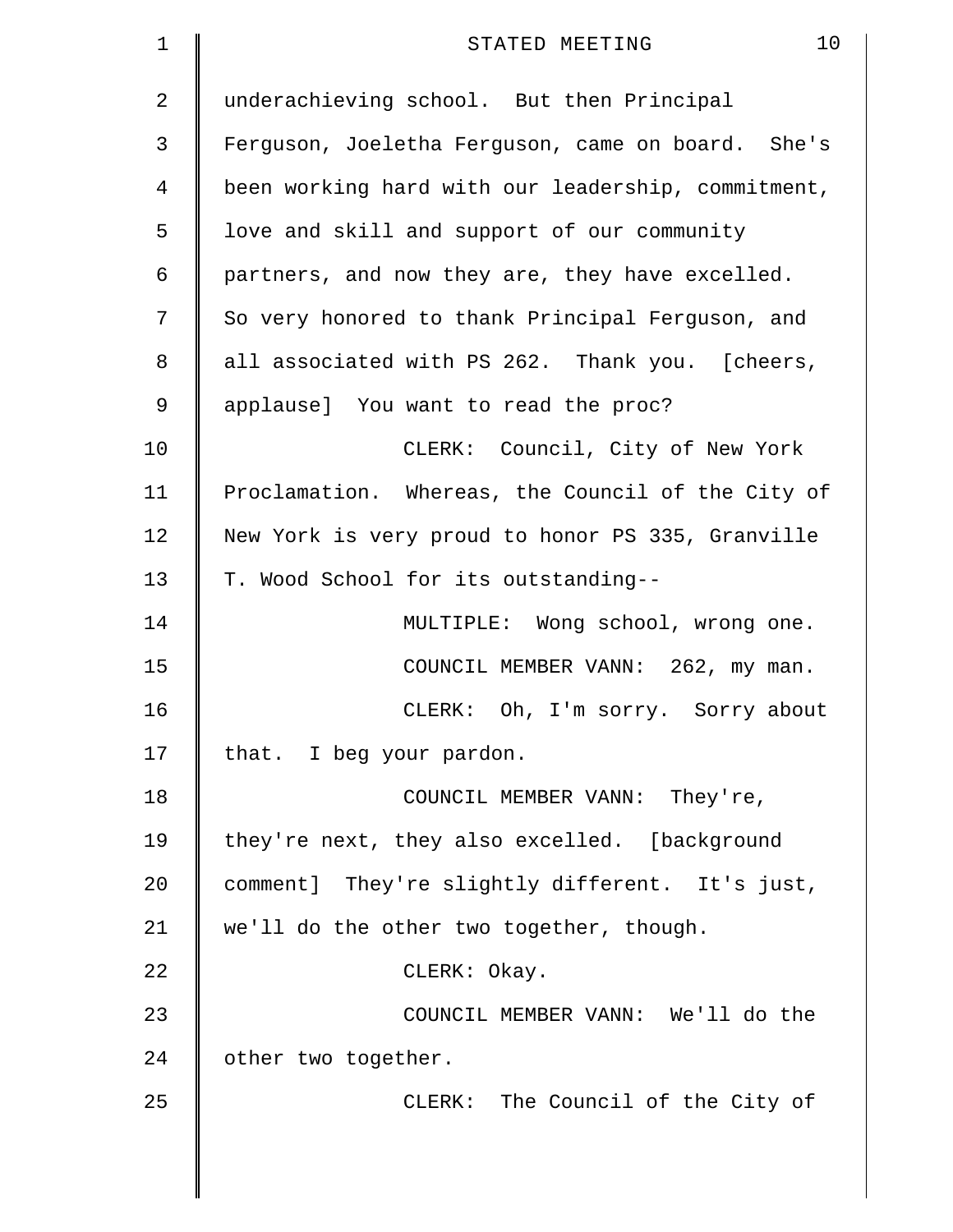| 1           | 11<br>STATED MEETING                                       |
|-------------|------------------------------------------------------------|
| 2           | New York is proud to honor PSIS 262, El Hajj Malik         |
| 3           | El Shabazz School for its outstanding academic             |
| 4           | achievements. And whereas, PSIS 262 El Hajj Malik          |
| 5           | El Shabazz School, named after the late Malcolm X,         |
| 6           | has been committed to providing an enriching               |
| 7           | academic environment that empowers children to             |
| 8           | reach their maximum potential, and achieve high            |
| $\mathsf 9$ | standards while possessing the skills necessary to         |
| 10          | meet the 21 <sup>st</sup> Century challenges. And whereas, |
| 11          | under the leadership of Principal Joeletha                 |
| 12          | Ferguson, since--                                          |
| 13          | JOELETHA FERGUSON: Joeletha.                               |
| 14          | CLERK: --Joeletha Ferguson since                           |
| 15          | 2004, thank you, the school has significantly              |
| 16          | improved to achieve at a high academic level,              |
| 17          | realize remarkable accomplishments and establish a         |
| 18          | professional learning community with a caring,             |
| 19          | collaborative environment. And whereas, PSIS 262           |
| 20          | has received an A grade on their progress report           |
| 21          | for three consecutive years, earning an overall            |
| 22          | score better than 98 percent of the elementary             |
| 23          | schools in New York City. And whereas, PSIS 262            |
| 24          | has one of the highest proficiency rates in                |
| 25          | English language arts and mathematics of any               |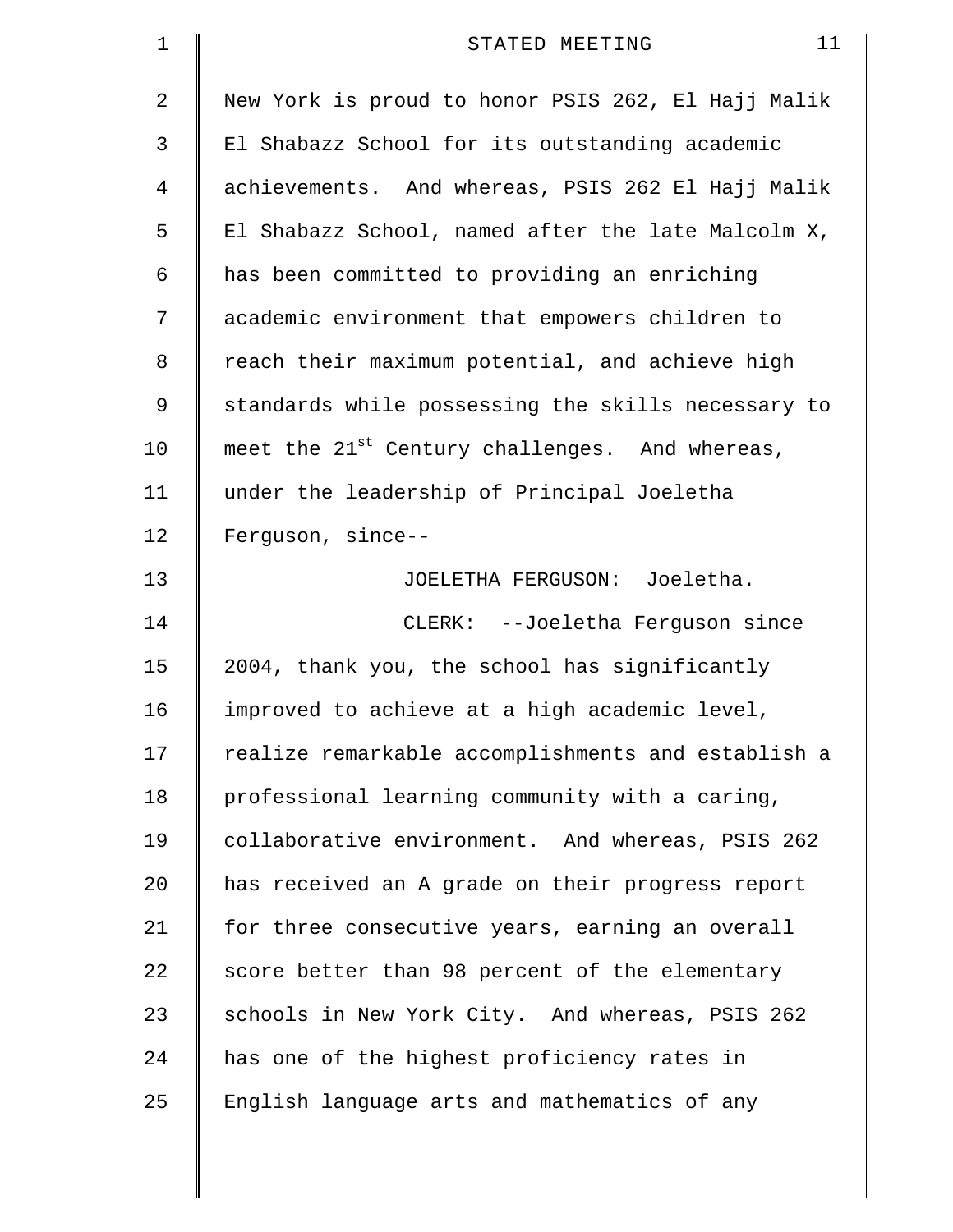| $\mathbf 1$ | 12<br>STATED MEETING                                           |
|-------------|----------------------------------------------------------------|
| 2           | school in School District 16. And whereas, during              |
| 3           | the school year, the school was chosen as an                   |
| 4           | innovation zone, I-zone school, meaning it will                |
| 5           | use innovative, cutting edge approaches to                     |
| 6           | personalizing instruction and targeting lessons                |
| 7           | for every child. And whereas, the school has                   |
| 8           | maintained and utilized partnerships with such                 |
| 9           | organizations as the Noel Pointer Foundation,                  |
| 10          | Chess in the Schools, and the Brownstoners of                  |
| 11          | Bedford-Stuyvesant, the Alvin Ailey School of                  |
| 12          | Dance, and many others. Now therefore be it known              |
| 13          | that the Council of the City of New York most                  |
| 14          | gratefully honors PSIS 262 for its outstanding                 |
| 15          | achievements and service to the community.                     |
| 16          | Christine C. Quinn, Speaker for the Entire                     |
| 17          | Council, Albert Vann, Councilmember 36 <sup>th</sup> District, |
| 18          | Brooklyn. [cheers, applause]                                   |
| 19          | JOELETHA FERGUSON: Thank you very                              |
| 20          | much. I'd just like to say that myself and my                  |
| 21          | staff are deeply honored to receive this award and             |
| 22          | Councilman Al Vann, he's always been a supporter               |
| 23          | of the PS 262 school community. Thank you very                 |
| 24          | much. [applause] [background noise]                            |
| 25          | COUNCIL MEMBER VANN: Okay. All                                 |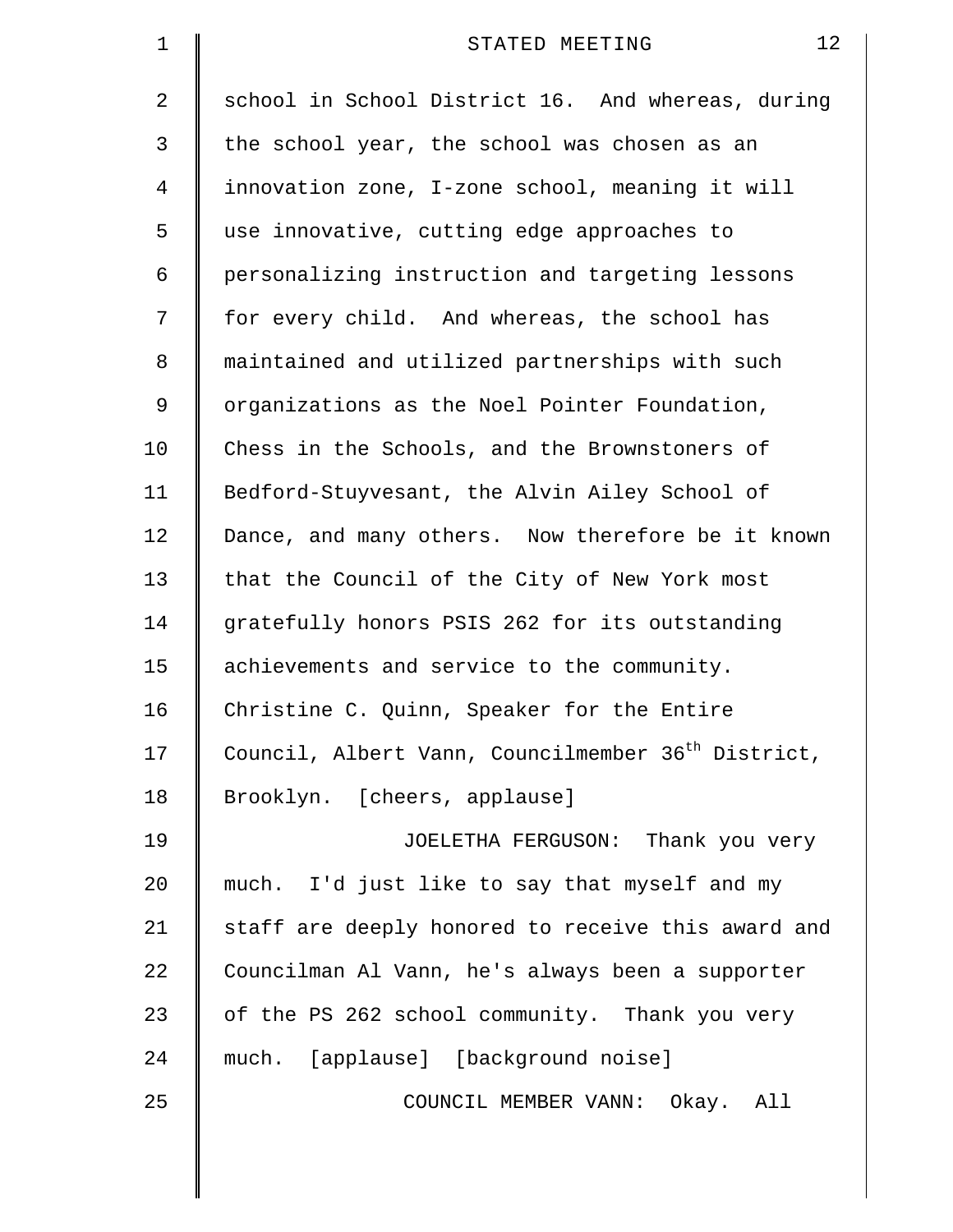| $\mathbf 1$ | 13<br>STATED MEETING                               |
|-------------|----------------------------------------------------|
| 2           | right, my man, thanks for coming up here.          |
| 3           | SPEAKER QUINN: So, I'm sorry, Al,                  |
| 4           | I thought we, the instructions I got had 'em all   |
| 5           | as one, so I guess now we'll be bringing up PS     |
| 6           | 335, right?                                        |
| 7           | COUNCIL MEMBER VANN: [off mic]                     |
| 8           | That's right.                                      |
| 9           | SPEAKER QUINN: Okay, great, so if                  |
| 10          | we could bring up PS 335, and they've been named a |
| 11          | Blue Ribbon School.                                |
| 12          | COUNCIL MEMBER VANN: Correct,                      |
| 13          | thank you, Madam Speaker. 335, Dr. Nimmons, are    |
| 14          | you, come up, come up, good to see you. Again,     |
| 15          | ladies and gentlemen, and everybody from around    |
| 16          | the City really, ought to be proud. We get such a  |
| 17          | bad rep on our public schools, that it's always    |
| 18          | exciting and elating when we have examples of how  |
| 19          | we are dealing with that and, and overcoming all   |
| 20          | of that negativity. First of all, there are two    |
| 21          | proc, but we're only going to read one. Dr.        |
| 22          | Laverne Nimmons was named the Outstanding Educator |
| 23          | of the Year by the Association of Black Educators  |
| 24          | of New York. Let's give her a hand. [applause]     |
| 25          | All right? And she has a proc specifically         |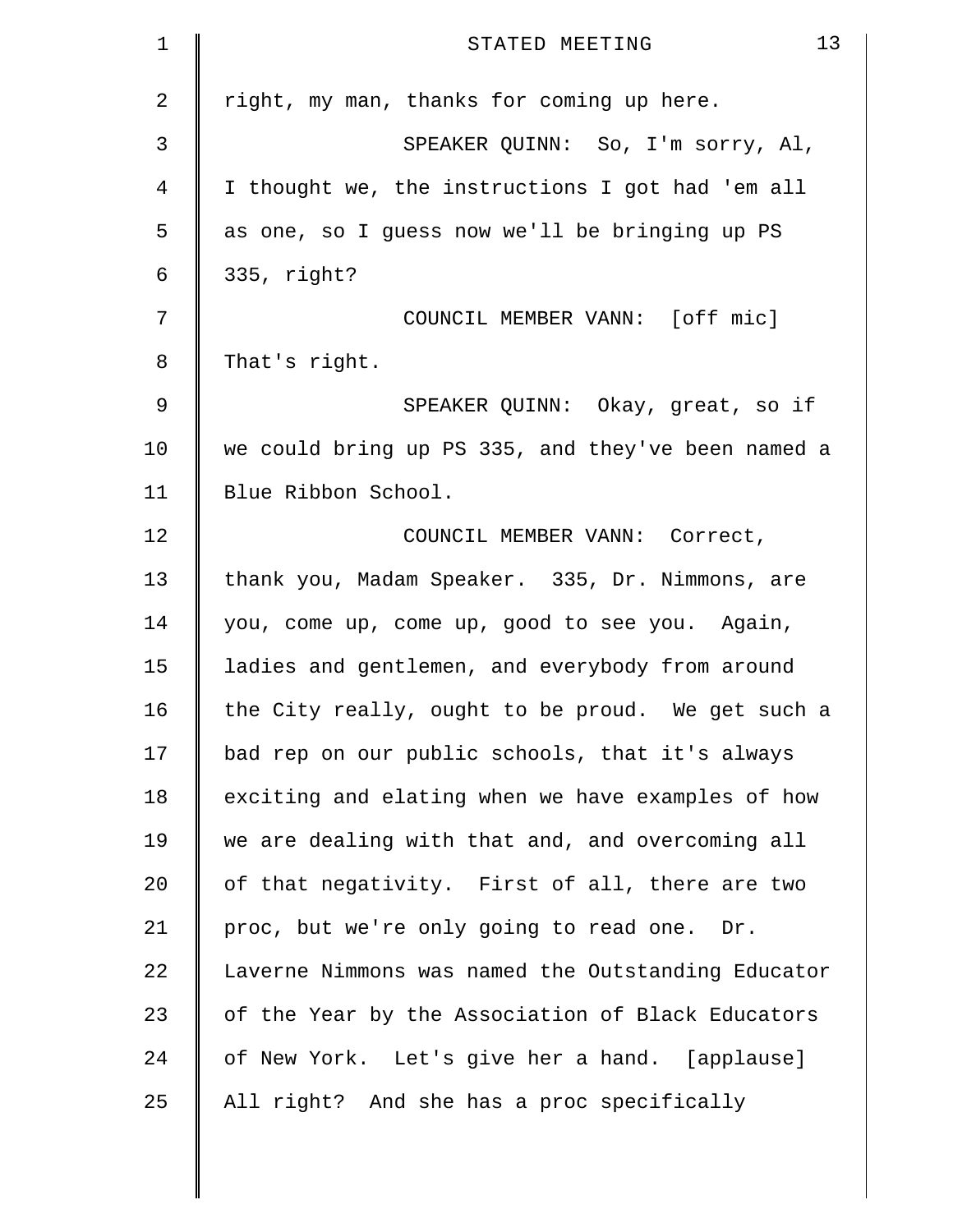| 1              | 14<br>STATED MEETING                               |
|----------------|----------------------------------------------------|
| $\overline{a}$ | dealing with just her personal [cheers]            |
| 3              | achievements, of which we commend her. But in      |
| 4              | addition to that, or as a part of that, we're here |
| 5              | to recognize PS 335, the Granville T. Woods        |
| 6              | School. Their fourth graders made the most gains   |
| 7              | on the 2009 State Math and English Language Arts   |
| 8              | Exam of any school in the State. [cheers,          |
| 9              | applause] In the State.                            |
| 10             | SPEAKER QUINN: No the City.                        |
| 11             | COUNCIL MEMBER FIDLER: In the                      |
| 12             | State.                                             |
| 13             | SPEAKER QUINN: In the State!                       |
| 14             | COUNCIL MEMBER FIDLER: State.                      |
| 15             | Right.                                             |
| 16             | SPEAKER QUINN: Right?                              |
| 17             | COUNCIL MEMBER FIDLER: As a                        |
| 18             | result, they were nominated by the New York State  |
| 19             | Education Department to apply for a Blue Ribbon    |
| 20             | School Award from the U.S. Department of           |
| 21             | Education. And yeah, you guessed it, they got the  |
| 22             | designation. [cheers, applause] So we are, we      |
| 23             | are honored, we are truly honored that you are     |
| 24             | here. We thank all of you for the hard work that   |
| 25             | you do, the administration, the teachers, the      |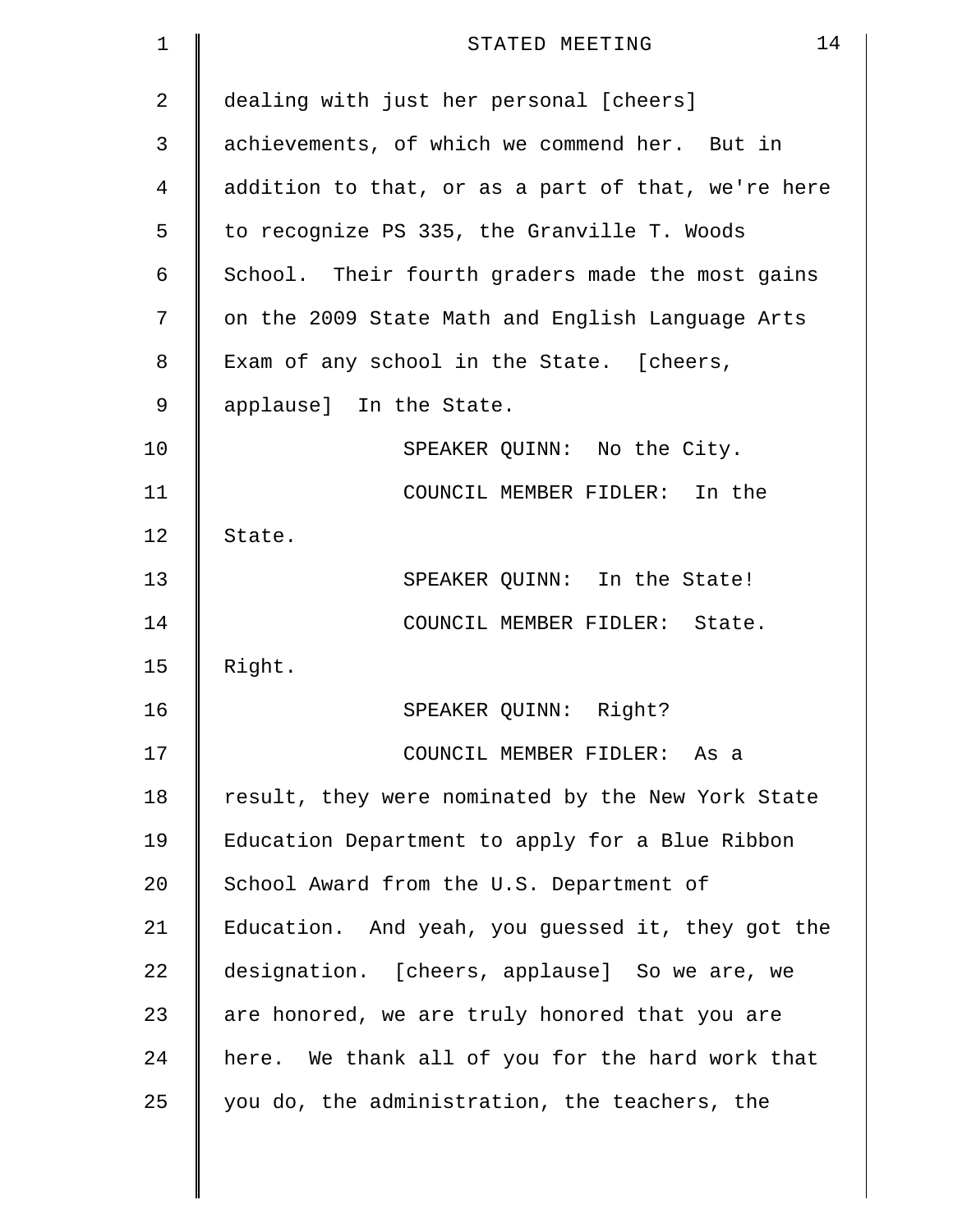| $\mathbf 1$    | 15<br>STATED MEETING                               |
|----------------|----------------------------------------------------|
| $\overline{2}$ | parents, and to show the world that we may come    |
| 3              | from an urban area, and there's a lot of poverty   |
| 4              | in our area, but with the love, the skill and the  |
| 5              | leadership, we can overcome, and we can excel.     |
| 6              | Thank you and congratulations. [applause] Madam    |
| 7              | Doctor, Dr. Nimmons.                               |
| 8              | LAVERNE NIMMONS: Thank you so                      |
| 9              | much, Councilman Al Vann. We are, we are just so   |
| 10             | honored and so privileged to be here today to      |
| 11             | receive this just magnificent award from City      |
| 12             | Council. And on behalf of our children and our     |
| 13             | parents and our staff, we just have to say thank   |
| 14             | you. I'd like to, if I may, just introduce some    |
| 15             | of my staff members and my parents that came       |
| 16             | today. We have our Data Specialist, Mr.,           |
| 17             | Mishpierre Michelle [phonetic], he's here today;   |
| 18             | our Guidance Counselor, Ms. Forester's here today; |
| 19             | our parents, our wonderful parent who has a fifth  |
| 20             | grader working with us, is a very, very brilliant  |
| 21             | young man, Mrs., Ms. Hicks, thank you; Barbara     |
| 22             | Hicks; and we have Ms. Bethune here, who has       |
| 23             | another wonderful fifth grader; and our first      |
| 24             | grade teacher, Ms. Gollard is here. We also have   |
| 25             | our Coach, who works very closely with our         |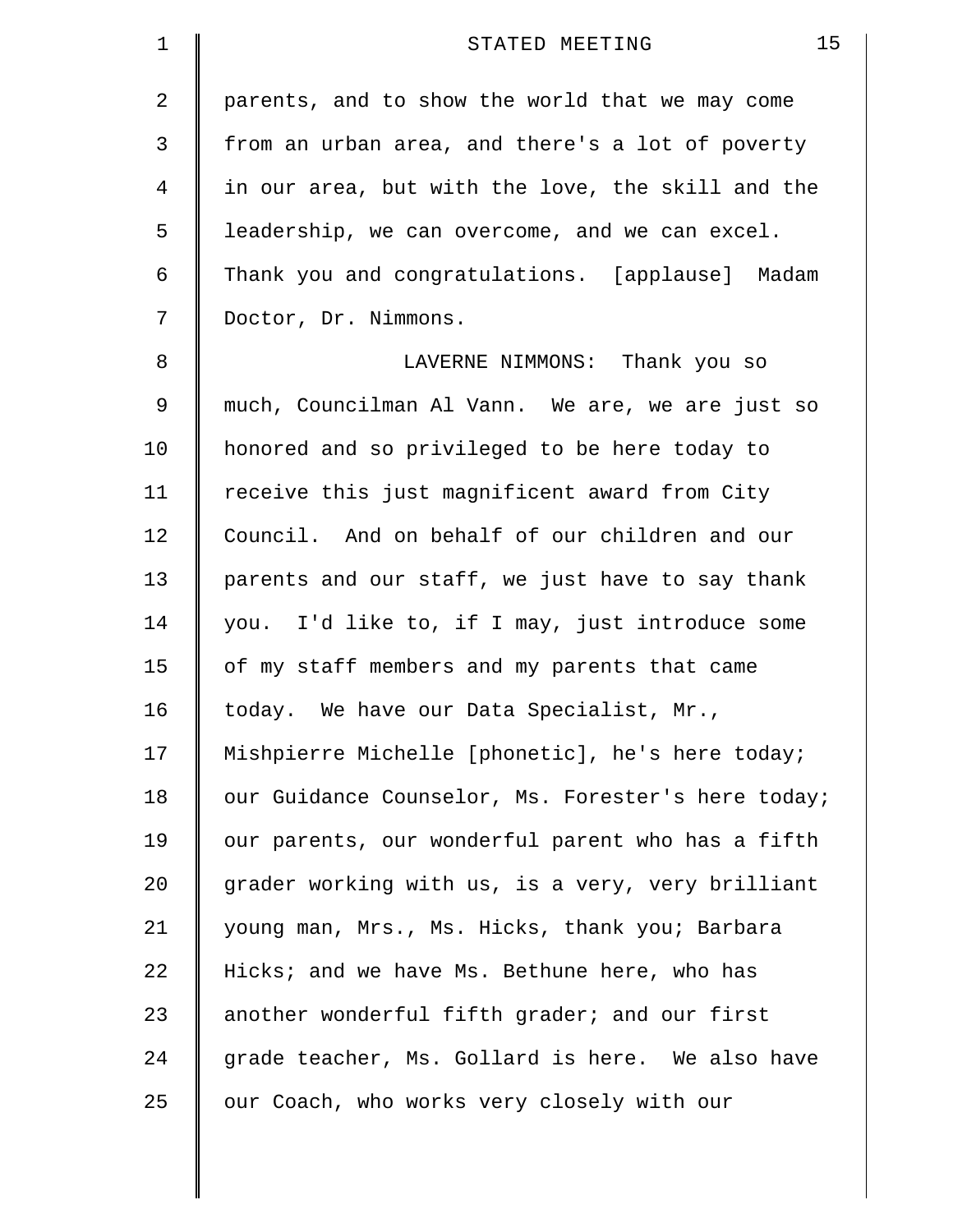| 1  | 16<br>STATED MEETING                              |
|----|---------------------------------------------------|
| 2  | children in literacy, who really helped us make   |
| 3  | these tremendous scores, and, and that she's      |
| 4  | taking pictures over there, Ms. Oliver. So, and,  |
| 5  | and Ms. Langdon, our, our sets teacher who works  |
| 6  | very, very closely with our special needs         |
| 7  | children, who's also supported us in intervention |
| 8  | to give us the kind of, the scores that we've     |
| 9  | achieved in our schools. So, I would just like to |
| 10 | make sure that I say thank you to them, and for   |
| 11 | being here today. And thank you, thank you so     |
| 12 | much.                                             |
| 13 | COUNCIL MEMBER VANN: [off mic]                    |
| 14 | You've very welcome, very welcome.                |
| 15 | SPEAKER QUINN: Thank you,                         |
| 16 | congratulations, and if we could have the Clerk   |
| 17 | please read the proclamation on behalf of this    |
| 18 | school. And if we could get a little quiet for    |
| 19 | this and the rest of the ceremonials, thank you.  |
| 20 | CLERK: Council, City of New York                  |
| 21 | Proclamation. Whereas, the Council of the City of |
| 22 | New York is very proud to honor PS 335, Granville |
| 23 | T. Woods School for its outstanding academic      |
| 24 | achievements that led it to be designated as a    |
| 25 | Blue Ribbon School by the U.S. Department of      |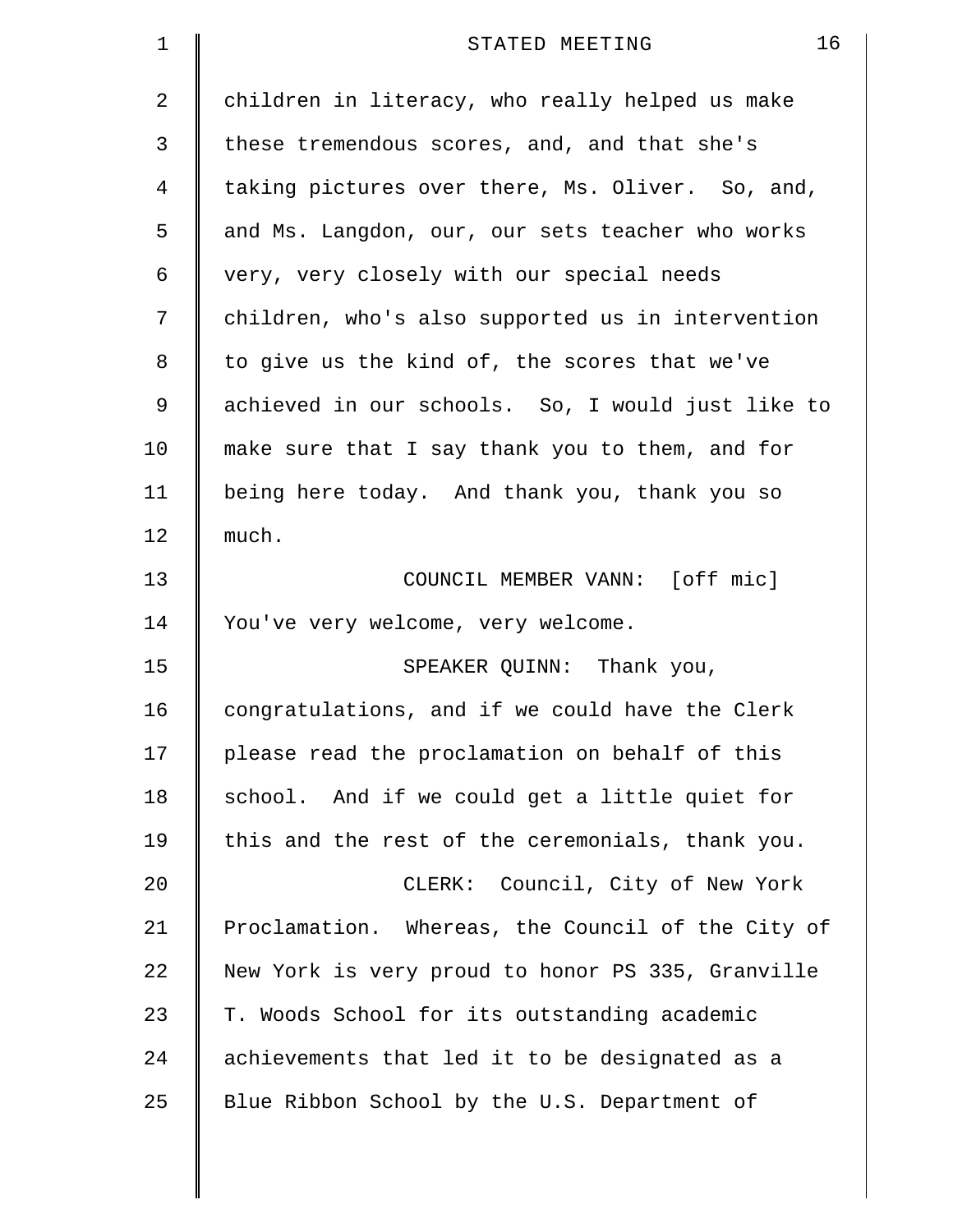| $\mathbf 1$    | 17<br>STATED MEETING                               |
|----------------|----------------------------------------------------|
| 2              | Education. And whereas, under the leadership of    |
| 3              | Principal Dr. Laverne Nimmons, since 2003, the     |
| $\overline{4}$ | school has established a unique environment        |
| 5              | characterized by its collegial teaching and        |
| 6              | learning atmosphere with a focus on professional   |
| 7              | development for staff and effective intervention   |
| 8              | and instructional strategies for students. And     |
| 9              | whereas, from the 2005/06 to the 2008/09 New York  |
| 10             | State exams, the percentage of students in grades  |
| 11             | three through, three to five, at PS 335,           |
| 12             | considered proficient, increased by 44 percentage  |
| 13             | points, to 97 percent in mathematics and 50        |
| 14             | percentage to 87 percent in English language arts. |
| 15             | Outperforming--                                    |
| 16             | SPEAKER QUINN:<br>Yay!                             |
| 17             | CLERK: --all students within the                   |
| 18             | State on gains in exams in 2009. And whereas, PS   |
| 19             | 335 was designated as a 2010 Blue Ribbon School by |
| 20             | the U.S. Department of Education for improving     |
| 21             | student achievement to high levels, making it the  |
| 22             | only school in Brooklyn to receive the honor, as   |
| 23             | well as only one of two public schools in New York |
| 24             | City, and one of 19 schools in the State to win    |
| 25             | the award. And whereas, PS 335 has maintained and  |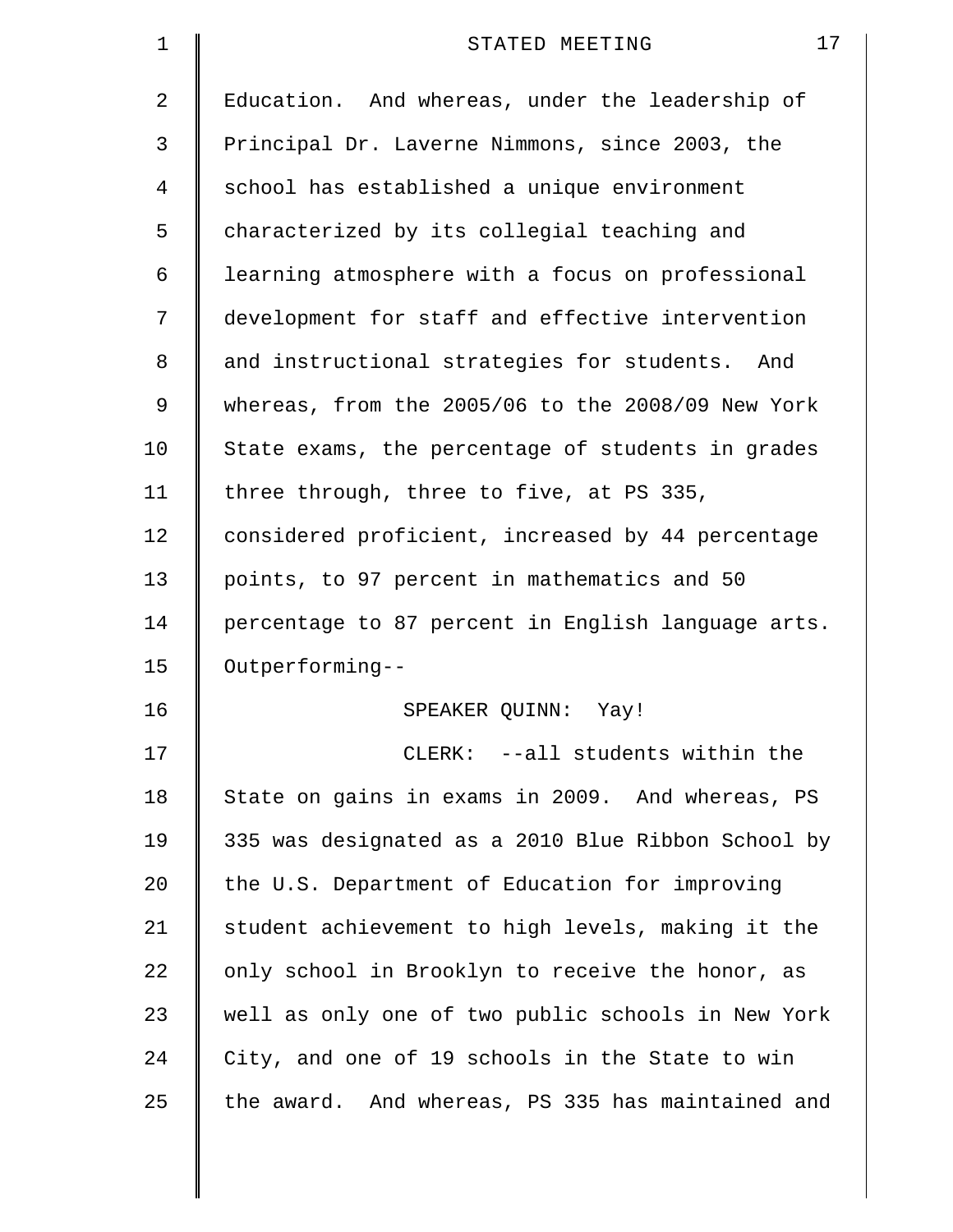| $\mathbf 1$    | 18<br>STATED MEETING                                         |
|----------------|--------------------------------------------------------------|
| $\overline{2}$ | utilized partnerships with institutions and                  |
| 3              | organizations, such as the Marion Baptist Church,            |
| 4              | Weeksville Heritage Center, and many others.<br>Now          |
| 5              | therefore be it known that the Council of the City           |
| 6              | of New York most gratefully honors PS 335 for its            |
| 7              | outstanding achievements and commitment to                   |
| 8              | education. Christine C. Quinn, Speaker for the               |
| 9              | Entire Council; Albert Vann, Council Member 36 <sup>th</sup> |
| 10             | District, Brooklyn.                                          |
| 11             | SPEAKER QUINN: Thank you, and                                |
| 12             | congratulations to all of you and thank you for              |
| 13             | your great work. [applause] Thank you. Thank                 |
| 14             | you. [background noise] Oh, of course, sure,                 |
| 15             | sure, hi, how are you? [pause, background noise]             |
| 16             | Thank you all and congratulations. Let me next               |
| 17             | call up Council Member Chin for--Council Member              |
| 18             | Chin for the, her ceremonial. Thank you. [pause]             |
| 19             | There you go, Margaret.                                      |
| 20             | COUNCIL MEMBER CHIN: Thank you.<br>$\mathbf I$               |
| 21             | would like to invite up the congregation, the                |
| 22             | pastor from the Chinese Presbyterian Church, would           |
| 23             | you please come up and join me? I have the honor             |
| 24             | of joining the First Chinese Presbyterian Church             |
| 25             | Community Celebration in Chinatown this summer.              |
|                |                                                              |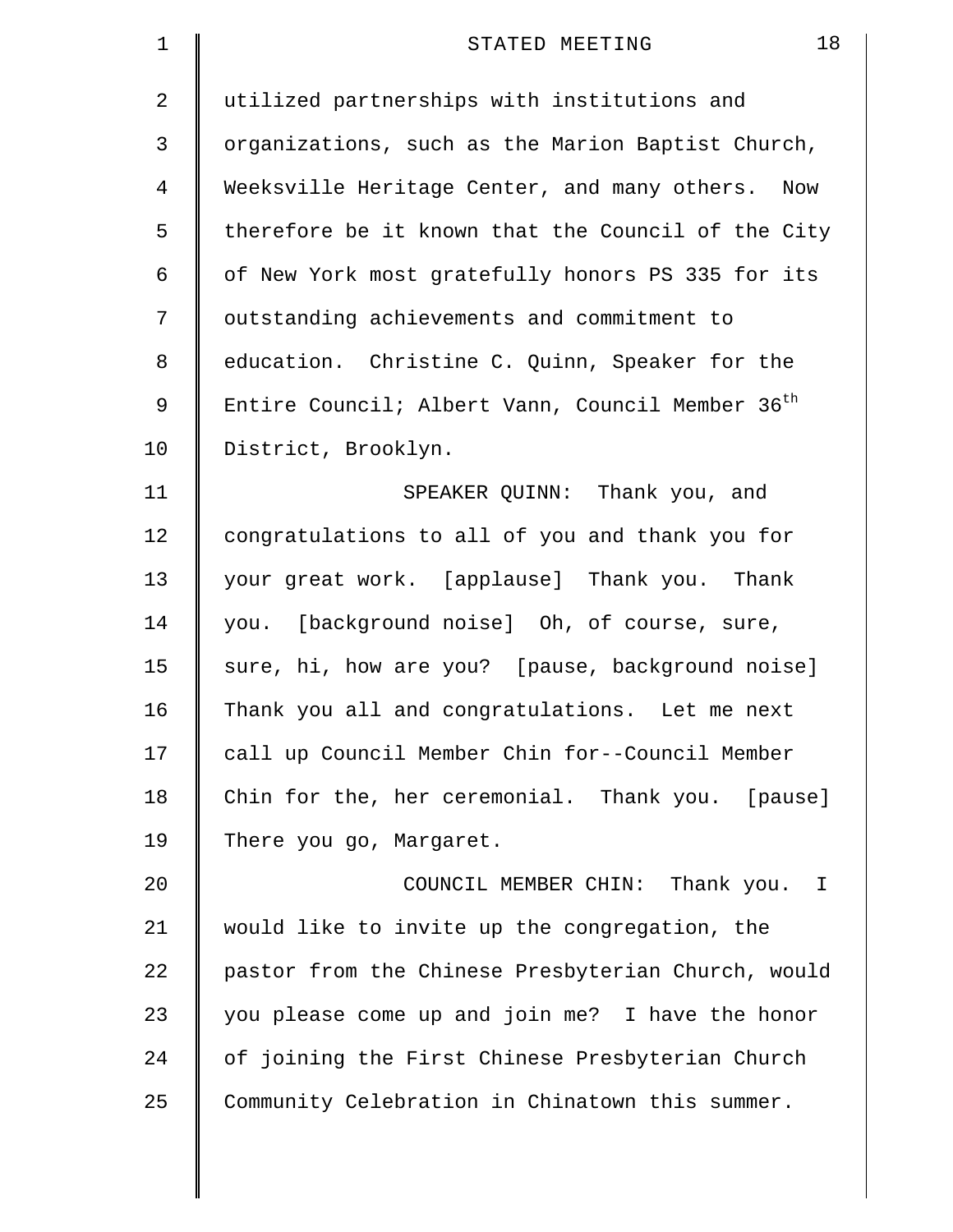| $\mathbf 1$    | 19<br>STATED MEETING                               |
|----------------|----------------------------------------------------|
| $\overline{2}$ | And so I invited them down to City Hall to really  |
| 3              | honor them for their milestone. [applause] Come    |
| 4              | on up. I remember reading about Reverend Huie      |
| 5              | Kin, the founding pastor of the Church in 1910, a  |
| 6              | hundred years ago. And has worked in Chinatown,    |
| 7              | helping the Chinese immigrant workers who were     |
| 8              | strangers in a strange land, with all kinds of     |
| 9              | needs. The church continued his spirits to this    |
| 10             | day, providing community service such as           |
| 11             | citizenship class, English class, homecare help,   |
| 12             | housekeeping help for seniors and recent           |
| 13             | immigrants. Reverend Huie Kin came to this         |
| 14             | country as a teenager, searching for gold, and he  |
| 15             | was able to get an excellent education, he was     |
| 16             | able to serve God, and help his people. He said    |
| 17             | in his writing that he had found riches that never |
| 18             | rusts, and a fortune that cannot be stolen.<br>On  |
| 19             | this 100 anniversary, I want to remember Reverend  |
| 20             | Huie and congratulate and thank all the church     |
| 21             | member and all the pastors and former pastors for  |
| 22             | your contribution to Chinatown and to the City of  |
| 23             | New York. Congratulation. [applause]               |
| 24             | SPEAKER QUINN: Congratulations, if                 |
| 25             | we could shh. Just, we have this and two more      |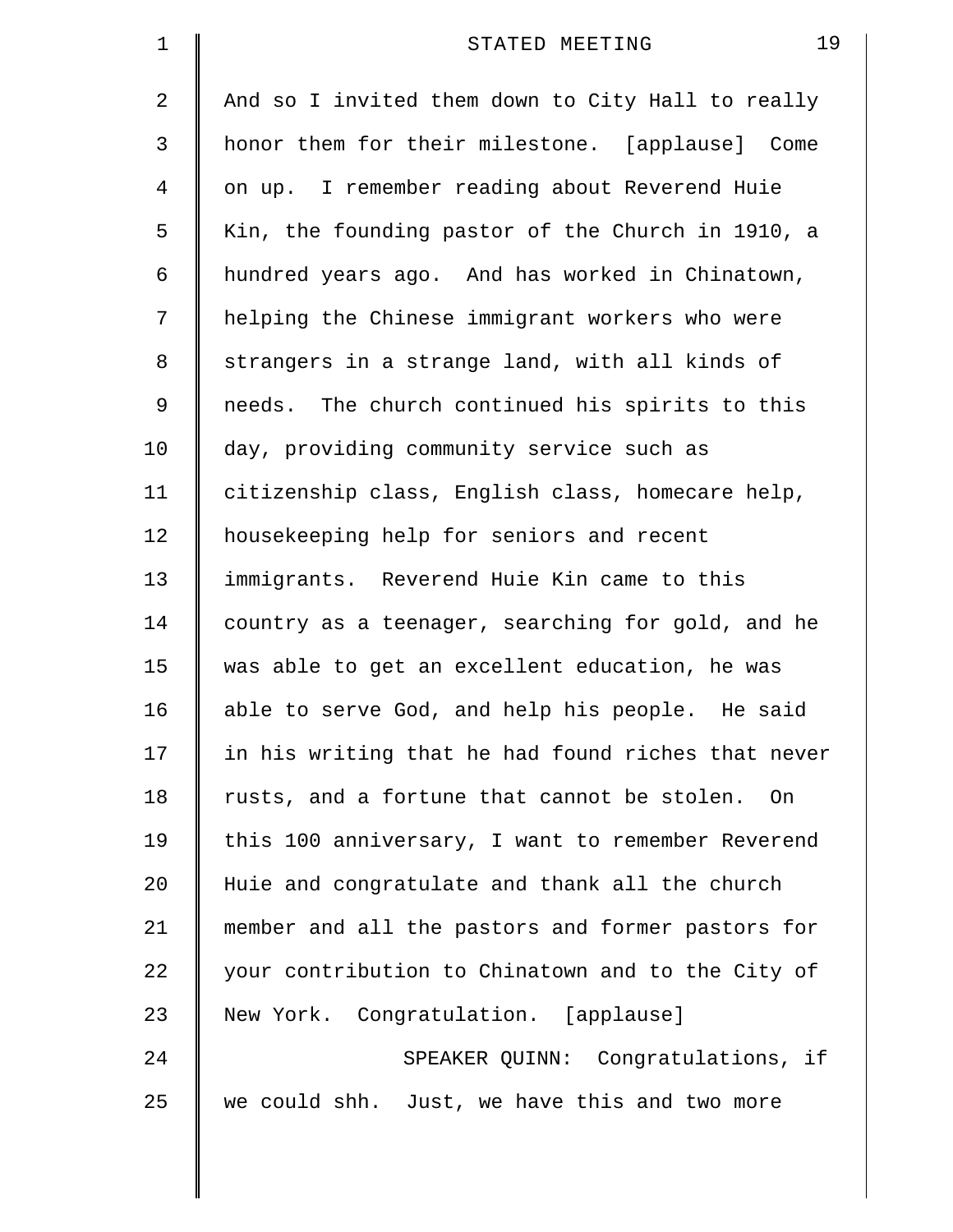| $\mathbf 1$ | 20<br>STATED MEETING                               |
|-------------|----------------------------------------------------|
| 2           | ceremonials, if we could just get a little quiet,  |
| 3           | and before we hear from the folks from the church, |
| 4           | if the Clerk could please read the proclamation.   |
| 5           | CLERK: Council, City of New York                   |
| 6           | Proclamation. Whereas, the Council of the City of  |
| 7           | New York is proud to honor the First Chinese       |
| 8           | Presbyterian Church of New York City for a century |
| 9           | of extraordinary service and leadership to the     |
| 10          | community. And whereas, on December 18, 20--1910,  |
| 11          | the First Chinese Presbyterian Church was          |
| 12          | organized as part of the New York City Presbytery  |
| 13          | and Reverend Huie Kin, a revered missionary for    |
| 14          | the Chinese community, was installed as its first  |
| 15          | pastor. And whereas, located in the heart of       |
| 16          | Chinatown, the First Chinese Presbyterian Church   |
| 17          | of New York City has deep roots in its community,  |
| 18          | it can be traced back as far as 1816, when the     |
| 19          | land for the current building was donated by       |
| 20          | Colonel Henry Rutgers to the Dutch Reform Church.  |
| 21          | And whereas, in 1864, the Dutch Reform Church      |
| 22          | disbanded and the building was purchased by Hanson |
| 23          | K. Corning two years later. It was then            |
| 24          | transferred to the trustees of New York Presbytery |
| 25          | to be occupied by the Church of Sea and Land,      |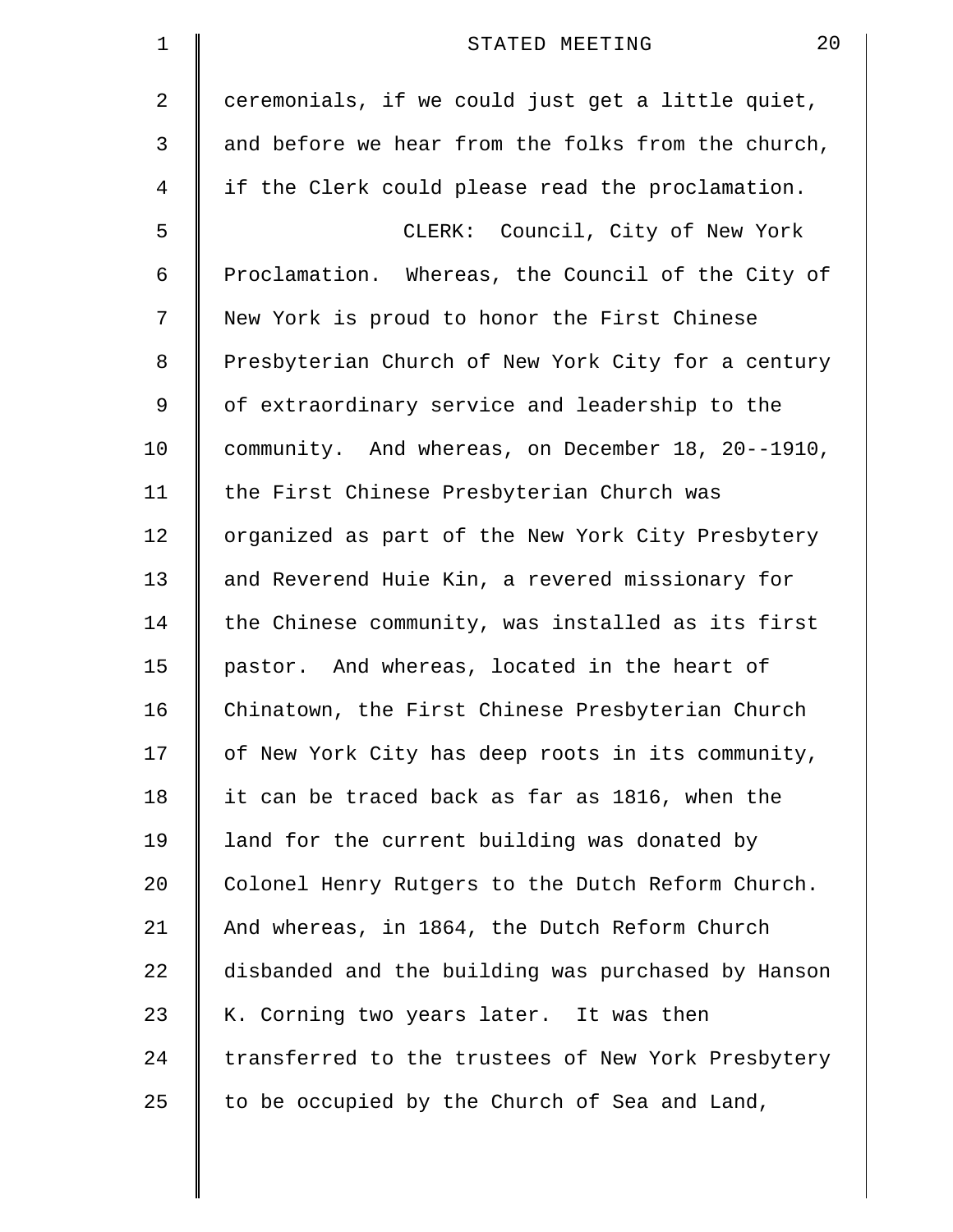| 1  | 21<br>STATED MEETING                                    |
|----|---------------------------------------------------------|
| 2  | which served dockworkers and longshoremen in the        |
| 3  | area. And whereas, in 1951 the First Chinese            |
| 4  | Presbyterian Church moved to its current location       |
| 5  | by, excuse me, by sharing the church building with      |
| 6  | the Sea and Land Church. In 1966, both the church       |
| 7  | building and urban pipe organ within it, were           |
| 8  | officially declared historic landmarks. After the       |
| 9  | Sea and Land Church dissolved in 1972, the              |
| 10 | building was loaned to the First Chinese                |
| 11 | Presbyterian Church to use free of charge. Two          |
| 12 | years later, the Presbytery of New York City gave       |
| 13 | this historic building to the First Chinese             |
| 14 | Presbyterian Church in appreciation of its              |
| 15 | membership growth and the success of its programs       |
| 16 | that serve Chinese immigrants. And whereas, today       |
| 17 | under the leadership of Reverend Laura Jervis, the      |
| 18 | First Chinese Presbyterian Church of New York City      |
| 19 | remains a vibrant, welcoming house of worship and       |
| 20 | continues to serve as bedrock in the lives of           |
| 21 | countless New Yorkers. Now therefore be it known        |
| 22 | that the Council of the City of New York honors         |
| 23 | the First Chinese Presbyterian Church of New York       |
| 24 | City, on the glorious occasion of its 100 <sup>th</sup> |
| 25 | anniversary for its outstanding service and             |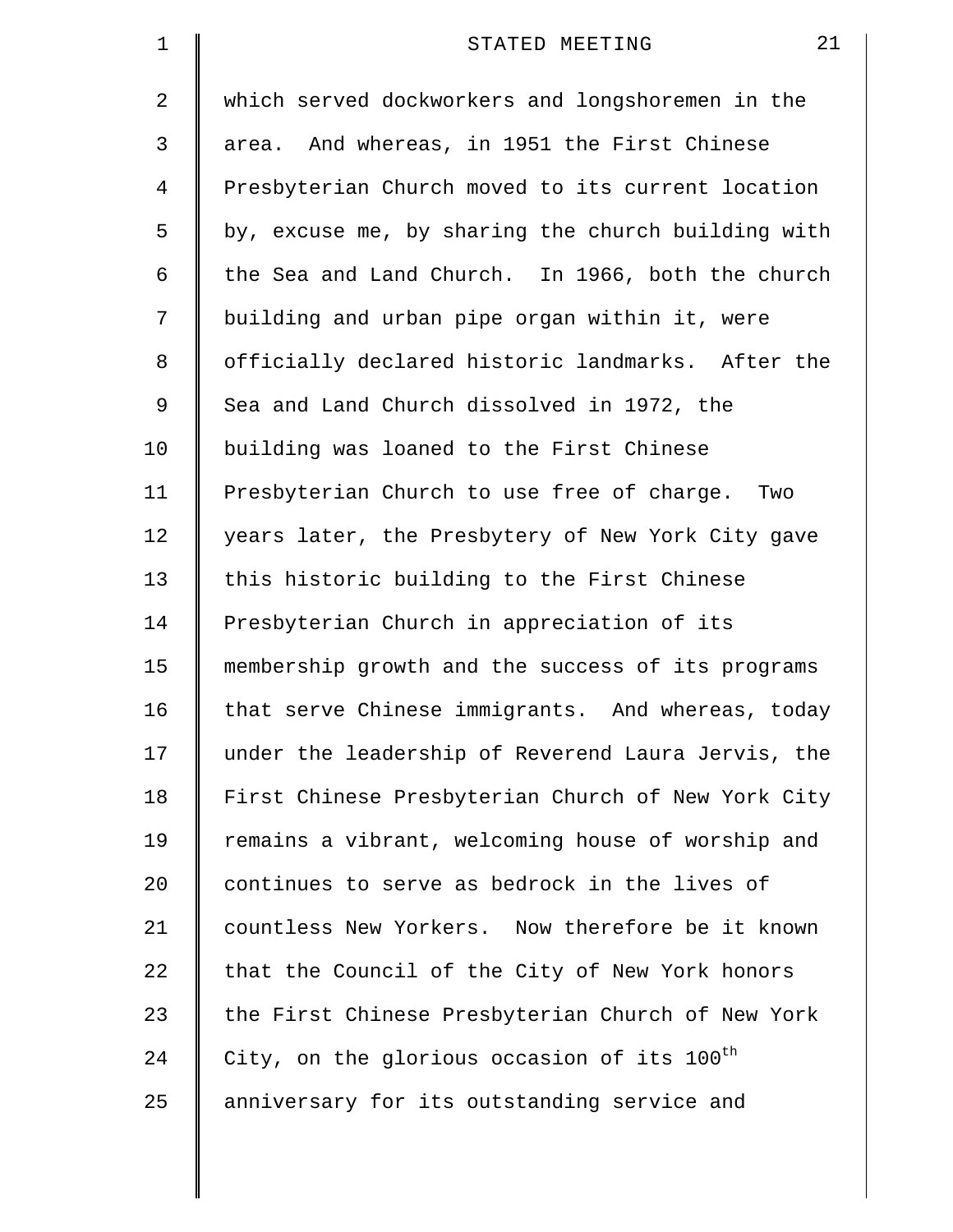| $\mathbf 1$    | 22<br>STATED MEETING                               |
|----------------|----------------------------------------------------|
| $\overline{2}$ | contributions to the community. Christine C.       |
| 3              | Quinn, Speaker for the Entire Council; Margaret    |
| 4              | Chin, Council Member, First District, Manhattan.   |
| 5              | SPEAKER QUINN: Congratulations,                    |
| 6              | it's quite an accomplishment with--want to say,    |
| 7              | someone--                                          |
| 8              | MALE VOICE: On behalf of the                       |
| $\mathsf 9$    | members of our church, we feel both honor and      |
| 10             | humble to have a chance to stand before you today. |
| 11             | As was mentioned, the church was found by Reverend |
| 12             | Huie, who started a great community outreach       |
| 13             | program. And as we celebrate our hundredth         |
| 14             | anniversary, we keep that in mind as our foremost  |
| 15             | goal that will continue to reach out to community  |
| 16             | and serve. And we hope that through this year's    |
| 17             | whole celebration, it will renew our ministry for  |
| 18             | years and decades to come. Thank you for the       |
| 19             | opportunity. [applause]                            |
| 20             | SPEAKER QUINN: Thank you all, and                  |
| 21             | congratulations. And next we're going to have      |
| 22             | Council Member Ydanis Rodriguez and the Dominican  |
| 23             | Studies Institute, and then last but certainly,    |
| 24             | certainly not least, we'll have a ceremonial led   |
| 25             | by Council Member Greenfield. Council Member       |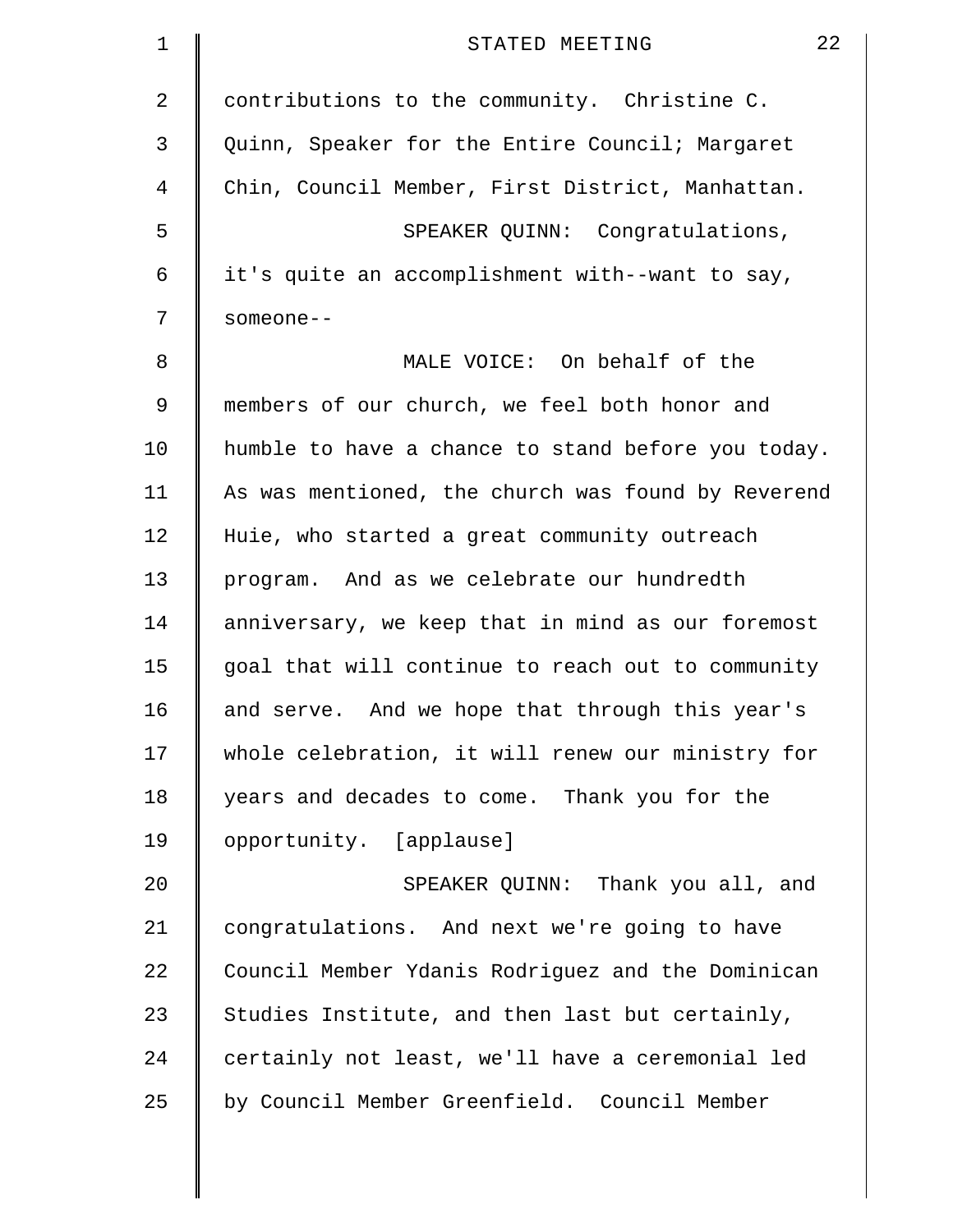| $\mathbf 1$    | 23<br>STATED MEETING                               |
|----------------|----------------------------------------------------|
| $\overline{a}$ | Rodriguez.                                         |
| 3              | COUNCIL MEMBER RODRIGUEZ: Thank                    |
| 4              | you, Speaker Quinn. We would like to call on the   |
| 5              | Dominican Studies Institute, especially Dr. Ramona |
| 6              | Hernandez, for their contribution in the           |
| 7              | exhibition about, about Dominican and Latinos in,  |
| 8              | in New York. As everyone know, there's exhibition  |
| 9              | open at the Museo del Barrio, organized by, by the |
| 10             | Historical Society and the Museo del Barrio. The   |
| 11             | Dominican Studies Institute play a major role,     |
| 12             | helping the Historical Society and the Museo del   |
| 13             | Barrio to get the information of the prior life of |
| 14             | Juan Rodriguez, who has been established as the    |
| 15             | first immigrant who settled in New York City after |
| 16             | the indigeny. Juan Rodriguez came in 1613,         |
| 17             | established in New York City, and after the        |
| 18             | indigeny, he is the first immigrant. And the       |
| 19             | exhibition that was opened by a Supreme Court      |
| 20             | Sotomayor, it is known like, it is established the |
| 21             | important contribution done by the Dominican       |
| 22             | Studies Institute, the Museo del Barrio, and the   |
| 23             | historical society, bring the history of Latino in |
| 24             | New York City. So, today we like to recognize Dr.  |
| 25             | Ramona Hernandez and Anthony Steven, and the       |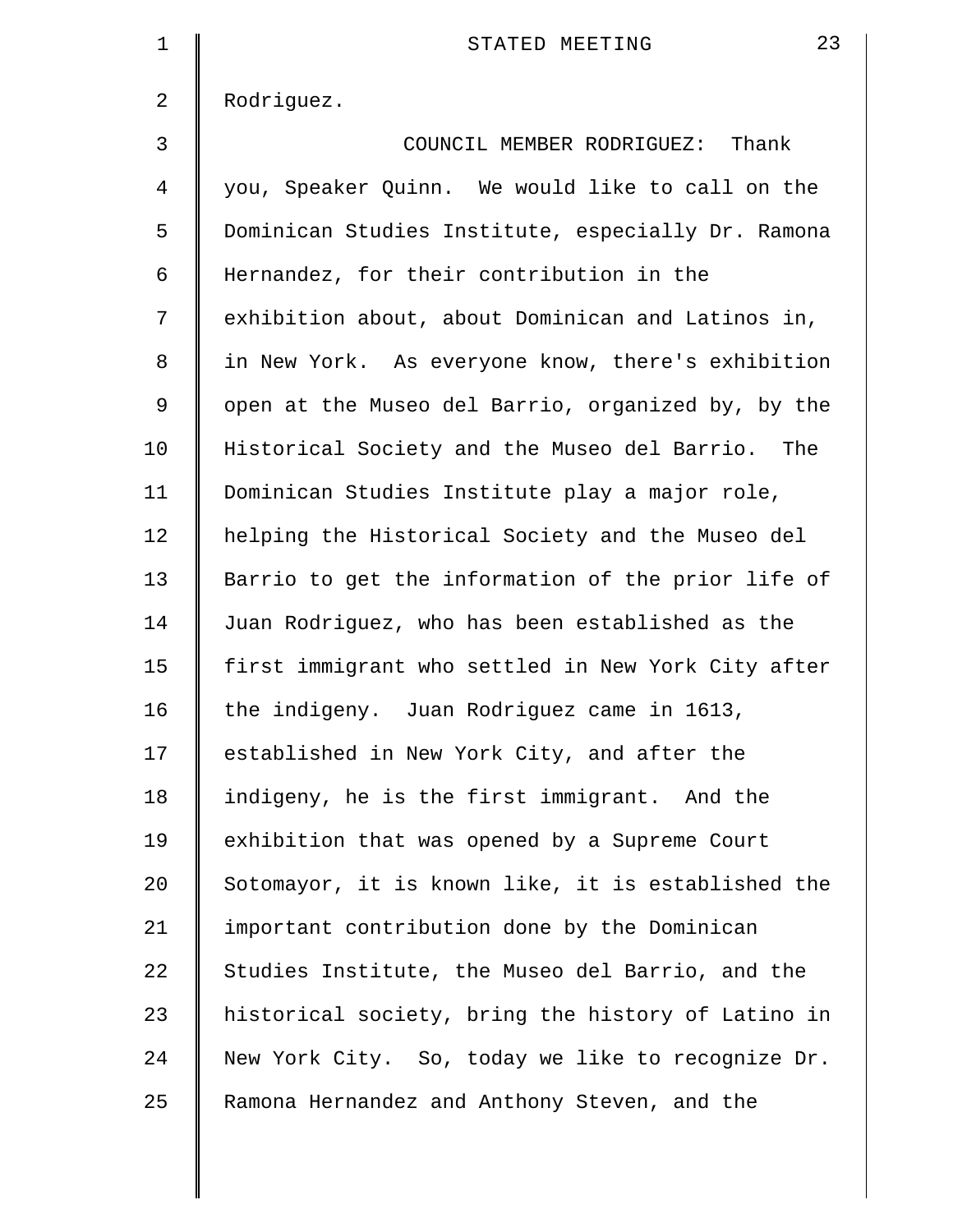| 1  | 24<br>STATED MEETING                               |
|----|----------------------------------------------------|
| 2  | Dominican Studies Institute for their contribution |
| 3  | in the exhibition of the Latinos in New York.      |
| 4  | SPEAKER QUINN: [off mic] Ask the                   |
| 5  | clerk to read the proclamation.                    |
| 6  | COUNCIL MEMBER RODRIGUEZ: And the                  |
| 7  | Clerk read the proclamation.                       |
| 8  | CLERK: Council, City of New York                   |
| 9  | Proclamation. Whereas, the Council of the City of  |
| 10 | New York is proud to honor the Dominican Studies   |
| 11 | Institute of the City University of New York for   |
| 12 | its pioneering work researching, preserving and    |
| 13 | promoting the history of the Dominican experience, |
| 14 | and for fostering a greater understanding and      |
| 15 | appreciation for it, among all New Yorkers. And    |
| 16 | whereas, the CUNY Dominican Studies Institute was  |
| 17 | founded in 1992 by the Council of Dominican        |
| 18 | Educators, community activists and other academics |
| 19 | from CUNY, to address the lack of reputable        |
| 20 | information on Dominicans available to student     |
| 21 | scholars and the community at large in the United  |
| 22 | States. It is the first and only university based  |
| 23 | research institution in the United States focusing |
| 24 | on the study of Dominican life outside of the      |
| 25 | Dominican Republic. The CUNY Dominican Studies     |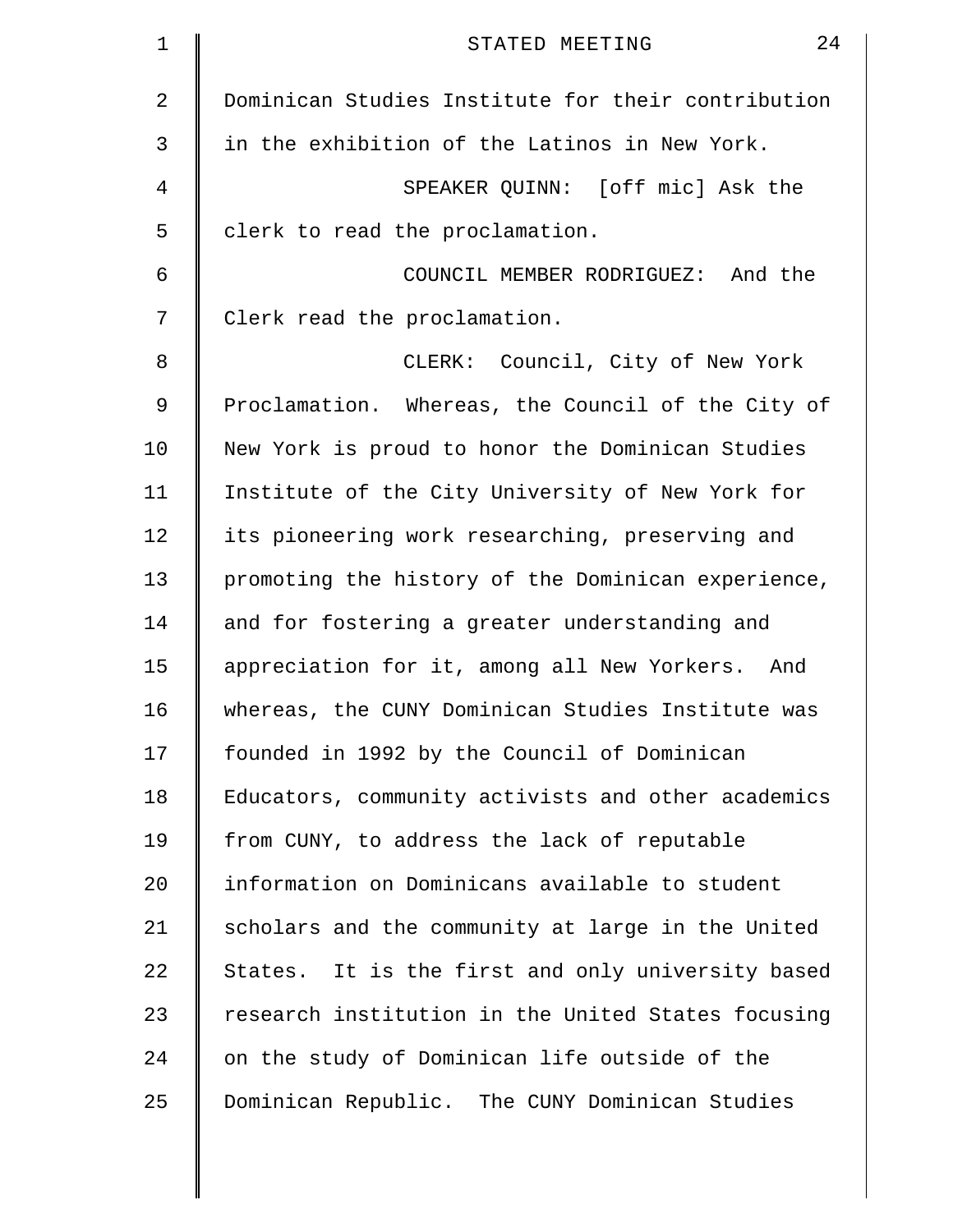| $\mathbf 1$    | 25<br>STATED MEETING                                           |
|----------------|----------------------------------------------------------------|
| $\overline{a}$ | Institute began as a pilot project in August 1992,             |
| 3              | and quickly became an integral component of CUNY.              |
| 4              | And whereas, the CUNY Dominical Studies Institute              |
| 5              | owes much of its success to the visionary                      |
| 6              | leadership of Dr. Ramona Hernandez, a renowned                 |
| 7              | sociologist and author of many pioneering works                |
| 8              | covering migration, labor and Dominican studies.               |
| 9              | Dr. Hernandez's contributions are also celebrated              |
| 10             | in the Dominican Republic where she has received               |
| 11             | the country's highest civilian honor, the                      |
| 12             | Meritorious Order of Duarte, Sanchez y Mella, and              |
| 13             | serves as trustee of the Instituto Globo de Altos              |
| 14             | Estudios en Ciencias Sociales [cheers] now                     |
| 15             | therefore be it known that the Council of the City             |
| 16             | of New York honors Dr. Hernandez and everyone at               |
| 17             | the Dominican Studies Institute of the City                    |
| 18             | University of New York for fostering a greater                 |
| 19             | understanding and appreciation of immigration,                 |
| 20             | history and the Dominican experience in New York               |
| 21             | City and the nation. Christine C. Quinn, Speaker               |
| 22             | for the Entire Council; Ydanis Rodriguez, Council              |
| 23             | Member, Tenth District, Manhattan; Fernando                    |
| 24             | Cabrera, Council Member, 14 <sup>th</sup> District, The Bronx; |
| 25             | Julissa Ferreras, Council Member, 21 <sup>st</sup> District    |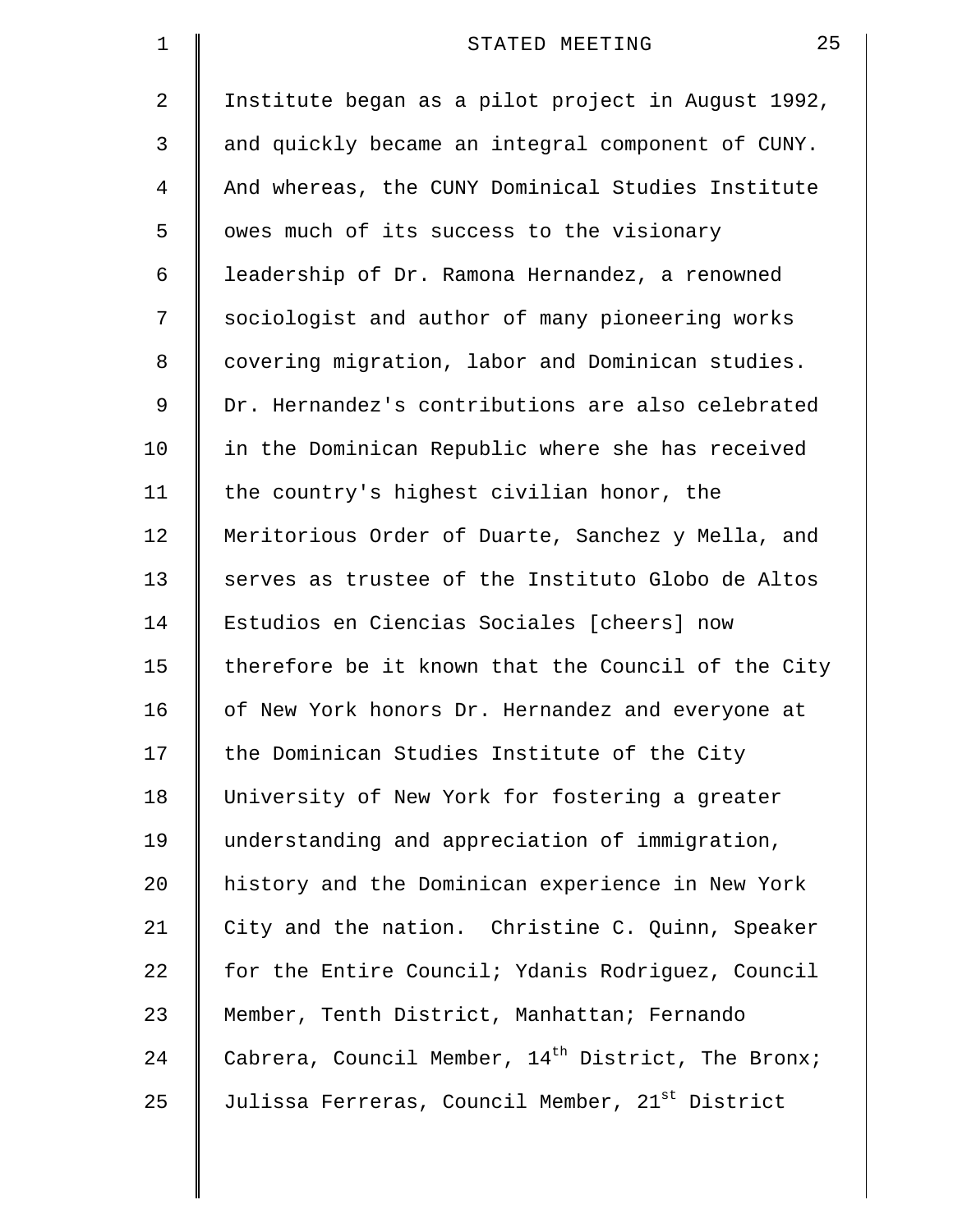| 1              | 26<br>STATED MEETING                                            |
|----------------|-----------------------------------------------------------------|
| 2              | Queens; Diana Reyna, Council Member, 34 <sup>th</sup> District, |
| 3              | Brooklyn and Queens. [applause]                                 |
| $\overline{4}$ | RAMONA HERNANDEZ: Allow me,                                     |
| 5              | please, to thank Councilman Rodriguez, Diana                    |
| 6              | Reyna, Julissa, for this award.                                 |
| 7              | COUNCIL MEMBER RODRIGUEZ: Fernando                              |
| 8              |                                                                 |
| 9              | RAMONA HERNANDEZ: Fernandez,                                    |
| 10             | Cabrera, oh [Spanish] and the Speaker. Thank you.               |
| 11             | On behalf of the Dominican Studies Institute. I                 |
| 12             | wanted to take just a minute to share with you why              |
| 13             | we think we deserve this, this award. We are not                |
| 14             | your typical research institute, in the sense that              |
| 15             | we do not count with a, with an array of                        |
| 16             | researchers, professors, and things of that                     |
| 17             | nature. The work that we do, Madam Speaker, and                 |
| 18             | the rest of the honorable members of City Council,              |
| 19             | relies on students, and relies on the librarian,                |
| 20             | and the assistant director, and the archivist.                  |
| 21             | Student come from all over the United States and                |
| 22             | Europe. In that sense, it takes sometimes a                     |
| 23             | little bit longer for the work we do to be                      |
| 24             | acknowledged, to be recognized by academic                      |
| 25             | institutions, and that is why we are extremely                  |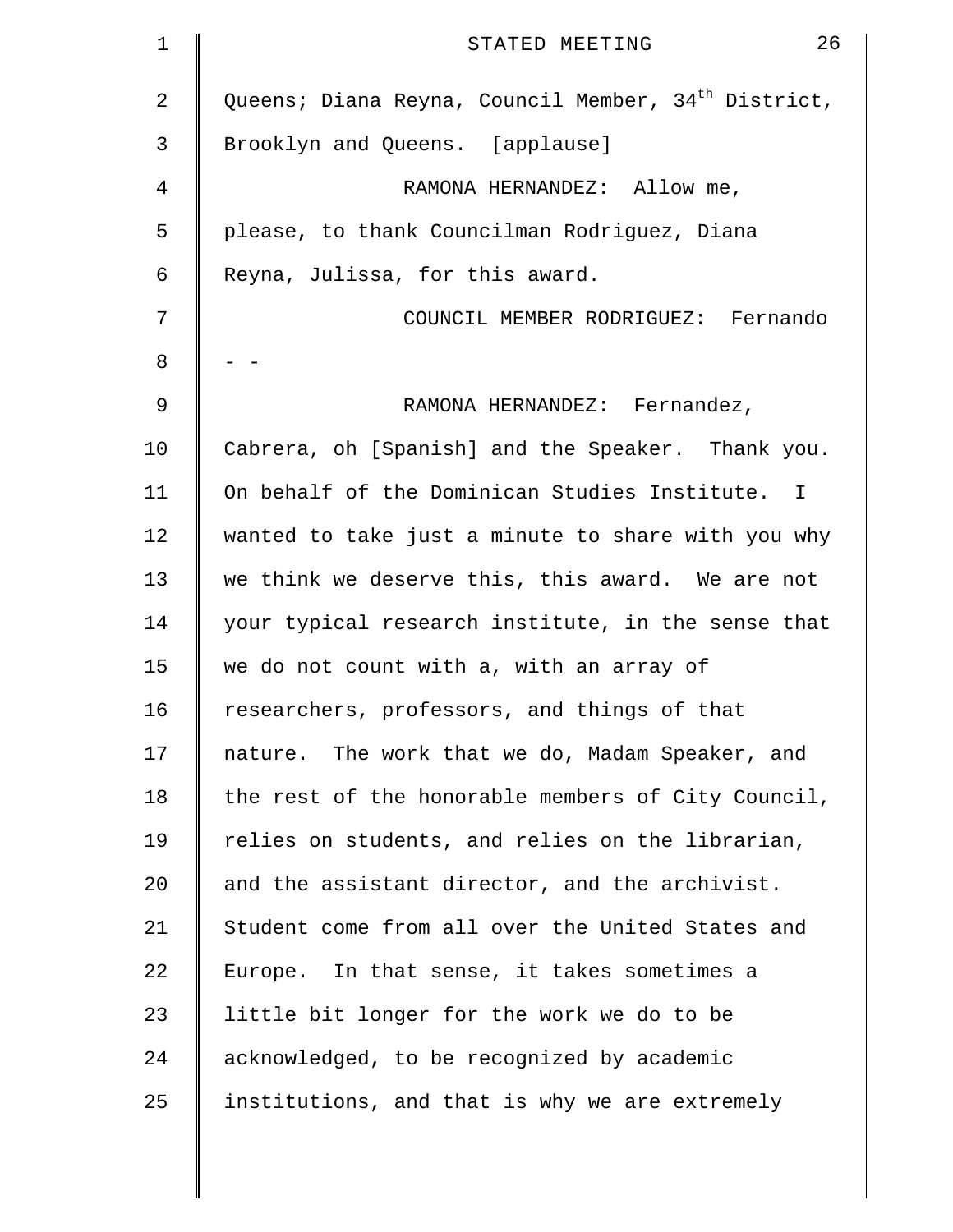| 1              | 27<br>STATED MEETING                               |
|----------------|----------------------------------------------------|
| $\overline{a}$ | grateful to the Council Members of Dominican       |
| 3              | descent who took this initiative, because they     |
| 4              | have spread the word about Juan Rodriguez, which   |
| 5              | is the research that we are celebrating today.     |
| 6              | And I'm sure that you are asking, and who is Juan  |
| 7              | Rodriguez? I am pleased to tell you that he came   |
| 8              | to New York in 1613, that he is the first          |
| 9              | immigrant to settle here, that he is the first     |
| 10             | Hispanic, and that he is the first Black, and of   |
| 11             | course he's the first person of Dominican ancestry |
| 12             | to settle in this place. So, we are extremely,     |
| 13             | extremely grateful, and we accept this award on    |
| 14             | behalf of everybody at the Dominican Studies       |
| 15             | Institute, we thank you because you validate the   |
| 16             | work we are doing. And by doing this, you also     |
| 17             | validate the contribution and the historical       |
| 18             | legacy of the Dominican people in this country.    |
| 19             | Thank you. [applause]                              |
| 20             | SPEAKER QUINN: Thank you, and                      |
| 21             | congratulations, and keep up the good work, thank  |
| 22             | you very much. And our last ceremonial, but        |
| 23             | certainly not least, will be Council Member David  |
| 24             | Greenfield with four volunteer safety patrol       |
| 25             | officers from the Hatzolah Ambulance, and if       |
|                |                                                    |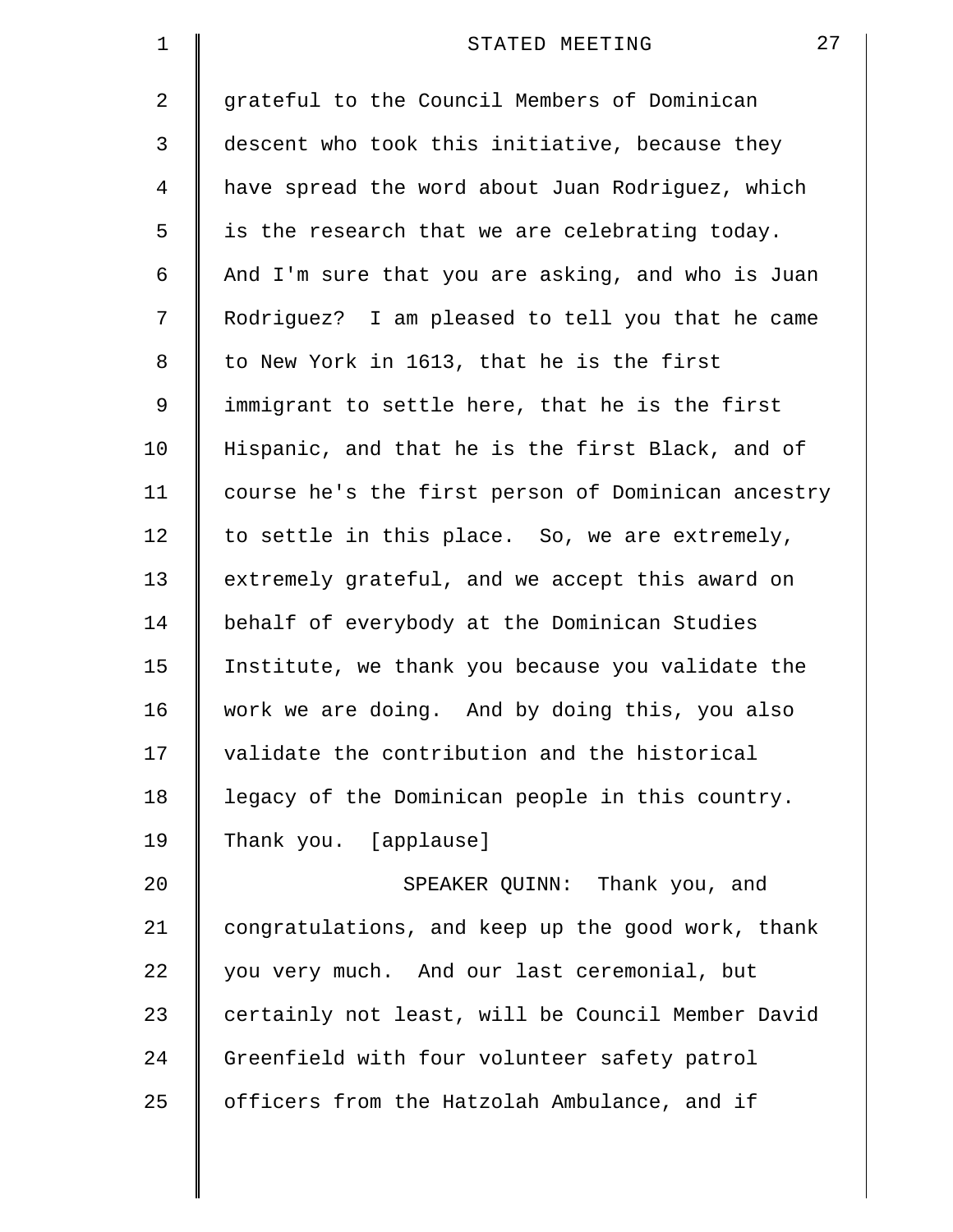| 1  | 28<br>STATED MEETING                                             |  |  |  |  |  |
|----|------------------------------------------------------------------|--|--|--|--|--|
| 2  | Council Member Greenfield and the people who are                 |  |  |  |  |  |
| 3  | participating in the ceremonial can make their way               |  |  |  |  |  |
| 4  | to the front. Oh, there's David. All right,                      |  |  |  |  |  |
| 5  | here's Council Member Greenfield.                                |  |  |  |  |  |
| 6  | [pause, background noise]                                        |  |  |  |  |  |
| 7  | COUNCIL MEMBER GREENFIELD: While                                 |  |  |  |  |  |
| 8  | the, while the Shomrim members are coming up here,               |  |  |  |  |  |
| 9  | just want to say I'm very excited for November 2 <sup>nd</sup> , |  |  |  |  |  |
| 10 | we're going to have a new member of the City                     |  |  |  |  |  |
| 11 | Council. I will not be the least senior member.                  |  |  |  |  |  |
| 12 | So that way, my ceremonials will come earlier.                   |  |  |  |  |  |
| 13 | You know, first I want to thank Speaker Quinn. I                 |  |  |  |  |  |
| 14 | want to thank Speaker Quinn and Council Members                  |  |  |  |  |  |
| 15 | Recchia and Vallone and Lander and Gentile and                   |  |  |  |  |  |
| 16 | Nelson and Fidler and Eugene and Williams--I'm                   |  |  |  |  |  |
| 17 | working on seniority here, Council Member Williams               |  |  |  |  |  |
| 18 | [laughter]--I want to thank them for, not just for               |  |  |  |  |  |
| 19 | joining me, but for also supporting this wonderful               |  |  |  |  |  |
| 20 | group, the Shomrim Safety Patrol. Last month,                    |  |  |  |  |  |
| 21 | these four members of the Boro Park Shomrim Safety               |  |  |  |  |  |
| 22 | Patrol were shot while apprehending David Flores,                |  |  |  |  |  |
| 23 | a known criminal and suspected child predator who                |  |  |  |  |  |
| 24 | was driving through an area where over 200                       |  |  |  |  |  |
| 25 | children had gathered for a celebration. Shomrim,                |  |  |  |  |  |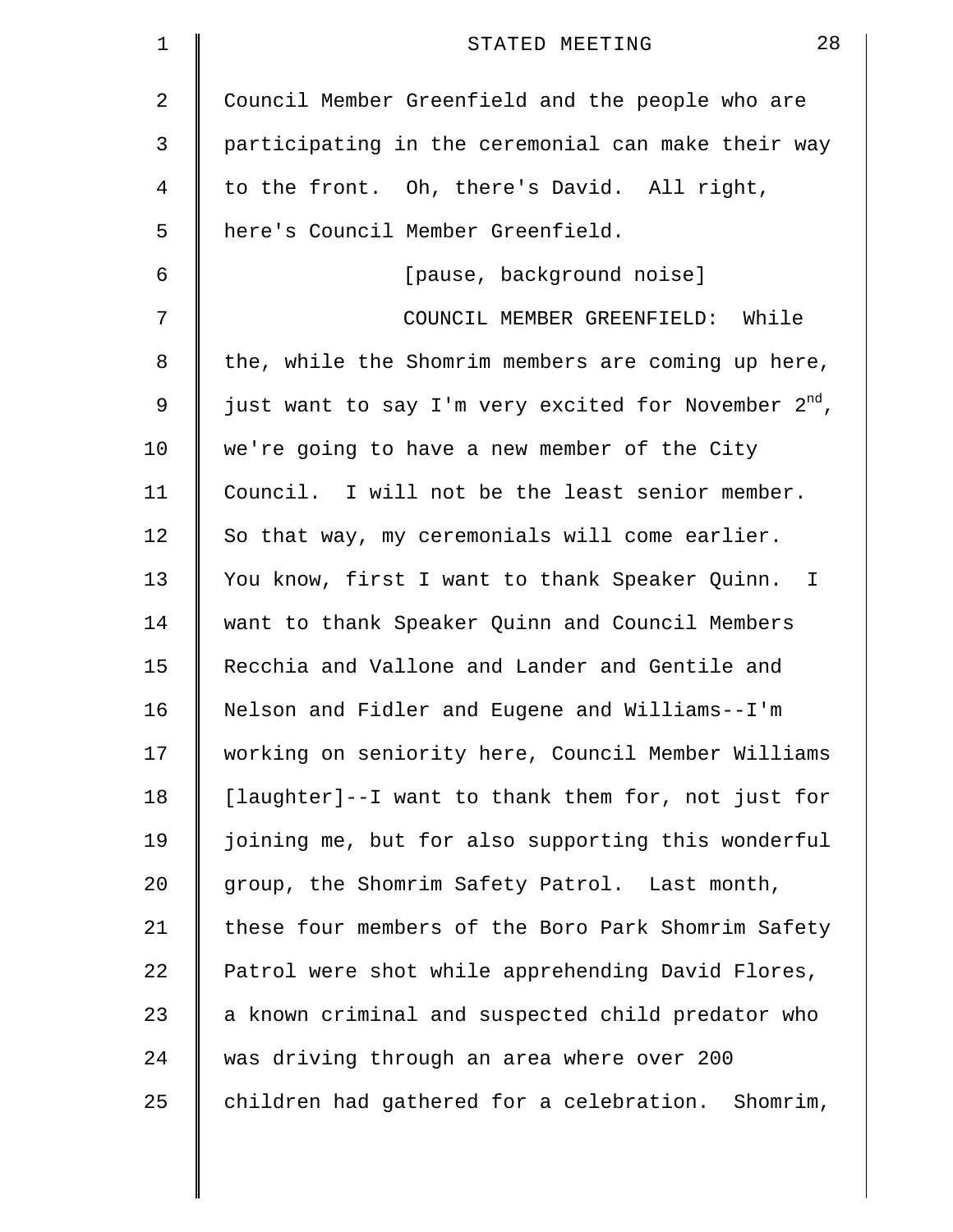| $\mathbf 1$    | 29<br>STATED MEETING                                             |  |  |  |  |  |
|----------------|------------------------------------------------------------------|--|--|--|--|--|
| 2              | which means "guardians" in Hebrew, is an unarmed,                |  |  |  |  |  |
| 3              | all-volunteer safety patrol, and serves as the                   |  |  |  |  |  |
| $\overline{4}$ | vigilant eyes and ears of the community, working                 |  |  |  |  |  |
| 5              | in conjunction with the NYPD. These Shomrim                      |  |  |  |  |  |
| 6              | members risk their personal safety to ensure the                 |  |  |  |  |  |
| 7              | securities of the community, and on September men-               |  |  |  |  |  |
| 8              | -on September 2 <sup>nd</sup> --and Council Member Sara          |  |  |  |  |  |
| 9              | Gonzalez, of course--on September 2 <sup>nd</sup> , the four men |  |  |  |  |  |
| 10             | here today were shot while protecting their                      |  |  |  |  |  |
| 11             | communities and we are grateful for their                        |  |  |  |  |  |
| 12             | sacrifice. Today we have here Abe Kaztow, who is                 |  |  |  |  |  |
| 13             | joined by his youngest daughter Naomi. He's a                    |  |  |  |  |  |
| 14             | baker, he's a father of four. He helped found the                |  |  |  |  |  |
| 15             | Boro Park Shomrim over 20 years ago. He was born                 |  |  |  |  |  |
| 16             | in Argentina and immigrated to the United States                 |  |  |  |  |  |
| 17             | as a child. He's responded to over 1,000 calls,                  |  |  |  |  |  |
| 18             | and we're sure he's going to continue adding to                  |  |  |  |  |  |
| 19             | that number. We have--Yes, please, give him a big                |  |  |  |  |  |
| 20             | round of applause. [applause] And a round of                     |  |  |  |  |  |
| 21             | applause for his daughter, Naomi. Naomi, you want                |  |  |  |  |  |
| 22             | to come up here. Come on up here, come on up. We                 |  |  |  |  |  |
| 23             | also have Joel Klein, Joel Klein is joined today                 |  |  |  |  |  |
| 24             | by his wife Goldie and his father Motty. Joel is                 |  |  |  |  |  |
| 25             | an insurance broker, a father of three, was raised               |  |  |  |  |  |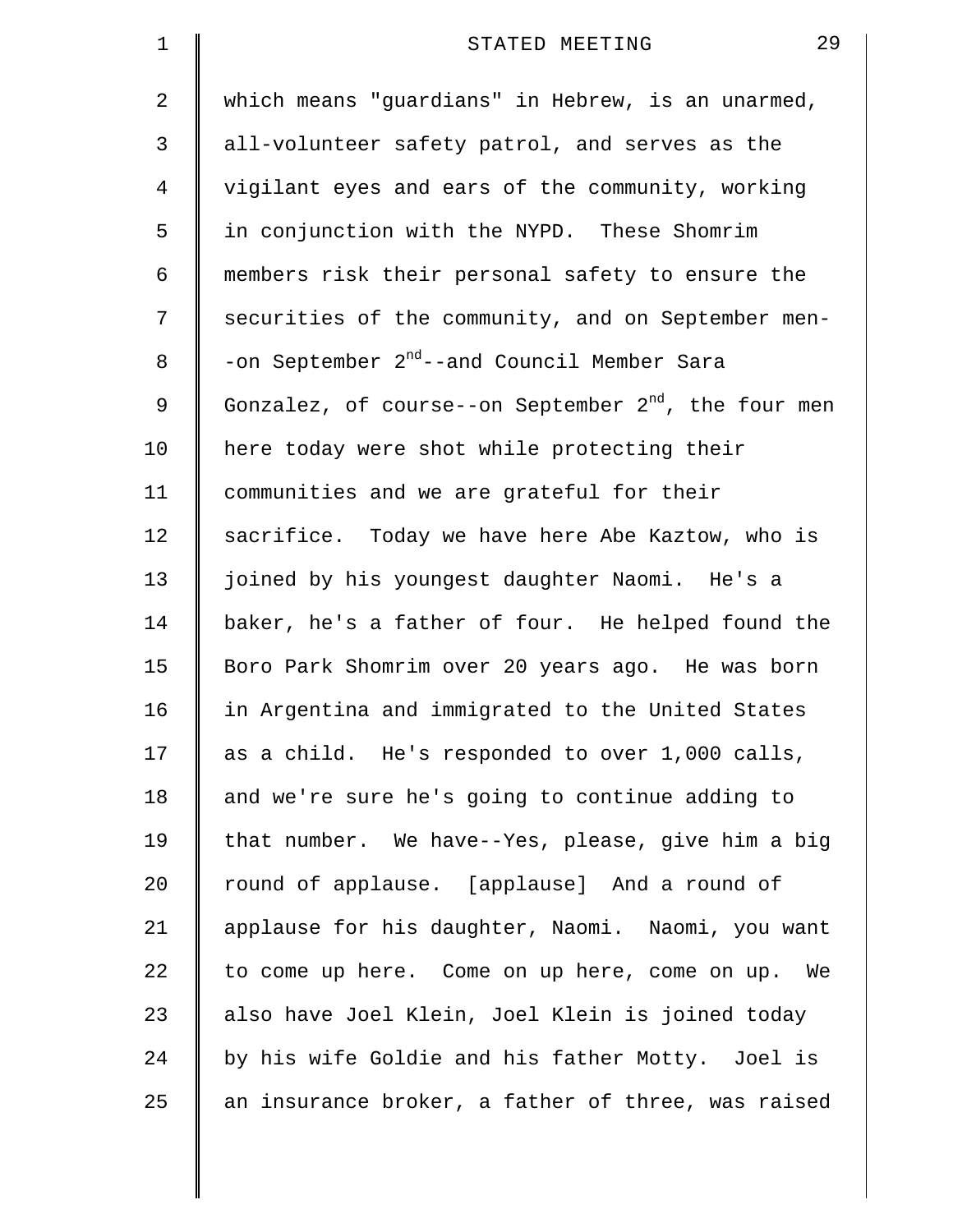| $\mathbf 1$     | 30<br>STATED MEETING                                           |  |  |  |  |  |
|-----------------|----------------------------------------------------------------|--|--|--|--|--|
| 2               | in Williamsburg, joined Shomrim two-and-a-half                 |  |  |  |  |  |
| 3               | years ago, comes from a long line of Shomrim                   |  |  |  |  |  |
| 4               | members. We have Abraham, otherwise known as                   |  |  |  |  |  |
| 5               | Motty Brauner, who's joined here today with his                |  |  |  |  |  |
| 6               | wife Drazey [phonetic], and their nine month old               |  |  |  |  |  |
| 7               | daughter Haya [phonetic], where is Haya? There we              |  |  |  |  |  |
| 8               | go, she's adorable. She's absolutely adorable.                 |  |  |  |  |  |
| $\mathsf 9$     | He's served as a member of Shomrim for eleven                  |  |  |  |  |  |
| 10              | years, he's a drycleaner, but spends his free time             |  |  |  |  |  |
| 11              | volunteering with Shomrim members, responded to                |  |  |  |  |  |
| 12              | over 500 calls. And last, we have Motty Perl, who              |  |  |  |  |  |
| 13              | is joined today by his wife Nachama [phonetic], is             |  |  |  |  |  |
| 14              | a father of three, is also a baker. This by the                |  |  |  |  |  |
| 15              | way is part of the roots of Shomrim, they used to              |  |  |  |  |  |
| 16              | be called the Bakery Boys. He's been with Shomrim              |  |  |  |  |  |
| 17              | just two years, but has already responded to close             |  |  |  |  |  |
| 18              | 300 calls. I don't where he times, time to work.               |  |  |  |  |  |
| 19              | And just days before this incident, Motty helped               |  |  |  |  |  |
| 20 <sub>o</sub> | apprehend an armed bank robber on 13 <sup>th</sup> Avenue, and |  |  |  |  |  |
| 21              | then bravely confronted David Flores on the night              |  |  |  |  |  |
| 22              | of September 2 <sup>nd</sup> . Folks, ladies and gentlemen,    |  |  |  |  |  |
| 23              | simply put, [applause] these men are heroes who                |  |  |  |  |  |
| 24              | have sacrificed themselves on behalf of the                    |  |  |  |  |  |
| 25              | community, and I'm really thankful, and I thank                |  |  |  |  |  |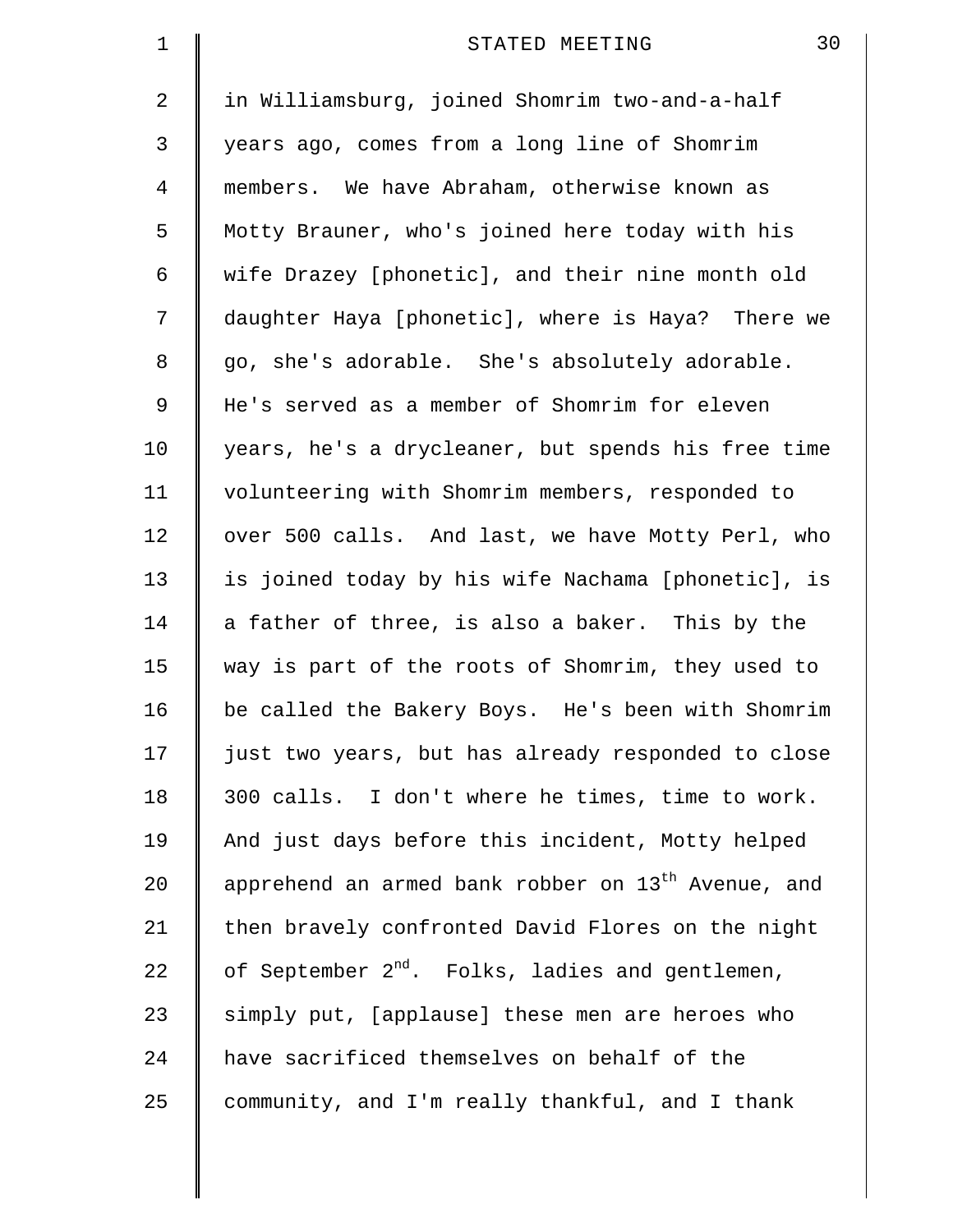| 1              | 31<br>STATED MEETING                              |  |  |  |  |  |
|----------------|---------------------------------------------------|--|--|--|--|--|
| 2              | God, Baruch HaShem, we're all here today, and     |  |  |  |  |  |
| 3              | they're all able to be here with us today after   |  |  |  |  |  |
| $\overline{4}$ | they're completely recovered from getting shot by |  |  |  |  |  |
| 5              | that criminal. We want to thank you all so very   |  |  |  |  |  |
| 6              | much. [applause]                                  |  |  |  |  |  |
| 7              | SPEAKER QUINN: And if the Clerk                   |  |  |  |  |  |
| 8              | could please read the proclamation. Thank you,    |  |  |  |  |  |
| 9              | Council Member.                                   |  |  |  |  |  |
| 10             | CLERK: Council, City of New York                  |  |  |  |  |  |
| 11             | Proclamation. The Council of the City of New York |  |  |  |  |  |
| 12             | is proud to honor Joel Klein, Motty Perl, Abraham |  |  |  |  |  |
| 13             | Brauner, and Abe Kaztow, for their outstanding    |  |  |  |  |  |
| 14             | service to the community as members of the Boro   |  |  |  |  |  |
| 15             | Park Shomrim Safety Patrol. And whereas, the Boro |  |  |  |  |  |
| 16             | Park Safety Patrol is named Shomrim, the Hebrew   |  |  |  |  |  |
| 17             | word for "quardians," for its members are true    |  |  |  |  |  |
| 18             | stewards of their community. Working in           |  |  |  |  |  |
| 19             | conjunction with the New York City Police         |  |  |  |  |  |
| 20             | Department, they promote a secure neighborhood    |  |  |  |  |  |
| 21             | environment. Serving as the vigilant eyes and     |  |  |  |  |  |
| 22             | ears for the area, these unarmed Shomrim members  |  |  |  |  |  |
| 23             | risk their own security to ensure the safety and  |  |  |  |  |  |
| 24             | security of their fellow citizens. And whereas,   |  |  |  |  |  |
| 25             | on the evening of September 2, 2010, violence     |  |  |  |  |  |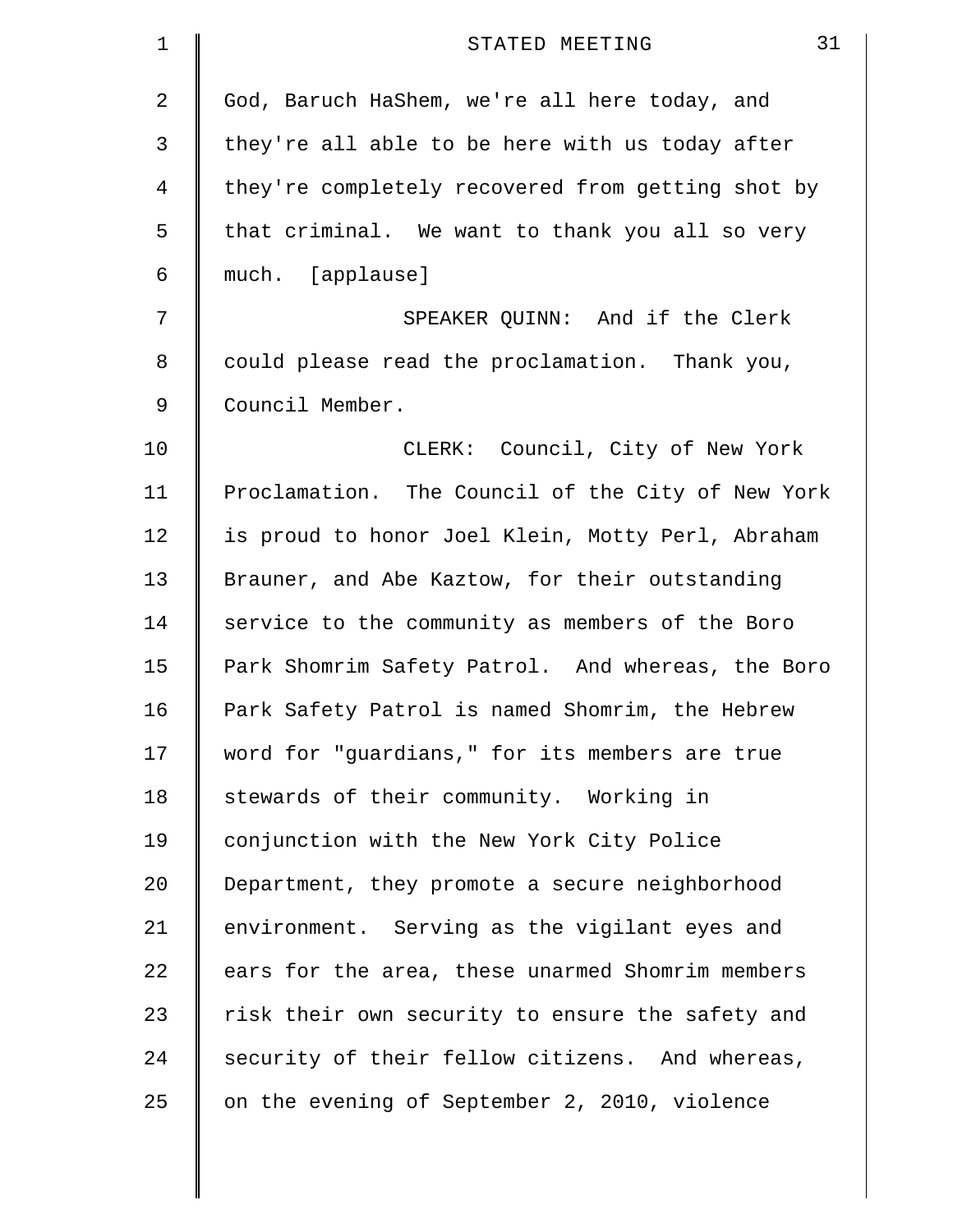| $\mathbf 1$    | 32<br>STATED MEETING                                                     |  |  |  |  |  |
|----------------|--------------------------------------------------------------------------|--|--|--|--|--|
| 2              | erupted near 46 <sup>th</sup> Street and 10 <sup>th</sup> Avenue in Boro |  |  |  |  |  |
| 3              | Park, when members of the Boro Park Shomrim Safety                       |  |  |  |  |  |
| $\overline{4}$ | Patrol were alerted to a suspected child predator,                       |  |  |  |  |  |
| 5              | later identified as a known criminal, who was                            |  |  |  |  |  |
| 6              | allegedly behaving in appropriately in an, in an                         |  |  |  |  |  |
| 7              | area where many children had gathered. The week                          |  |  |  |  |  |
| 8              | before, the suspect had allegedly preyed upon                            |  |  |  |  |  |
| 9              | groups of children in two separate incidents.                            |  |  |  |  |  |
| 10             | This time, when approached by the volunteer                              |  |  |  |  |  |
| 11             | Shomrim Safety Patrol, the driver jumped from his                        |  |  |  |  |  |
| 12             | car and started firing a gun at Shomrim members.                         |  |  |  |  |  |
| 13             | Shomrim members valiantly tackled the suspect as                         |  |  |  |  |  |
| 14             | he shot at them repeatedly. Although they                                |  |  |  |  |  |
| 15             | wrestled the weapon away from the suspect and held                       |  |  |  |  |  |
| 16             | him down until the NYPD arrived at the scene, four                       |  |  |  |  |  |
| 17             | heroic Shomrim members, Joel Klein, Motty Perl.                          |  |  |  |  |  |
| 18             | Abraham Brauner and Abe Kaztow, were struck by                           |  |  |  |  |  |
| 19             | bullets and injured during the chaos.<br>Now                             |  |  |  |  |  |
| 20             | therefore be it known that the Council of the City                       |  |  |  |  |  |
| 21             | of New York most gratefully honors Joel Klein,                           |  |  |  |  |  |
| 22             | Motty Perl, Abraham Brauner, and Abe Kaztow for                          |  |  |  |  |  |
| 23             | their outstanding service to the community as                            |  |  |  |  |  |
| 24             | members of the Boro Park Shomrim Safety Control,                         |  |  |  |  |  |
| 25             | Safety Patrol. Christine C. Quinn, Speaker for                           |  |  |  |  |  |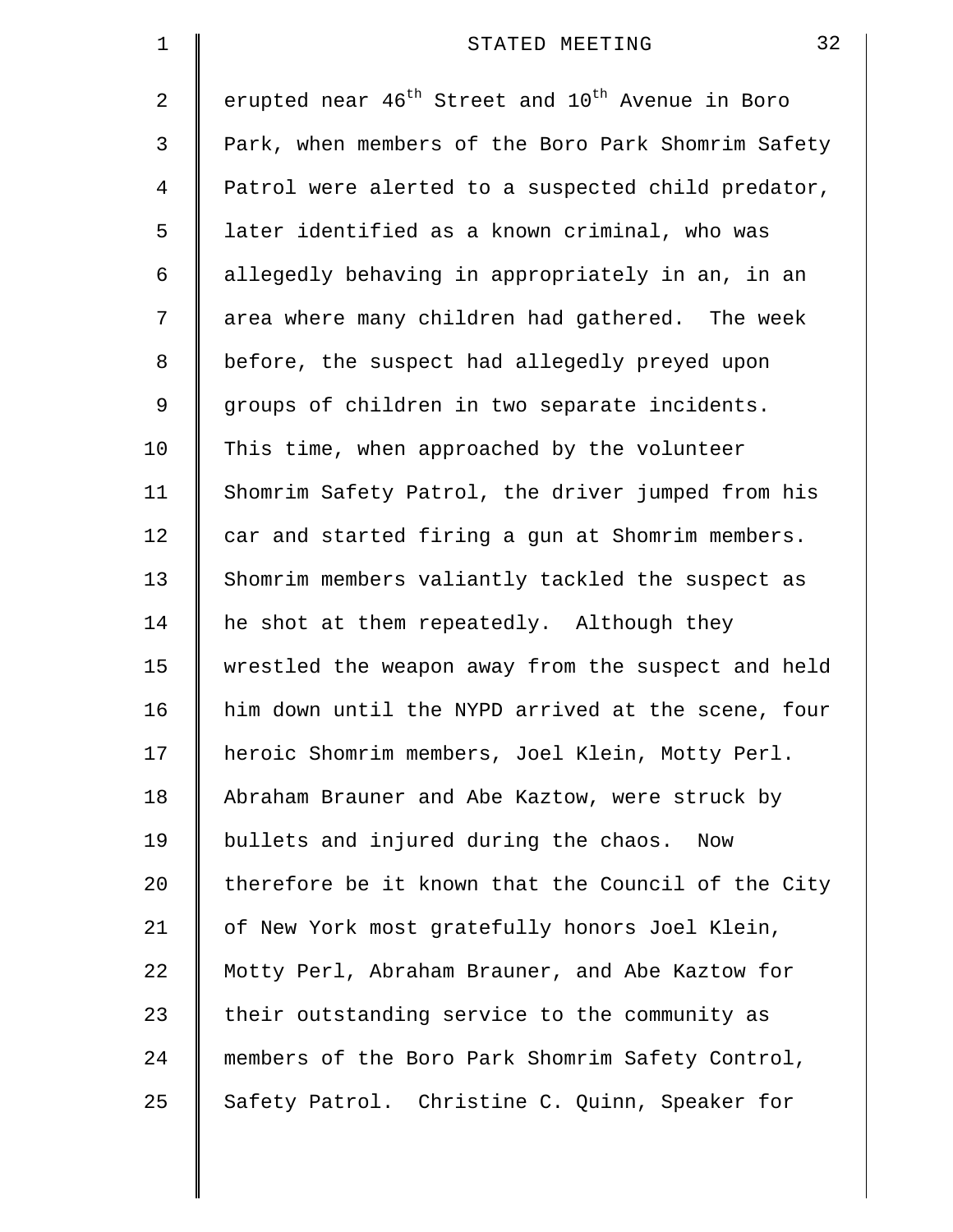| $\mathbf 1$ | 33<br>STATED MEETING                                           |  |  |  |  |  |
|-------------|----------------------------------------------------------------|--|--|--|--|--|
| 2           | the Entire Council; David G. Greenfield, Council               |  |  |  |  |  |
| 3           | Member, 44 <sup>th</sup> District, Brooklyn; Peter F. Vallone, |  |  |  |  |  |
| 4           | Jr., Council Member, 22 <sup>nd</sup> District, Queens; Brad   |  |  |  |  |  |
| 5           | Lander, Council Member, 39 <sup>th</sup> District, Brooklyn;   |  |  |  |  |  |
| 6           | Vincent J. Gentile, Council Member, 43rd District,             |  |  |  |  |  |
| 7           | Brooklyn; Domenic M. Recchia, Jr., Council Member,             |  |  |  |  |  |
| 8           | 47 <sup>th</sup> District, Brooklyn.                           |  |  |  |  |  |
| 9           | SPEAKER QUINN: Thank you all very                              |  |  |  |  |  |
| 10          | much. [applause] And thank you Council Member                  |  |  |  |  |  |
| 11          | Greenfield. And just would like to again thank                 |  |  |  |  |  |
| 12          | all of you for your service, and just be safe.                 |  |  |  |  |  |
| 13          | And that concludes our ceremonials. Thank you,                 |  |  |  |  |  |
| 14          | Council Member. [applause] Oh, I'm sorry, I                    |  |  |  |  |  |
| 15          | apologize, I'm sorry, Council Member, yes, of                  |  |  |  |  |  |
| 16          | course, I'm sorry.                                             |  |  |  |  |  |
| 17          | COUNCIL MEMBER GREENFIELD: I just,                             |  |  |  |  |  |
| 18          | I just, you know, before I, I want to hand it over             |  |  |  |  |  |
| 19          | to Simcha Bernath--                                            |  |  |  |  |  |
| 20          | SPEAKER QUINN: Sorry.                                          |  |  |  |  |  |
| 21          | COUNCIL MEMBER GREENFIELD: -- who's                            |  |  |  |  |  |
| 22          | the coordinator, to say a few words. I just                    |  |  |  |  |  |
| 23          | really want to thank again, you know, these, these             |  |  |  |  |  |
| 24          | folks are half the heroes, because they're hero                |  |  |  |  |  |
| 25          | couples, and Michelle and Goldie and Drazey and                |  |  |  |  |  |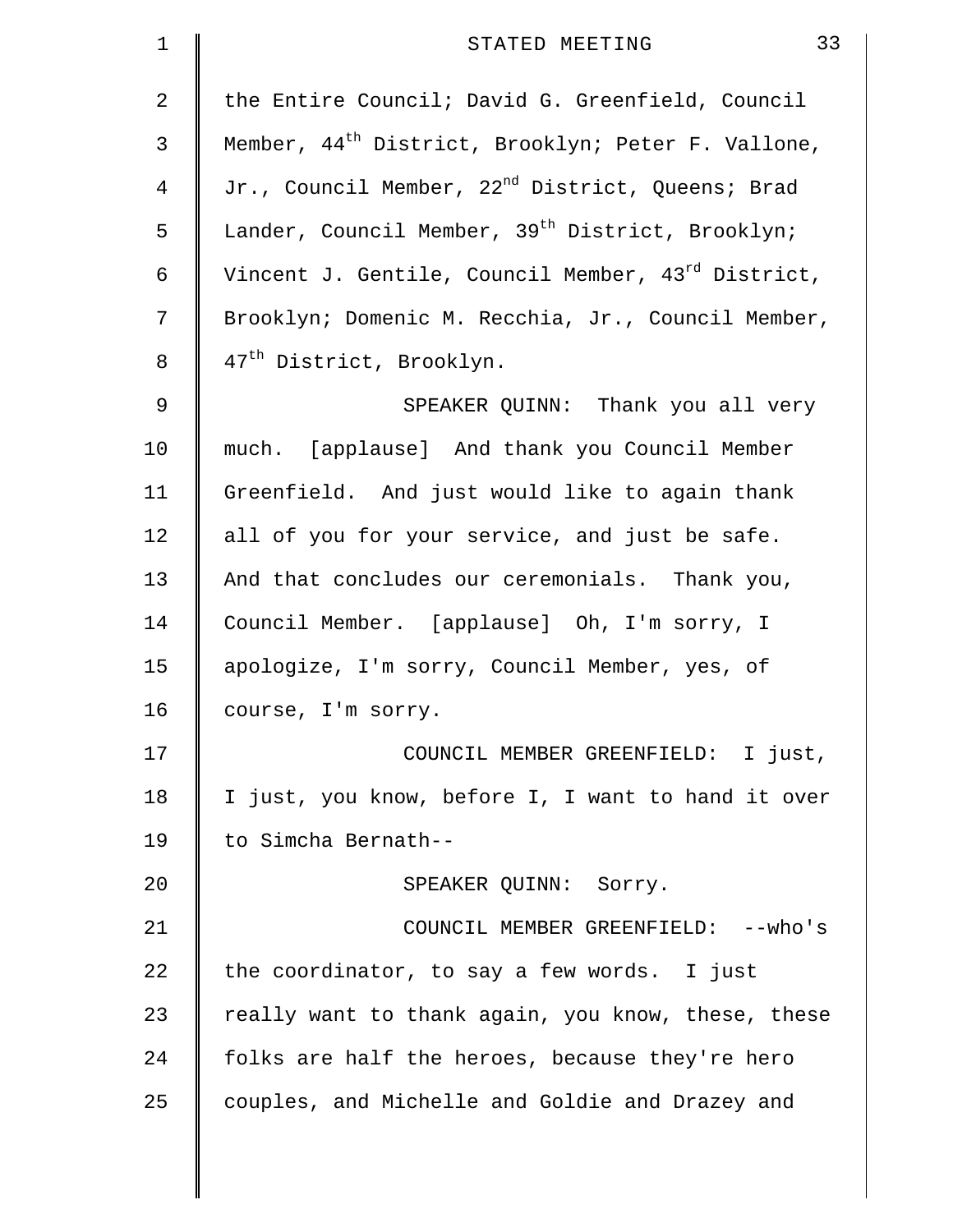| $\mathbf 1$ | 34<br>STATED MEETING                               |  |  |  |  |  |
|-------------|----------------------------------------------------|--|--|--|--|--|
| 2           | Nachema are incredible wives who support their     |  |  |  |  |  |
| 3           | husband, and quite frankly give them the           |  |  |  |  |  |
| 4           | permission and the ability to do what they do, so  |  |  |  |  |  |
| 5           | I'd like to have a big round of applause for their |  |  |  |  |  |
| 6           | wives, as well. [applause] And I'd like to hand    |  |  |  |  |  |
| 7           | it over to Simcha Bernath, the coordinator of Boro |  |  |  |  |  |
| 8           | Park Shomrim Safety Patrol.                        |  |  |  |  |  |
| 9           | SIMCHA BERNATH: Thank you, I just                  |  |  |  |  |  |
| 10          | want to take one minute of time just to thank,     |  |  |  |  |  |
| 11          | starting with the Speaker, Ms. Quinn, and thank    |  |  |  |  |  |
| 12          | you for, David, for right away when this happened, |  |  |  |  |  |
| 13          | he was right there, and all the other Council      |  |  |  |  |  |
| 14          | Members and everybody else who gave us all the     |  |  |  |  |  |
| 15          | support in the world, and trying to help us with   |  |  |  |  |  |
| 16          | everything they can, I want to thank them, in the  |  |  |  |  |  |
| 17          | name of the entire organization. And at the same   |  |  |  |  |  |
| 18          | time, I also want to thank all the other members,  |  |  |  |  |  |
| 19          | these four were very heroic that day, and thank    |  |  |  |  |  |
| 20          | God they're all with us. But all the members,      |  |  |  |  |  |
| 21          | they do a great, great job, and I just want to     |  |  |  |  |  |
| 22          | thank everybody for all the nice work and for      |  |  |  |  |  |
| 23          | everything they do. Thank you, thank you, David.   |  |  |  |  |  |
| 24          | [applause]                                         |  |  |  |  |  |
| 25          | COUNCIL MEMBER GREENFIELD: Thank                   |  |  |  |  |  |
|             |                                                    |  |  |  |  |  |
|             |                                                    |  |  |  |  |  |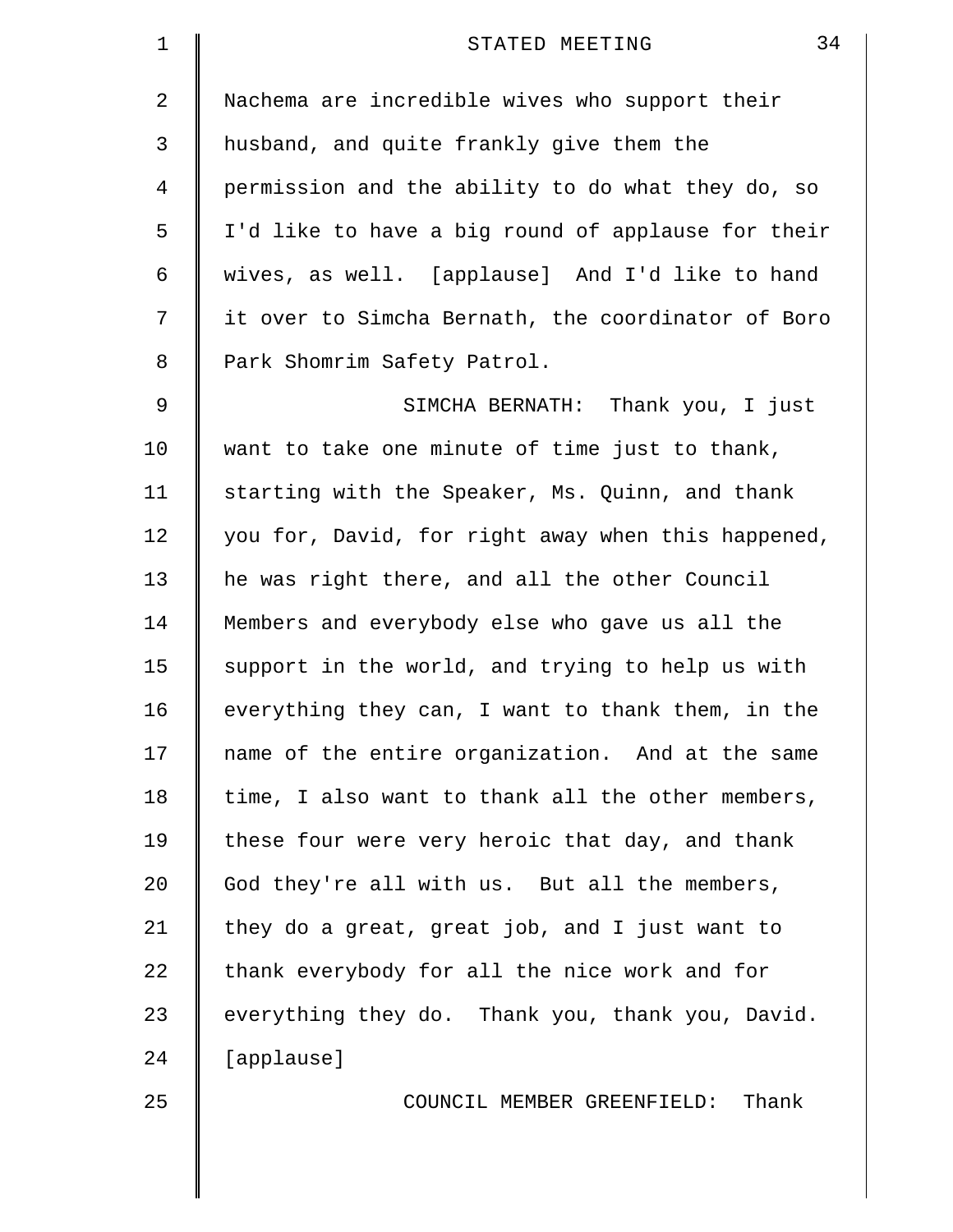| 1  | 35<br>STATED MEETING                              |  |  |  |  |  |  |
|----|---------------------------------------------------|--|--|--|--|--|--|
| 2  | you, Simcha, thank you all.                       |  |  |  |  |  |  |
| 3  | SPEAKER QUINN: Thank you, and                     |  |  |  |  |  |  |
| 4  | David thank you for catching that omission.       |  |  |  |  |  |  |
| 5  | Thanks, guys. [pause, background noise] And that  |  |  |  |  |  |  |
| 6  | concludes today's ceremonials, thank you all very |  |  |  |  |  |  |
| 7  | much. [pause, background noise]                   |  |  |  |  |  |  |
| 8  | SERGEANT-AT-ARMS: Could I have                    |  |  |  |  |  |  |
| 9  | your attention, please? Could I have your         |  |  |  |  |  |  |
| 10 | attention, please? At this time, please place all |  |  |  |  |  |  |
| 11 | cell phones, pagers, beepers, in vibrate. Thank   |  |  |  |  |  |  |
| 12 | you.                                              |  |  |  |  |  |  |
| 13 | [gavel]                                           |  |  |  |  |  |  |
| 14 | COUNCIL MEMBER RIVERA: All right,                 |  |  |  |  |  |  |
| 15 | ladies and gentlemen, please rise for the pledge  |  |  |  |  |  |  |
| 16 | of allegiance.                                    |  |  |  |  |  |  |
| 17 | [Pledge of Allegiance]                            |  |  |  |  |  |  |
| 18 | COUNCIL MEMBER RIVERA: Roll call.                 |  |  |  |  |  |  |
| 19 | CLERK: Arroyo.                                    |  |  |  |  |  |  |
| 20 | COUNCIL MEMBER ARROYO: Here.                      |  |  |  |  |  |  |
| 21 | CLERK: Barron.                                    |  |  |  |  |  |  |
| 22 | COUNCIL MEMBER BARRON: Here.                      |  |  |  |  |  |  |
| 23 | CLERK: Brewer.                                    |  |  |  |  |  |  |
| 24 | COUNCIL MEMBER BREWER: [off mic]                  |  |  |  |  |  |  |
| 25 | Here.                                             |  |  |  |  |  |  |
|    |                                                   |  |  |  |  |  |  |
|    |                                                   |  |  |  |  |  |  |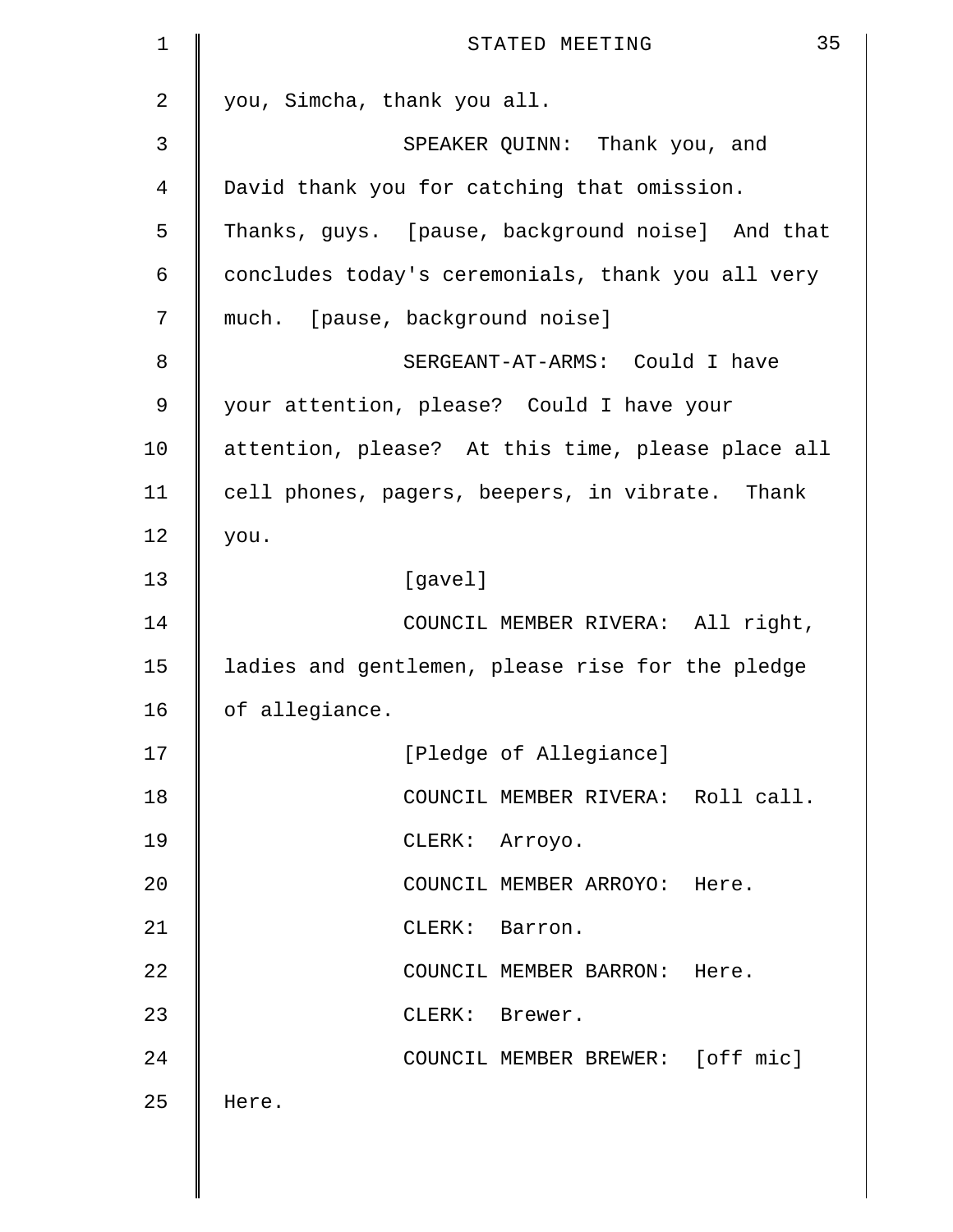| $\mathbf 1$    |          |                | STATED MEETING                    | 36 |
|----------------|----------|----------------|-----------------------------------|----|
| $\overline{2}$ |          |                | CLERK: Cabrera.                   |    |
| $\mathfrak{Z}$ |          |                | COUNCIL MEMBER CABRERA: Here.     |    |
| $\overline{4}$ |          | CLERK: Chin.   |                                   |    |
| 5              |          |                | COUNCIL MEMBER CHIN: Here.        |    |
| 6              |          |                | CLERK: Comrie. Crowley.           |    |
| 7              |          |                | COUNCIL MEMBER COMRIE: Here.      |    |
| $\,8\,$        |          |                | CLERK: Thank you. Crowley.        |    |
| $\mathsf 9$    | Dickens. |                |                                   |    |
| 10             |          |                | COUNCIL MEMBER DICKENS: [off mic] |    |
| 11             | Here.    |                |                                   |    |
| 12             |          | CLERK: Dilan.  |                                   |    |
| 13             |          |                | COUNCIL MEMBER DILAN: Here.       |    |
| 14             |          | CLERK: Dromm.  |                                   |    |
| 15             |          |                | COUNCIL MEMBER DROMM: Here.       |    |
| 16             |          | CLERK: Eugene. |                                   |    |
| 17             |          |                | COUNCIL MEMBER EUGENE: Here.      |    |
| 18             |          |                | CLERK: Ferreras.                  |    |
| 19             |          |                | COUNCIL MEMBER FERRERAS: Here.    |    |
| 20             |          | CLERK: Fidler. |                                   |    |
| 21             |          |                | COUNCIL MEMBER FIDLER: Here.      |    |
| 22             |          |                | CLERK: Foster.                    |    |
| 23             |          |                | COUNCIL MEMBER FOSTER: [off mic]  |    |
| 24             | Here.    |                |                                   |    |
| 25             |          |                | CLERK: Garodnick.                 |    |
|                |          |                |                                   |    |
|                |          |                |                                   |    |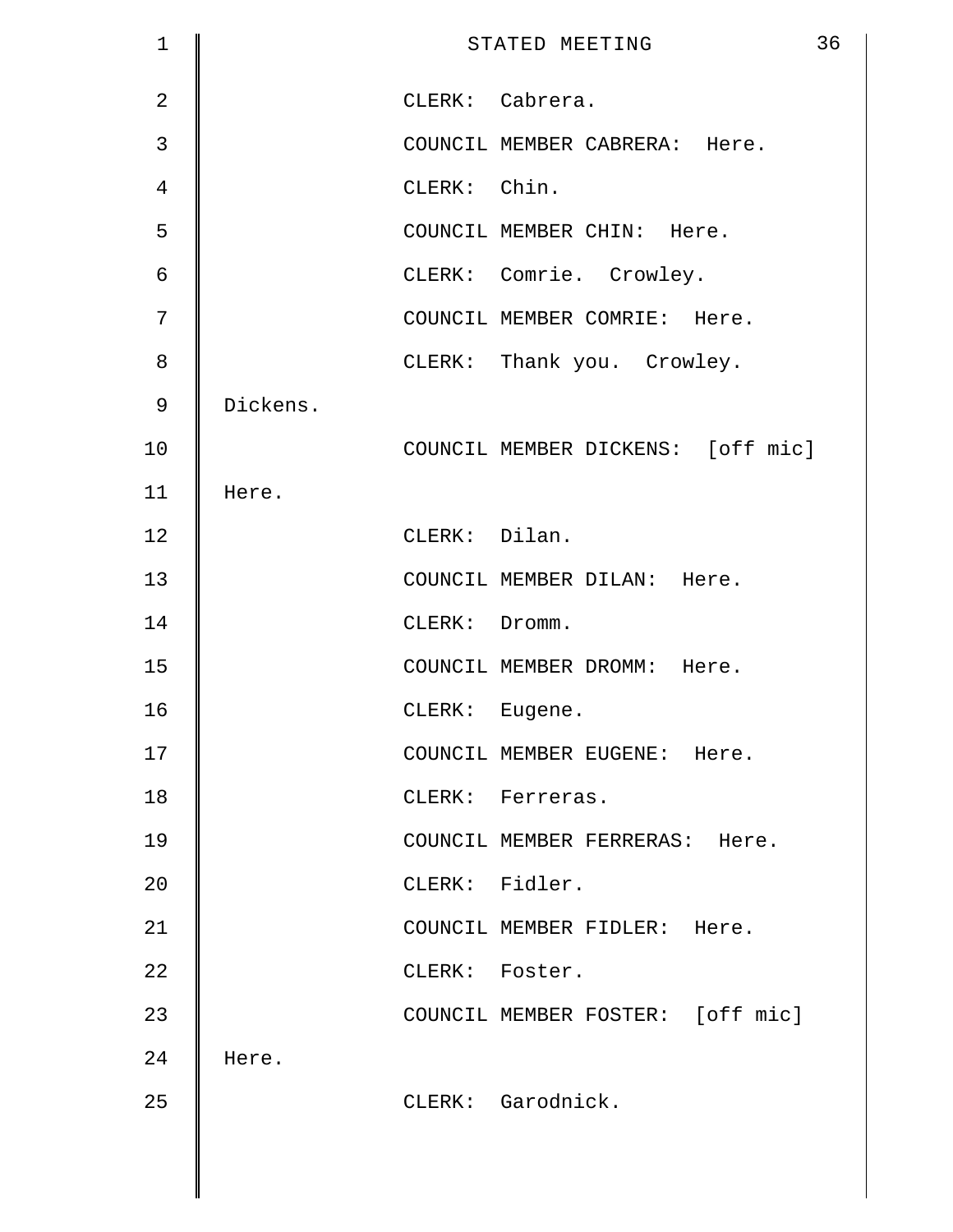| $\mathbf 1$    |            |               | 37<br>STATED MEETING               |
|----------------|------------|---------------|------------------------------------|
| $\overline{2}$ |            |               | COUNCIL MEMBER GARODNICK: [off     |
| 3              | mic] Here. |               |                                    |
| 4              |            |               | CLERK: Gennaro.                    |
| 5              |            |               | COUNCIL MEMBER GENNARO: [off mic]  |
| 6              | Here.      |               |                                    |
| 7              |            |               | CLERK: Gentile.                    |
| 8              |            |               | COUNCIL MEMBER GENTILE: [off mic]  |
| 9              | Here.      |               |                                    |
| 10             |            |               | CLERK: Gonzalez.                   |
| 11             |            |               | COUNCIL MEMBER GONZALEZ: [off mic] |
| 12             | Here.      |               |                                    |
| 13             |            |               | CLERK: Greenfield.                 |
| 14             |            |               | COUNCIL MEMBER GREENFIELD: Here.   |
| 15             |            |               | CLERK: Halloran.                   |
| 16             |            |               | COUNCIL MEMBER HALLORAN: Present.  |
| 17             |            |               | CLERK: Ignizio.                    |
| 18             |            |               | COUNCIL MEMBER IGNIZIO: Here.      |
| 19             |            |               | CLERK: Jackson.                    |
| 20             |            |               | COUNCIL MEMBER JACKSON: Here.      |
| 21             |            | CLERK: James. |                                    |
| 22             |            |               | COUNCIL MEMBER JAMES: [off mic]    |
| 23             | Here.      |               |                                    |
| 24             |            | CLERK: Koo.   |                                    |
| 25             |            |               | COUNCIL MEMBER KOO: Here.          |
|                |            |               |                                    |
|                |            |               |                                    |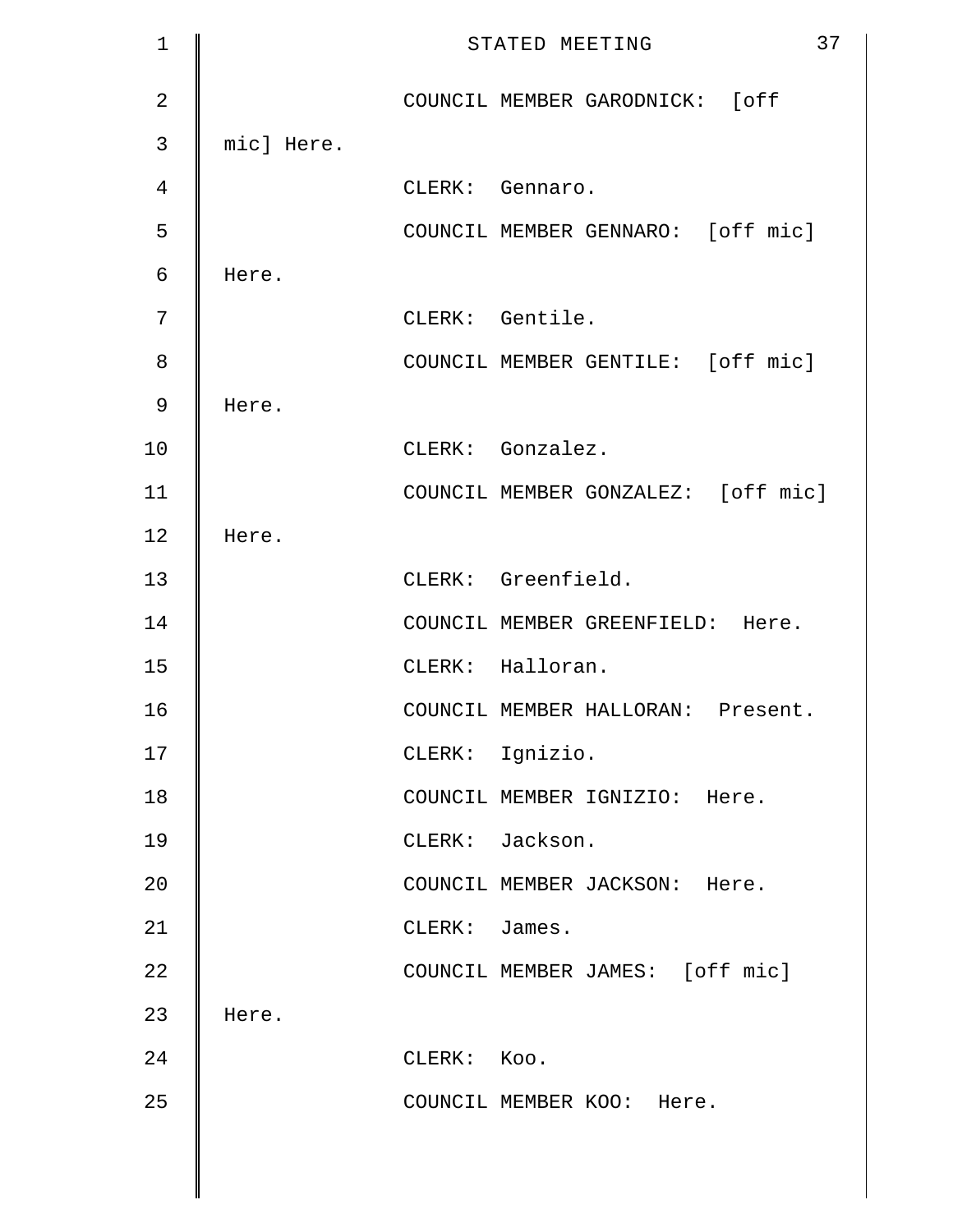| $\mathbf 1$    |            |               | 38<br>STATED MEETING               |
|----------------|------------|---------------|------------------------------------|
| $\overline{2}$ |            |               | CLERK: Koppell.                    |
| 3              |            |               | COUNCIL MEMBER KOPPELL: Here.      |
| 4              |            |               | CLERK: Koslowitz.                  |
| 5              |            |               | COUNCIL MEMBER KOSLOWITZ: Here.    |
| 6              |            |               | CLERK: Lander.                     |
| 7              |            |               | COUNCIL MEMBER LANDER: Here.       |
| 8              |            |               | CLERK: Lappin.                     |
| 9              |            |               | COUNCIL MEMBER LAPPIN: Here.       |
| 10             |            |               | CLERK: Levin. Mark-Viverito.       |
| 11             |            |               | COUNCIL MEMBER MARK-VIVERITO: [off |
| 12             | mic] Here. |               |                                    |
| 13             |            | CLERK: Mealy. |                                    |
| 14             |            |               | COUNCIL MEMBER MEALY: Here.        |
| 15             |            |               | CLERK: Mendez.                     |
| 16             |            |               | COUNCIL MEMBER MENDEZ: Here.       |
| 17             |            |               | CLERK: Nelson.                     |
| 18             |            |               | COUNCIL MEMBER NELSON: [off mic]   |
| 19             | Here.      |               |                                    |
| 20             |            | CLERK: Palma. |                                    |
| 21             |            |               | COUNCIL MEMBER PALMA: Here.        |
| 22             |            |               | CLERK: Recchia.                    |
| 23             |            |               | COUNCIL MEMBER RECCHIA: Here.      |
| 24             |            | CLERK: Reyna. |                                    |
| 25             |            |               | COUNCIL MEMBER REYNA: Here.        |
|                |            |               |                                    |
|                |            |               |                                    |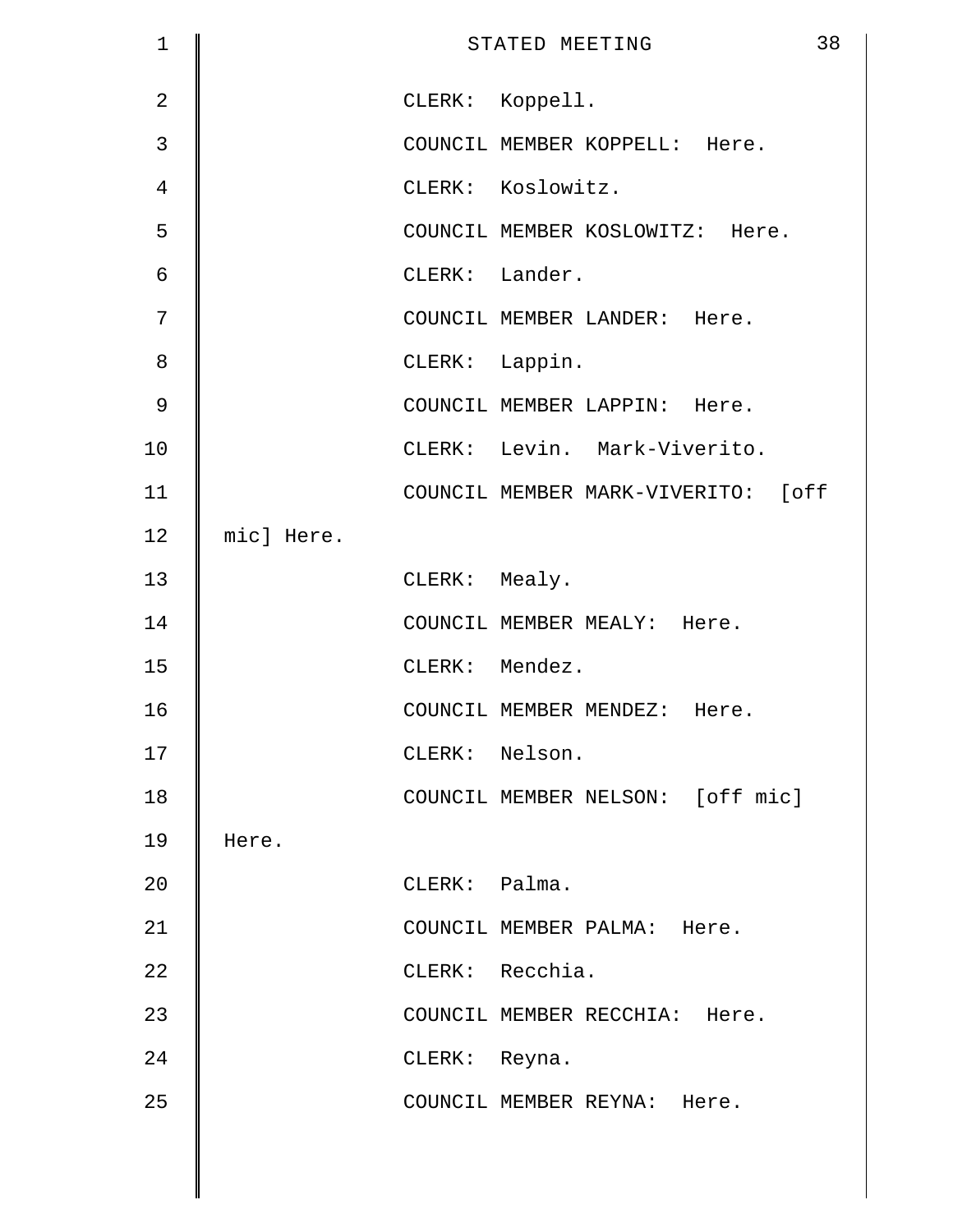| $\mathbf 1$    |       |                | 39<br>STATED MEETING               |
|----------------|-------|----------------|------------------------------------|
| $\overline{2}$ |       |                | CLERK: Rodriguez.                  |
| 3              |       |                | COUNCIL MEMBER RODRIGUEZ: Here.    |
| 4              |       | CLERK: Rose.   |                                    |
| 5              |       |                | COUNCIL MEMBER ROSE: Here.         |
| $\sigma$       |       |                | CLERK: Sanders.                    |
| 7              |       |                | COUNCIL MEMBER SANDERS: Present.   |
| 8              |       |                | CLERK: Seabrook.                   |
| 9              |       |                | COUNCIL MEMBER SEABROOK: [off mic] |
| 10             | Here. |                |                                    |
| 11             |       |                | CLERK: Ulrich.                     |
| 12             |       |                | COUNCIL MEMBER ULRICH: Here.       |
| 13             |       | CLERK: Vacca.  |                                    |
| 14             |       |                | COUNCIL MEMBER VACCA: [off mic]    |
| 15             | Here. |                |                                    |
| 16             |       |                | CLERK: Vallone.                    |
| 17             |       |                | COUNCIL MEMBER VALLONE: [off mic]  |
| 18             | Here. |                |                                    |
| 19             |       |                | CLERK: Van Bramer.                 |
| 20             |       |                | COUNCIL MEMBER VAN BRAMER: Here.   |
| 21             |       | CLERK: Vann.   |                                    |
| 22             |       |                | COUNCIL MEMBER VANN: [off mic]     |
| 23             | Here. |                |                                    |
| 24             |       | CLERK: Weprin. |                                    |
| 25             |       |                | COUNCIL MEMBER WEPRIN: [off mic]   |
|                |       |                |                                    |
|                |       |                |                                    |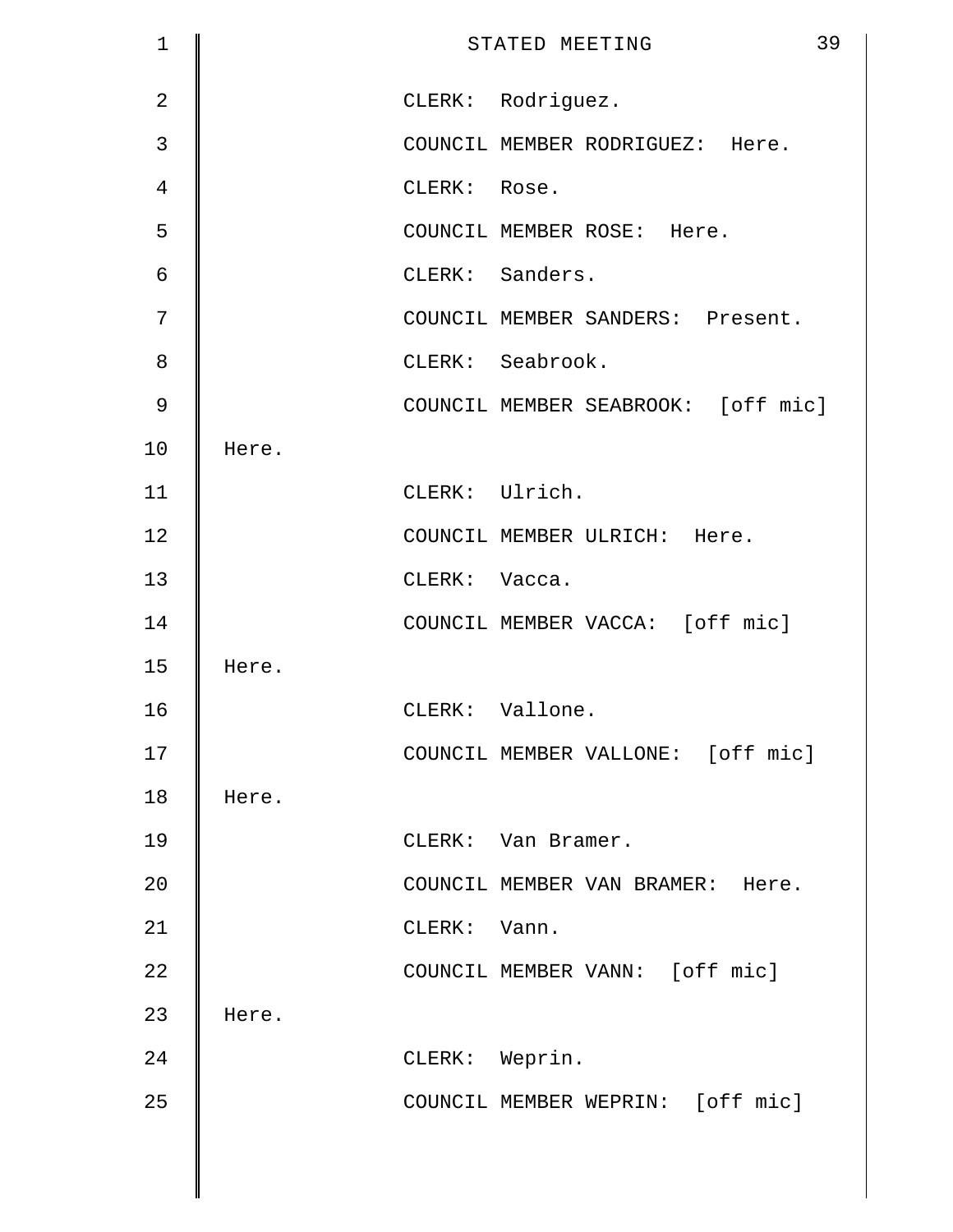| $\mathbf 1$    | 40<br>STATED MEETING                             |
|----------------|--------------------------------------------------|
| $\overline{2}$ | Here.                                            |
| 3              | CLERK: Williams.                                 |
| $\overline{4}$ | COUNCIL MEMBER WILLIAMS: [off mic]               |
| 5              | Here.                                            |
| 6              | CLERK: Oddo.                                     |
| 7              | COUNCIL MEMBER ODDO: [off mic]                   |
| 8              | Here.                                            |
| 9              | CLERK: Rivera.                                   |
| 10             | COUNCIL MEMBER RIVERA: Here.                     |
| 11             | CLERK: Speaker Quinn.                            |
| 12             | SPEAKER QUINN: [off mic] Here.                   |
| 13             | CLERK: We have a quorum.                         |
| 14             | COUNCIL MEMBER RIVERA: Thank you                 |
| 15             | very much. My colleagues, please rise for the    |
| 16             | invocation being delivered by Reverend Laura     |
| 17             | Jervis, from the First Chinese Presbyterian      |
| 18             | Church.                                          |
| 19             | SERGEANT-AT-ARMS: All rise.                      |
| 20             | LAURA JERVIS: I invite you to                    |
| 21             | prayer. Gracious God, we thank you for this day, |
| 22             | for the work you have given us to do, and        |
| 23             | especially we thank you for this City, which is  |
| 24             | our chosen home, and whose foundation is built   |
| 25             | upon tolerance, acceptance, and the promise of a |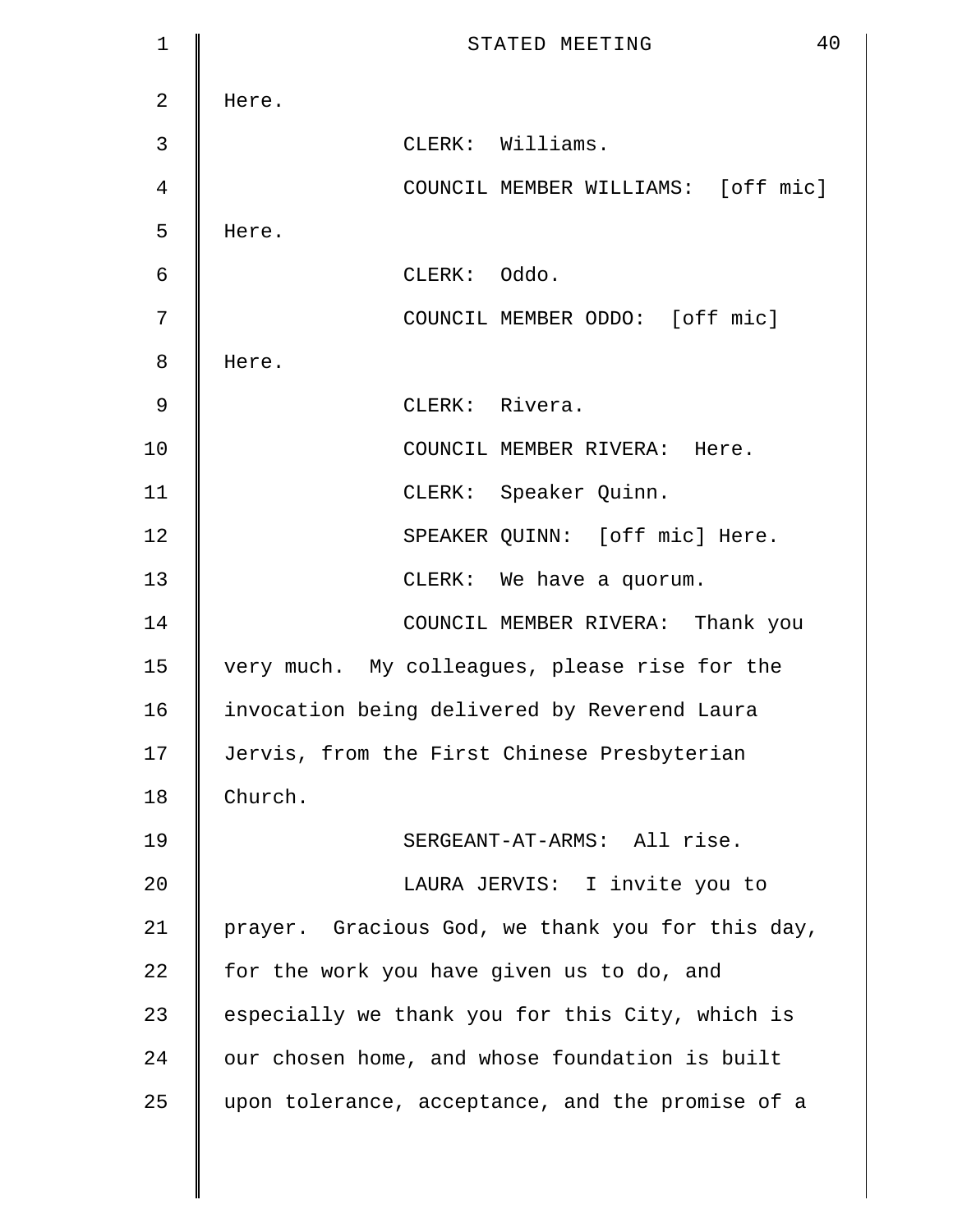| $\mathbf 1$ | 41<br>STATED MEETING                                |
|-------------|-----------------------------------------------------|
| 2           | better life. We come from many different places     |
| 3           | and traditions, to serve the people of your City,   |
| 4           | with the gifts you have given us. With humility     |
| 5           | and gratitude, we dedicate our labors to you. We    |
| 6           | thank you, oh God, for the examples of excellence   |
| 7           | in education and sportswomanship you have given us  |
| 8           | today. We thank you for the extraordinary example   |
| 9           | of community service and heroism we have            |
| 10          | witnessed. We ask that each of these individuals    |
| 11          | who were honored today may go from strength to      |
| 12          | strength. We are grateful for the faithful          |
| 13          | witness of the First Chinese Presbyterian Church    |
| 14          | over these 100 years, welcoming waves of            |
| 15          | immigrants from China, and serving the Chinatown    |
| 16          | community. And so, we are reminded of the           |
| 17          | blessings shared by all people of faith, that in    |
| 18          | this City we are free to worship as we choose, and  |
| 19          | to live in a free society. We thank you for each    |
| 20          | member of this Council, we recognize the personal   |
| 21          | sacrifices each have made to hold public office,    |
| 22          | and the great responsibilities they shoulder.<br>We |
| 23          | ask you to enlighten their minds to know what is    |
| 24          | true and just, strengthen their wills to fulfill    |
| 25          | their duties, enlarge their hearts to care for the  |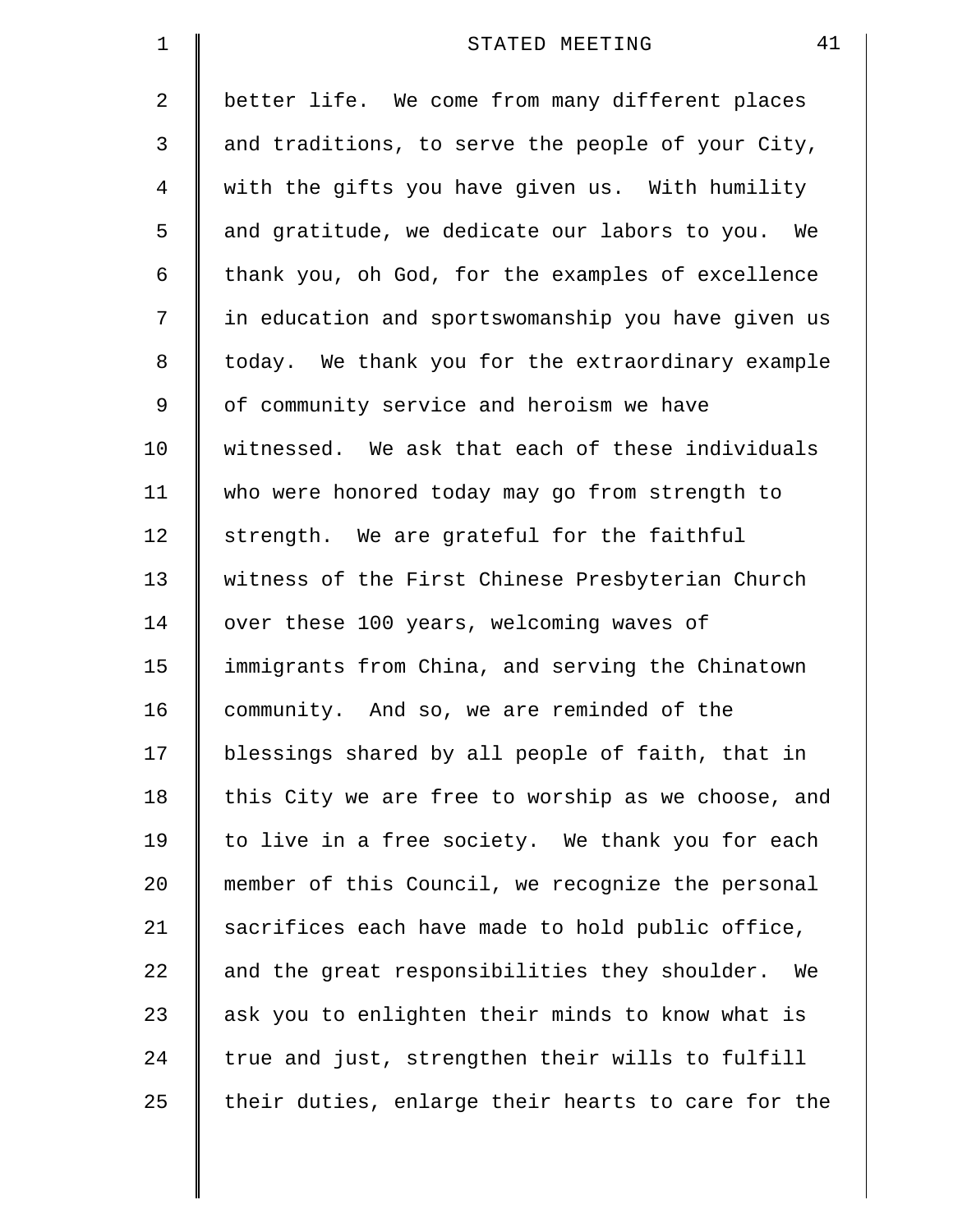| 1  | 42<br>STATED MEETING                               |
|----|----------------------------------------------------|
| 2  | most vulnerable among us. And we pray for the      |
| 3  | staff who support the work of this body, and serve |
| 4  | the constituents in our neighborhoods with         |
| 5  | diligence and patience. We lift up the Speaker,    |
| 6  | Christine Quinn, and ask that you endow her with   |
| 7  | wisdom and courage for the challenges she faces on |
| 8  | behalf of us all. We name before you the           |
| 9  | honorable Margaret Chin, who is a source of great  |
| 10 | strength and pride to our community. We thank you  |
| 11 | for her keen intellect, dedicated to the pursuit   |
| 12 | of justice for all, and for her commitment to      |
| 13 | public service. And now, oh God, as you embrace    |
| 14 | this City that you love so much, lead us all in    |
| 15 | the ways of justice and peace. Amen.               |
| 16 | COUNCIL MEMBER RIVERA: Council                     |
| 17 | Member Chin.                                       |
| 18 | COUNCIL MEMBER CHIN: Motion to                     |
| 19 | spread the invocation in full upon the record.     |
| 20 | COUNCIL MEMBER RIVERA: So ordered.                 |
| 21 | Adoption of the minutes, Council Member Halloran.  |
| 22 | COUNCIL MEMBER HALLORAN: Motion to                 |
| 23 | make the Stated Meeting minutes of August 25, 2010 |
| 24 | adopted as printed.                                |
| 25 | COUNCIL MEMBER RIVERA: So ordered.                 |
|    |                                                    |
|    |                                                    |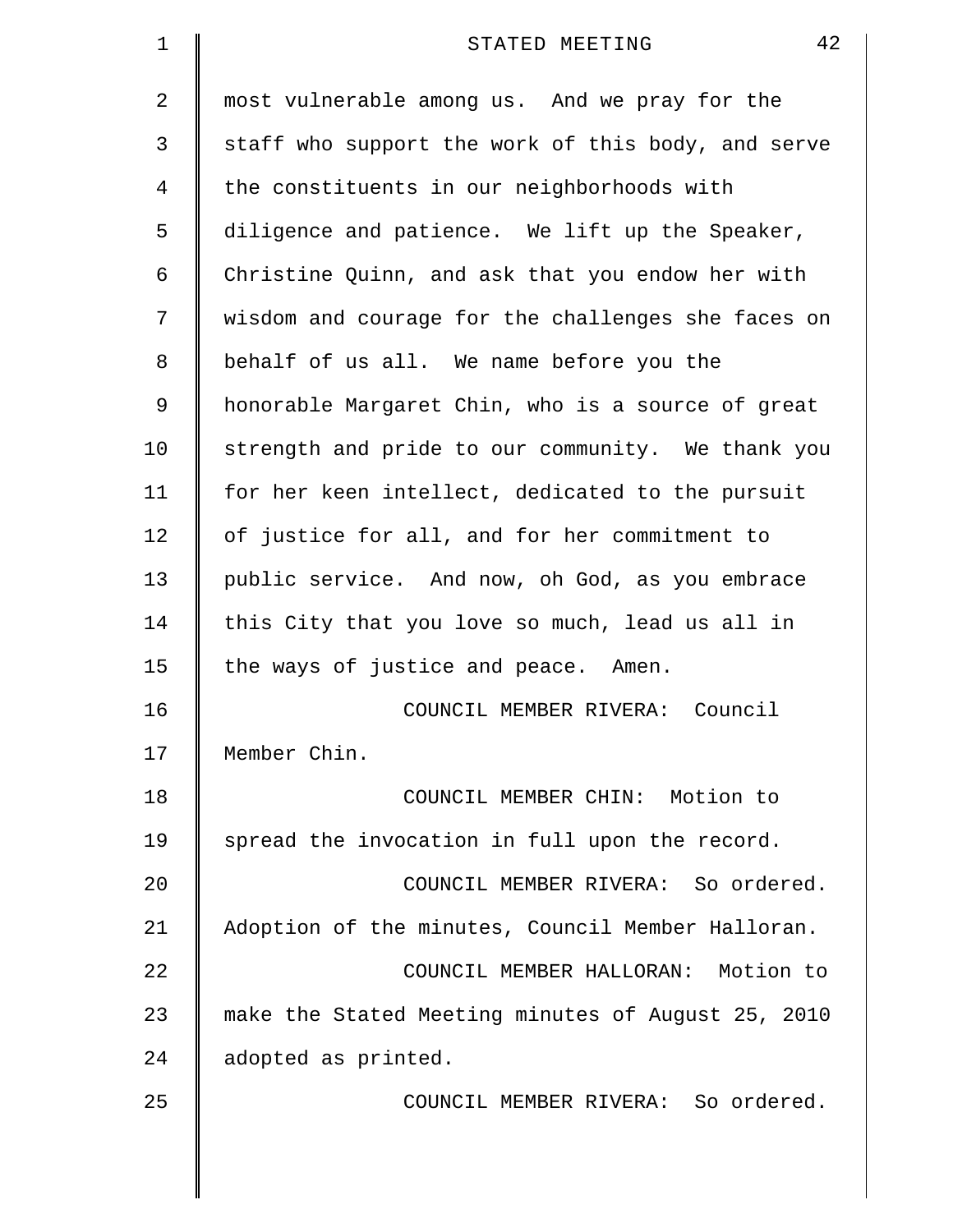| $\mathbf 1$ | STATED MEETING                                   | 43 |
|-------------|--------------------------------------------------|----|
| 2           | Messages, messages and papers from the Mayor.    |    |
| 3           | CLERK: M279, submitting Roberta                  |    |
| 4           | Washington for reappointment to the Landmarks    |    |
| 5           | Preservation Commission.                         |    |
| 6           | SPEAKER QUINN: Rules, privileges                 |    |
| 7           | and elections.                                   |    |
| 8           | CLERK: M280, submitting Mark                     |    |
| 9           | Gjonaj for appointment to the Taxi and Limousine |    |
| 10          | Commission.                                      |    |
| 11          | SPEAKER QUINN: Rules, privileges                 |    |
| 12          | and elections.                                   |    |
| 13          | COUNCIL MEMBER RIVERA:                           |    |
| 14          | Communications from the City, County and Borough |    |
| 15          | Offices.                                         |    |
| 16          | CLERK: M281, Third Party Transfer                |    |
| 17          | Program.                                         |    |
| 18          | SPEAKER QUINN: Housing and                       |    |
| 19          | Buildings.                                       |    |
| 20          | COUNCIL MEMBER RIVERA: Petitions                 |    |
| 21          | and Communications.                              |    |
| 22          | CLERK: None.                                     |    |
| 23          | COUNCIL MEMBER RIVERA: Land Use                  |    |
| 24          | call-ups.                                        |    |
| 25          | CLERK: M282 to M284.                             |    |
|             |                                                  |    |
|             |                                                  |    |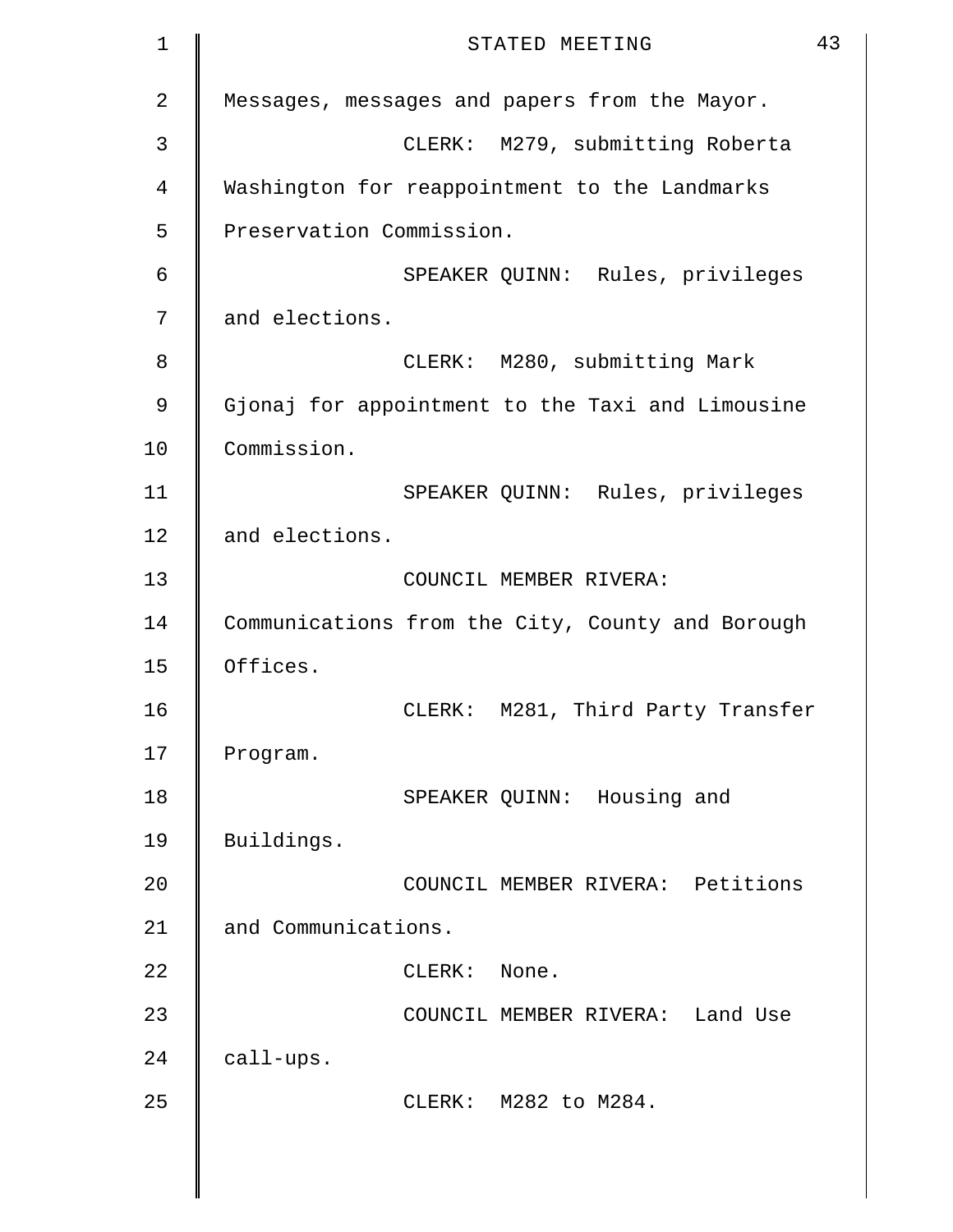| $\mathbf 1$    | 44<br>STATED MEETING                              |
|----------------|---------------------------------------------------|
| $\overline{2}$ | SPEAKER QUINN: If we could please                 |
| 3              | get a roll call on the coupled Land Use call-ups, |
| 4              | Mr. Majority Leader.                              |
| 5              | COUNCIL MEMBER RIVERA: So ordered.                |
| 6              | CLERK: Arroyo.                                    |
| 7              | COUNCIL MEMBER ARROYO: [off mic]                  |
| 8              | Aye.                                              |
| 9              | CLERK: Barron.                                    |
| 10             | COUNCIL MEMBER BARRON: Aye.                       |
| 11             | CLERK: Brewer.                                    |
| 12             | COUNCIL MEMBER BREWER: [off mic]                  |
| 13             | Aye.                                              |
| 14             | CLERK: Cabrera.                                   |
| 15             | COUNCIL MEMBER CABRERA: Aye.                      |
| 16             | CLERK: Chin.                                      |
| 17             | COUNCIL MEMBER CHIN: Aye.                         |
| 18             | CLERK: Comrie.                                    |
| 19             | COUNCIL MEMBER COMRIE: Present,                   |
| 20             | aye.                                              |
| 21             | CLERK: Crowley. Dickens.                          |
| 22             | COUNCIL MEMBER DICKENS: [off mic]                 |
| 23             | Aye.                                              |
| 24             | CLERK: Dilan.                                     |
| 25             | COUNCIL MEMBER DILAN: Aye.                        |
|                |                                                   |
|                |                                                   |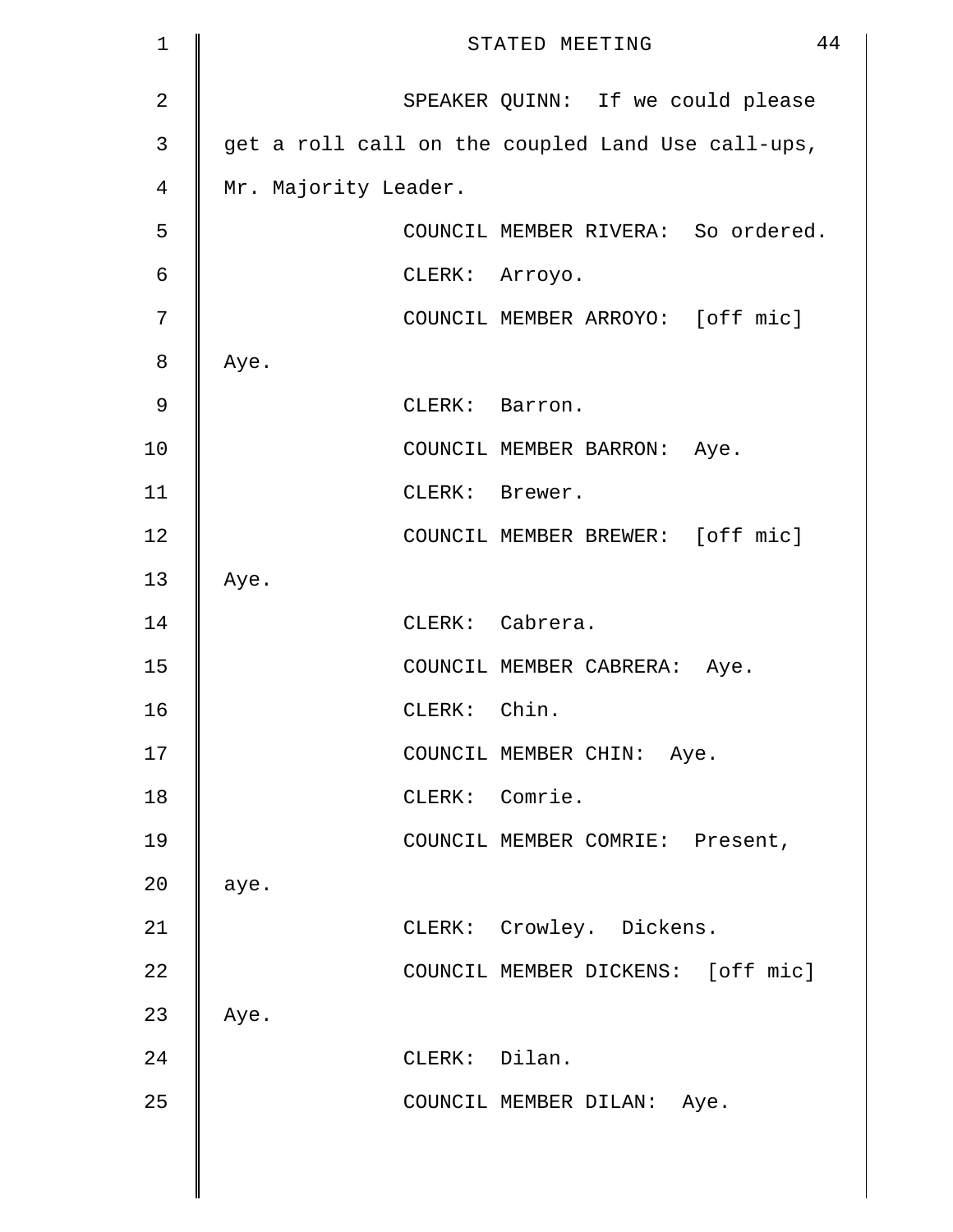| $\mathbf 1$ |                            | STATED MEETING                                    | 45 |
|-------------|----------------------------|---------------------------------------------------|----|
| 2           |                            | CLERK: Dromm.                                     |    |
| 3           |                            | COUNCIL MEMBER DROMM: Like to vote                |    |
| 4           |                            | aye and ask for permission to vote on all General |    |
| 5           | Orders before the Council. |                                                   |    |
| 6           |                            | COUNCIL MEMBER RIVERA: So ordered.                |    |
| 7           |                            | COUNCIL MEMBER DROMM: I vote aye                  |    |
| 8           | on all orders, thank you.  |                                                   |    |
| $\mathsf 9$ |                            | CLERK: Eugene.                                    |    |
| 10          |                            | COUNCIL MEMBER EUGENE: Aye.                       |    |
| 11          |                            | CLERK: Ferreras.                                  |    |
| 12          |                            | COUNCIL MEMBER FERRERAS: Aye.                     |    |
| 13          |                            | CLERK: Fidler.                                    |    |
| 14          |                            | COUNCIL MEMBER FIDLER: Aye.                       |    |
| 15          |                            | CLERK: Foster.                                    |    |
| 16          |                            | COUNCIL MEMBER FOSTER: [off mic]                  |    |
| 17          | Aye.                       |                                                   |    |
| 18          |                            | CLERK: Garodnick.                                 |    |
| 19          |                            | COUNCIL MEMBER GARODNICK: Aye.                    |    |
| 20          |                            | CLERK: Gennaro.                                   |    |
| 21          |                            | COUNCIL MEMBER GENNARO: [off mic]                 |    |
| 22          | Yes.                       |                                                   |    |
| 23          |                            | CLERK: Gentile.                                   |    |
| 24          |                            | COUNCIL MEMBER GENTILE: Aye.                      |    |
| 25          |                            | CLERK: Gonzalez.                                  |    |
|             |                            |                                                   |    |

 $\parallel$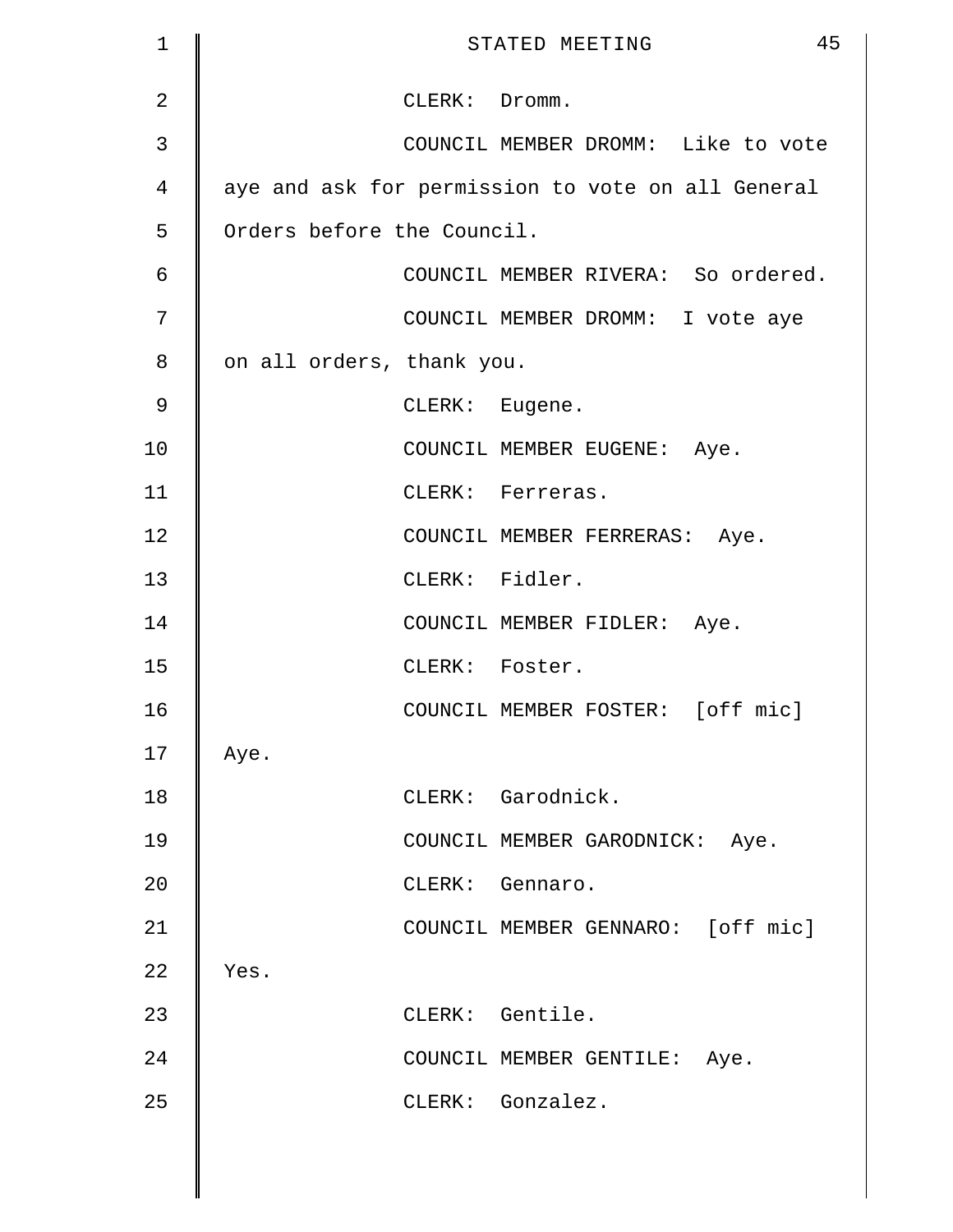| $\mathbf 1$    |      |                 | 46<br>STATED MEETING               |
|----------------|------|-----------------|------------------------------------|
| $\overline{2}$ |      |                 | COUNCIL MEMBER GONZALEZ: [off mic] |
| $\mathfrak{Z}$ | Aye. |                 |                                    |
| 4              |      |                 | CLERK: Greenfield.                 |
| 5              |      |                 | COUNCIL MEMBER GREENFIELD: Yes.    |
| 6              |      |                 | CLERK: Halloran.                   |
| 7              |      |                 | COUNCIL MEMBER HALLORAN: Aye.      |
| $\,8\,$        |      | CLERK: Ignizio. |                                    |
| 9              |      |                 | COUNCIL MEMBER IGNIZIO: Yes.       |
| 10             |      | CLERK: Jackson. |                                    |
| 11             |      |                 | COUNCIL MEMBER JACKSON: Aye.       |
| 12             |      | CLERK: James.   |                                    |
| 13             |      |                 | COUNCIL MEMBER JAMES: [off mic]    |
| 14             | Aye. |                 |                                    |
| 15             |      | CLERK: Koo.     |                                    |
| 16             |      |                 | COUNCIL MEMBER KOO: Aye.           |
| 17             |      | CLERK: Koppell. |                                    |
| 18             |      |                 | COUNCIL MEMBER KOPPELL: [off mic]  |
| 19             | Yes. |                 |                                    |
| 20             |      |                 | CLERK: Koslowitz.                  |
| 21             |      |                 | COUNCIL MEMBER KOSLOWITZ: Aye.     |
| 22             |      | CLERK: Lander.  |                                    |
| 23             |      |                 | COUNCIL MEMBER LANDER: Aye.        |
| 24             |      | CLERK: Lappin.  |                                    |
| 25             |      |                 | COUNCIL MEMBER LAPPIN: Yes.        |
|                |      |                 |                                    |
|                |      |                 |                                    |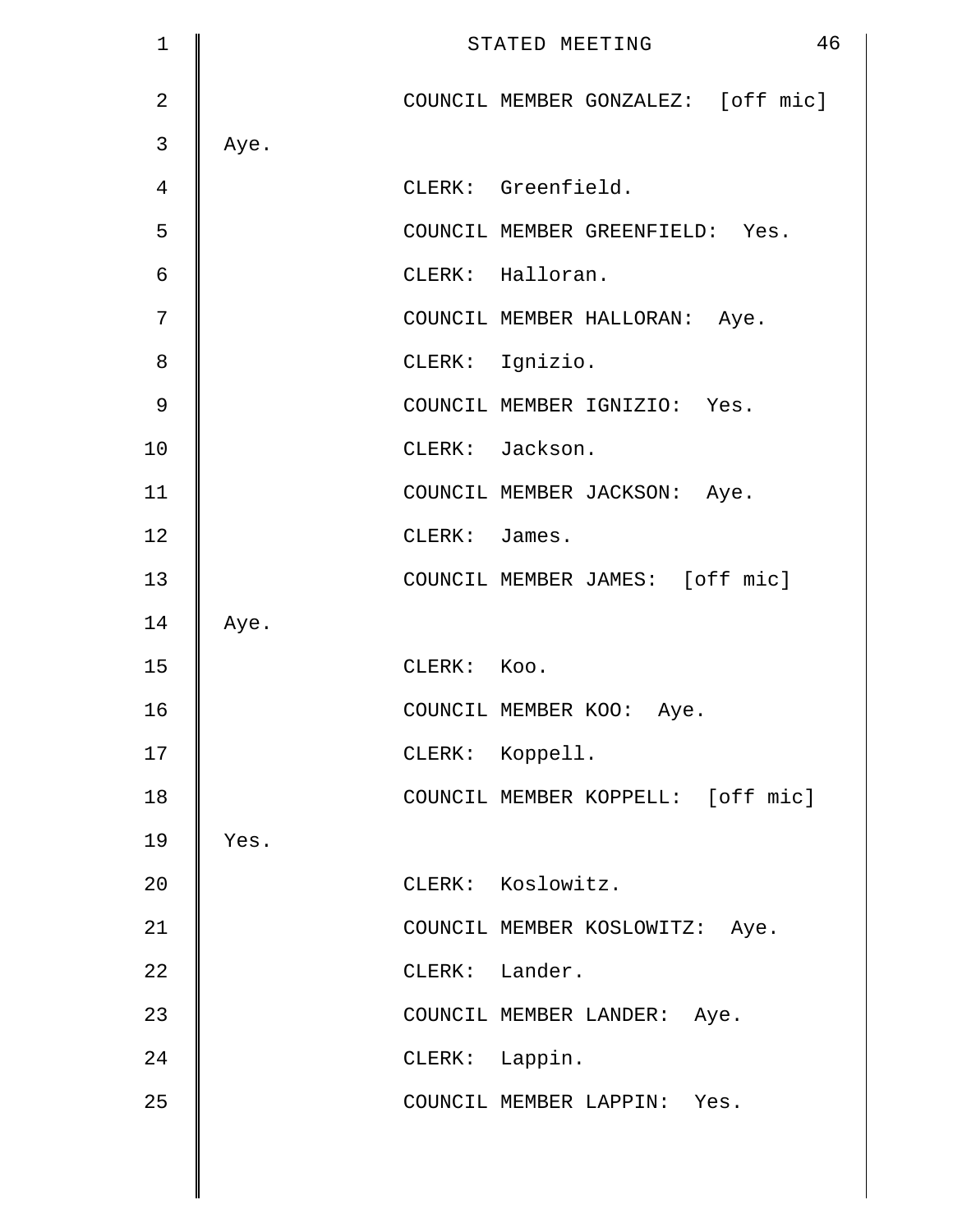| $\mathbf 1$    | 47<br>STATED MEETING                              |
|----------------|---------------------------------------------------|
| $\overline{2}$ | CLERK: Levin. Mark-Viverito.                      |
| 3              | COUNCIL MEMBER MARK-VIVERITO: [off                |
| 4              | mic] Yes, aye.                                    |
| 5              | CLERK: Mealy.                                     |
| 6              | COUNCIL MEMBER MEALY: Aye. Can I                  |
| 7              | have permission to vote on all Land Use call-ups? |
| 8              | COUNCIL MEMBER RIVERA: So ordered.                |
| $\mathcal{G}$  | COUNCIL MEMBER MEALY: Thank--Aye.                 |
| 10             | CLERK: Mendez.                                    |
| 11             | COUNCIL MEMBER MENDEZ: Aye.                       |
| 12             | CLERK: Nelson.                                    |
| 13             | COUNCIL MEMBER NELSON: [off mic] I                |
| 14             | vote aye - - [on mic] consent to vote aye on all  |
| 15             | General Order calendar items.                     |
| 16             | COUNCIL MEMBER RIVERA: So ordered.                |
| 17             | COUNCIL MEMBER NELSON: Thank you.                 |
| 18             | CLERK: Palma.                                     |
| 19             | COUNCIL MEMBER PALMA: Aye.                        |
| 20             | CLERK: Recchia.                                   |
| 21             | COUNCIL MEMBER RECCHIA: Aye.                      |
| 22             | CLERK: Reyna.                                     |
| 23             | COUNCIL MEMBER REYNA: Aye.                        |
| 24             | CLERK: Rodriguez.                                 |
| 25             | COUNCIL MEMBER RODRIGUEZ: Aye.                    |
|                |                                                   |
|                |                                                   |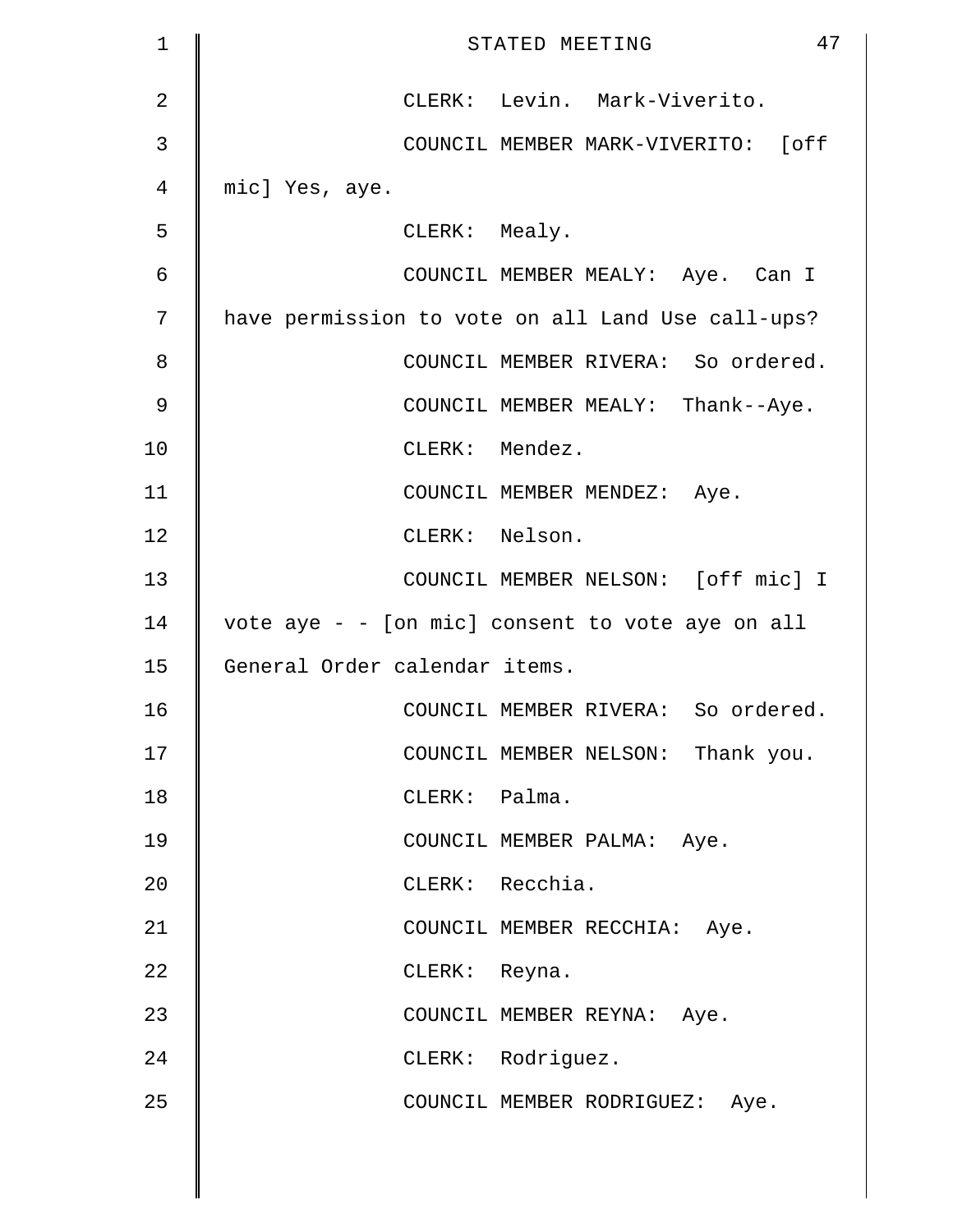| $\mathbf 1$    | 48<br>STATED MEETING                            |
|----------------|-------------------------------------------------|
| $\overline{2}$ | CLERK: Rose.                                    |
| 3              | COUNCIL MEMBER ROSE: Aye.                       |
| 4              | CLERK: Sanders.                                 |
| 5              | COUNCIL MEMBER SANDERS: Aye.                    |
| 6              | CLERK: Seabrook.                                |
| 7              | COUNCIL MEMBER SEABROOK: Yes, with              |
| 8              | anonymous consent, I'd like to vote on all Land |
| 9              | Use call-ups and general call-ups.              |
| 10             | COUNCIL MEMBER RIVERA: So ordered.              |
| 11             | COUNCIL MEMBER SEABROOK: I vote                 |
| 12             | aye.                                            |
| 13             | CLERK: Mealy.                                   |
| 14             | COUNCIL MEMBER MEALY: Vote aye on               |
| 15             | all general call-ups.                           |
| 16             | COUNCIL MEMBER RIVERA: So ordered.              |
| 17             | COUNCIL MEMBER MEALY: And orders,               |
| 18             | aye.                                            |
| 19             | CLERK: Ulrich.                                  |
| 20             | COUNCIL MEMBER ULRICH: Aye on all.              |
| 21             | CLERK: Vacca.                                   |
| 22             | COUNCIL MEMBER VACCA: Aye.                      |
| 23             | CLERK: Vallone.                                 |
| 24             | COUNCIL MEMBER VALLONE: [off mic]               |
| 25             | Aye.                                            |
|                |                                                 |
|                |                                                 |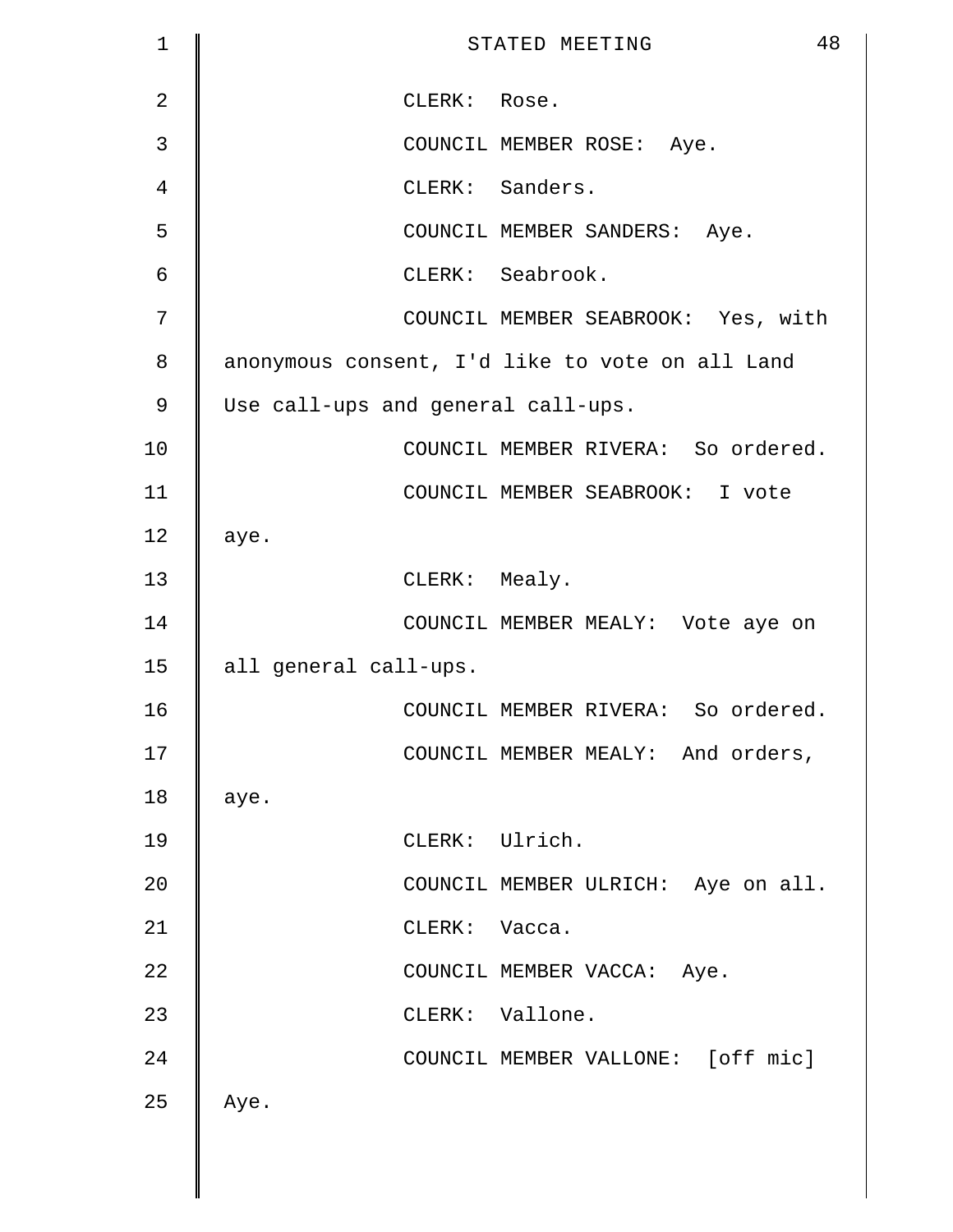| $\mathbf 1$    | 49<br>STATED MEETING                               |
|----------------|----------------------------------------------------|
| $\overline{2}$ | CLERK: Van Bramer.                                 |
| 3              | COUNCIL MEMBER VAN BRAMER: Aye.                    |
| 4              | CLERK: Vann.                                       |
| 5              | COUNCIL MEMBER VANN: Aye.                          |
| 6              | CLERK: Weprin.                                     |
| 7              | COUNCIL MEMBER WEPRIN: Aye and I'd                 |
| 8              | like to request unanimous consent on voting on all |
| $\mathsf 9$    | the call-ups and coupled general order items.      |
| 10             | COUNCIL MEMBER RIVERA: So ordered.                 |
| 11             | COUNCIL MEMBER WEPRIN: Thank you,                  |
| 12             | I vote aye on all.                                 |
| 13             | CLERK: Williams.                                   |
| 14             | COUNCIL MEMBER WILLIAMS: [off mic]                 |
| 15             | Aye.                                               |
| 16             | CLERK: Oddo.                                       |
| 17             | COUNCIL MEMBER ODDO: [off mic]                     |
| 18             | Yes.                                               |
| 19             | CLERK: Rivera.                                     |
| 20             | COUNCIL MEMBER RIVERA: I vote aye.                 |
| 21             | CLERK: Speaker Quinn.                              |
| 22             | SPEAKER QUINN: [off mic] Aye.                      |
| 23             | COUNCIL MEMBER RIVERA: Today's                     |
| 24             | Land Use call-ups were adopted by a vote of 48 in  |
| 25             | the affirmative, with zero in the negative.        |
|                |                                                    |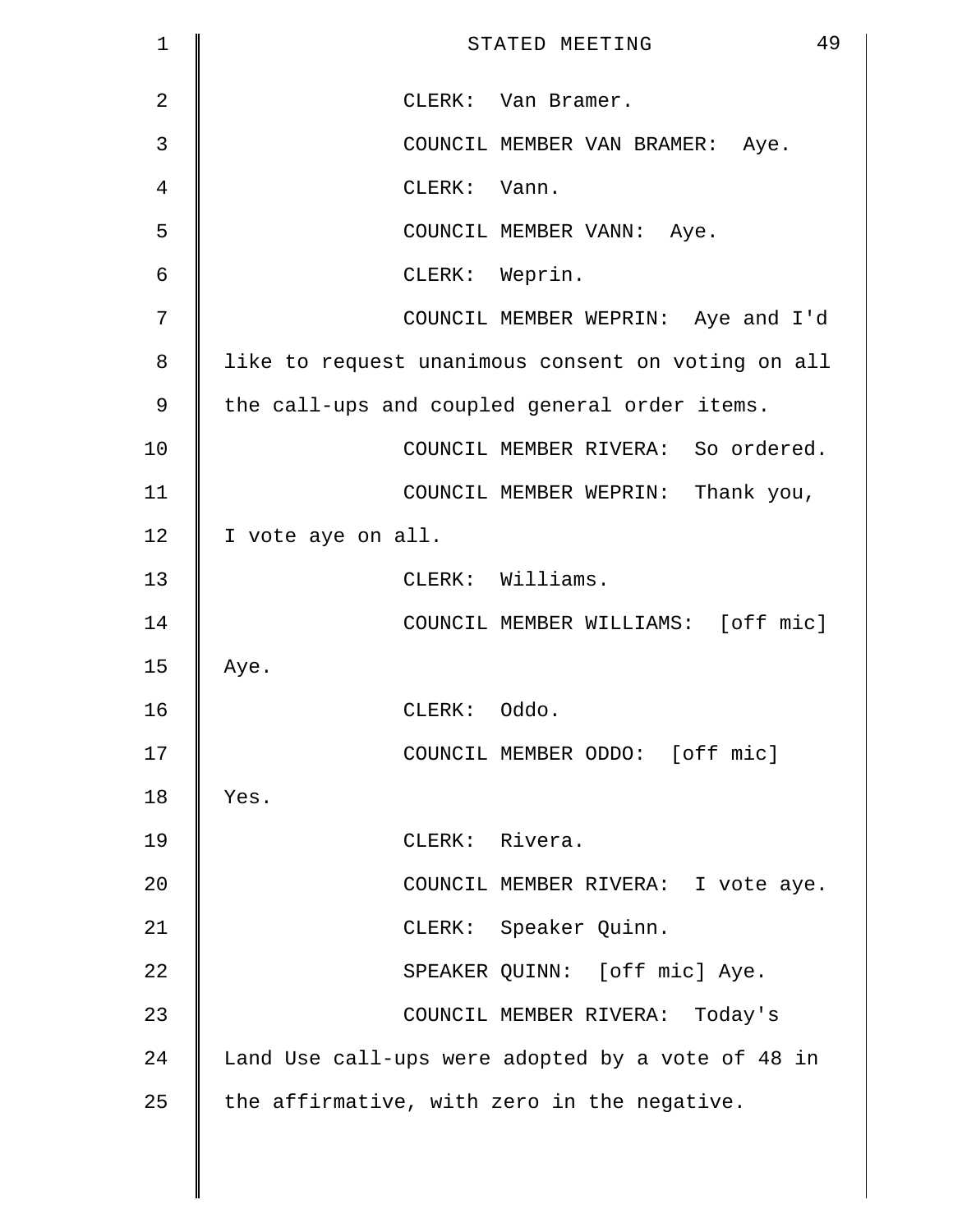| $\mathbf 1$    | 50<br>STATED MEETING                               |
|----------------|----------------------------------------------------|
| 2              | Communications from the Speaker.                   |
| 3              | SPEAKER QUINN: Thank you very                      |
| $\overline{4}$ | much, Mr. Majority Leader. I first want to thank   |
| 5              | all of my colleague for wearing the "I Am Anti-    |
| 6              | Violence" wrist bracelets today. I want to thank   |
| 7              | in particular Council Member Helen Foster whose    |
| 8              | idea it was to make sure that we did something at  |
| 9              | today's Stated Council meeting to stand in         |
| 10             | solidarity with the victims of what I think is the |
| 11             | most horrible hate crime I can remember in the     |
| 12             | history of the City of New York, and by simply     |
| 13             | wearing these bracelets I think we send a message  |
| 14             | of thanks to those victims who were brave enough   |
| 15             | to come forward and tell the police what happened  |
| 16             | to them, which is a very difficult thing to do.    |
| 17             | They're bravery has enabled the police to get      |
| 18             | dangerous individuals off the streets and protect  |
| 19             | other New Yorkers. I think we also send those      |
| 20             | victims a message of support, hopefully to let     |
| 21             | them know that all of us in the City Council and   |
| 22             | the City of New York are praying for them and      |
| 23             | rooting for their swift recovery. We also send a   |
| 24             | message that we in the City Council take hate      |
| 25             | crimes incredibly seriously. And that they are     |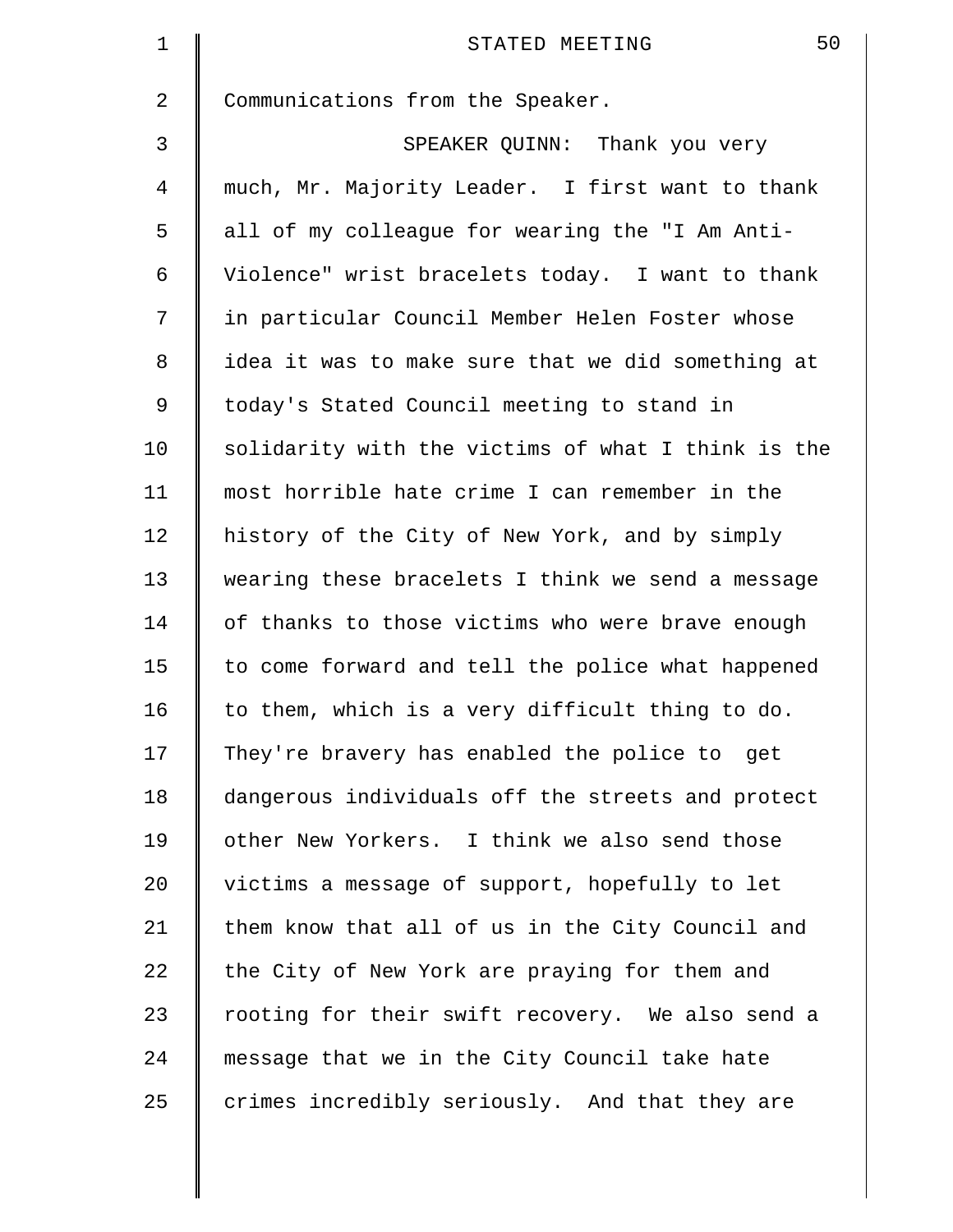| $\mathbf 1$    | 51<br>STATED MEETING                               |
|----------------|----------------------------------------------------|
| 2              | quite simply just something we will not tolerate   |
| 3              | in our City, and want to make it clear that the    |
| $\overline{4}$ | actions of the individuals who perpetrated this    |
| 5              | most heinous of hate crimes do not represent the   |
| 6              | majority of the opinions of the citizens of the    |
| 7              | City of New York, which is a City built and is     |
| 8              | made great by its diversity. So I want to thank    |
| 9              | everyone for participating in this today. We are   |
| 10             | voting today on a package of important pieces of   |
| 11             | legislation, which relate to our ongoing efforts   |
| 12             | of greening this City of New York, and our ongoing |
| 13             | work to take the Green Codes Taskforce             |
| 14             | recommendations and make them the laws of our      |
| 15             | City. I want to thank Laura Popa and Bob Hom and   |
| 16             | Jeff Haberman and Ben Goodman and Samara Swanson   |
| 17             | and Robert Newman and Margaret Nelson for their    |
| 18             | work on this package of legislation today. I also  |
| 19             | want to thank Chairperson Dilan, the Chair of our  |
| 20             | Housing and Buildings Committee, which shepherded  |
| 21             | this package through his Committee, so thank you   |
| 22             | very much, Chair Dilan. I also want to thank       |
| 23             | Chair Gennaro for his ongoing work on              |
| 24             | environmental legislation in and out of his        |
| 25             | Committee. I want to thank the sponsors of these   |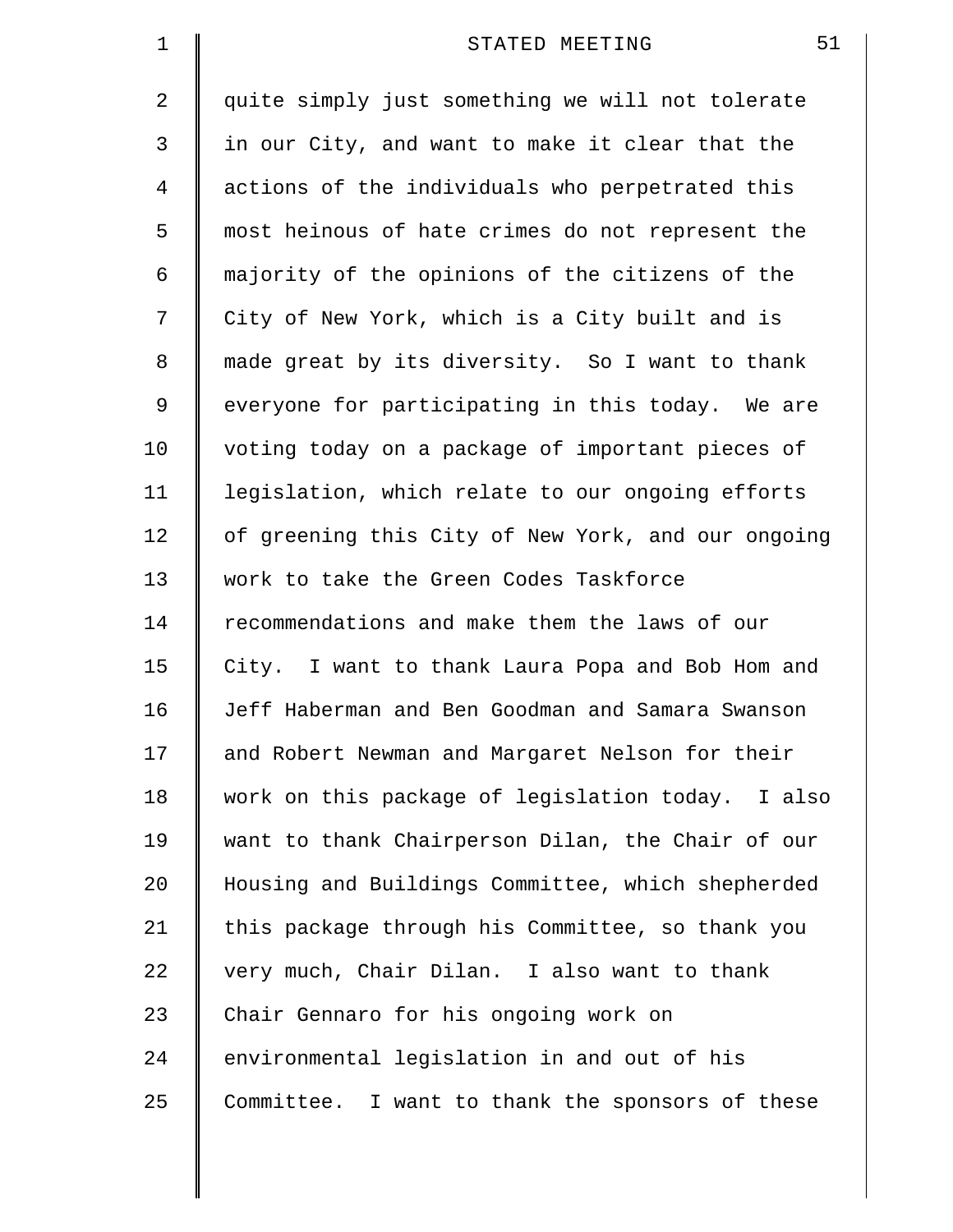| $\mathbf 1$    | 52<br>STATED MEETING                               |
|----------------|----------------------------------------------------|
| $\overline{a}$ | bills: Council Member Inez Dickens, Council        |
| 3              | Member Mathieu Eugene, Council Member Brad Lander, |
| $\overline{4}$ | and Council Member Jessica Lappin. Intros 236,     |
| 5              | 264, 268 and 271, all A versions together          |
| 6              | represent the most significant water conservation  |
| 7              | steps the City of New York has ever taken. Every   |
| 8              | New Yorker uses about 125 gallons of water a day.  |
| 9              | When these bills become law, the first year that   |
| 10             | they are in effect they will enable us to save     |
| 11             | close to a billion gallons of water. Just to give  |
| 12             | you an idea, that is the equivalent of the         |
| 13             | reservoir in Central Park. Taking these steps,     |
| 14             | upgrading the cooling systems we use when we build |
| 15             | new buildings or renovate buildings, changing the  |
| 16             | type of water fountains we use when we build       |
| 17             | buildings or update buildings, moving forward with |
| 18             | changing and enabling New Yorkers to have greater  |
| 19             | choice in the type of toilets they use and having  |
| $20 \,$        | a alarm system so building owners know when water  |
| 21             | is leaking. All of those together, as I said, are  |
| 22             | going to save a tremendous amount of water. And    |
| 23             | often in the City of New York, we take water for   |
| 24             | granted. But the truth is, water is a scarce       |
| 25             | resource, it's something that other parts of the   |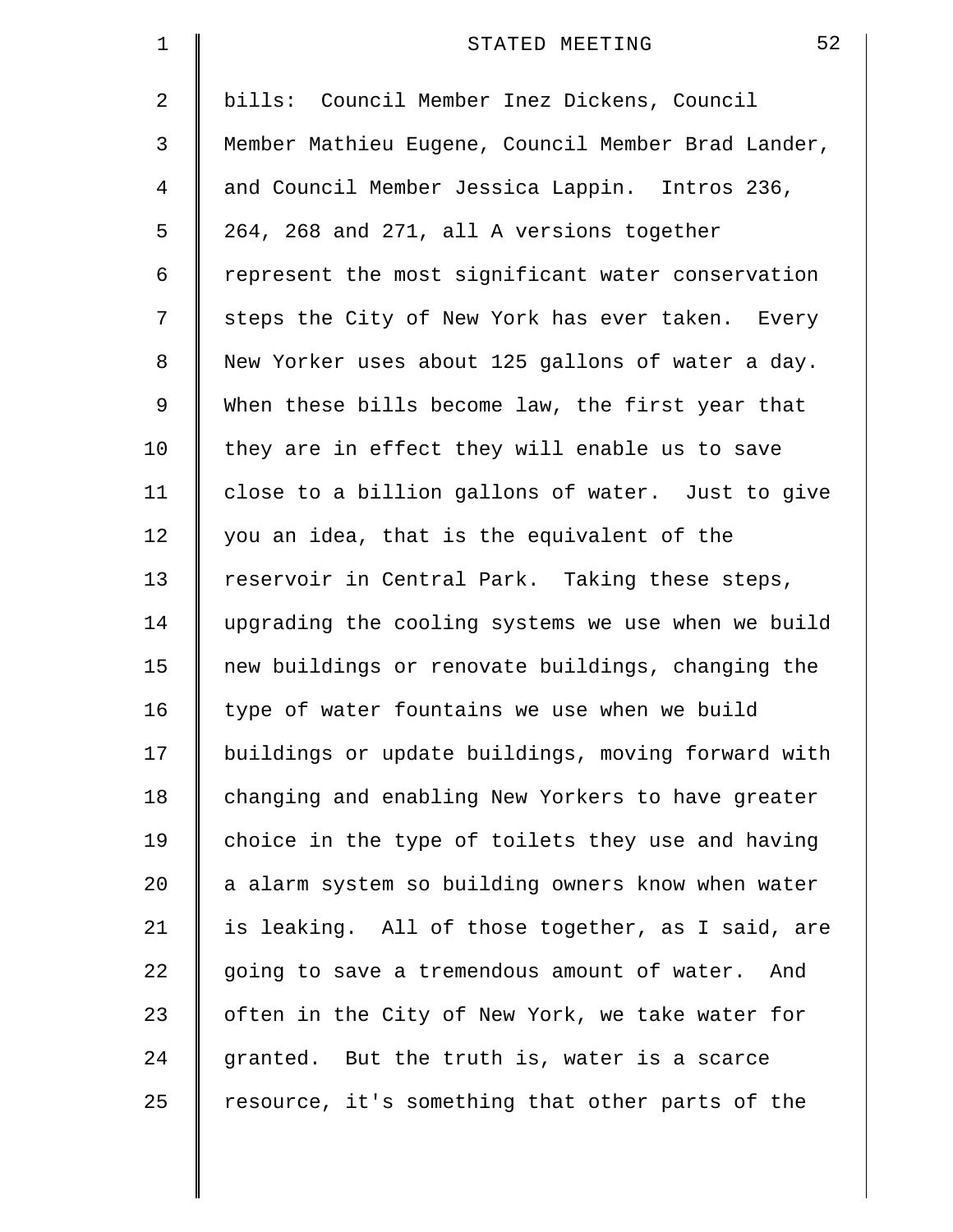| 1  | 53<br>STATED MEETING                               |
|----|----------------------------------------------------|
| 2  | State and other parts of the Country and certainly |
| 3  | other parts of the world, struggle every day to    |
| 4  | provide to their citizens. So not only are we      |
| 5  | going to save water and make our City a more       |
| 6  | environmentally friendly City, we are literally    |
| 7  | going to help the world meet the water needs of    |
| 8  | its people. And I want to thank everyone for       |
| 9  | working on this legislation, again particularly    |
| 10 | the Chair of our Housing and Buildings Committee,  |
| 11 | Eric Dilan. Let me first call on the, I'm going    |
| 12 | to call on all of the sponsors of the bill, but    |
| 13 | let me start with Council Member Inez Dickens,     |
| 14 | then we'll hear from Dr. Eugene, Council Member    |
| 15 | Lander and Council Member Lappin.                  |
| 16 | COUNCIL MEMBER DICKENS:<br>Thank you,              |
| 17 | Madam Speaker. I want to commend Speaker Quinn     |
| 18 | and Mayor Bloomberg for their collaborative        |
| 19 | efforts in convening the Green Codes Taskforce, to |
| 20 | explore conservation measures. I want to also      |
| 21 | thank Russell Unger, the Executive Director of the |
| 22 | Urban Green Council for his hard work in chairing  |
| 23 | the Green Codes Taskforce. I cannot forget the     |
| 24 | dedicated staffers who put in long hours in        |
| 25 | preparing this comprehensive legislative package.  |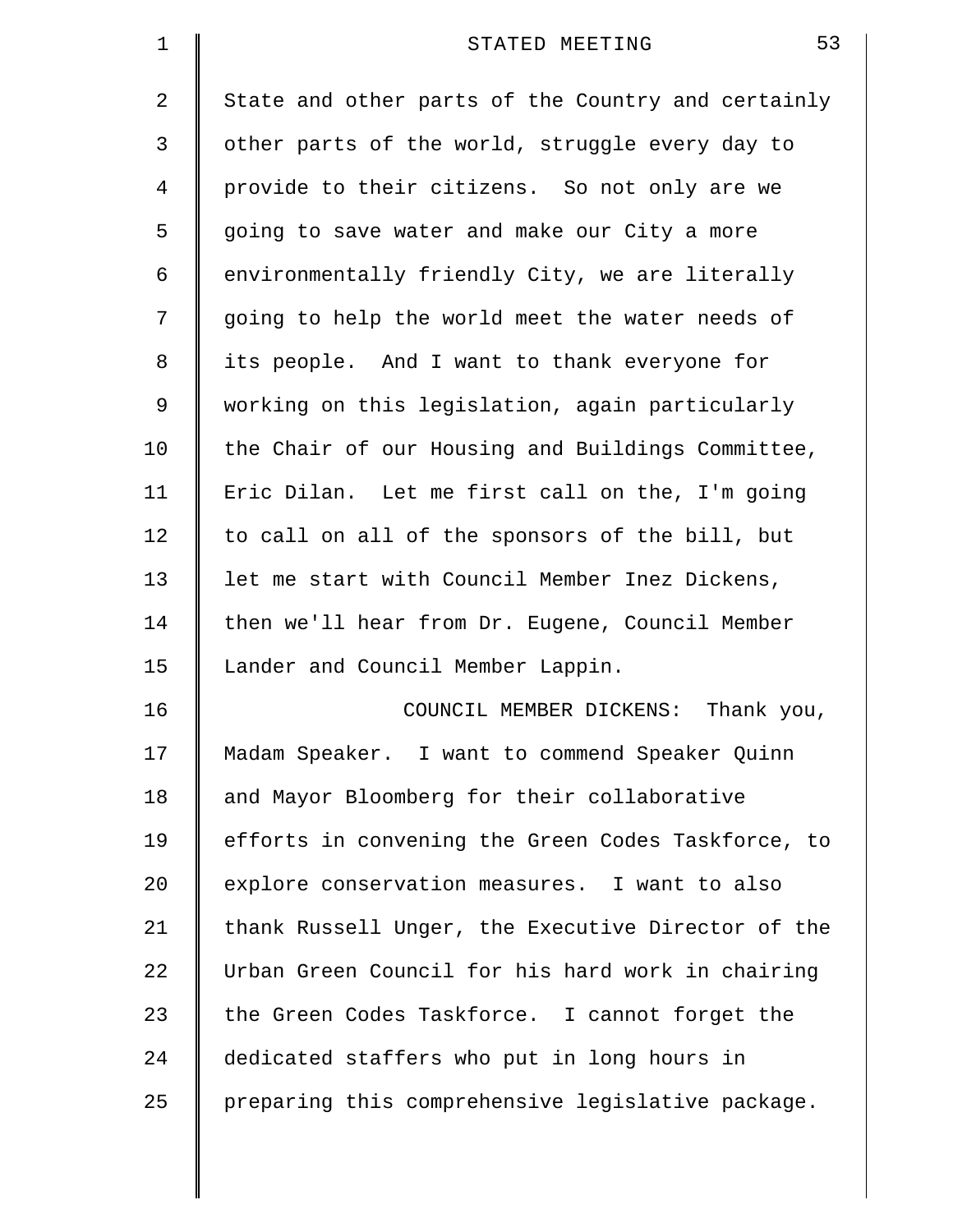| 1              | 54<br>STATED MEETING                               |
|----------------|----------------------------------------------------|
| $\overline{a}$ | The future of our children, the future of our      |
| 3              | planet depends in large part on what we do today   |
| 4              | to conserve and preserve our natural resources.    |
| 5              | Water is one of our most significant natural       |
| 6              | resources. Future generations will not survive     |
| 7              | without adequate water supplies. These bills will  |
| 8              | help make our City more water efficient. Intro     |
| 9              | 263-A, addressing water usage with regards to      |
| 10             | industrial use and commercial structures, is a     |
| 11             | significant step that will conserve millions of    |
| 12             | gallons of water. I thank my colleagues for        |
| 13             | supporting this legislative conservation measure.  |
| 14             | Thank you.                                         |
| 15             | SPEAKER QUINN: Thank you very                      |
| 16             | much, Assistant Majority Leader Dickens. Next let  |
| 17             | me, we're going to call on Council Member Eugene,  |
| 18             | who is also a sponsor of the legislation.          |
| 19             | COUNCIL MEMBER EUGENE: Thank you,                  |
| 20             | Madam Chair. Intro 264-A is a bill that will help  |
| 21             | substantially reduce the amount of plastic waste   |
| 22             | produced from bottled water. Currently,            |
| 23             | commercial establishment are required to provide a |
| 24             | certain amount of drinking fountain, depending on  |
| 25             | the number of occupant, with the exception of      |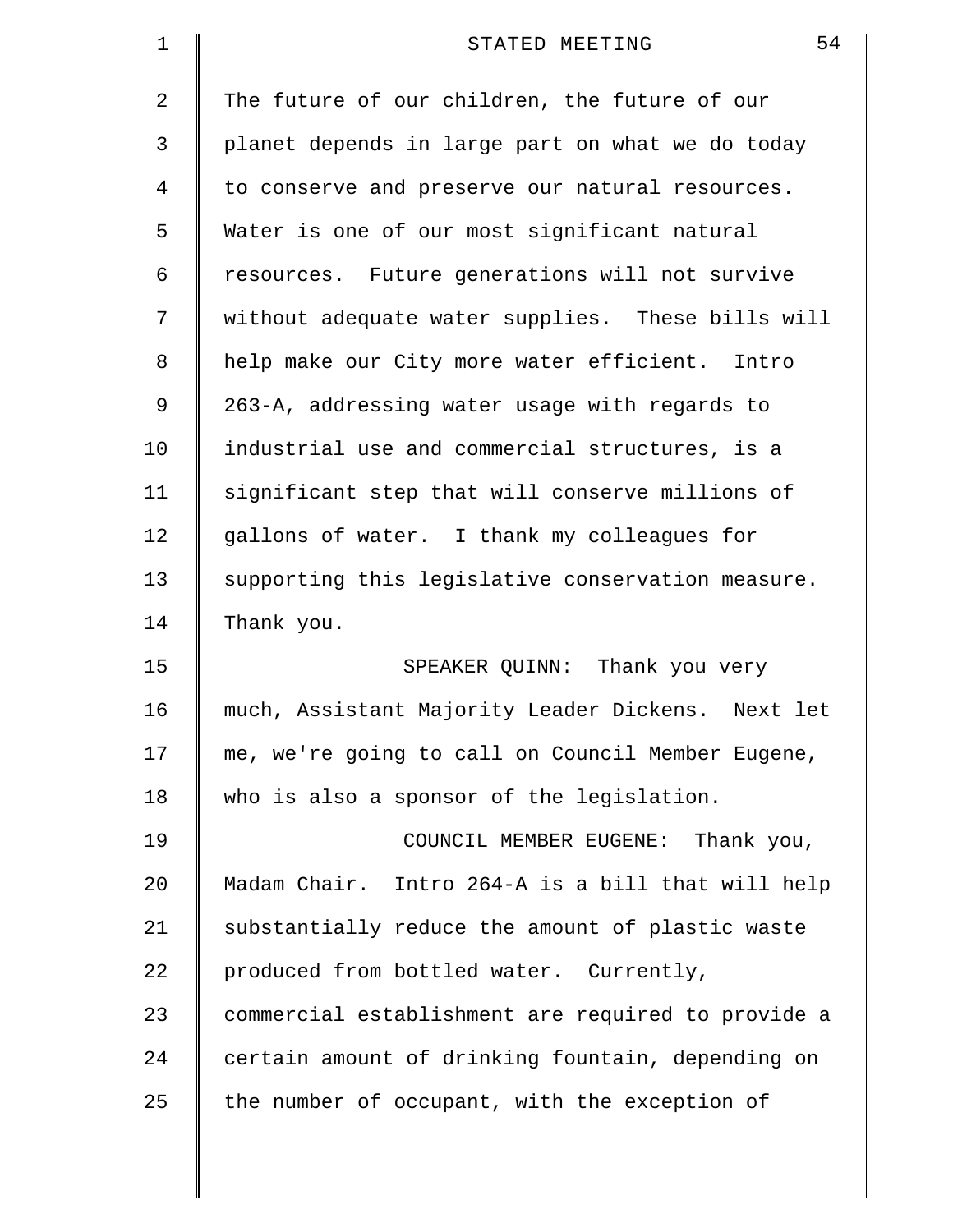| 1  | 55<br>STATED MEETING                               |
|----|----------------------------------------------------|
| 2  | restaurants. However, commercial establishment     |
| 3  | are allowed to substitute up to 50 percent of the  |
| 4  | drinking fountain requirement with other machines  |
| 5  | or devices capable of dispensing water.            |
| 6  | Unfortunately, many buildings owners and managers  |
| 7  | choose to substitute drinking fountain not with    |
| 8  | water coolers or other alternative that provide    |
| 9  | free water, but with bottled water dispensers or   |
| 10 | soda machine that often put individual in a        |
| 11 | position to pay for water. This bill will address  |
| 12 | this issue by removing bottled water dispensers as |
| 13 | a substitute for all new commercial establishment  |
| 14 | and those undergoing major renovations.<br>In      |
| 15 | addition, this bill also clarified the definition  |
| 16 | of drinking fountain to include a separate faucet  |
| 17 | at least ten inches high above the water basin, in |
| 18 | order to allow people who wish to freely fill up a |
| 19 | container of their own bottle, the ability to do   |
| 20 | If enacted, this bill will not only help<br>SO.    |
| 21 | reduce the significant amount of plastic waste we  |
| 22 | use when purchasing bottle of water, but also      |
| 23 | encourage people, encourage more people to drink   |
| 24 | water as a healthy and sustainable choice. New     |
| 25 | York City drinking water remain one of the         |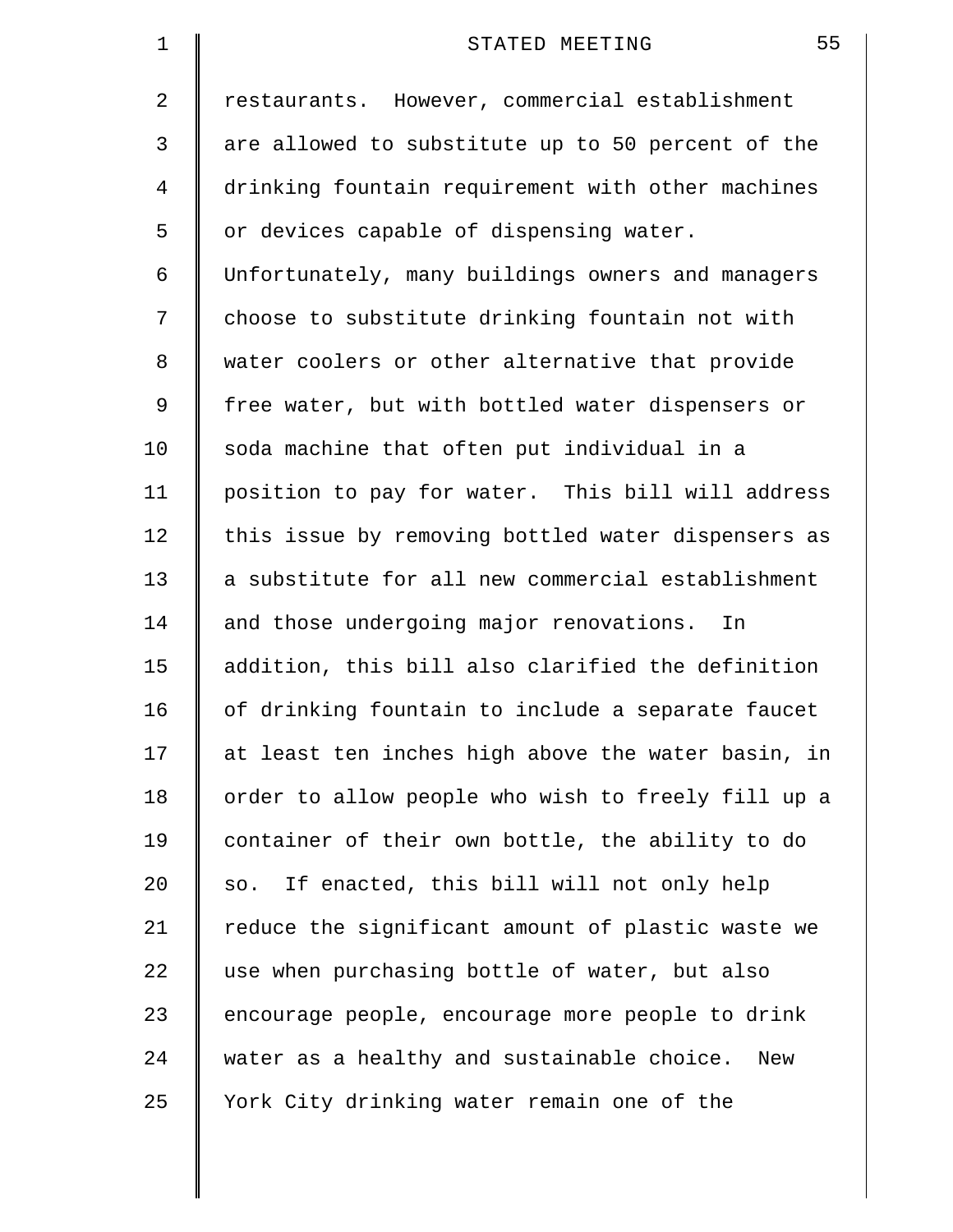| 1  | 56<br>STATED MEETING                               |
|----|----------------------------------------------------|
| 2  | cleanest and well regarded in the world. And I'm   |
| 3  | proud to work on this legislation, which will make |
| 4  | our conception of water more energy efficient and  |
| 5  | less damaging our environment. Finally, I want to  |
| 6  | thank the Speaker, my colleagues, and the          |
| 7  | legislative staff, to do, for the support and      |
| 8  | assistance on this critical piece of legislation,  |
| 9  | and also for the City Council commitment to        |
| 10 | enacting legislation that will protect our         |
| 11 | environment. Thank you very much.                  |
| 12 | SPEAKER QUINN: Thank you very                      |
| 13 | much, Council Member Eugene. Council Member        |
| 14 | Lander.                                            |
| 15 | COUNCIL MEMBER LANDER: Thank you,                  |
| 16 | Madam Speaker. This bill is a win-win-win, by      |
| 17 | installing alarms that'll notify owners and        |
| 18 | building managers when large systems are leaking,  |
| 19 | like a water tank on the roof, or a swimming pool  |
| 20 | leaks, that might otherwise go unnoticed or cause  |
| 21 | substantial amounts of both water leakage and      |
| 22 | damage to buildings, can be stopped quickly,       |
| 23 | saving water, saving the owners money, and saving  |
| 24 | tenants and enormous headache. As the Speaker      |
| 25 | said earlier, just a small leak from a faucet,     |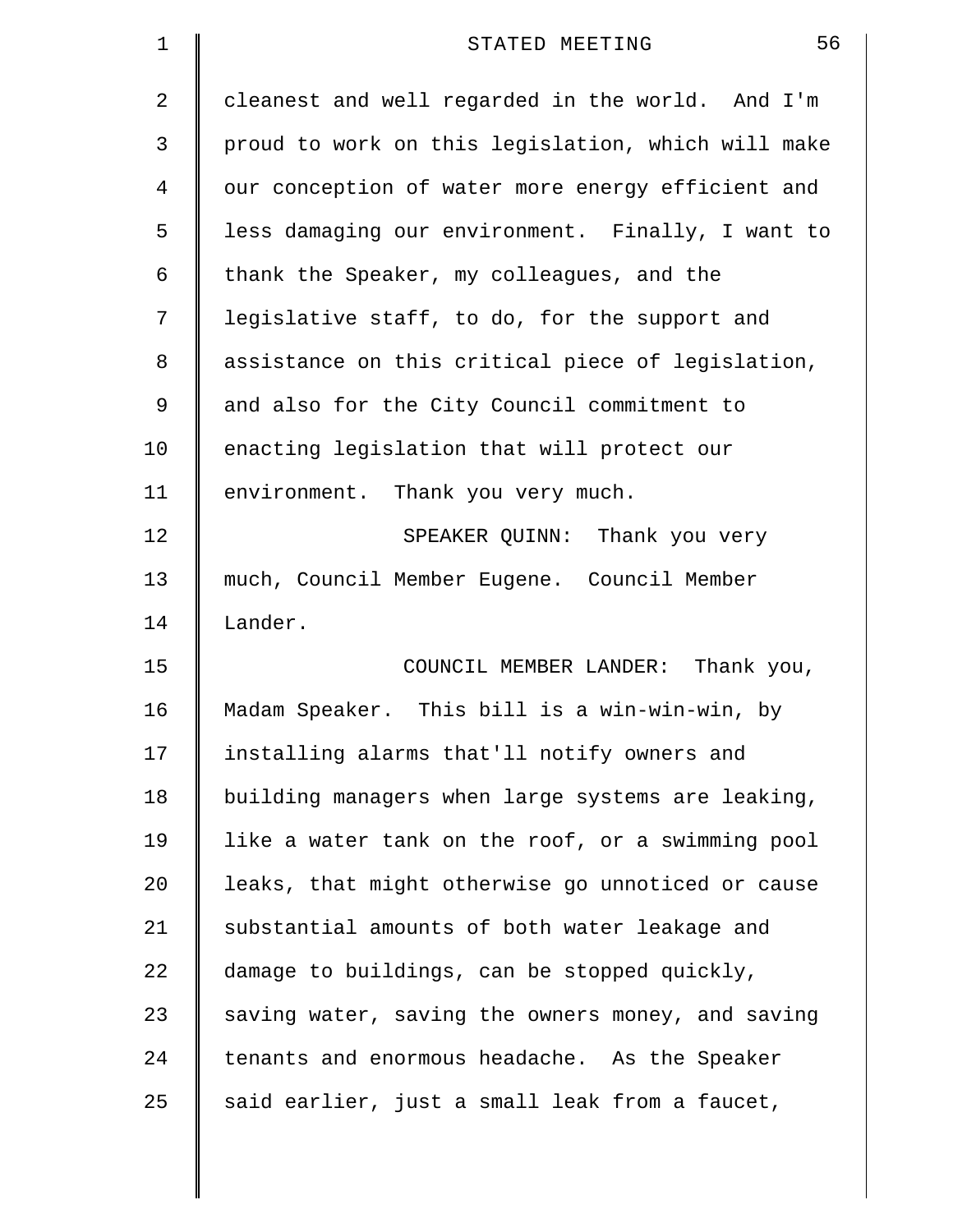| 1  | 57<br>STATED MEETING                                          |
|----|---------------------------------------------------------------|
| 2  | from a toilet that might otherwise go unnoticed,              |
| 3  | can leak thousands of gallons of water, of water a            |
| 4  | week or a month, and this bill will help make sure            |
| 5  | that stops here and now. I want to thank the                  |
| 6  | speaker for her leadership and Chairman Dilan, and            |
| 7  | say that I'm honored that the first bill that I'm             |
| 8  | sponsoring is part of this broader effort as part             |
| 9  | of the Green Codes Taskforce, which I really think            |
| 10 | has been a model process for making comprehensive             |
| 11 | change to our building code, to bring it into the             |
| 12 | 21 <sup>st</sup> Century, make it sustainable on water issues |
| 13 | today, on energy issues earlier. Very technical,              |
| 14 | very comprehensive, but done in a thorough way                |
| 15 | with all stakeholders at the table, and one I'm               |
| 16 | proud to be a part of. Thank you.                             |
| 17 | SPEAKER QUINN: Thank you very                                 |
| 18 | much, Council Member Lander. And our final                    |
| 19 | sponsor is Council Member Lappin.                             |
| 20 | COUNCIL MEMBER LAPPIN: Thank you,                             |
| 21 | Madam Speaker. Our population in this City is                 |
| 22 | growing and our water supply is not. So, I'm                  |
| 23 | happy to be part of this package that can service,            |
| 24 | conserves our precious, delicious, fabulous New               |
| 25 | York City drinking water.                                     |
|    |                                                               |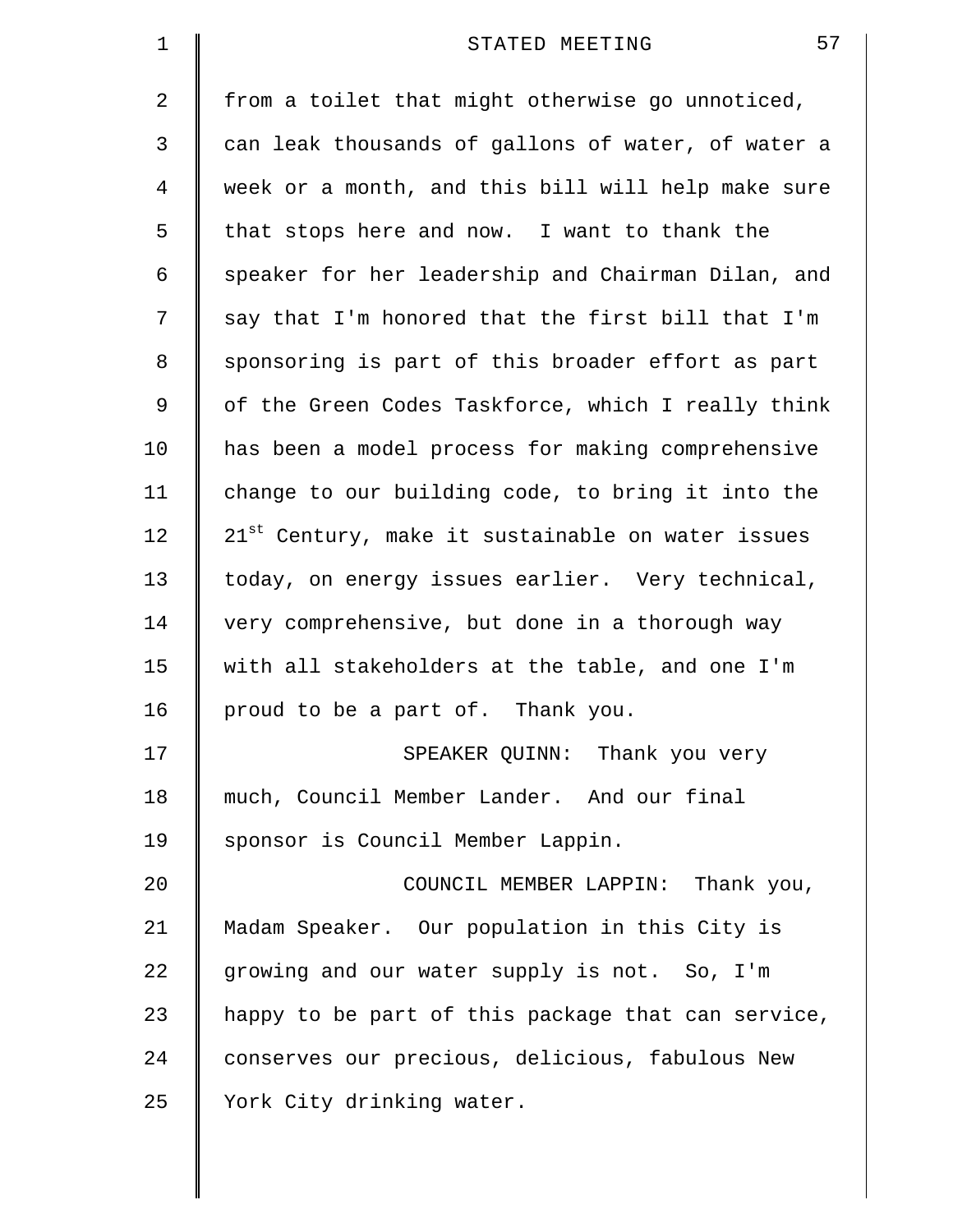| 1  | 58<br>STATED MEETING                               |
|----|----------------------------------------------------|
| 2  | SPEAKER QUINN: Thank you very                      |
| 3  | much, and I want to thank Chair Comrie for his     |
| 4  | work on the Land Use items, and that concludes     |
| 5  | communications from the Speaker.                   |
| 6  | COUNCIL MEMBER RIVERA: All right,                  |
| 7  | thank you very much, Madam Speaker. Discussion of  |
| 8  | General Orders. Seeing none, we're going to move   |
| 9  | on to reports of special committees.               |
| 10 | CLERK: None.                                       |
| 11 | COUNCIL MEMBER RIVERA: Reports of                  |
| 12 | standing committees.                               |
| 13 | CLERK: Report of the Committee on                  |
| 14 | Finance, Preconsidered Reso 479, organization      |
| 15 | funding.                                           |
| 16 | SPEAKER QUINN: Coupled on General                  |
| 17 | Orders.                                            |
| 18 | CLERK: Preconsidered LU 226 and                    |
| 19 | Reso 483 through LU 228 and Reso 485.              |
| 20 | SPEAKER QUINN: Coupled on General                  |
| 21 | Orders.                                            |
| 22 | CLERK: Report of the Committee on                  |
| 23 | Housing and Buildings, Intro 263-A, reducing waste |
| 24 | of potable water.                                  |
| 25 | SPEAKER QUINN: Amended and coupled                 |
|    |                                                    |
|    |                                                    |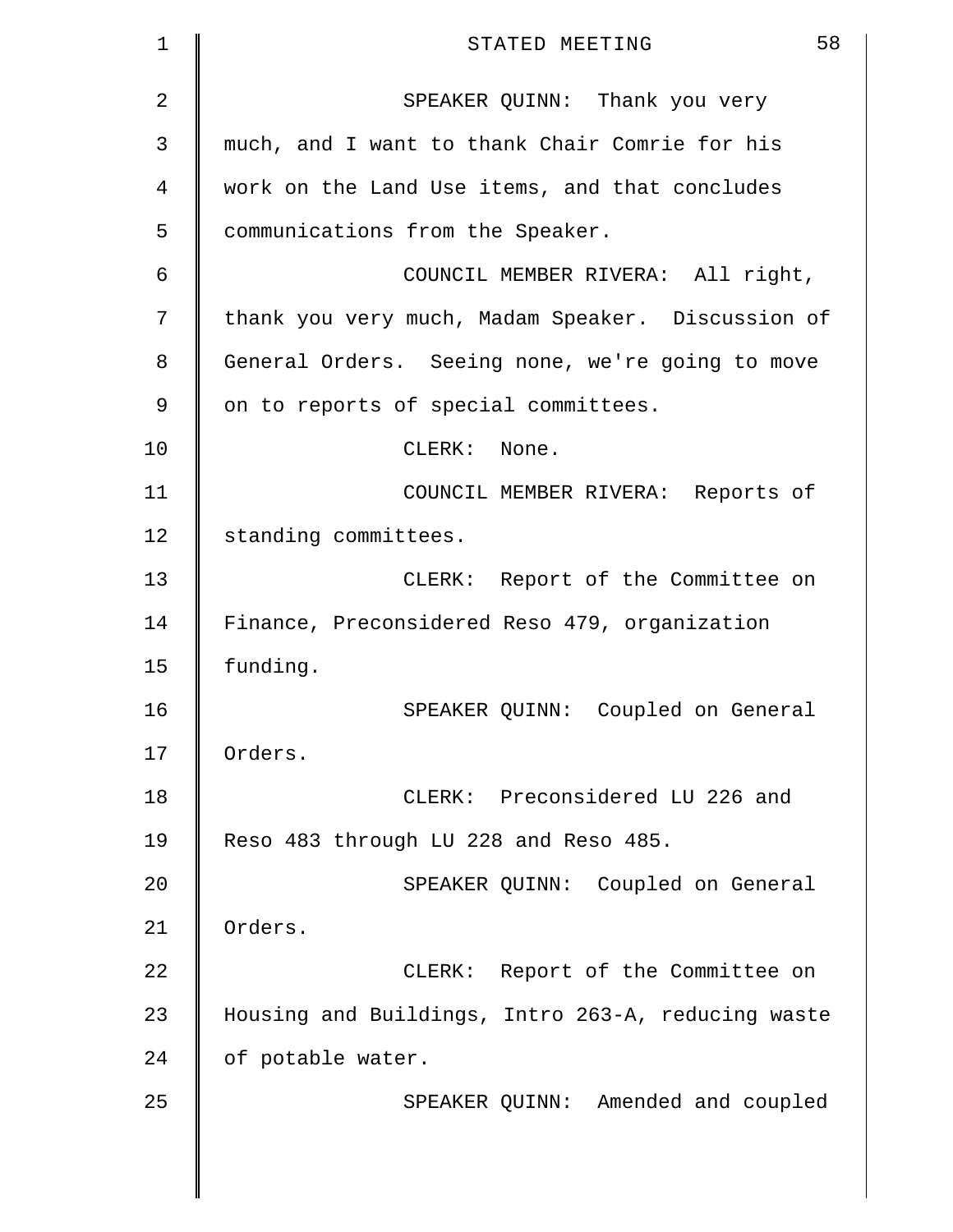| 1  | 59<br>STATED MEETING                               |
|----|----------------------------------------------------|
| 2  | on General Orders.                                 |
| 3  | CLERK: Intro 264-A, in relation to                 |
| 4  | drinking foundations.                              |
| 5  | SPEAKER QUINN: Amended and coupled                 |
| 6  | on General Orders.                                 |
| 7  | CLERK: Intro 268-A, preventing                     |
| 8  | water waste in buildings.                          |
| 9  | SPEAKER QUINN: Amended and coupled                 |
| 10 | on General Orders.                                 |
| 11 | CLERK: Intro 271-A, enhancing                      |
| 12 | water efficiency.                                  |
| 13 | SPEAKER QUINN: Amended and coupled                 |
| 14 | on General Orders.                                 |
| 15 | CLERK: Report of the Committee on                  |
| 16 | Land Use, LU 177 to LU 193 on page seven.          |
| 17 | SPEAKER QUINN: Approved with                       |
| 18 | modifications and referred to the City Planning    |
| 19 | Commission, pursuant to Rule 11.70(b) of the Rules |
| 20 | of the Council, and Section 197-(d) of the New     |
| 21 | York City Charter.                                 |
| 22 | CLERK: LU 194 and Reso 486 through                 |
| 23 | LU 196 and Reso 488.                               |
| 24 | SPEAKER QUINN: Coupled on General                  |
| 25 | Orders.                                            |
|    |                                                    |

 $\parallel$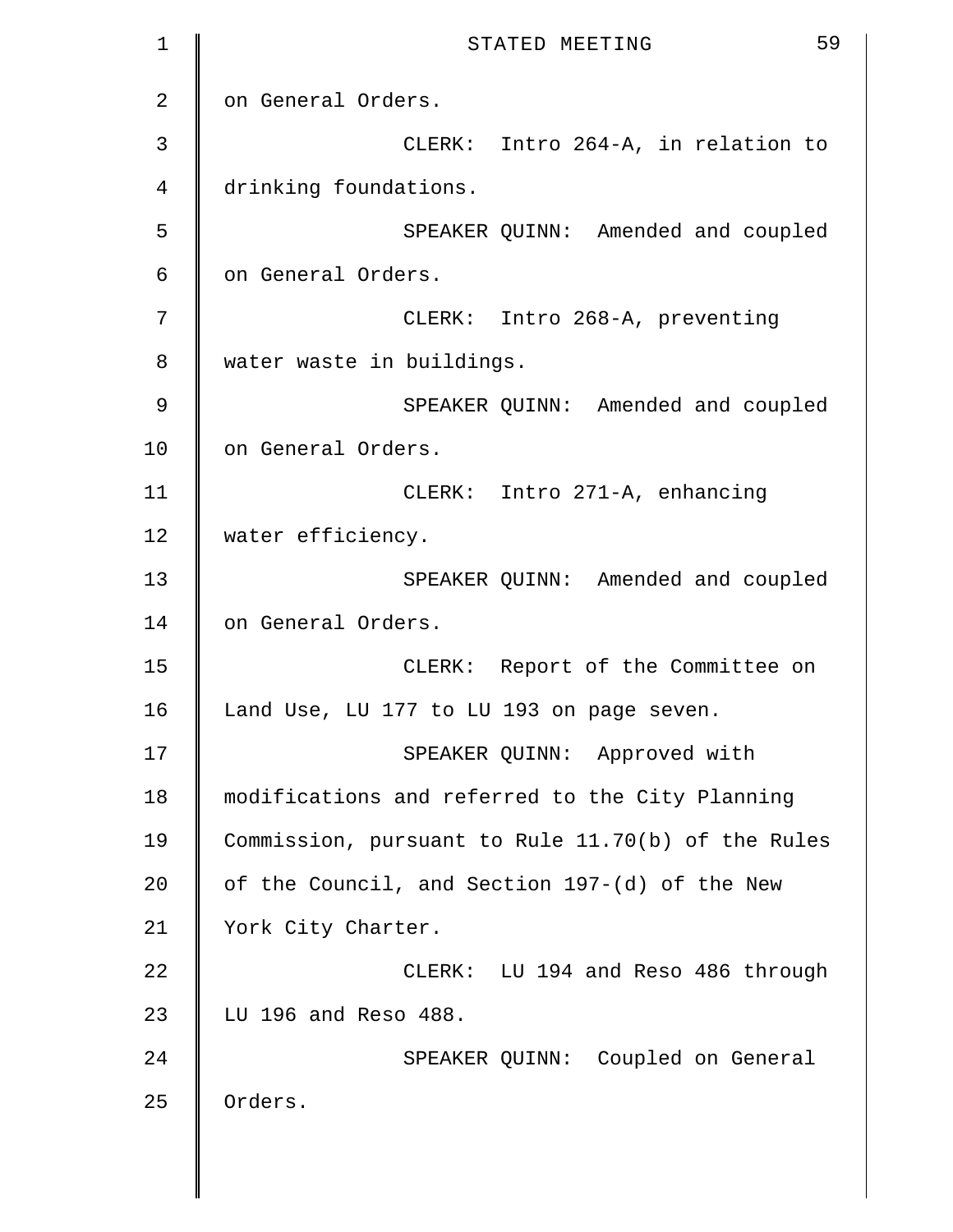| $1\,$          | 60<br>STATED MEETING                     |
|----------------|------------------------------------------|
| $\overline{2}$ | CLERK: LU 209 and Reso 489 and LU        |
| 3              | 210 and Reso 490, various UDAAPs.        |
| 4              | SPEAKER QUINN: Coupled on General        |
| 5              | Orders.                                  |
| 6              | CLERK: LU 213 and Reso 491, zoning       |
| 7              | map amendment.                           |
| 8              | SPEAKER QUINN: Coupled on General        |
| 9              | Orders.                                  |
| 10             | CLERK: LU 214 and Reso 492 through       |
| 11             | LU 216 and Reso 494.                     |
| 12             | SPEAKER QUINN: Coupled to be filed       |
| 13             | pursuant to a letter of withdrawal.      |
| 14             | CLERK: LU 218 and Reso 495, UDAAP        |
| 15             | Bronx.                                   |
| 16             | SPEAKER QUINN: Coupled on General        |
| 17             | Orders.                                  |
| 18             | CLERK: LU 219 and Reso 496 through       |
| 19             | LU 224 and Reso 501, zoning map changes. |
| 20             | SPEAKER QUINN: Coupled on General        |
| 21             | Orders.                                  |
| 22             | COUNCIL MEMBER RIVERA: General           |
| 23             | Order calendar.                          |
| 24             | CLERK: Resolution appointment            |
| 25             | various persons Commission of Deeds.     |
|                |                                          |
|                |                                          |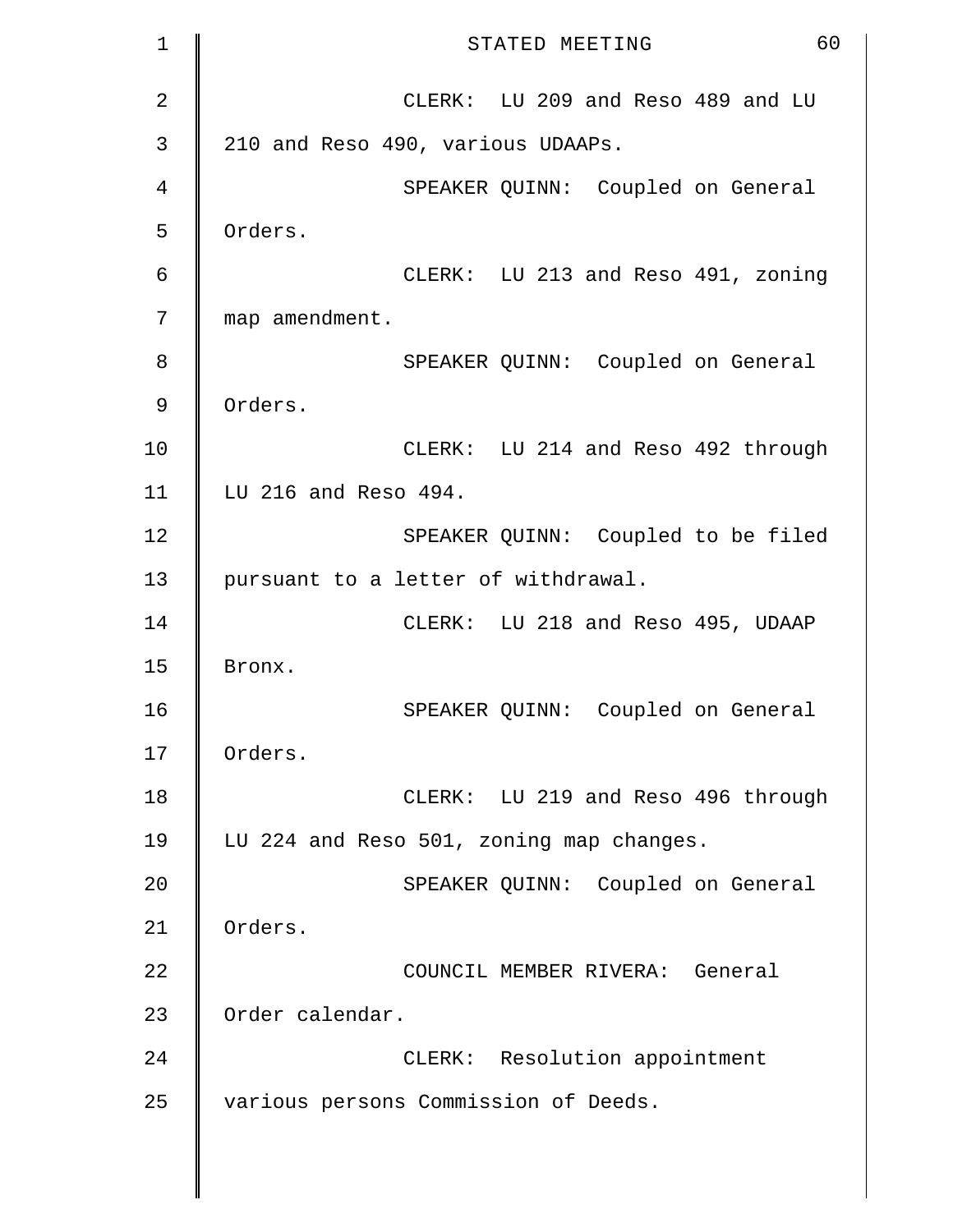| $\mathbf 1$    | 61<br>STATED MEETING                             |
|----------------|--------------------------------------------------|
| $\overline{2}$ | SPEAKER QUINN: Coupled on General                |
| 3              | Orders and this, at this point, Mr. Majority     |
| 4              | Leader, I'd ask for a roll call on all the items |
| 5              | that have been coupled on the General Order      |
| 6              | calendar, please.                                |
| 7              | COUNCIL MEMBER RIVERA: So ordered.               |
| 8              | CLERK: Arroyo.                                   |
| 9              | COUNCIL MEMBER ARROYO: Aye.                      |
| 10             | CLERK: Barron.                                   |
| 11             | COUNCIL MEMBER BARRON: [off mic]                 |
| 12             | Aye.                                             |
| 13             | CLERK: Brewer.                                   |
| 14             | COUNCIL MEMBER BREWER: [off mic]                 |
| 15             | Aye.                                             |
| 16             | CLERK: Cabrera.                                  |
| 17             | COUNCIL MEMBER CABRERA: Aye.                     |
| 18             | CLERK: Chin.                                     |
| 19             | COUNCIL MEMBER CHIN: Aye.                        |
| 20             | CLERK: Comrie.                                   |
| 21             | COUNCIL MEMBER COMRIE: Yes to all.               |
| 22             | CLERK: Dickens.                                  |
| 23             | COUNCIL MEMBER DICKENS: Aye.                     |
| 24             | CLERK: Dilan.                                    |
| 25             | COUNCIL MEMBER DILAN: Aye on all.                |
|                |                                                  |
|                |                                                  |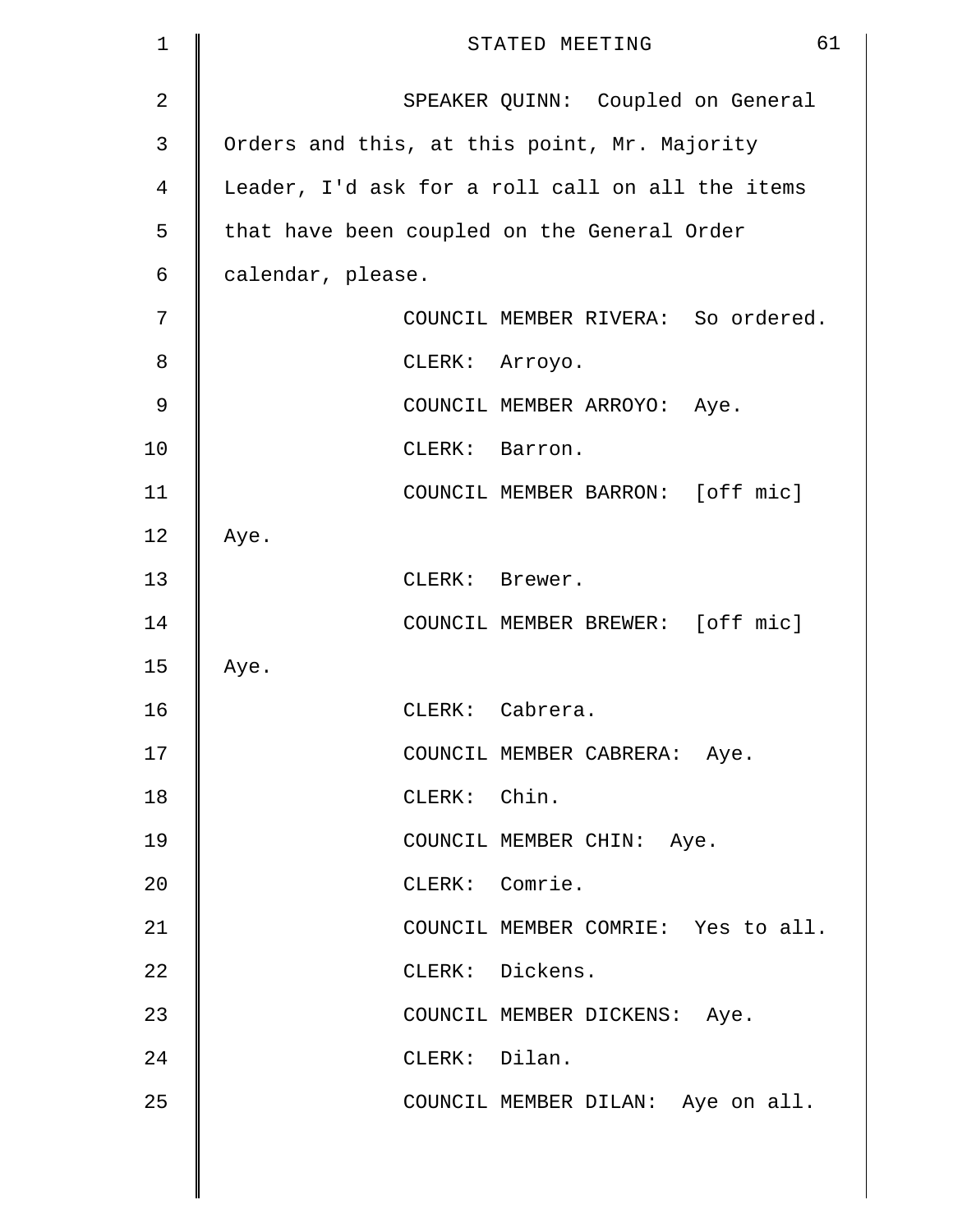| $\mathbf 1$    | 62<br>STATED MEETING                            |
|----------------|-------------------------------------------------|
| $\overline{2}$ | CLERK: Eugene.                                  |
| 3              | COUNCIL MEMBER EUGENE: Aye.                     |
| 4              | CLERK: Ferreras.                                |
| 5              | COUNCIL MEMBER FERRERAS: Aye.                   |
| $\epsilon$     | CLERK: Fidler.                                  |
| 7              | COUNCIL MEMBER FIDLER: Aye.                     |
| 8              | CLERK: Foster.                                  |
| $\mathsf 9$    | COUNCIL MEMBER FOSTER: Aye on all.              |
| 10             | CLERK: Garodnick.                               |
| 11             | COUNCIL MEMBER GARODNICK: Aye.                  |
| 12             | CLERK: Gennaro.                                 |
| 13             | COUNCIL MEMBER GENNARO: Yes.                    |
| 14             | CLERK: Gentile.                                 |
| 15             | COUNCIL MEMBER GENTILE: Aye on                  |
| 16             | all.                                            |
| 17             | CLERK: Gonzalez.                                |
| 18             | COUNCIL MEMBER GONZALEZ: [off mic]              |
| 19             | Aye on all.                                     |
| 20             | CLERK: Greenfield.                              |
| 21             | COUNCIL MEMBER GREENFIELD: With a               |
| 22             | heavy heart, I give up the water pressure in my |
| 23             | future showers, in the interests of saving New  |
| 24             | York's most viable resource, I vote aye on all. |
| 25             | CLERK: Halloran.                                |
|                |                                                 |

 $\parallel$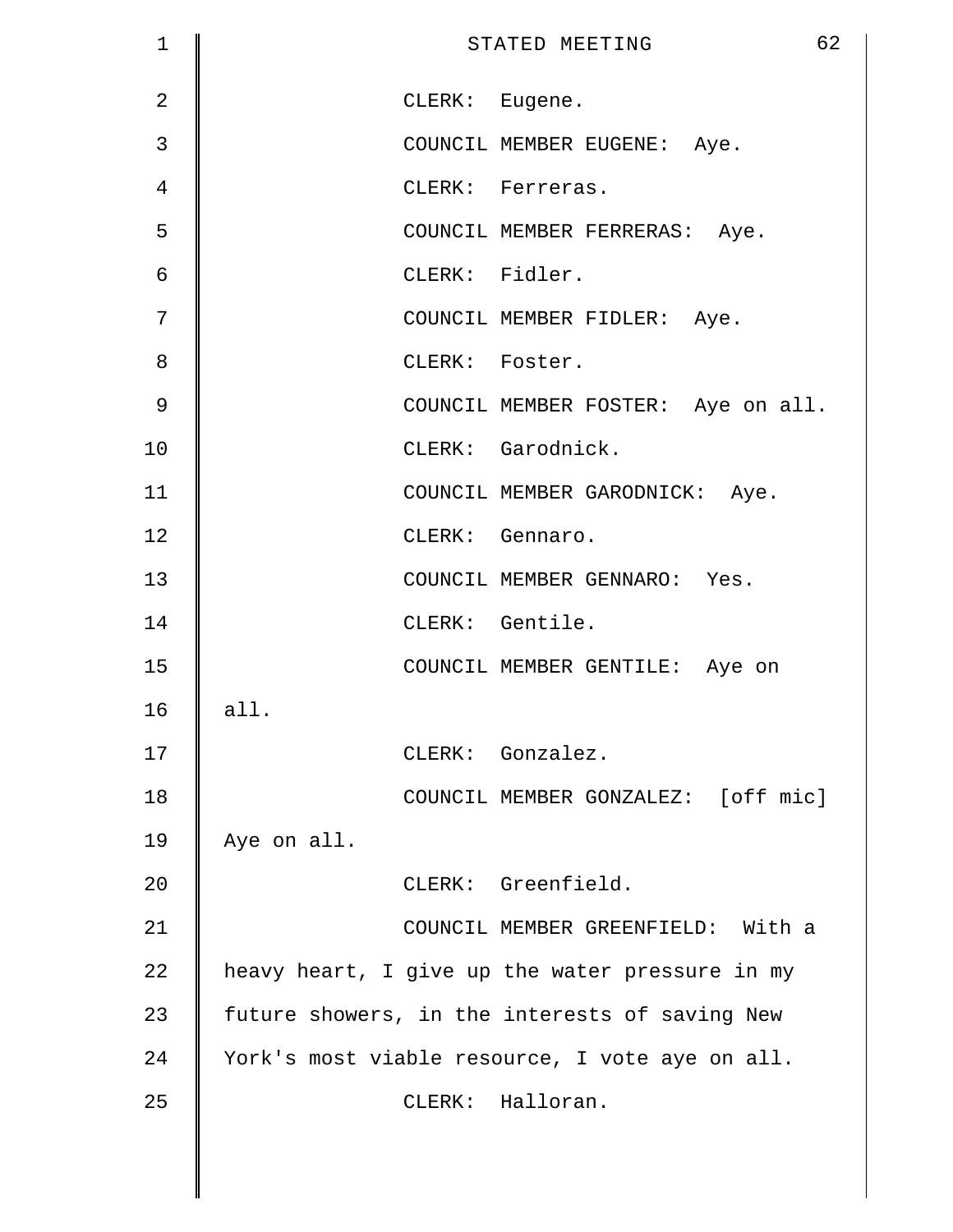| $\mathbf 1$    | 63<br>STATED MEETING                               |
|----------------|----------------------------------------------------|
| $\overline{2}$ | COUNCIL MEMBER HALLORAN: May I be                  |
| 3              | excused to explain my vote?                        |
| 4              | COUNCIL MEMBER RIVERA: Yes.                        |
| 5              | COUNCIL MEMBER HALLORAN: I will                    |
| 6              | vote aye to all except Intros 264 and 271. Once    |
| 7              | again we are in the business now of regulating     |
| 8              | crap. And I think there is a huge amount of it     |
| 9              | being shoveled on our homeowners. And it           |
| 10             | continues to happen at this Council from top to    |
| 11             | bottom. We keep forgetting that every time we      |
| 12             | impose one of these restrictive regulations,       |
| 13             | anyone doing so much as a bathroom remodeling are  |
| 14             | now subject to these rules. And we just spent      |
| 15             | millions of dollars installing smart water meters  |
| 16             | so that we can nickel and dime every homeowner out |
| 17             | of every flush that they have and every drink that |
| 18             | they take. Furthermore, commercial                 |
| 19             | establishments, which are providing a service to   |
| 20             | the public, by providing and affording water       |
| 21             | fountains for people to be able to drink out of,   |
| 22             | now have to pay extra money in order to comply     |
| 23             | with this rule and ensure that there is an         |
| 24             | additional tap so that people can fill up their    |
| 25             | canteens at these public watering holes. It's      |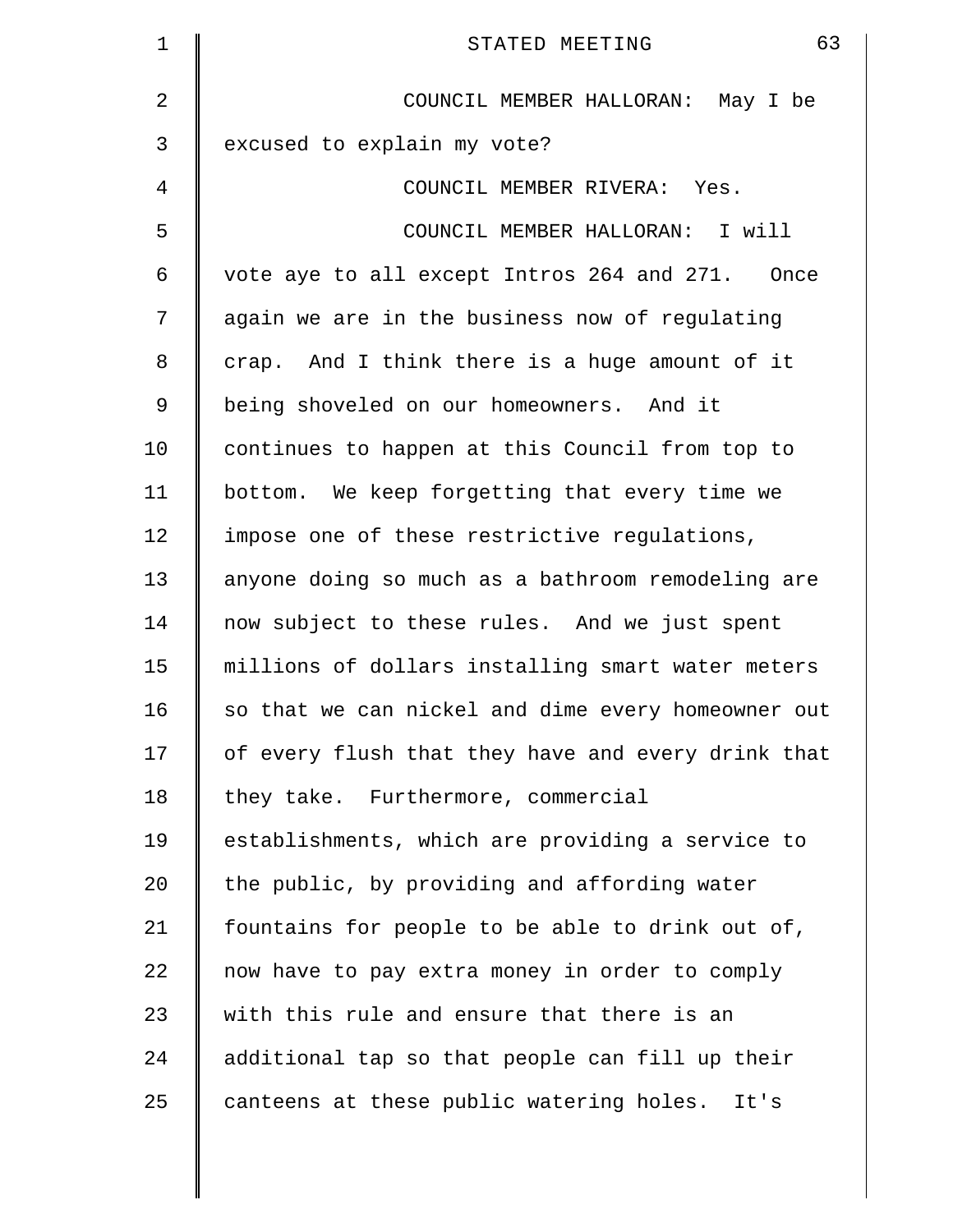| $1\,$ | 64<br>STATED MEETING                               |
|-------|----------------------------------------------------|
| 2     | absurd. The government has many more important     |
| 3     | things to be doing, and certainly since water      |
| 4     | usage has actually decreased in the City of New    |
| 5     | York, almost 40 percent over the last ten years,   |
| 6     | and we have nonetheless charged more and more to   |
| 7     | each of our consumers to use the water of the City |
| 8     | of New York, despite the fact that they have done  |
| 9     | what we've asked of them--conserved water--and     |
| 10    | done it the right way, we still charge them more.  |
| 11    | I think it's laughable, and these things are not   |
| 12    | going to have a long term impact on water usage,   |
| 13    | because the important places where our water is    |
| 14    | wasted are still going to continue to waste those, |
| 15    | waste the water, and what we're going to wind up   |
| 16    | doing is charging our homeowners and our business  |
| 17    | owners who are willing to provide public services  |
| 18    | and provide fountains and provide facilities for   |
| 19    | the public, are going to turn around and say,      |
| 20    | "It's not worth the effort anymore." So I vote     |
| 21    | absolutely no to 264 and 271, aye to the rest.     |
| 22    | CLERK: Ignizio.                                    |
| 23    | COUNCIL MEMBER IGNIZIO: May I                      |
| 24    | explain my vote?                                   |
| 25    | COUNCIL MEMBER RIVERA: Yes, you                    |
|       |                                                    |
|       |                                                    |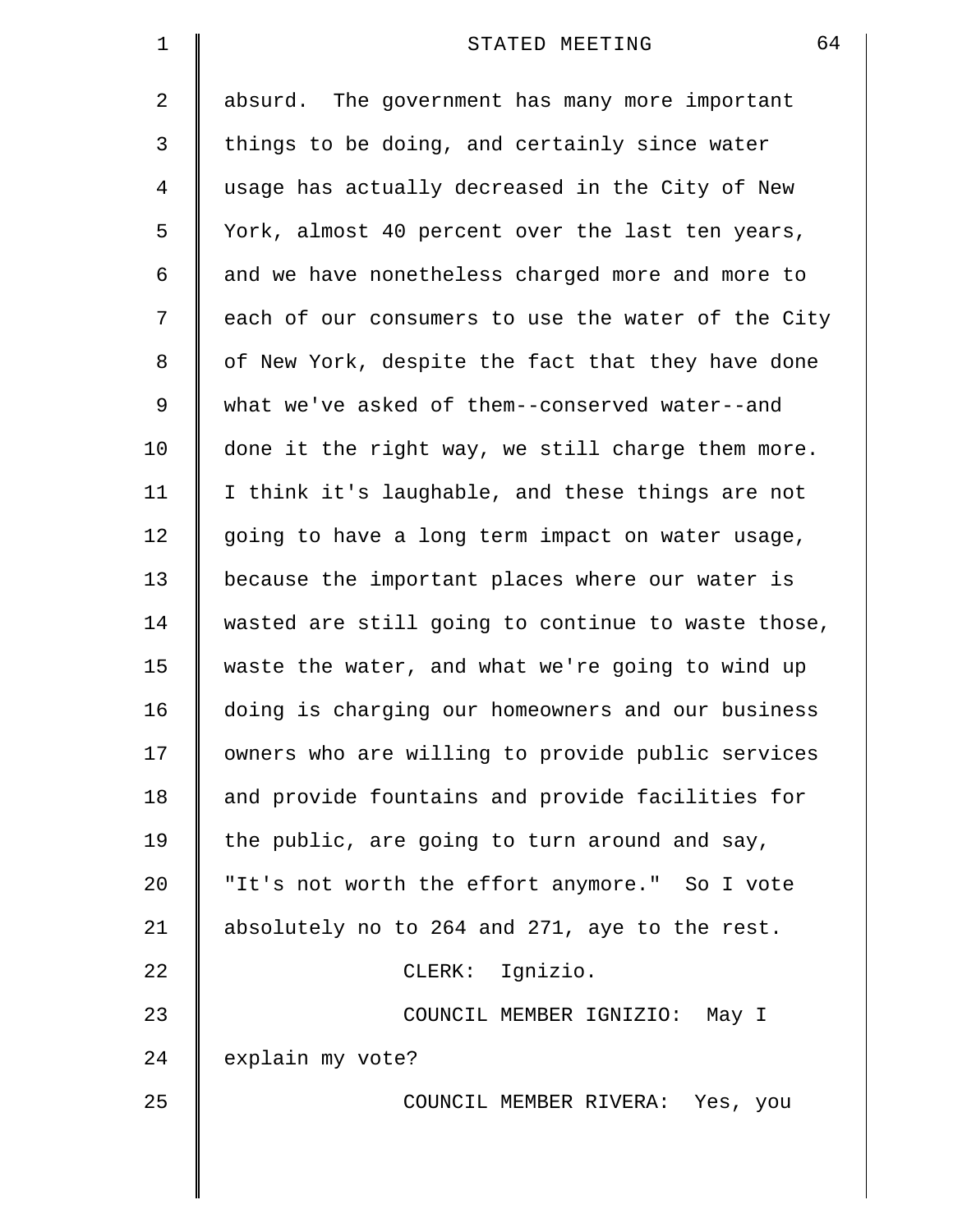| $\mathbf 1$ | 65<br>STATED MEETING                               |
|-------------|----------------------------------------------------|
| 2           | can.                                               |
| 3           | COUNCIL MEMBER IGNIZIO: Thank you.                 |
| 4           | I just wanted to dovetail my comments for that of  |
| 5           | my colleague, and basically speak of the water     |
| 6           | rates and the water bills. The concern here is     |
| 7           | when we continue the conservation movement, it     |
| 8           | continues to fly in the face of the homeowners.    |
| $\mathsf 9$ | The bills continue to go up, and when the DEP      |
| 10          | stands before us, and the water board stands       |
| 11          | before us, they say, "The reason why they have to  |
| 12          | go up ten, 13, 15, 19 percent, is because you're   |
| 13          | conserving water." And here we have a bill that    |
| 14          | ostensibly is needed to conserve water, which that |
| 15          | is in question from, from my, my own mind as well. |
| 16          | So what we're effectively doing here is voting on  |
| 17          | a bill that does what? That increases the water    |
| 18          | bills of the people of the City of New York who    |
| 19          | can least afford it now. Continually we are faced  |
| 20          | with the question of why now? There is a serious   |
| 21          | economic concern in this City of New York right    |
| 22          | now with people being able to stay in their homes, |
| 23          | with people being able to keep their jobs, and yet |
| 24          | we insist upon imposing additional government      |
| 25          | regulations, which will cost them money and force  |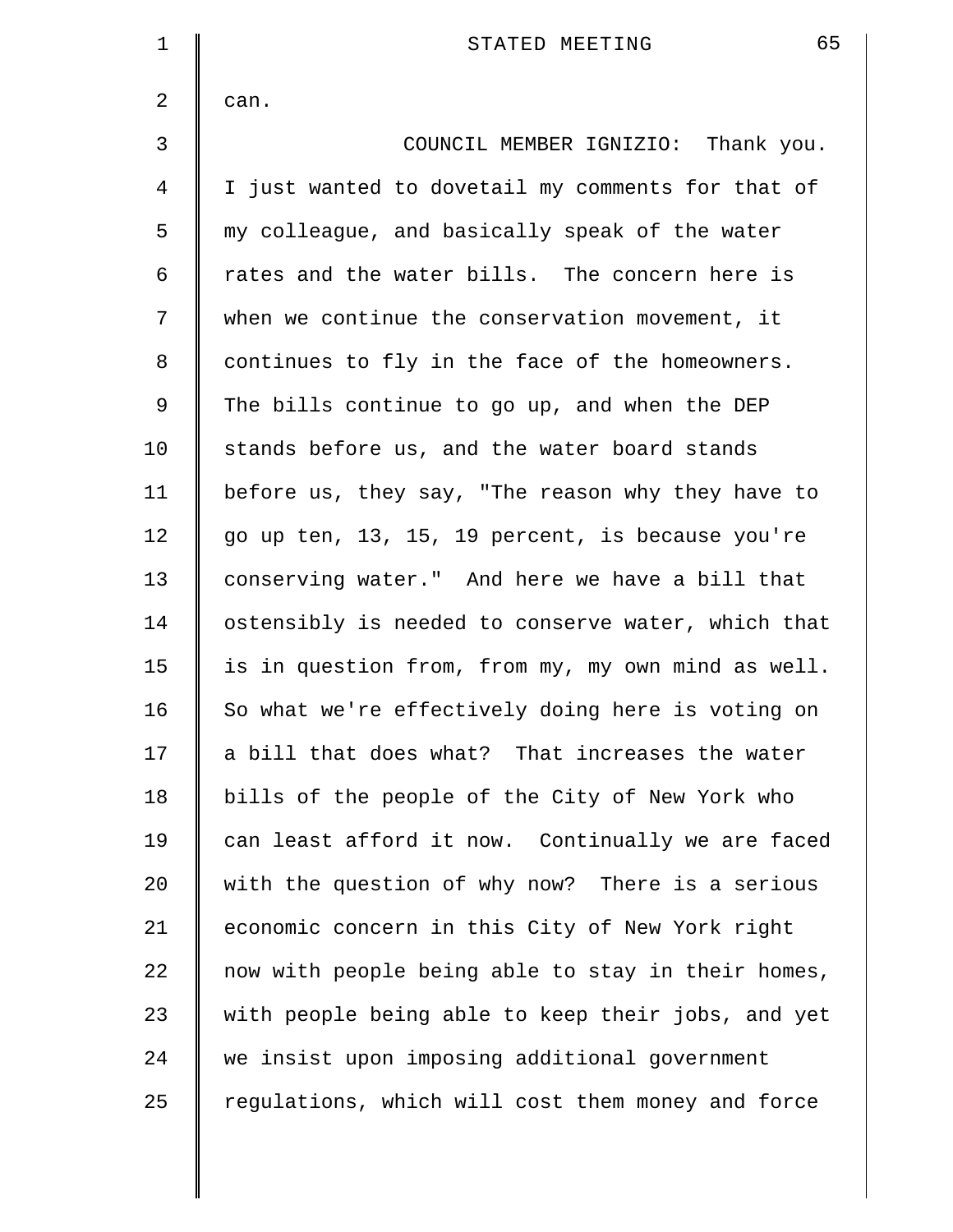| 1  | 66<br>STATED MEETING                               |
|----|----------------------------------------------------|
| 2  | them to lose and to have to leave the City. So,    |
| 3  | with that I vote no on 264-A and no on 271, aye on |
| 4  | all others. Thank you.                             |
| 5  | CLERK: Jackson.                                    |
| 6  | COUNCIL MEMBER JACKSON: I pass.                    |
| 7  | CLERK: James.                                      |
| 8  | COUNCIL MEMBER JAMES: Aye on all.                  |
| 9  | CLERK: Koo.                                        |
| 10 | COUNCIL MEMBER KOO: Aye on all.                    |
| 11 | CLERK: Koppell.                                    |
| 12 | COUNCIL MEMBER KOPPELL: Request                    |
| 13 | permission to explain my vote.                     |
| 14 | COUNCIL MEMBER RIVERA: Yes.                        |
| 15 | COUNCIL MEMBER KOPPELL: I wasn't                   |
| 16 | going to speak, but in light of Mr. Halloran's     |
| 17 | statements, I wish to indicate that his view is a  |
| 18 | very shortsighted one. In the short run, reducing  |
| 19 | consumption will somewhat reduce the revenues of   |
| 20 | the Water Authority, and thereby it could be       |
| 21 | argued increase rates; however, in the long run,   |
| 22 | if we don't introduce conservation measures as the |
| 23 | population of the City increases and the demands   |
| 24 | in the City increase, clearly additional           |
| 25 | facilities will have to be built. It's actually    |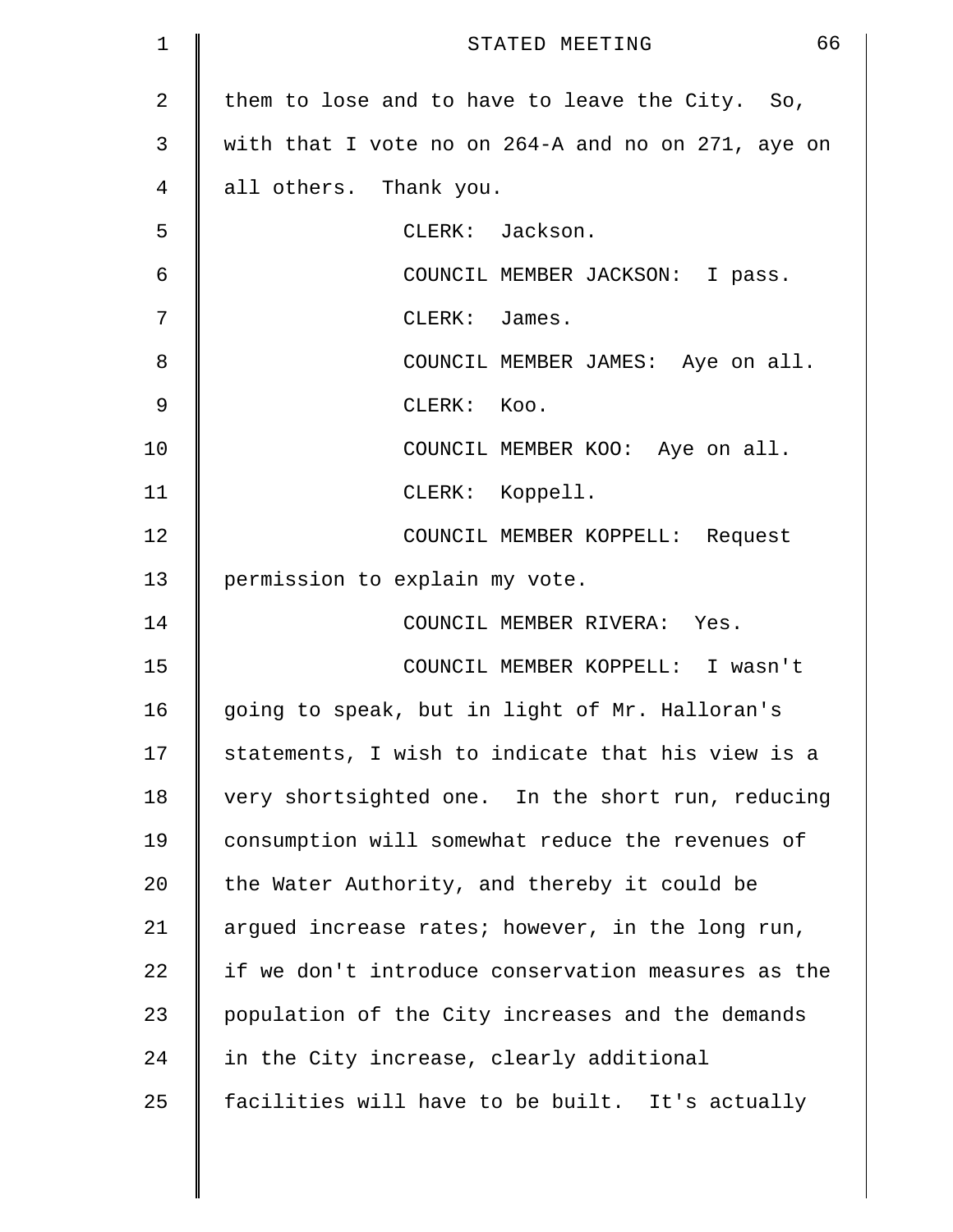| $\mathbf 1$ | 67<br>STATED MEETING                               |
|-------------|----------------------------------------------------|
| 2           | the facilities that we're building, including the  |
| 3           | filtration plant that's being built in my          |
| 4           | district, that is ama--that there's a much larger  |
| 5           | source of increases in water rates, than           |
| 6           | conservation. And in the long run, if we don't     |
| 7           | conserve, we'll do two things: number one, we'll   |
| 8           | increase the need to build new facilities and new  |
| 9           | sources. And the second thing we'll do is          |
| 10          | increase the possibility of having drought related |
| 11          | shortages, which we've had in the past, on a       |
| 12          | number of occasions, and to the extent that we     |
| 13          | don't conserve, we will have in the future. So     |
| 14          | frankly speaking, it's a very shortsighted view    |
| 15          | that he, that he expresses. I think I take a much  |
| 16          | longer view and one that makes much more sense     |
| 17          | from the long term, both physical and financial    |
| 18          | health of the City. So I withdraw my request, and  |
| 19          | I vote aye on all.                                 |
| 20          | COUNCIL MEMBER HALLORAN: Point of                  |
| 21          | personal privilege.                                |
| 22          | SPEAKER QUINN: No.                                 |
| 23          | COUNCIL MEMBER RIVERA: No, we, we                  |
| 24          | don't do that, Council Member. We don't fall       |
| 25          | Robert's Rules of Orders.                          |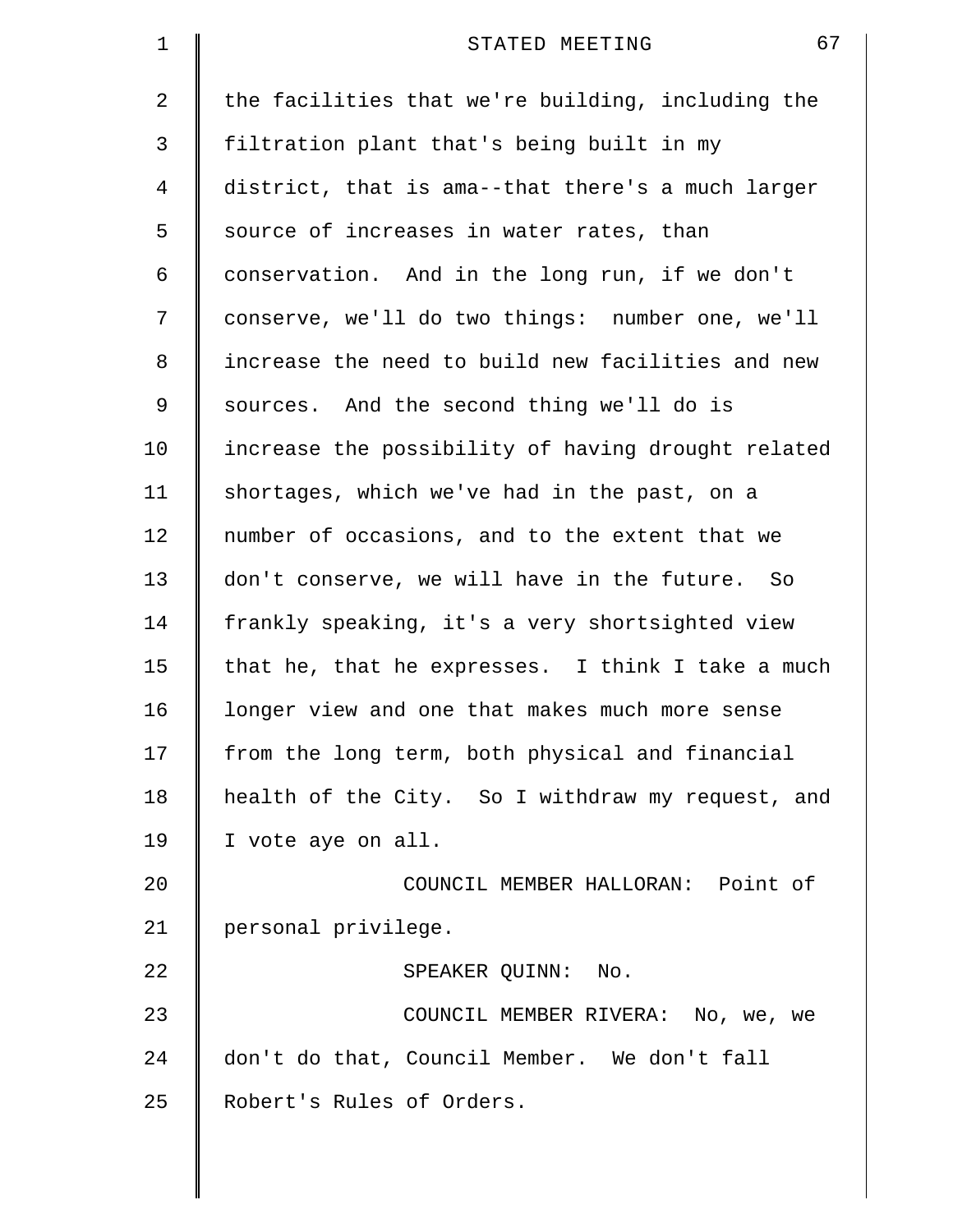| $\mathbf 1$    |                  |                | STATED MEETING                  | 68                                 |
|----------------|------------------|----------------|---------------------------------|------------------------------------|
| $\overline{2}$ |                  |                | COUNCIL MEMBER HALLORAN: Oh.    |                                    |
| 3              |                  |                | COUNCIL MEMBER RIVERA: [laughs] |                                    |
| 4              |                  |                | CLERK: Koslowitz.               |                                    |
| 5              |                  |                |                                 | COUNCIL MEMBER KOSLOWITZ: Aye on   |
| 6              | all.             |                |                                 |                                    |
| 7              |                  | CLERK: Lander. |                                 |                                    |
| 8              |                  |                |                                 | COUNCIL MEMBER LANDER: Aye on all. |
| $\mathcal{G}$  |                  |                | CLERK: Lappin. Lappin.          |                                    |
| 10             |                  |                | COUNCIL MEMBER LAPPIN: Yes.     |                                    |
| 11             |                  |                | CLERK: Levin. Mark-Viverito.    |                                    |
| 12             |                  |                |                                 | COUNCIL MEMBER MARK-VIVERITO: [off |
| 13             | mic] Aye on all. |                |                                 |                                    |
| 14             |                  | CLERK: Mendez. |                                 |                                    |
| 15             |                  |                |                                 | COUNCIL MEMBER MENDEZ: Aye on all. |
| 16             |                  | CLERK: Palma.  |                                 |                                    |
| 17             |                  |                | COUNCIL MEMBER PALMA: Aye.      |                                    |
| 18             |                  |                | CLERK: Recchia.                 |                                    |
| 19             |                  |                |                                 | COUNCIL MEMBER RECCHIA: [off mic]  |
| 20             | Aye.             |                |                                 |                                    |
| 21             |                  | CLERK: Reyna.  |                                 |                                    |
| 22             |                  |                |                                 | COUNCIL MEMBER REYNA: Aye on all.  |
| 23             |                  |                | CLERK: Rodriguez.               |                                    |
| 24             |                  |                | COUNCIL MEMBER RODRIGUEZ: May I |                                    |
| 25             | explain my vote? |                |                                 |                                    |
|                |                  |                |                                 |                                    |
|                |                  |                |                                 |                                    |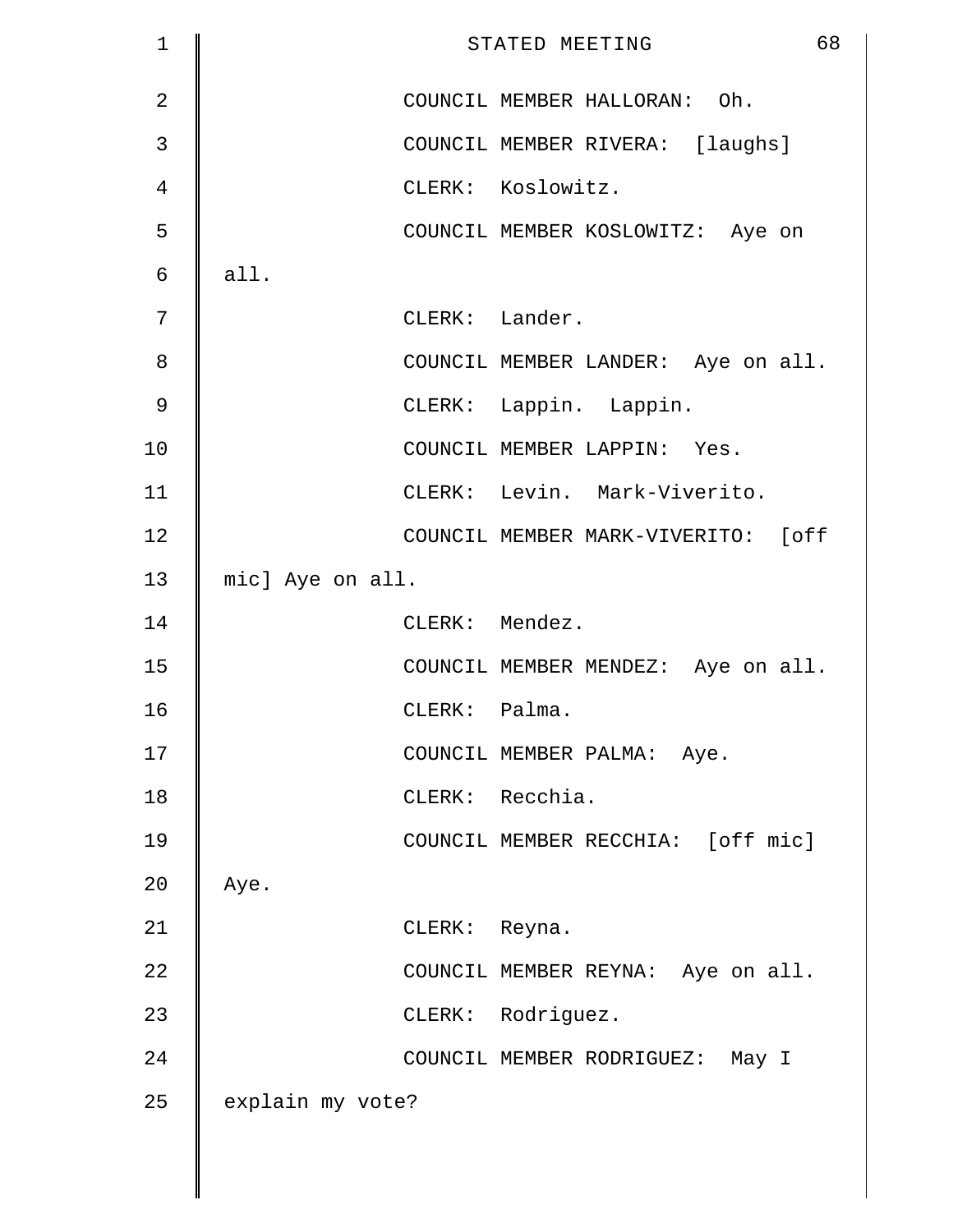| 1  | 69<br>STATED MEETING                              |
|----|---------------------------------------------------|
| 2  | COUNCIL MEMBER RIVERA: Yes, you                   |
| 3  | may.                                              |
| 4  | COUNCIL MEMBER RODRIGUEZ: I will                  |
| 5  | vote aye, but I also would like to say something  |
| 6  | about the LU 194 and 196. This project is so      |
| 7  | important for the northern Manhattan area. With   |
| 8  | that project, we will be able to build 124        |
| 9  | affordable housing. But also we are building a    |
| 10 | new Children's Museum for the northern Manhattan  |
| 11 | area, and also a childhood program in our         |
| 12 | community, where many program they have 300       |
| 13 | families in the waiting list. And I vote aye.     |
| 14 | $CLERK$ :<br>Rose.                                |
| 15 | COUNCIL MEMBER ROSE: Aye on all.                  |
| 16 | CLERK: Sanders.                                   |
| 17 | COUNCIL MEMBER SANDERS: Aye on                    |
| 18 | all.                                              |
| 19 | CLERK: Ulrich.                                    |
| 20 | COUNCIL MEMBER ULRICH: Aye on all.                |
| 21 | CLERK: Vacca.                                     |
| 22 | COUNCIL MEMBER VACCA: I'd like to                 |
| 23 | explain my vote. I'm going to vote aye on all     |
| 24 | because I believe in water conservation. And I    |
| 25 | believe that part of our effort to green New York |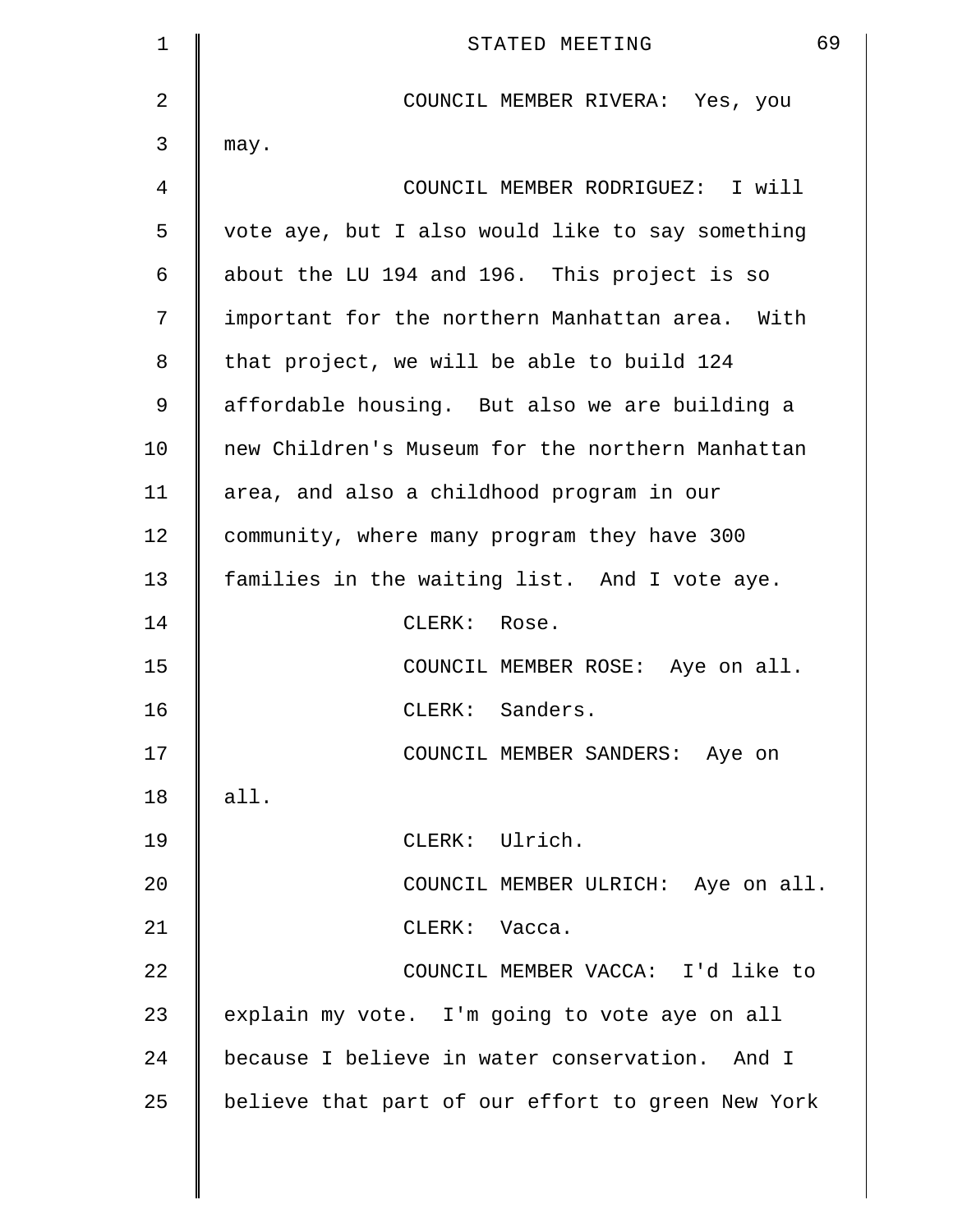| $\mathbf 1$ | 70<br>STATED MEETING                               |
|-------------|----------------------------------------------------|
| 2           | has to revolve around water conservation. But the  |
| 3           | water rates in this City have gotten out of        |
| 4           | control. And there's no getting around that        |
| 5           | reality. Every year, ten to 12 percent increases   |
| 6           | on people who can least afford it, on senior       |
| 7           | citizens, on disabled homeowners, every year. And  |
| 8           | there's no end in sight, because the Water Board   |
| 9           | of the City of New York has imposed water rate     |
| 10          | that are unaffordable and indeed confiscatory. We  |
| 11          | have to address the reality that when the water    |
| 12          | meters were installed and the homeowners were      |
| 13          | given water meters, they were told that if you     |
| 14          | saved water, your rates would go down. Well, let   |
| 15          | me tell you something, the homeowners could die of |
| 16          | dehydration and their rates would go up. That's    |
| 17          | where water rates stand in the City of New York,   |
| 18          | so I'm going to vote yes, but I think we have to   |
| 19          | tackle this issue. Enough is enough already. I     |
| 20          | do not accept that no end is in sight. I have to   |
| 21          | believe that we as a Council, working with the     |
| 22          | Administration, can do something to make sure that |
| 23          | our homeowners in this City do not continue to pay |
| 24          | ten to 12 percent increases every year. It is      |
| 25          | wrong. How can we on one hand say we're            |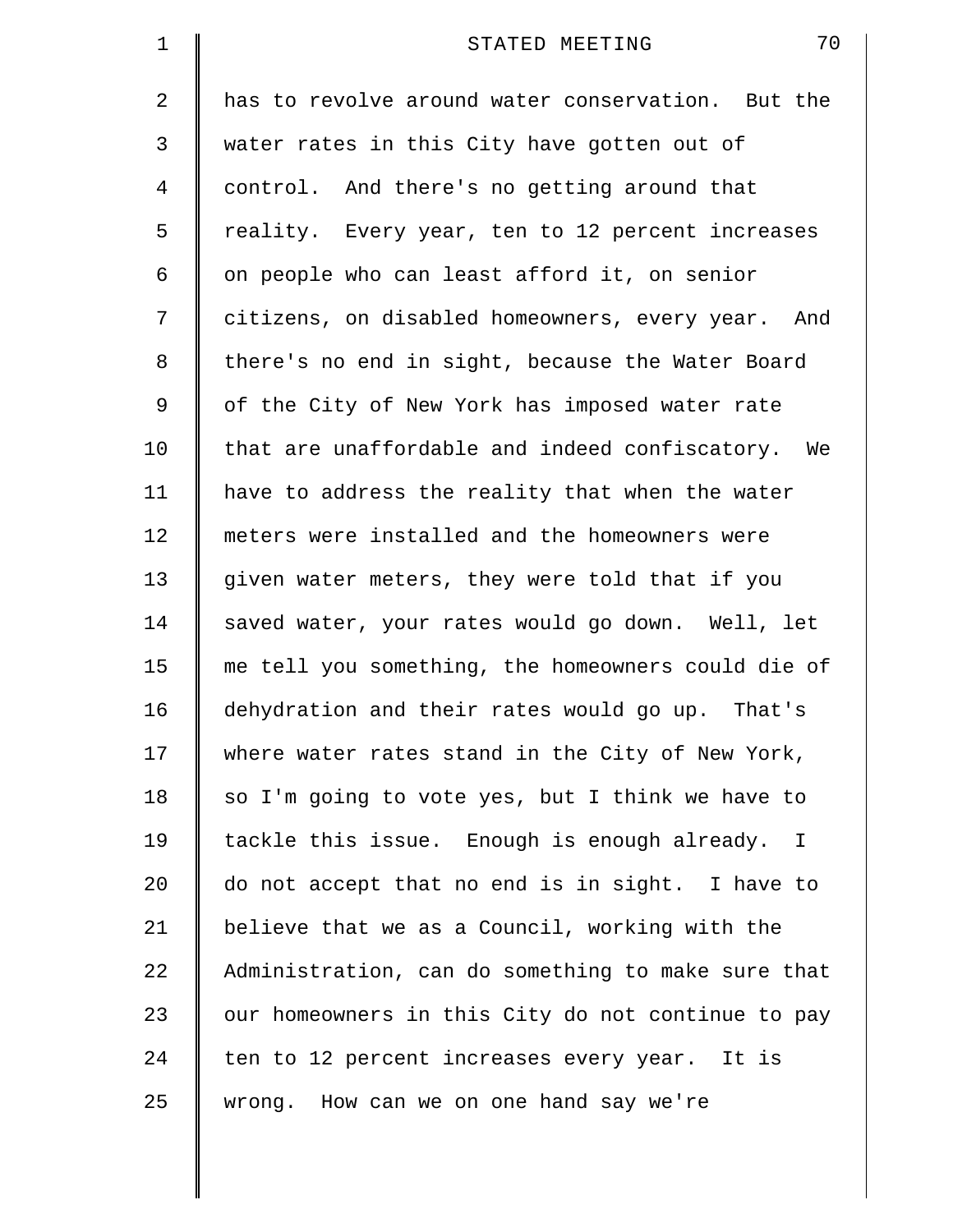| 1              | 71<br>STATED MEETING                               |
|----------------|----------------------------------------------------|
| 2              | conserving water, and then the City of New York    |
| 3              | does not incentivize saving water. That does not   |
| $\overline{4}$ | go to the principal and the basis of our           |
| 5              | strategies here at the Council, when it comes to   |
| 6              | greening our City. So, that's my explanation.      |
| 7              | [applause]                                         |
| 8              | CLERK: Vallone.                                    |
| 9              | COUNCIL MEMBER VALLONE: Permission                 |
| 10             | to explain.                                        |
| 11             | COUNCIL MEMBER RIVERA: Yes.                        |
| 12             | COUNCIL MEMBER VALLONE: Thank you.                 |
| 13             | I'm going to vote against 271-A and 264-A. I       |
| 14             | think the goals are, are noble, water              |
| 15             | conservation, but as Jimmy Vacca just so           |
| 16             | eloquently stated, the Water Board came before our |
| 17             | Committee and said that they were raising rates    |
| 18             | due to less usage. They said that. And they have   |
| 19             | raised rates 50 percent in the last four years. I  |
| 20             | cannot in good conscience give them another reason |
| 21             | to, to raise rates at this point. In 264-A, with   |
| 22             | the drinking fountains, I have no problem filling  |
| 23             | my container up from the fountain that exists      |
| 24             | right now. I don't need a special fountain         |
| 25             | designed for that, I don't think government needs  |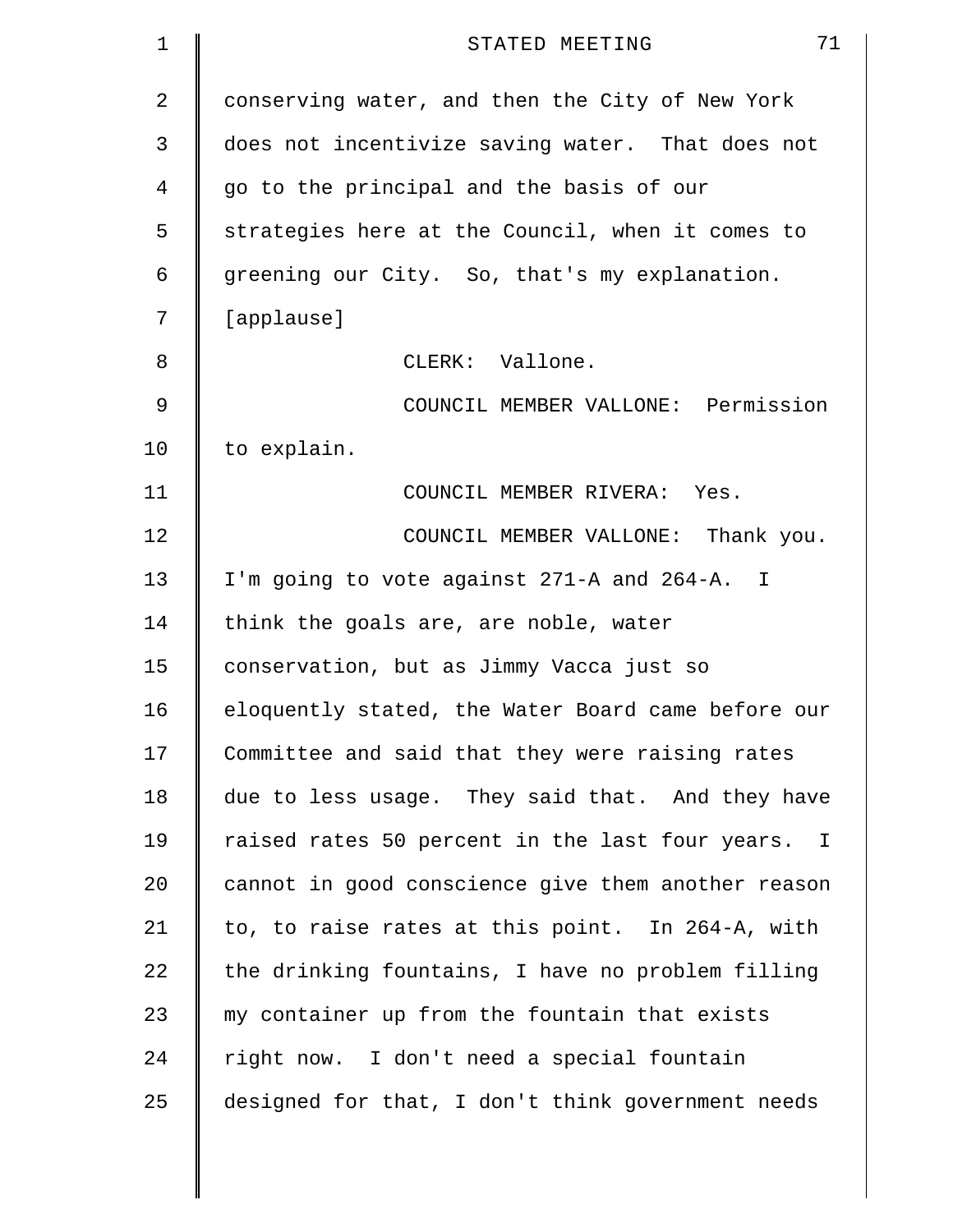| 1  | 72<br>STATED MEETING                               |
|----|----------------------------------------------------|
| 2  | to be involved in that. And in fact, my water      |
| 3  | bottle is made of biodegradable corn plastic with  |
| 4  | a filter. And I recommend the filter that takes    |
| 5  | out chlorine and fluoride. Until they take out     |
| 6  | chlorine and fluoride, I can't recommend drinking  |
| 7  | fountains. Years from now you'll say, "Pete        |
| 8  | Vallone said if first, what, I don't, I thought he |
| 9  | was crazy when he said it." Chlorine and fluoride  |
| 10 | absolutely bad for you in our drinking water right |
| 11 | now. So I'm going to vote against 264-A and 271-   |
| 12 | A, and aye on the rest.                            |
| 13 | CLERK: Van Bramer.                                 |
| 14 | COUNCIL MEMBER VAN BRAMER: Aye.                    |
| 15 | CLERK: Vann.                                       |
| 16 | COUNCIL MEMBER VANN:<br>Explain my                 |
| 17 | vote.                                              |
| 18 | COUNCIL MEMBER RIVERA: Yes.                        |
| 19 | COUNCIL MEMBER VANN: In view of                    |
| 20 | the impassioned discussion around this issue, I    |
| 21 | remind my colleagues that the reauthorization of   |
| 22 | the Water Tax Lien will be before us shortly.      |
| 23 | There is a bill where we can preserve our senior   |
| 24 | citizens or look after those who are disabled, to  |
| 25 | make sure that they are exempt from these rates.   |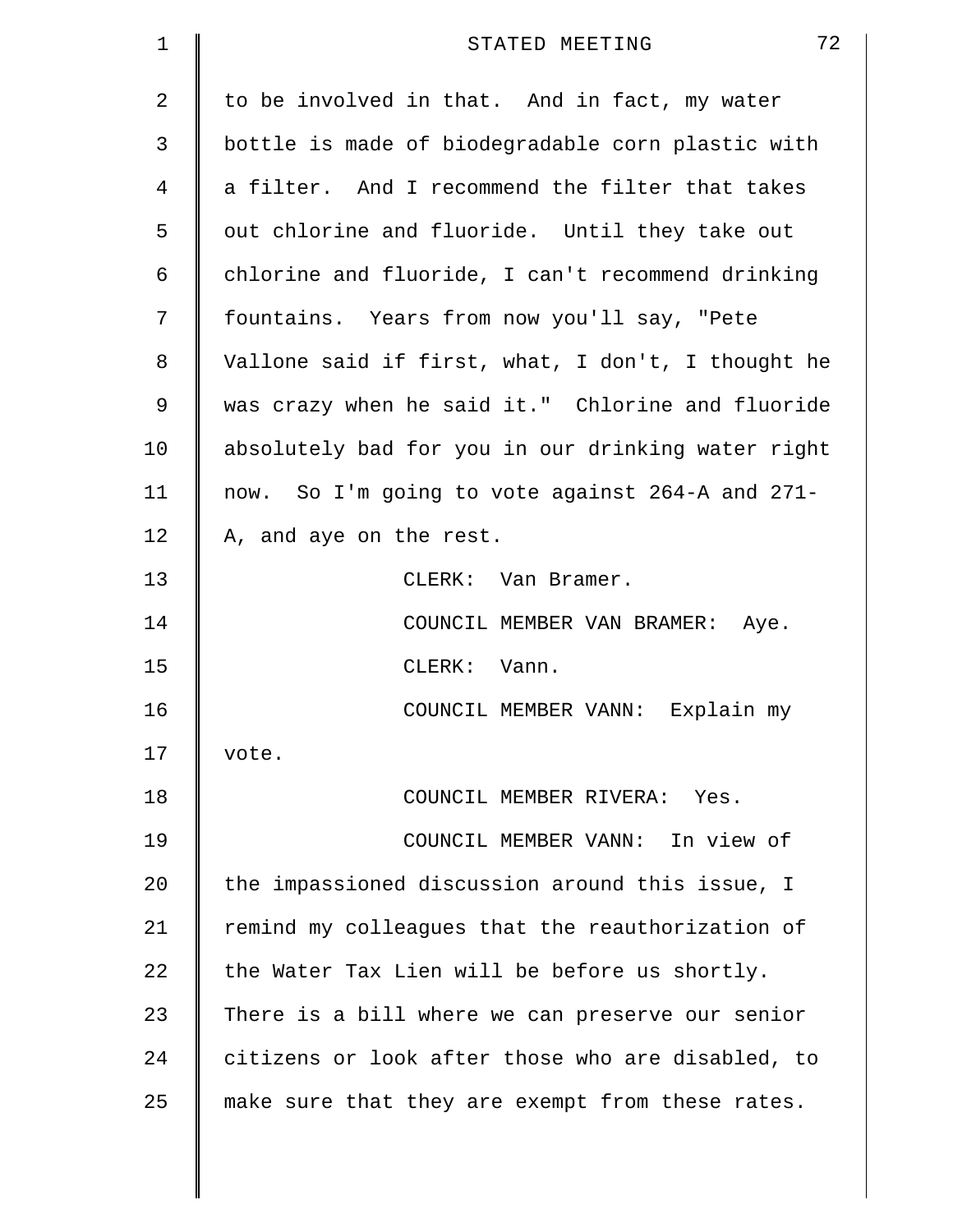| $\mathbf 1$    | 73<br>STATED MEETING                              |
|----------------|---------------------------------------------------|
| $\overline{a}$ | We have an opportunity to make it a fair playing  |
| 3              | field for the rest of the citizens of New York    |
| 4              | City as related to water rates. So, please take   |
| 5              | advantage of that. I withdraw my request, and     |
| 6              | vote aye.                                         |
| 7              | CLERK: Williams.                                  |
| 8              | COUNCIL MEMBER WILLIAMS: Excuse to                |
| 9              | explain my vote.                                  |
| 10             | COUNCIL MEMBER RIVERA: Yes.                       |
| 11             | COUNCIL MEMBER WILLIAMS: I vote                   |
| 12             | aye on all, but I, I do think this is a, at the   |
| 13             | same time, I think this is a huge issue. And I    |
| 14             | know we're talking a lot now, I'm waiting to be,  |
| 15             | to hear about how we're going to fix the problem, |
| 16             | because I, too, think it is ridiculous that the   |
| 17             | water rates keep going up. My mom, other          |
| 18             | constituents, myself, continually have to get     |
| 19             | these rates up no matter what happens. We need to |
| 20             | definitely address this issue.                    |
| 21             | CLERK: Jackson.                                   |
| 22             | COUNCIL MEMBER JACKSON: May I be                  |
| 23             | excused to explain my vote?                       |
| 24             | COUNCIL MEMBER RIVERA: yes.                       |
| 25             | COUNCIL MEMBER JACKSON: Thank you.                |
|                |                                                   |

 $\parallel$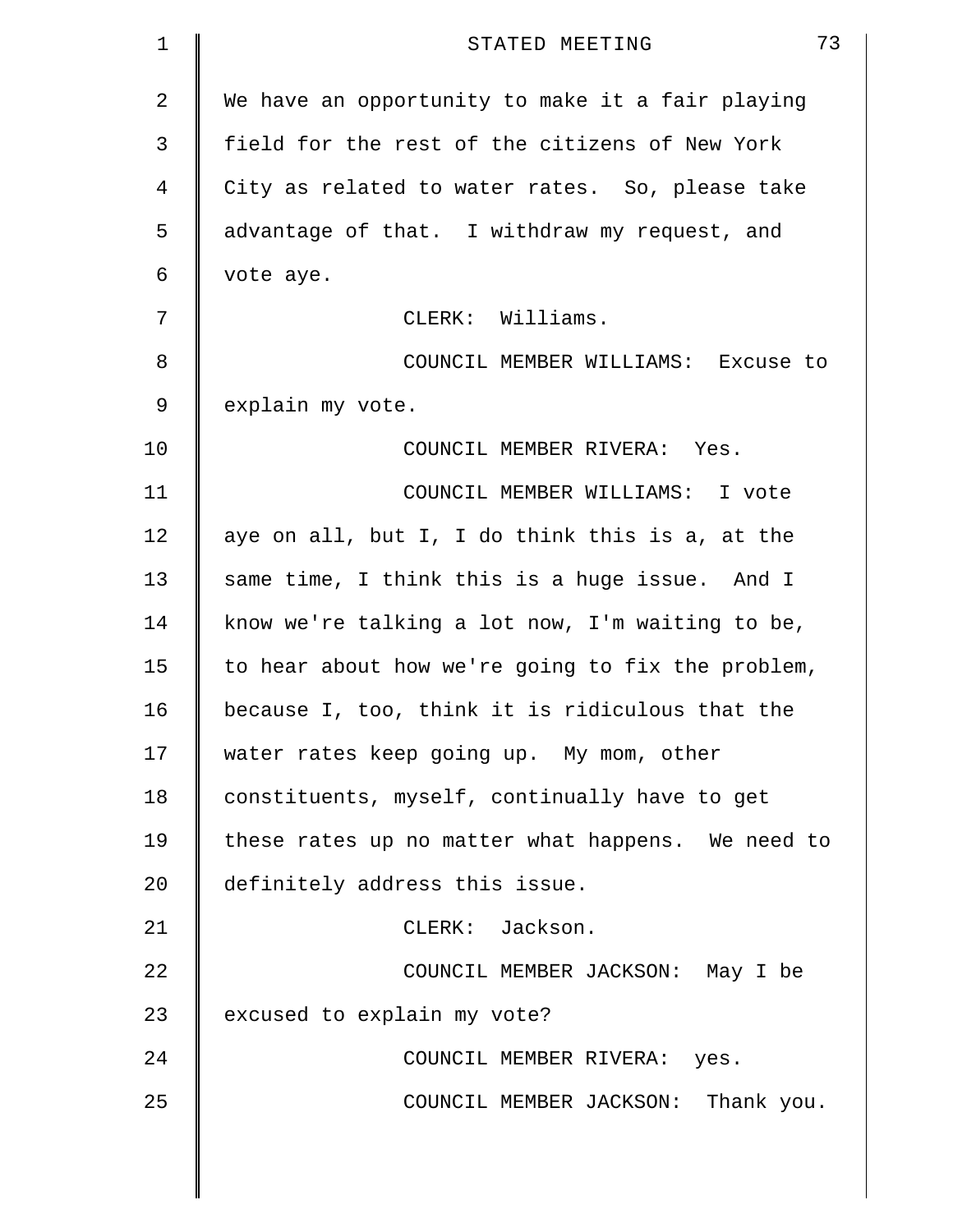| $\mathbf 1$ | 74<br>STATED MEETING                               |
|-------------|----------------------------------------------------|
| 2           | I passed earlier because I was talking to my       |
| 3           | colleague about this exact issue that we're voting |
| 4           | on, and especially regarding the four res--four    |
| 5           | introduction bills that were under the Housing and |
| 6           | Buildings Committee. And I've signed on as a       |
| 7           | cosponsor on all of these bills, because when you  |
| 8           | look at New York City, and you look at our         |
| 9           | situation as far as our water, and obviously we    |
| 10          | all need to conserve as much water as possible.    |
| 11          | But with the excessive uses of water, obviously    |
| 12          | our City water system has to be expanded and       |
| 13          | protected, so that all of the 8.4 or 8.5 million   |
| 14          | New Yorkers could drink some of the best water in  |
| 15          | our State and in the world. But I do understand    |
| 16          | some of the concerns that were raised by some of   |
| 17          | my colleague, as far as homeowners, and their      |
| 18          | bills going up. But I think in the long run,       |
| 19          | these bills will do what is necessary to conserve  |
| 20          | water, and to hopefully keep the price of water    |
| 21          | down. One of the issues, I guess, that I thought   |
| 22          | about, while sitting here and listening to my      |
| 23          | colleagues, is the excessive amount of water that  |
| 24          | is wasted with hydrants being open all over our    |
| 25          | City during the summer. And as you know, when      |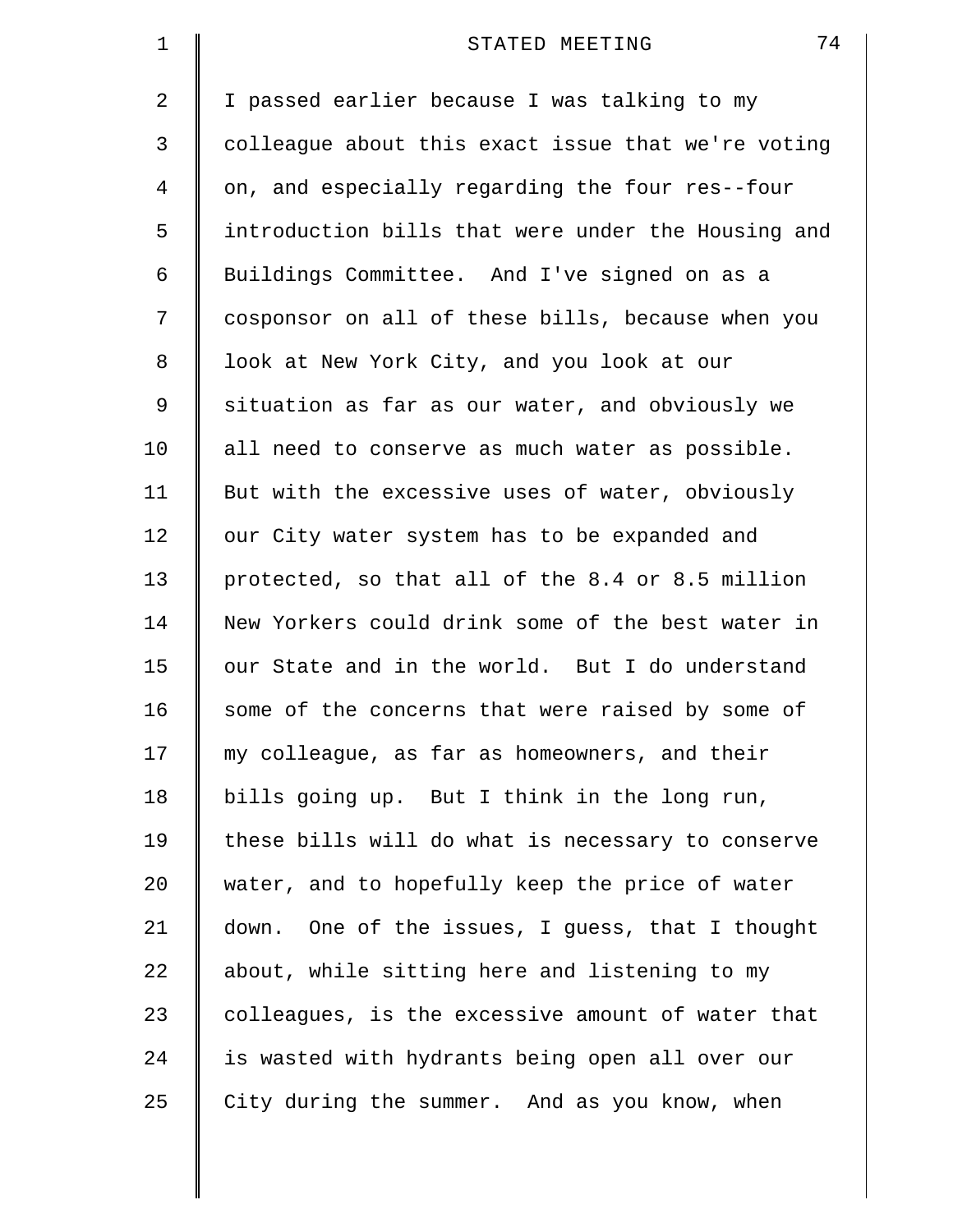| 1  | 75<br>STATED MEETING                               |
|----|----------------------------------------------------|
| 2  | hydrants are open, they pour out thousands and     |
| 3  | thousands of gallons per minute. And so, we need   |
| 4  | to work on that in order to serve probably over a  |
| 5  | billion gallons of water, billions every single    |
| 6  | summer, when the hydrants are pouring out all over |
| 7  | the City. And I know that, because where I live    |
| 8  | in Northern Manhattan, I see it all the time, I    |
| 9  | call 311, and obviously we need to educate the     |
| 10 | populace about that, how important it is to        |
| 11 | preserve water. And obviously, most people don't   |
| 12 | know what it is until you actually lose it, and    |
| 13 | you wonder how precious water is. I vote aye on    |
| 14 | all.                                               |
| 15 | CLERK: Oddo.                                       |
| 16 | COUNCIL MEMBER ODDO: May I be                      |
| 17 | temporarily excused to explain my vote?            |
| 18 | COUNCIL MEMBER RIVERA: Yes.                        |
| 19 | COUNCIL MEMBER ODDO: I will vote                   |
| 20 | no on Intro 264-A and 271, and yes on all others.  |
| 21 | And let me respond to the comments by the Council  |
| 22 | Member responding to Council Member Halloran's     |
| 23 | comments. Notice how I did that without            |
| 24 | mentioning anyone's name. [laughter] Yeah. Let     |
| 25 | me be clear, everyone in the Republican delegation |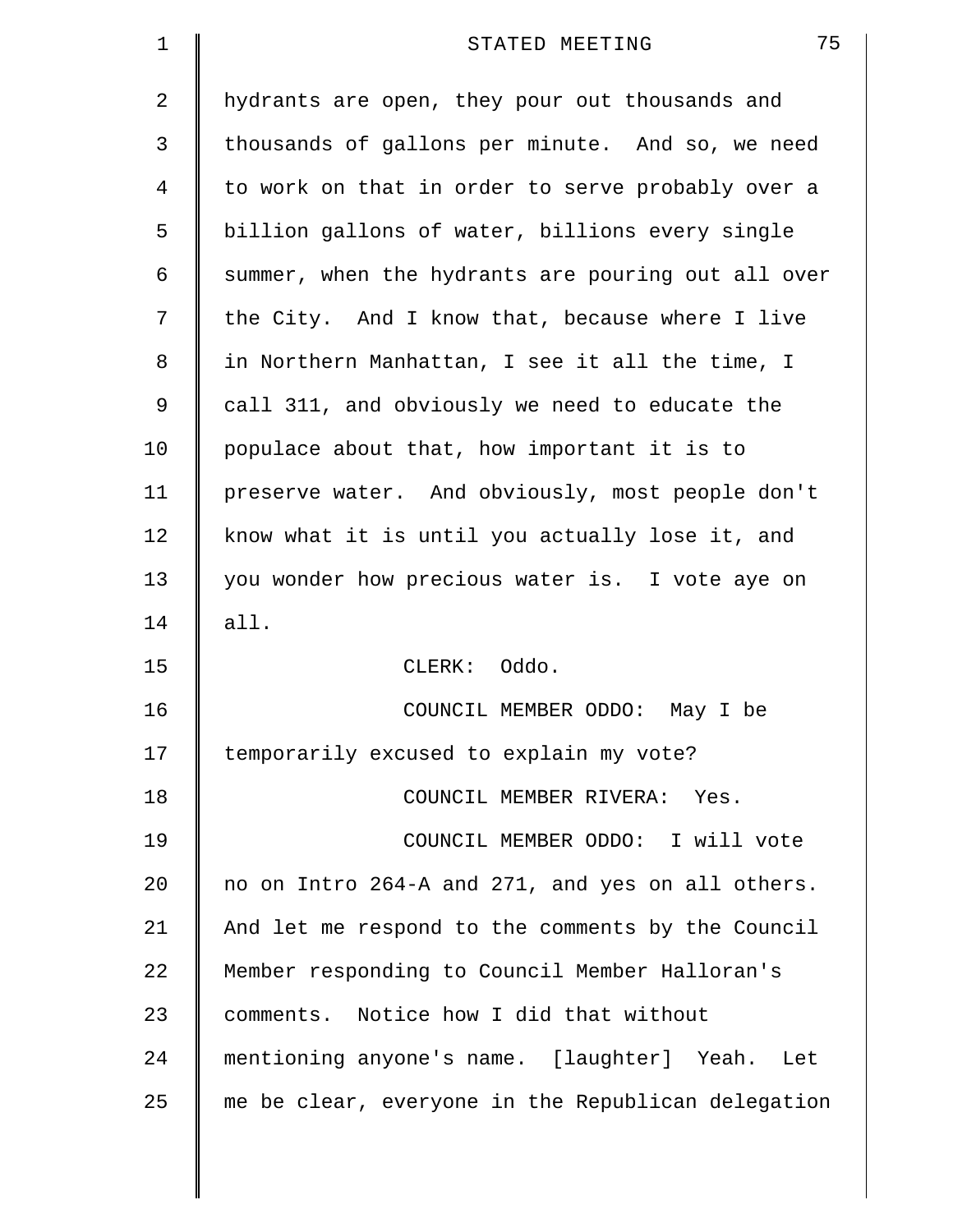| 1  | 76<br>STATED MEETING                               |
|----|----------------------------------------------------|
| 2  | here in this wonderful aisle is in favor of        |
| 3  | conservation. We believe the words of Dave         |
| 4  | Matthews, it's one sweet world. We want to get to  |
| 5  | the same place you folks want to get to, we just   |
| 6  | disagree as to how. And I know this may sound      |
| 7  | odd, coming from the guy, who along with Lew       |
| 8  | Fidler and some of your help, banned aluminum      |
| 9  | bats, but it's this constant mandating every       |
| 10 | aspect of our lives, which has this particular row |
| 11 | a bit concerned. And so, let, lest anyone take     |
| 12 | from this meeting that the Republicans aren't in   |
| 13 | favor of conserving water or conserving the        |
| 14 | natural resources, that's not the point, it's how  |
| 15 | we get there. And it seems that with every turn,   |
| 16 | every aspect of building, every aspect of          |
| 17 | breathing, and now those glorious moments in one   |
| 18 | of the rooms in your home, government is coming    |
| 19 | and knocking on the door and saying, "We want to   |
| 20 | check out the throne." So this is what it's        |
| 21 | about, it's not about conservation. This is not a  |
| 22 | discussion of conservation, 'cause there is no     |
| 23 | debate. This is about how we get to where we all   |
| 24 | want to be. And some of us are growing a little    |
| 25 | weary of it. And that's why we voted the way we    |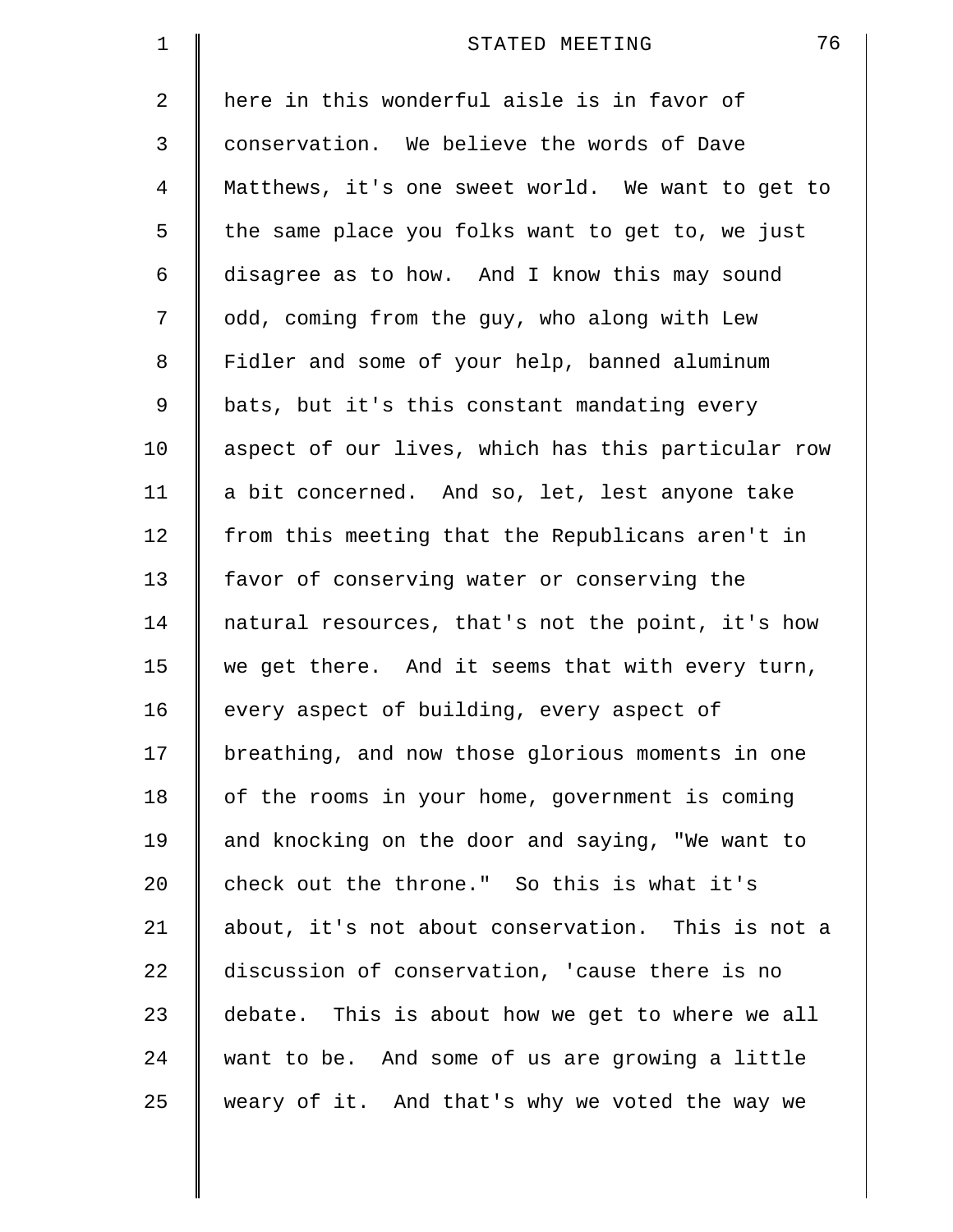| $\mathbf 1$ | 77<br>STATED MEETING                               |
|-------------|----------------------------------------------------|
| 2           | did. Thank you.                                    |
| 3           | CLERK: Rivera.                                     |
| 4           | COUNCIL MEMBER RIVERA: I vote aye.                 |
| 5           | CLERK: Speaker Quinn.                              |
| 6           | SPEAKER QUINN: [off mic] Aye on                    |
| 7           | all.                                               |
| 8           | [pause]                                            |
| 9           | COUNCIL MEMBER RIVERA: All items                   |
| 10          | on today's General Order calendar were adopted by  |
| 11          | a vote of 48 in the affirmative, zero in the       |
| 12          | negative and zero abstentions, with the exception  |
| 13          | of Intro 264-A, which was adopted by a vote of 44  |
| 14          | in the affirmative and four in the negative, with  |
| 15          | zero abstentions; and Intro 271-A which was        |
| 16          | adopted by a vote of 44 in the affirmative, four   |
| 17          | in the negative and zero abstentions. Discussion   |
| 18          | of resolutions. Since there are no resolutions,    |
| 19          | we're going to move on to Introdu--oh,             |
| 20          | Introduction and reading of the bills, $- -$ .     |
| 21          | SPEAKER QUINN: All bills are                       |
| 22          | referred to committees as indicated on the agenda. |
| 23          | COUNCIL MEMBER RIVERA: And now,                    |
| 24          | since there are no resolutions, we'll move on to   |
| 25          | general discussion. First we have Council Member   |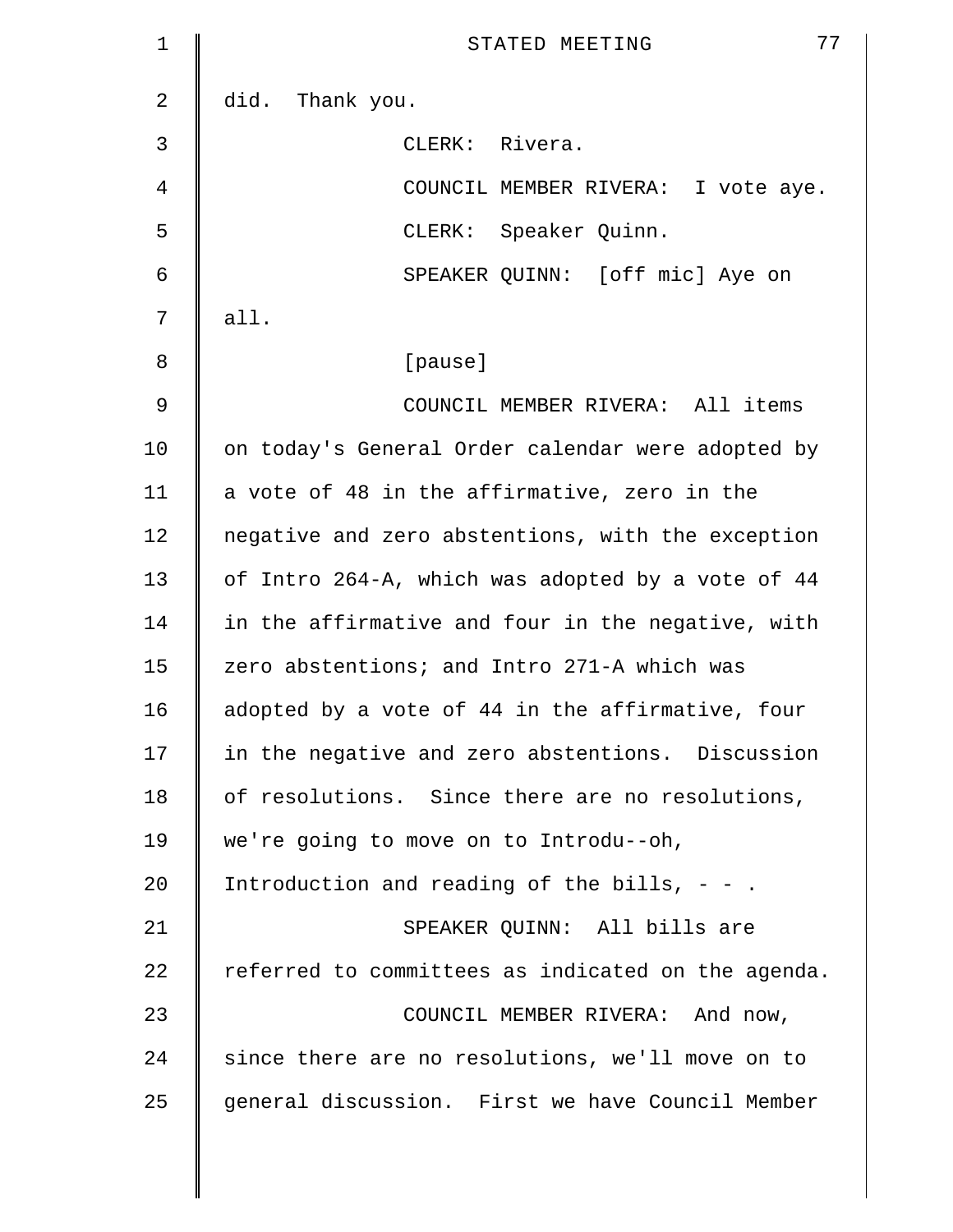| 1           | 78<br>STATED MEETING                               |
|-------------|----------------------------------------------------|
| 2           | Dilan.                                             |
| 3           | COUNCIL MEMBER DILAN: Yeah, I just                 |
| 4           | want to say I appreciate the, the tone and the     |
| 5           | tenor of the discussion that we just had on the,   |
| 6           | the water conservation package. I just would,      |
| 7           | would like to, to state at this time, that I think |
| 8           | it's important that we desegregate what these      |
| $\mathsf 9$ | bills do in technicality a to the frustration that |
| 10          | we all collectively feel about the water rates. I  |
| 11          | think I've had many discussions with many of my    |
| 12          | colleagues on both sides of the aisle, on the      |
| 13          | frustration that we all share with how the City of |
| 14          | New York goes about dispensing the water rates to  |
| 15          | our constituents and the frustration that we have  |
| 16          | in trying to collect this long term problem.       |
| 17          | That's a problem that I'm committed to, and        |
| 18          | committed to working with others, including        |
| 19          | Council Member Vann, who does have some bills that |
| 20          | deal with the lien sales. But I think it's         |
| 21          | important to desegregate the need for              |
| 22          | conservation. And I also want to clear the record  |
| 23          | that a lot of these bills apply to new             |
| 24          | construction. I just want to make that clear for   |
| 25          | the record, I think my colleagues did understand   |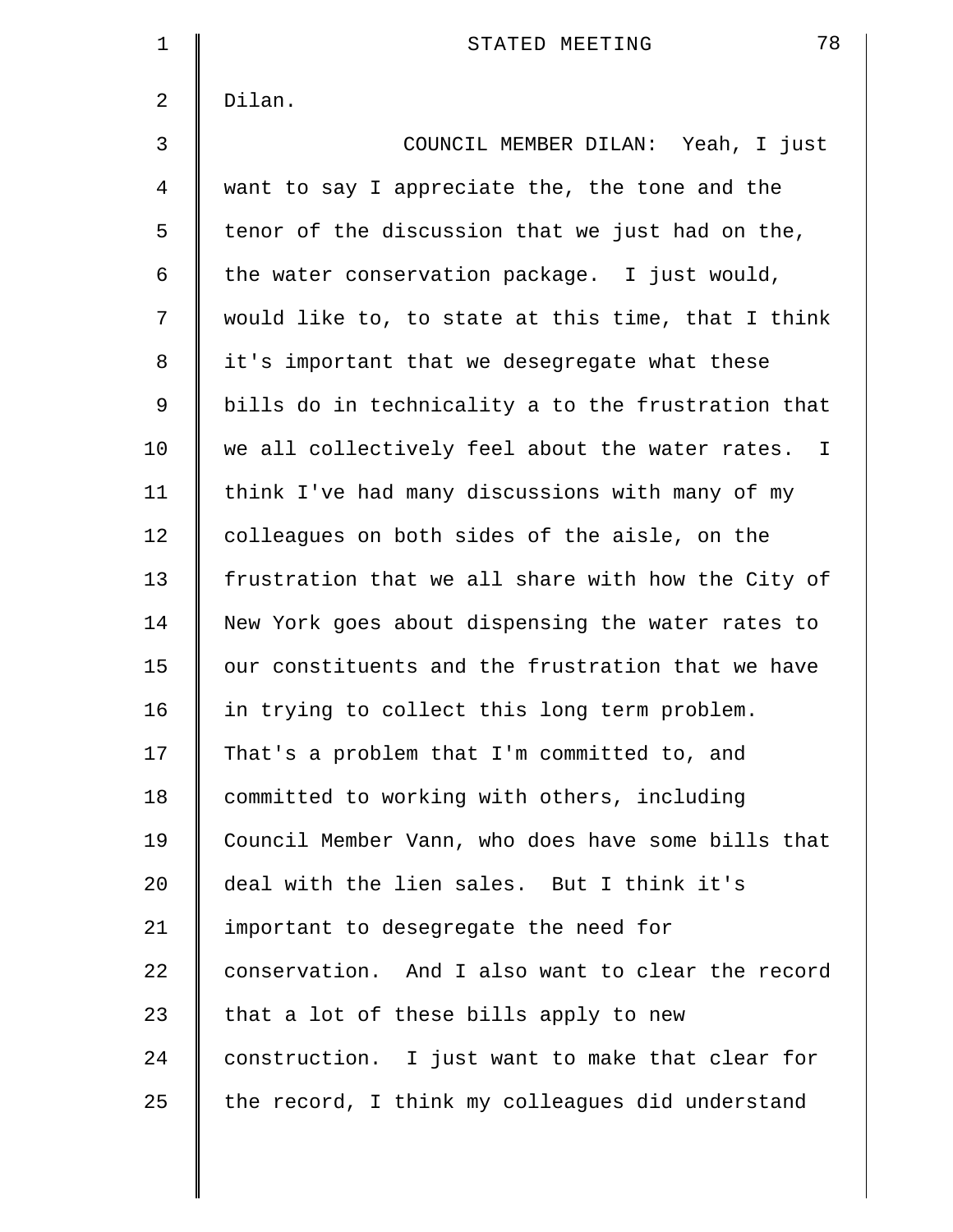| $\mathbf 1$    | 79<br>STATED MEETING                               |
|----------------|----------------------------------------------------|
| 2              | that, I don't want to suggest that they didn't     |
| 3              | understand it. But it does come into play for      |
| $\overline{4}$ | alterations. Now, I'm of the opinion, if you're    |
| 5              | going to do a alterat--and you're going to spend   |
| 6              | money anyway, it's your choice to make the         |
| 7              | alteration, not government's choice to make that   |
| 8              | alteration. So if you're going to spend money      |
| 9              | anyway, it's just our list of suggestions of how   |
| 10             | you should do it, so that we can conserve water,   |
| 11             | and we can go forward. Now, look, my friends on    |
| 12             | the other side of the aisle know well, and even    |
| 13             | some of my friends on the democratic side of the   |
| 14             | aisle know well, you know, I'm, I am a democrat,   |
| 15             | but I am concerned about government's intrusion    |
| 16             | into people's lives. They've heard me talk about   |
| 17             | that all the time. So, I am concerned about that,  |
| 18             | and I'm mindful of that. But you know,             |
| 19             | respectfully, and I mean this with all respect, we |
| 20             | have two members of the other aisle on the Housing |
| 21             | and Buildings Committee, we heard no objection, or |
| 22             | none of these concerns, prior to this bill being   |
| 23             | brought to the floor here today. Now, I don't      |
| 24             | mean that as attack, gentlemen. The only           |
| 25             | suggestion that I have is if you have these        |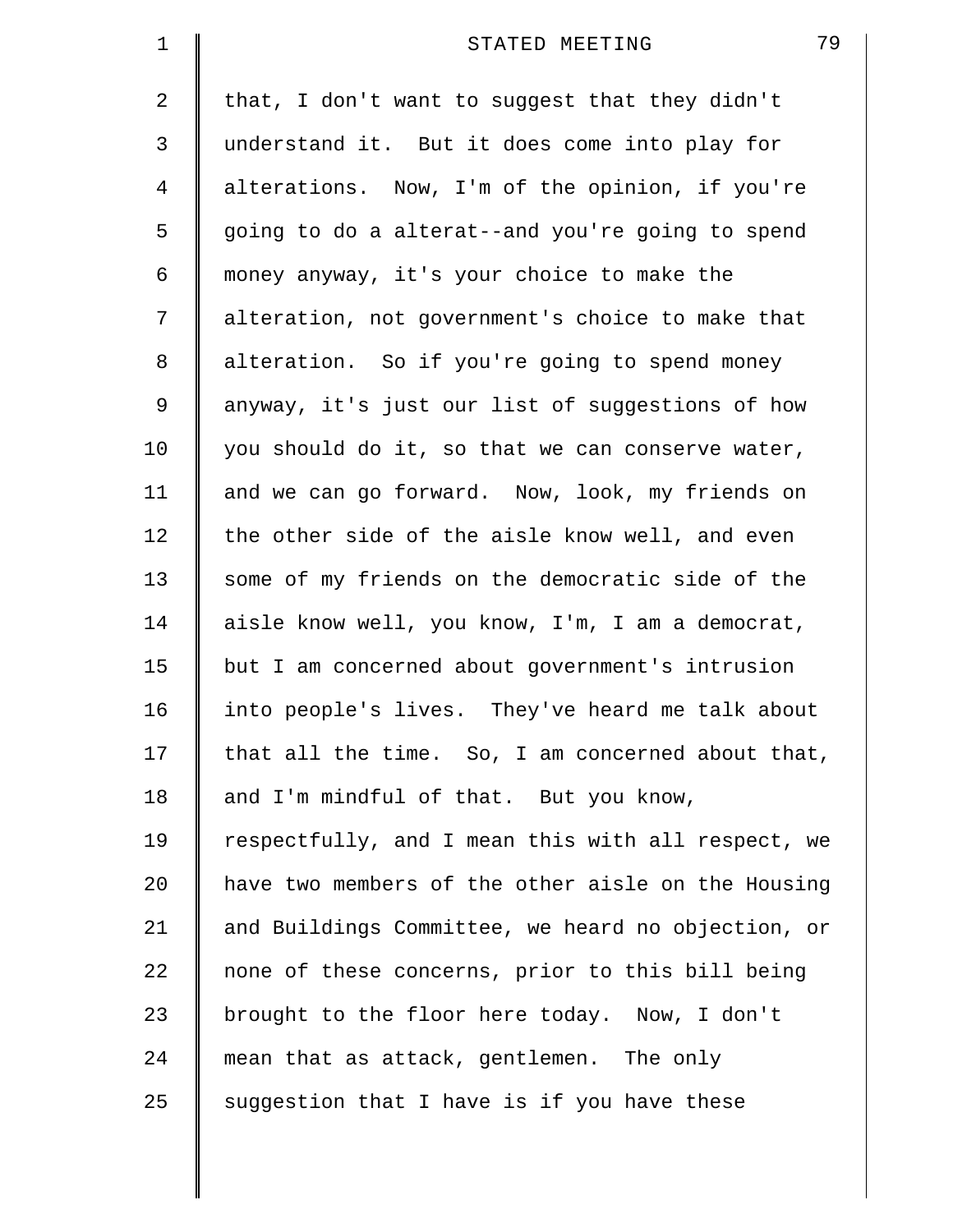| $\mathbf 1$ | 80<br>STATED MEETING                               |
|-------------|----------------------------------------------------|
| 2           | concern, I'm mindful of these concerns, I'd like a |
| 3           | heads up beforehand so that we can bring it back,  |
| 4           | take it to the table, so that we can review these  |
| 5           | concerns, and that I don't have to hear it, or the |
| 6           | Speaker has to hear these types of things on the   |
| 7           | floor, and we can work on 'em. We're mindful of    |
| 8           | that. I'm mindful of it as a Chair. I've           |
| 9           | privately fought with her internally on a lot of   |
| 10          | these issues. But I think that need to be brought  |
| 11          | up then and there that, so where we can actually   |
| 12          | do something about it. And I'm committed to that,  |
| 13          | gentlemen, and to, to my friends on the Democratic |
| 14          | side, as well, that, that did vote against it, you |
| 15          | know, I have no problem with anybody voting        |
| 16          | against anything if it's against their core        |
| 17          | beliefs, but you know, let us know about it        |
| 18          | beforehand, maybe we can fix it, maybe we can't,   |
| 19          | and then we can have a debate about it at that     |
| 20          | time. So, again, I appreciate the spirit of the    |
| 21          | debate. Water conservation is important. I think   |
| 22          | these bills will get us there. Will be naive and   |
| 23          | say they won't cost anybody anything? No, they're  |
| 24          | going to cost people, it's going to cost some      |
| 25          | money, but understand the alteration is done at    |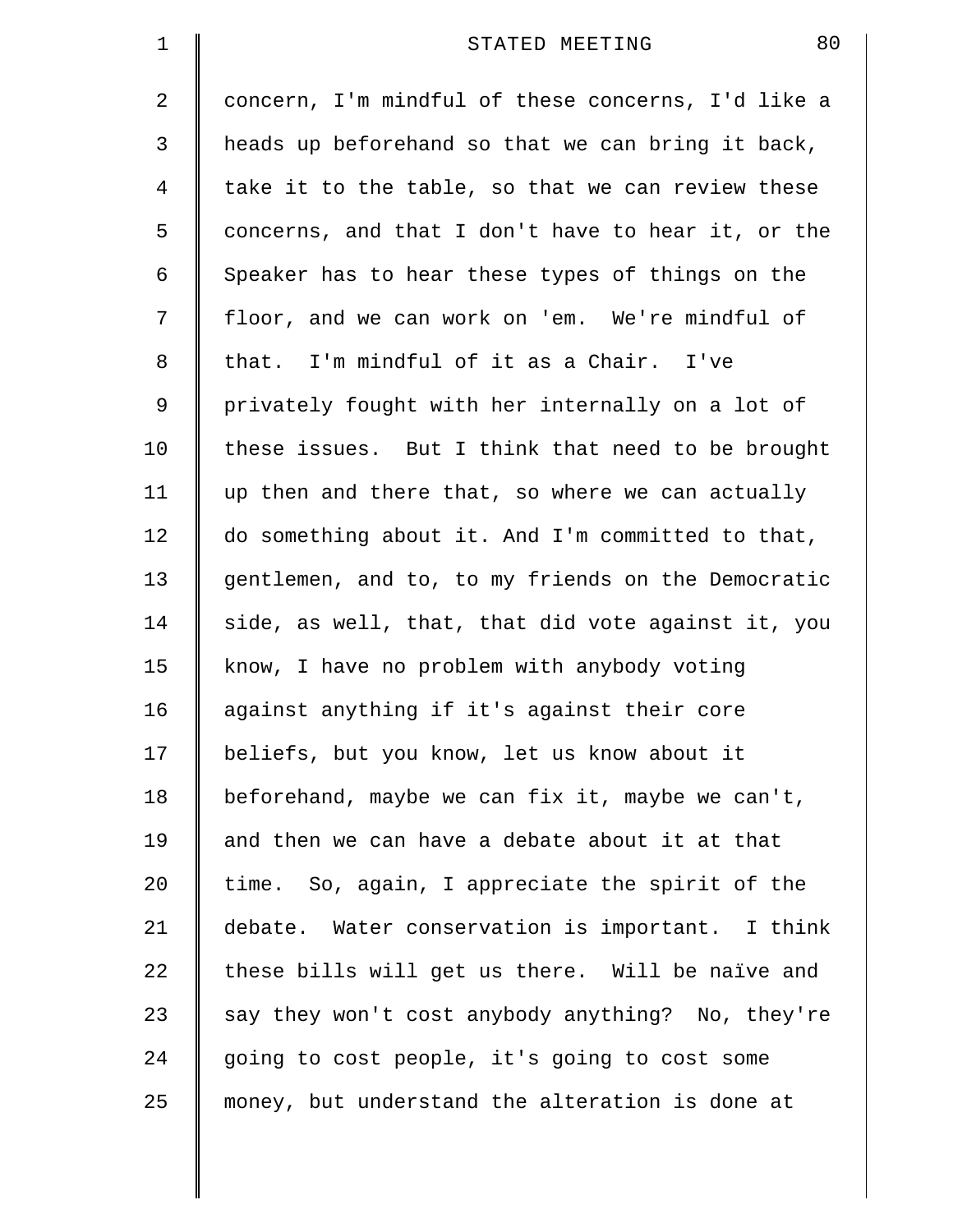| $\mathbf 1$    | 81<br>STATED MEETING                               |
|----------------|----------------------------------------------------|
| $\overline{a}$ | the choice of the end user, not at the choice of   |
| 3              | government, and new construction is done at the    |
| 4              | choice of the end user, and not at the, the        |
| 5              | request of government. So I just want to make my   |
| 6              | comments clear there. Thank you.                   |
| 7              | COUNCIL MEMBER RIVERA: Thank you                   |
| 8              | very much. Council Member Fidler.                  |
| 9              | COUNCIL MEMBER FIDLER: Yeah, I                     |
| 10             | propose a water debate. I mean, regardless of      |
| 11             | what was said at the hearing, I just want to point |
| 12             | out that so long as the City of New York is        |
| 13             | charging rent to the Water Board, that's the       |
| 14             | reason why water rates are, are unnecessarily      |
| 15             | high. We shouldn't forget that. I do want to       |
| 16             | point out, apropos of the anti-violence tone that  |
| 17             | was set at the beginning of this meeting, that I   |
| 18             | will be joining the Sandy Family on Friday morning |
| 19             | at 11:00 o'clock at Plum Beach, to dedicate a park |
| 20             | bench in memory of Michael Sandy, a young gay male |
| 21             | [applause] who was lured by the internet to Plum   |
| 22             | Beach and chased to his death. Apropos of that, I  |
| 23             | am introducing today Intro 363, which will direct  |
| 24             | the Human Rights Commission to develop a           |
| 25             | curriculum for the Department of Education to use  |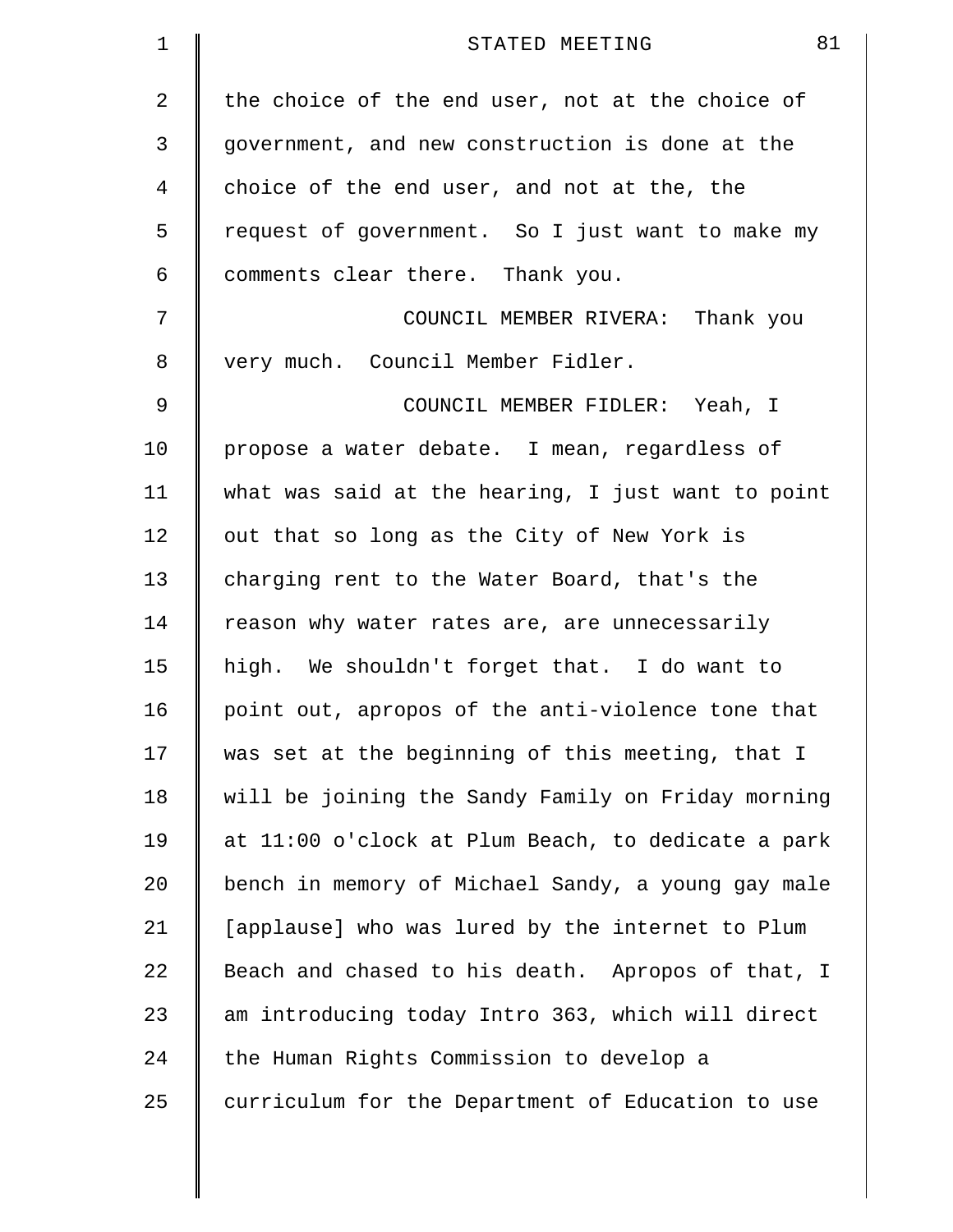| $\mathbf 1$    | 82<br>STATED MEETING                               |
|----------------|----------------------------------------------------|
| $\overline{2}$ | on cyber-bullying. I am sure that we all are       |
| 3              | aware of the recent horrible incident at Rutgers,  |
| 4              | where the internet was used in the most atrocious, |
| 5              | vile way, that resulted, in my opinion, in the     |
| 6              | death of a young male. We can't, because the       |
| 7              | State law direct the Department of Education--     |
| 8              | directly, to include cyber-bullying in their       |
| 9              | curriculum. But we can, under the law, direct the  |
| 10             | Human Rights Commission to develop a curriculum    |
| 11             | for them. So, I am urging everybody, particularly  |
| 12             | in the spirit of today's meeting, so sign on to    |
| 13             | Intro 363 so that we can get ahead of the curve on |
| 14             | what is clearly becoming a rampant abuse, and the  |
| 15             | new technology for bullying young people in the    |
| 16             | City of New York and in this world.                |
| 17             | COUNCIL MEMBER RIVERA: Council                     |
| 18             | Member Vacca.                                      |
| 19             | COUNCIL MEMBER VACCA: Yes, I rise                  |
| 20             | to ask my colleagues to sign on to Intro 379,      |
| 21             | which provides that building permits will be       |
| 22             | denied to owners who owe substantial fees or fines |
| 23             | to the City of New York. Right now, if you want    |
| 24             | to build a home, a house, an apartment building, a |
| 25             | multi-family unit, and you owe two, three,         |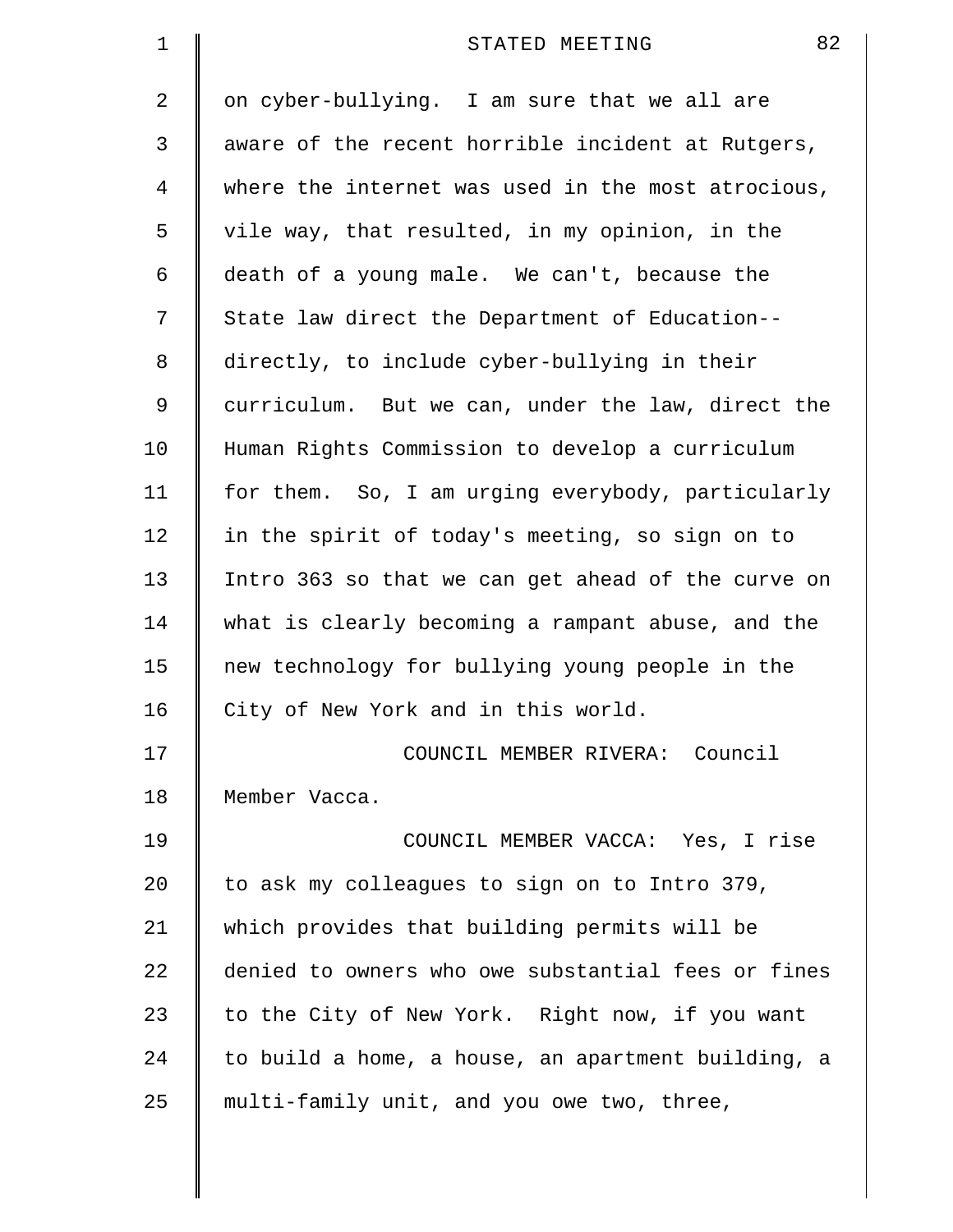| $\mathbf 1$    | 83<br>STATED MEETING                                |
|----------------|-----------------------------------------------------|
| $\overline{2}$ | \$400,000 to the City in uncollected real estate or |
| 3              | water bills, you can go ahead and get that permit   |
| 4              | and build more. And build more, and build more.     |
| 5              | If we're talking about fairness, I believe that     |
| 6              | people should pay the City what they owe. And       |
| 7              | I'm, I want to empower the Buildings Department     |
| 8              | and the Department of Finance, to tell anyone who   |
| 9              | owes money beyond a certain threshold, that until   |
| 10             | they pay that money, or enter into an agreement     |
| 11             | with the City of New York to do so, under a         |
| 12             | specific schedule, those permits will not be        |
| 13             | granted. Those permits being granted often end up   |
| 14             | only compounding the arrears and the money owed.    |
| 15             | This will produce revenue for the City of New       |
| 16             | York, it is a positive revenue producer. But in     |
| 17             | all fairness, everyone should pay, whether it be    |
| 18             | an HPD emergency repair bill, whether it be an ECB  |
| 19             | violation, whether it's a water bill or a real      |
| 20             | estate bill. When we give permits, that's our       |
| 21             | opportunity to collect this money that's owed,      |
| 22             | that through the years we've not been able to       |
| 23             | collect. I hope that my colleagues will sign on     |
| 24             | to Intro 379.                                       |
| 25             | COUNCIL MEMBER RIVERA: Thank you                    |
|                |                                                     |
|                |                                                     |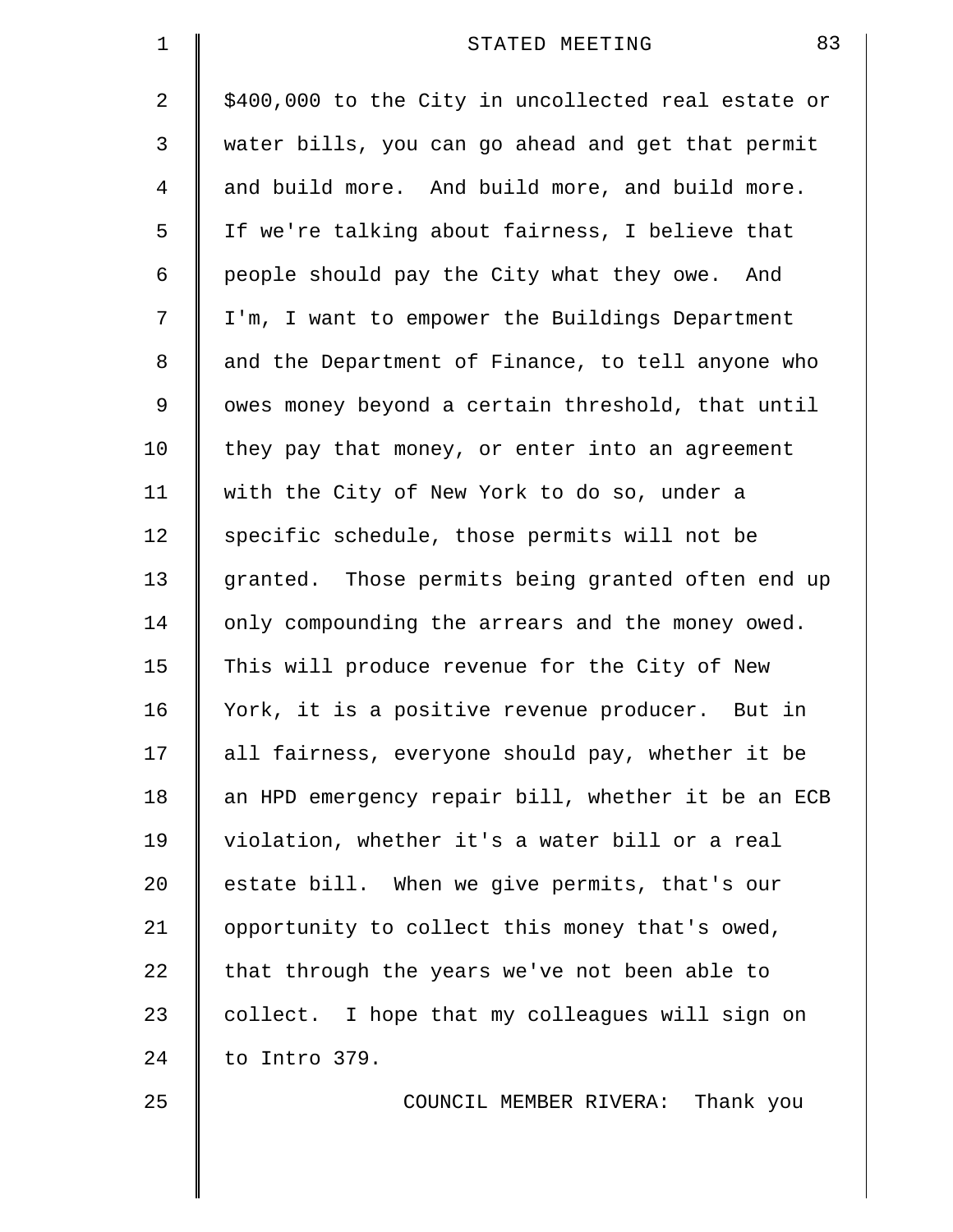| $\mathbf 1$    | 84<br>STATED MEETING                                       |
|----------------|------------------------------------------------------------|
| $\overline{2}$ | very much. We'll move on to Council Member                 |
| 3              | Brewer.                                                    |
| 4              | COUNCIL MEMBER BREWER: Thank you                           |
| 5              | very much, I first want to tell everyone that this         |
| 6              | hearing is being webcast, and I want to thank the          |
| 7              | gentleman who's doing it, and Una Cortiz                   |
| 8              | [phonetic] from the Speaker's Office, we've been           |
| 9              | talking about it for a long time. Thank you,               |
| 10             | Ramon Martinez, who promised it a long time ago.           |
| 11             | Number two, we have a couple of legislations,              |
| 12             | pieces of legislation I'm bringing to your                 |
| 13             | attention. One has to do with putting more                 |
| 14             | material up on the web. I have Intro 362, but              |
| 15             | there are two others that Council Member Mark-             |
| 16             | Viverito and the Speaker are interested in. And            |
| 17             | it's going to, they will all come before the               |
| 18             | Government Operations Committee October 25 <sup>th</sup> . |
| 19             | Number two, Intro 361, which I'm cosponsoring with         |
| 20             | Council Member Halloran, Council Member James and          |
| 21             | others, would bring to the attention those who             |
| 22             | harass by calling 311. People do, unfortunately,           |
| 23             | use 311 as a harasser. And we are making sure              |
| 24             | that that does not happen. So you can read it or           |
| 25             | ask us any questions. And then just finally, I             |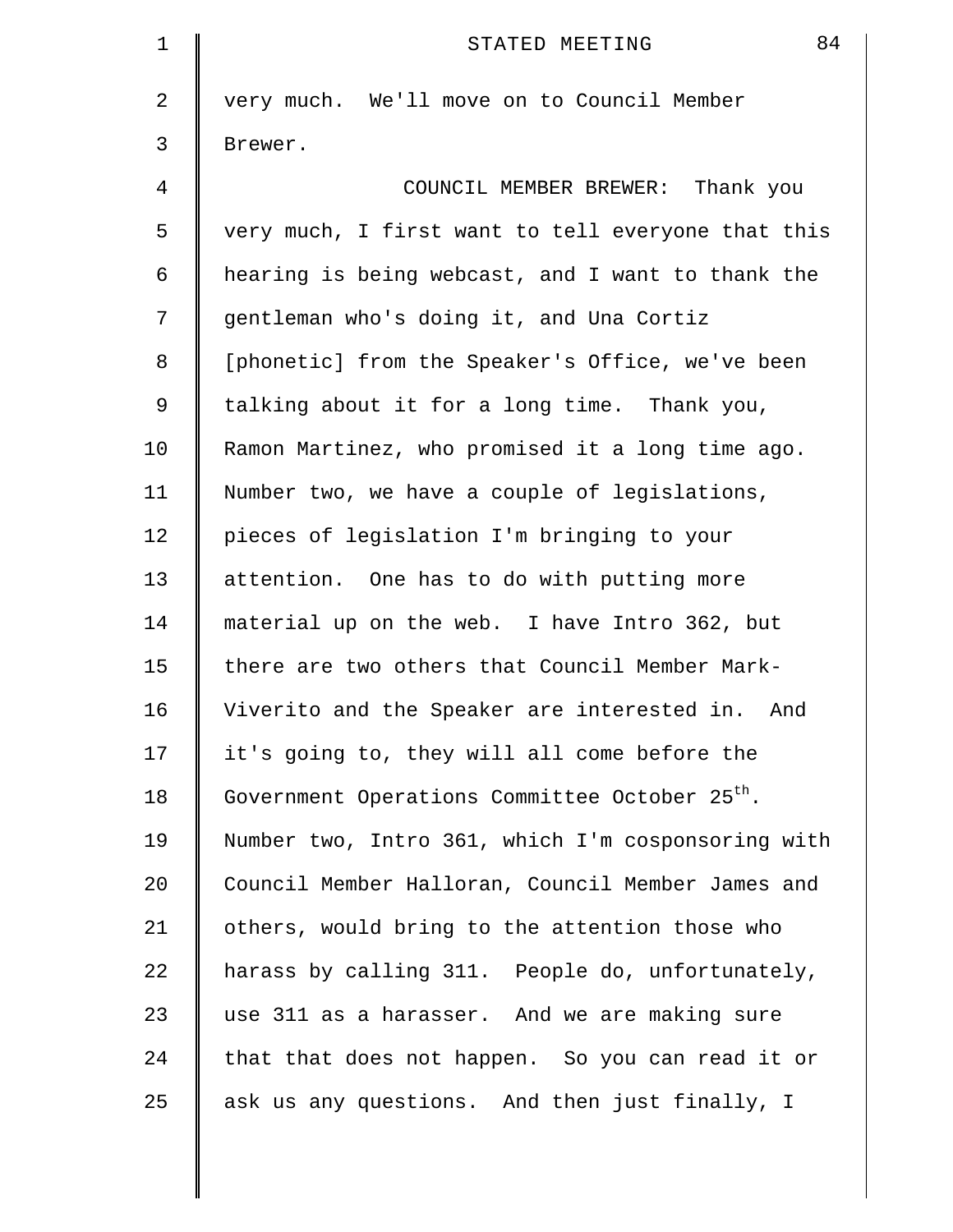| $\mathbf{1}$   | 85<br>STATED MEETING                              |
|----------------|---------------------------------------------------|
| 2              | want to mention that we have several interns here |
| 3              | today. We have Caitlin O'Hagan [phonetic] who is  |
| $\overline{4}$ | here from McCauley CUNY. And we have Joey Fong    |
| 5              | and Nina Sullivan from Baruch College. Thank you  |
| 6              | very much.                                        |
| 7              | COUNCIL MEMBER RIVERA: Seeing no                  |
| 8              | others, at this point in time, this meeting is    |
| 9              | adjourned. Thank you.                             |
| 10             | [gavel]                                           |
| 11             | [background noise]                                |
| 12             |                                                   |
|                |                                                   |
|                |                                                   |
|                |                                                   |
|                |                                                   |
|                |                                                   |
|                |                                                   |